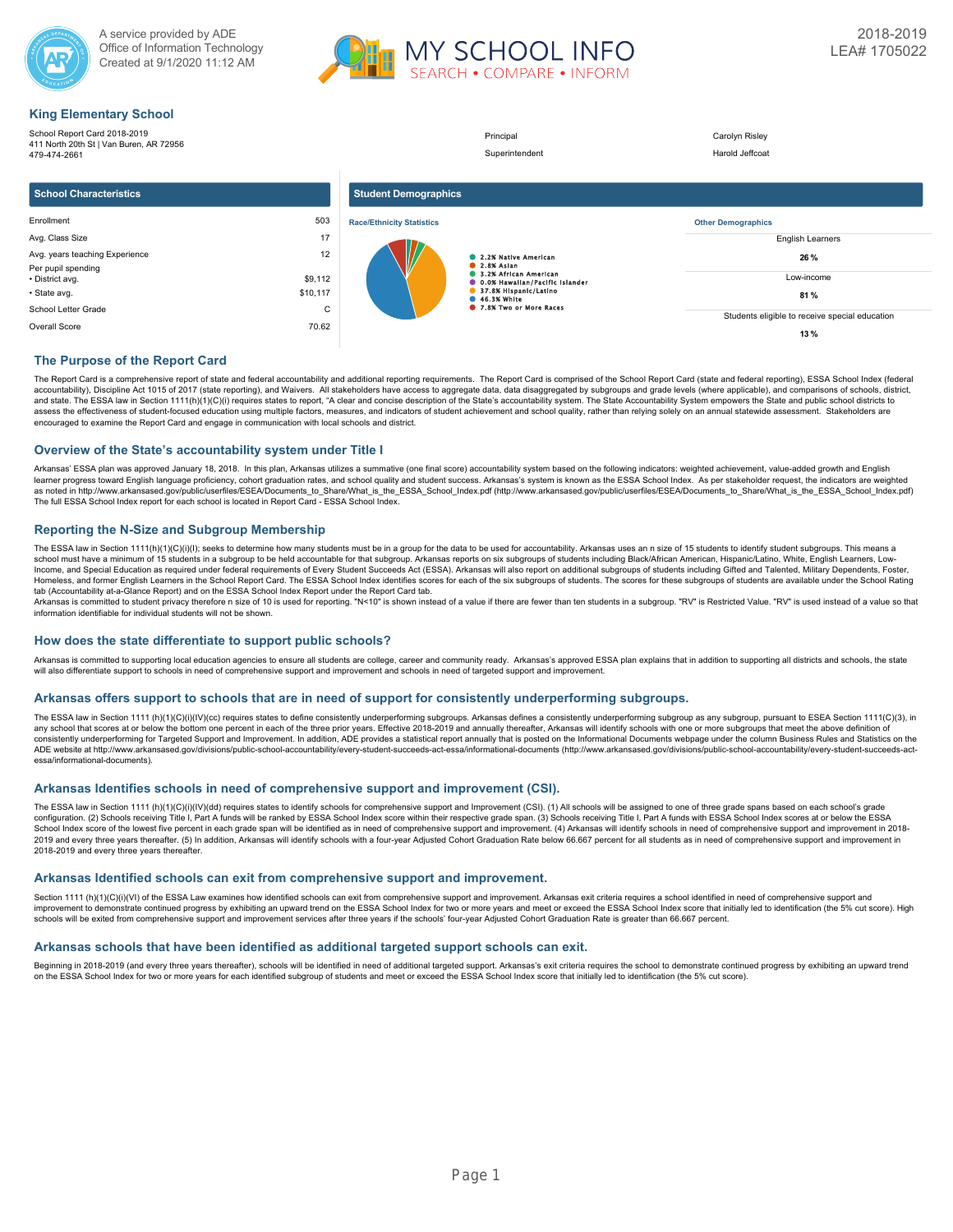



#### **Van Buren School District - 1705000 King Elementary School - 1705022**

| <b>MODULE: Achievement</b>                                                                                                                                                                                             |                          |                          |                 |                          |                |                                     |                                                        |                                           |
|------------------------------------------------------------------------------------------------------------------------------------------------------------------------------------------------------------------------|--------------------------|--------------------------|-----------------|--------------------------|----------------|-------------------------------------|--------------------------------------------------------|-------------------------------------------|
|                                                                                                                                                                                                                        | % Tested<br>2018-2019    | In Need<br>of Support    | Close           | Ready                    | Exceeding      | <b>Ready or</b><br><b>Exceeding</b> | <b>District</b><br>Avg<br>Ready or<br><b>Exceeding</b> | <b>State Avg</b><br>Ready or<br>Exceeding |
| <b>All Grades All Students Reading</b>                                                                                                                                                                                 |                          |                          |                 |                          |                |                                     |                                                        |                                           |
| All Students Percentage of Students                                                                                                                                                                                    | $\overline{a}$           | 40.75                    | 27.92           | 21.51                    | 9.81           | 31.32                               | $\overline{a}$                                         | 41.27                                     |
| 3rd Grade English Language Arts (ELA)                                                                                                                                                                                  |                          |                          |                 |                          |                |                                     |                                                        |                                           |
| All Students Percentage of Students                                                                                                                                                                                    | >95%                     | 48.91                    | 22.83           | 16.30                    | 11.96          | 28.26                               | 37.29                                                  | 41.00                                     |
| All Students Number of Students                                                                                                                                                                                        |                          | 45                       | 21              | 15                       | 11             | 26                                  |                                                        |                                           |
| African American                                                                                                                                                                                                       | N<10                     | N<10                     | N <sub>10</sub> | N<10                     | N<10           | N <sub>10</sub>                     | 41.67                                                  | 23.40                                     |
| Hispanic                                                                                                                                                                                                               | >95%                     | 56.52                    | <b>RV</b>       | <b>RV</b>                | $< 5\%$        | 17.39                               | 27.63                                                  | 34.25                                     |
| Caucasian                                                                                                                                                                                                              | >95%                     | 50.00                    | 23.21           | <b>RV</b>                | <b>RV</b>      | 26.79                               | 38.65                                                  | 48.23                                     |
| Economically Disadvantaged                                                                                                                                                                                             | >95%                     | 50.00                    | 22.50           | <b>RV</b>                | <b>RV</b>      | 27.50                               | 30.07                                                  | 32.57                                     |
| Non-Economically Disadvantaged                                                                                                                                                                                         | >95%                     | <b>RV</b>                | <b>RV</b>       | 8.33                     | 25.00          | 33.33                               | 50.60                                                  | 59.50                                     |
| Students with Disabilities                                                                                                                                                                                             | >95%                     | RV                       | <b>RV</b>       | 5.56                     | $< 5\%$        | 5.56                                | 14.61                                                  | 14.51                                     |
| <b>Students without Disabilities</b>                                                                                                                                                                                   | >95%                     | 37.84                    | 28.38           | 18.92                    | 14.86          | 33.78                               | 42.56                                                  | 45.59                                     |
| Students with the most significant cognitive disabilities who take an alternate assessment: Number (Percent)                                                                                                           |                          |                          |                 |                          |                | <b>RV (RV %)</b>                    |                                                        |                                           |
| Current English Learners (EL)                                                                                                                                                                                          | >95%                     | RV                       | <b>RV</b>       | 10.53                    | 5.26           | 15.79                               | 22.64                                                  | 33.45                                     |
| Non-English Learners (includes Former EL Monitored 1-4 years)                                                                                                                                                          | >95%                     | 46.58                    | 21.92           | 17.81                    | 13.70          | 31.51                               | 39.14                                                  | 42.09                                     |
| Former English Learner (Monitored 1-4 years)                                                                                                                                                                           | $\overline{a}$           | $\overline{a}$           | $\overline{a}$  | $---$                    | $---$          | $-$                                 | 28.57                                                  | $\overline{a}$                            |
| Recently Arrived English Learners (RAEL) Excluded from Accountability Indicators: Number (Percent)                                                                                                                     |                          |                          |                 |                          |                | <b>RV (RV %)</b>                    |                                                        |                                           |
| Homeless                                                                                                                                                                                                               | N<10                     | N<10                     | N<10            | N<10                     | N<10           | N<10                                | 0.00                                                   | 28.14                                     |
| Children in Foster Care                                                                                                                                                                                                | $---$                    | $\overline{a}$           | ---             | $---$                    | $\overline{a}$ | $---$                               | 0.00                                                   | $\overline{a}$                            |
| Children with Parent that is Military Connected                                                                                                                                                                        | $\overline{\phantom{a}}$ | $\overline{\phantom{a}}$ | $---$           | $\hspace{0.05cm} \ldots$ | $\sim$         | $---$                               | 50.00                                                  | $---$                                     |
| Gifted and Talented                                                                                                                                                                                                    | N<10                     | N<10                     | N<10            | N<10                     | N<10           | N <sub>10</sub>                     | 91.43                                                  | 88.38                                     |
| <b>Female Students</b>                                                                                                                                                                                                 | >95%                     | 48.98                    | <b>RV</b>       | <b>RV</b>                | 16.33          | 32.65                               | 40.93                                                  | 46.06                                     |
| Male Students                                                                                                                                                                                                          | >95%                     | 48.84                    | 27.91           | <b>RV</b>                | <b>RV</b>      | 23.26                               | 32.86                                                  | 36.21                                     |
| Migrant                                                                                                                                                                                                                | N<10                     | N<10                     | N<10            | N <sub>10</sub>          | N<10           | N <sub>10</sub>                     | 100.00                                                 | 24.17                                     |
| N<10 is shown instead of a value if there are fewer than ten students is a subgroup. RV is Restricted Value. RV is used instead of a value so that information identifiable for individual students will not be shown. |                          |                          |                 |                          |                |                                     |                                                        |                                           |
| <b>3rd Grade Mathematics</b>                                                                                                                                                                                           |                          |                          |                 |                          |                |                                     |                                                        |                                           |
| All Students Percentage of Students                                                                                                                                                                                    | >95%                     | 20.65                    | 22.83           | 40.22                    | 16.30          | 56.52                               | 59.11                                                  | 61.47                                     |
| All Students Number of Students                                                                                                                                                                                        |                          | 19                       | 21              | 37                       | 15             | 52                                  |                                                        |                                           |
| African American                                                                                                                                                                                                       | N<10                     | N<10                     | N<10            | N<10                     | N<10           | N <sub>10</sub>                     | 66.67                                                  | 42.53                                     |
| Hispanic                                                                                                                                                                                                               | >95%                     | RV                       | <b>RV</b>       | 34.78                    | $< 5\%$        | 39.13                               | 46.05                                                  | 54.19                                     |
| Caucasian                                                                                                                                                                                                              | >95%                     | 21.43                    | 19.64           | 39.29                    | 19.64          | 58.93                               | 60.43                                                  | 69.28                                     |
| Economically Disadvantaged                                                                                                                                                                                             | >95%                     | 20.00                    | 25.00           | 41.25                    | 13.75          | 55.00                               | 50.33                                                  | 53.69                                     |
| Non-Economically Disadvantaged                                                                                                                                                                                         | >95%                     | RV                       | <b>RV</b>       | 33.33                    | 33.33          | 66.67                               | 75.30                                                  | 78.53                                     |
| Students with Disabilities                                                                                                                                                                                             | >95%                     | RV                       | <b>RV</b>       | 16.67                    | $< 5\%$        | 16.67                               | 25.84                                                  | 24.28                                     |
| <b>Students without Disabilities</b>                                                                                                                                                                                   | >95%                     | RV                       | 22.97           | 45.95                    | <b>RV</b>      | 66.22                               | 66.84                                                  | 67.92                                     |
| Students with the most significant cognitive disabilities who take an alternate assessment: Number (Percent)                                                                                                           |                          |                          |                 |                          |                | <b>RV (RV %)</b>                    |                                                        |                                           |
| Current English Learners (EL)                                                                                                                                                                                          | >95%                     | RV                       | <b>RV</b>       | 31.58                    | 10.53          | 42.11                               | 49.06                                                  | 53.06                                     |
| Non-English Learners (includes Former EL Monitored 1-4 years)                                                                                                                                                          | >95%                     | 19.18                    | 20.55           | 42.47                    | 17.81          | 60.27                               | 60.38                                                  | 62.68                                     |

N<10 is shown instead of a value if there are fewer than ten students is a subgroup. RV is Restricted Value. RV is used instead of a value so that information identifiable for individual students will not be shown.

Recently Arrived English Learners (RAEL) Excluded from Accountability Indicators: Number (Percent) RV (RV %)

Former English Learner (Monitored 1-4 years) --- --- --- --- --- --- 42.86 ---

Homeless N<10 N<10 N<10 N<10 N<10 N<10 33.33 47.87 الله المسلم المسلم المسلم المسلم المسلم المسلم المسلم المسلم المسلم المسلم المسلم المسلم المسلم المسلم المسلم ا<br>المسلم المسلم المسلم المسلم المسلم المسلم المسلم المسلم المسلم المسلم المسلم المسلم المسلم المسلم المسلم المس Children with Parent that is Military Connected --- --- --- --- --- --- 66.67 --- Gifted and Talented N<10 N<10 N<10 N<10 N<10 N<10 97.14 96.56 Female Students >95% RV RV 46.94 16.33 63.27 60.23 62.75 Male Students >95% RV 27.91 32.56 RV 48.84 57.75 60.26 Migrant N<10 N<10 N<10 N<10 N<10 N<10 100.00 44.70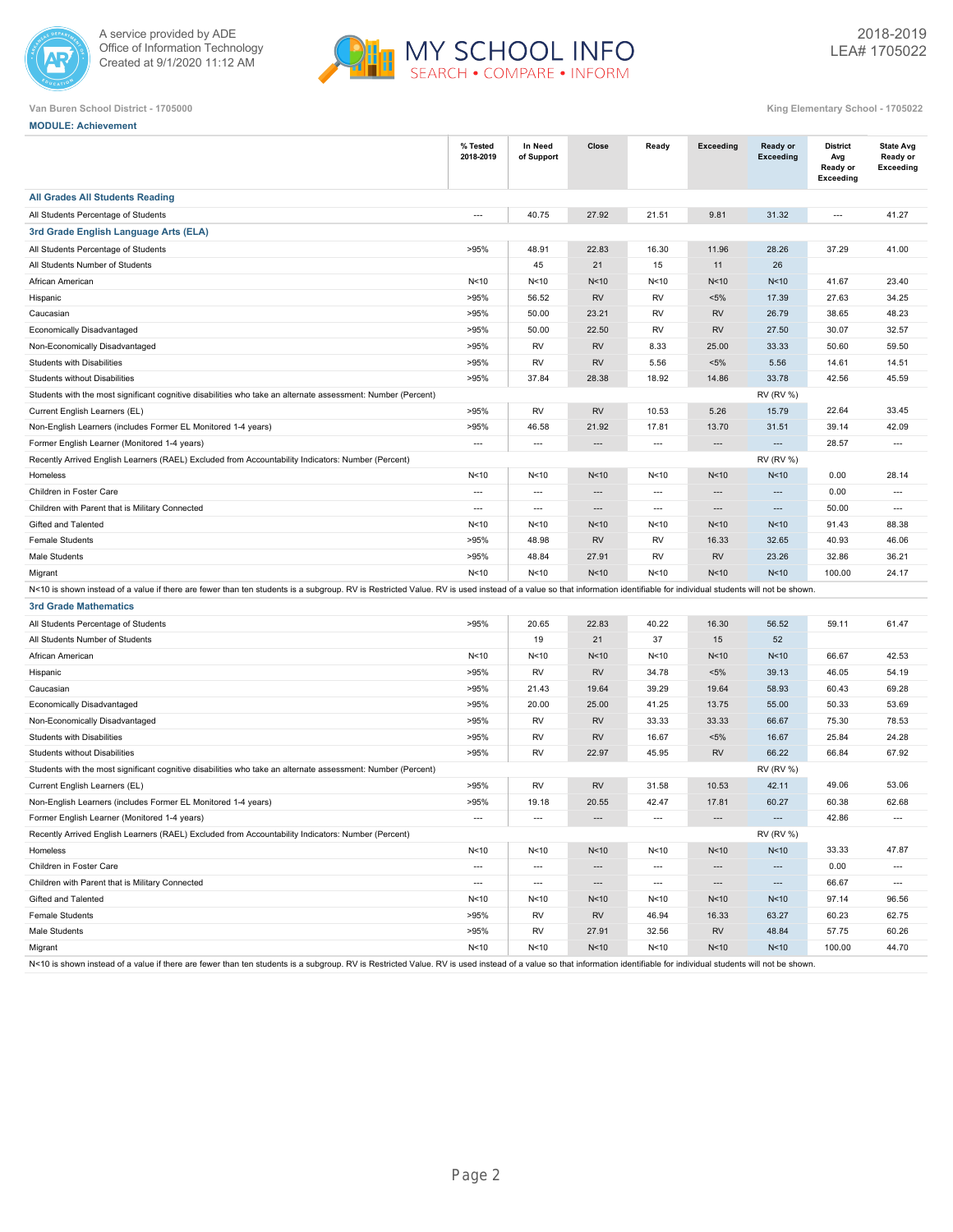



| <b>MODULE: Achievement</b> |
|----------------------------|
|----------------------------|

|                                                                                                                                                                                                                        | % Tested<br>2018-2019    | In Need<br>of Support    | Close                    | Ready                    | <b>Exceeding</b>         | Ready or<br><b>Exceeding</b> | <b>District</b><br>Avg<br>Ready or<br><b>Exceeding</b> | <b>State Avg</b><br>Ready or<br><b>Exceeding</b> |
|------------------------------------------------------------------------------------------------------------------------------------------------------------------------------------------------------------------------|--------------------------|--------------------------|--------------------------|--------------------------|--------------------------|------------------------------|--------------------------------------------------------|--------------------------------------------------|
| <b>3rd Grade Science</b>                                                                                                                                                                                               |                          |                          |                          |                          |                          |                              |                                                        |                                                  |
| All Students Percentage of Students                                                                                                                                                                                    | >95%                     | 53.26                    | 19.57                    | RV                       | <b>RV</b>                | 27.17                        | 34.04                                                  | 39.11                                            |
| All Students Number of Students                                                                                                                                                                                        |                          | 49                       | 18                       | <b>RV</b>                | <b>RV</b>                | 25                           |                                                        |                                                  |
| African American                                                                                                                                                                                                       | N <sub>10</sub>          | N<10                     | N <sub>10</sub>          | N<10                     | N<10                     | N <sub>10</sub>              | 33.33                                                  | 18.73                                            |
| Hispanic                                                                                                                                                                                                               | >95%                     | <b>RV</b>                | <b>RV</b>                | 8.70                     | $< 5\%$                  | 13.04                        | 19.48                                                  | 29.68                                            |
| Caucasian                                                                                                                                                                                                              | >95%                     | 55.36                    | <b>RV</b>                | <b>RV</b>                | 21.43                    | 28.57                        | 36.20                                                  | 48.17                                            |
| Economically Disadvantaged                                                                                                                                                                                             | >95%                     | 55.00                    | 21.25                    | <b>RV</b>                | <b>RV</b>                | 23.75                        | 25.16                                                  | 30.43                                            |
| Non-Economically Disadvantaged                                                                                                                                                                                         | >95%                     | <b>RV</b>                | <b>RV</b>                | 16.67                    | 33.33                    | 50.00                        | 50.30                                                  | 58.17                                            |
| Students with Disabilities                                                                                                                                                                                             | >95%                     | RV                       | <b>RV</b>                | $< 5\%$                  | $< 5\%$                  | $< 5\%$                      | 11.24                                                  | 14.16                                            |
| Students without Disabilities                                                                                                                                                                                          | >95%                     | 43.24                    | 22.97                    | <b>RV</b>                | <b>RV</b>                | 33.78                        | 39.32                                                  | 43.44                                            |
| Students with the most significant cognitive disabilities who take an alternate assessment: Number (Percent)                                                                                                           |                          |                          |                          |                          |                          | <b>RV (RV %)</b>             |                                                        |                                                  |
| Current English Learners (EL)                                                                                                                                                                                          | >95%                     | <b>RV</b>                | <b>RV</b>                | $< 5\%$                  | 10.53                    | 10.53                        | 18.87                                                  | 28.20                                            |
| Non-English Learners (includes Former EL Monitored 1-4 years)                                                                                                                                                          | >95%                     | 49.32                    | <b>RV</b>                | <b>RV</b>                | 19.18                    | 31.51                        | 35.95                                                  | 40.69                                            |
| Former English Learner (Monitored 1-4 years)                                                                                                                                                                           | $\sim$                   | $\overline{\phantom{a}}$ |                          | $\overline{\phantom{a}}$ | $\overline{a}$           | $\overline{a}$               | 28.57                                                  | $\overline{a}$                                   |
| Recently Arrived English Learners (RAEL) Excluded from Accountability Indicators: Number (Percent)                                                                                                                     |                          |                          |                          |                          |                          | <b>RV (RV %)</b>             |                                                        |                                                  |
| Homeless                                                                                                                                                                                                               | N<10                     | N<10                     | N <sub>10</sub>          | N < 10                   | N<10                     | N <sub>10</sub>              | 0.00                                                   | 25.85                                            |
| Children in Foster Care                                                                                                                                                                                                | $\overline{\phantom{a}}$ | $\overline{\phantom{a}}$ | $\overline{a}$           | ---                      | $\sim$                   | $\overline{a}$               | 0.00                                                   | $\overline{\phantom{a}}$                         |
| Children with Parent that is Military Connected                                                                                                                                                                        | $\sim$                   | $\overline{\phantom{a}}$ | $\overline{\phantom{a}}$ | $\overline{\phantom{a}}$ | $\overline{\phantom{a}}$ | ---                          | 50.00                                                  | $\overline{\phantom{a}}$                         |
| Gifted and Talented                                                                                                                                                                                                    | N<10                     | N <sub>10</sub>          | N<10                     | N < 10                   | N<10                     | N <sub>10</sub>              | 94.29                                                  | 87.58                                            |
| <b>Female Students</b>                                                                                                                                                                                                 | >95%                     | 53.06                    | 20.41                    | RV                       | <b>RV</b>                | 26.53                        | 33.08                                                  | 38.62                                            |
| Male Students                                                                                                                                                                                                          | >95%                     | 53.49                    | <b>RV</b>                | <b>RV</b>                | 18.60                    | 27.91                        | 35.21                                                  | 39.57                                            |
| Migrant                                                                                                                                                                                                                | N <sub>10</sub>          | N<10                     | N <sub>10</sub>          | N <sub>10</sub>          | N<10                     | N <sub>10</sub>              | 0.00                                                   | 22.85                                            |
| N<10 is shown instead of a value if there are fewer than ten students is a subgroup. RV is Restricted Value. RV is used instead of a value so that information identifiable for individual students will not be shown. |                          |                          |                          |                          |                          |                              |                                                        |                                                  |
| <b>4th Grade Reading</b>                                                                                                                                                                                               |                          |                          |                          |                          |                          |                              |                                                        |                                                  |
| All Students Percentage of Students                                                                                                                                                                                    | >95%                     | 40.96                    | 24.10                    | 15.66                    | 19.28                    | 34.94                        | 42.77                                                  | 44.98                                            |
| All Students Number of Students                                                                                                                                                                                        |                          | 34                       | 20                       | 13                       | 16                       | 29                           |                                                        |                                                  |
| African American                                                                                                                                                                                                       | N<10                     | N<10                     | N <sub>10</sub>          | N<10                     | N<10                     | N<10                         | 50.00                                                  | 27.02                                            |
| Hispanic                                                                                                                                                                                                               | >95%                     | 38.24                    | 32.35                    | <b>RV</b>                | <b>RV</b>                | 29.41                        | 33.70                                                  | 36.26                                            |
| Caucasian                                                                                                                                                                                                              | >95%                     | 36.84                    | <b>RV</b>                | <b>RV</b>                | 26.32                    | 44.74                        | 44.25                                                  | 52.79                                            |
| Economically Disadvantaged                                                                                                                                                                                             | >95%                     | 44.62                    | 24.62                    | 15.38                    | 15.38                    | 30.77                        | 34.74                                                  | 35.92                                            |
| Non-Economically Disadvantaged                                                                                                                                                                                         | >95%                     | <b>RV</b>                | <b>RV</b>                | 16.67                    | 33.33                    | 50.00                        | 56.82                                                  | 64.30                                            |
| Students with Disabilities                                                                                                                                                                                             | >95%                     | RV                       | <b>RV</b>                | 9.09                     | 9.09                     | 18.18                        | 10.14                                                  | 13.41                                            |
| Students without Disabilities                                                                                                                                                                                          | >95%                     | 34.72                    | 27.78                    | 16.67                    | 20.83                    | 37.50                        | 48.19                                                  | 50.44                                            |
| Students with the most significant cognitive disabilities who take an alternate assessment: Number (Percent)                                                                                                           |                          |                          |                          |                          |                          | <b>RV (RV %)</b>             |                                                        |                                                  |
| Current English Learners (EL)                                                                                                                                                                                          | >95%                     | 42.86                    | 39.29                    | <b>RV</b>                | <b>RV</b>                | 17.86                        | 32.89                                                  | 33.78                                            |
| Non-English Learners (includes Former EL Monitored 1-4 years)                                                                                                                                                          | >95%                     | 40.00                    | <b>RV</b>                | <b>RV</b>                | 23.64                    | 43.64                        | 44.61                                                  | 46.57                                            |
| Former English Learner (Monitored 1-4 years)                                                                                                                                                                           | N<10                     | N<10                     | N <sub>10</sub>          | N<10                     | N<10                     | N <sub>10</sub>              | 76.92                                                  | 71.49                                            |
| Recently Arrived English Learners (RAEL) Excluded from Accountability Indicators: Number (Percent)                                                                                                                     |                          |                          |                          |                          |                          | <b>RV (RV %)</b>             |                                                        |                                                  |
| Homeless                                                                                                                                                                                                               | N <sub>10</sub>          | N<10                     | N<10                     | N < 10                   | N<10                     | N<10                         | 8.33                                                   | 30.47                                            |
| Children in Foster Care                                                                                                                                                                                                | $\overline{\phantom{a}}$ | $\overline{\phantom{a}}$ | $\overline{\phantom{a}}$ | $\overline{a}$           | $\overline{\phantom{a}}$ | $\overline{a}$               | 0.00                                                   | $\overline{\phantom{a}}$                         |
| Children with Parent that is Military Connected                                                                                                                                                                        | N < 10                   | N<10                     | N <sub>10</sub>          | N < 10                   | N<10                     | N<10                         | 80.00                                                  | 59.37                                            |
| Gifted and Talented                                                                                                                                                                                                    | N<10                     | N < 10                   | N<10                     | N<10                     | N<10                     | N<10                         | 87.50                                                  | 91.19                                            |
| <b>Female Students</b>                                                                                                                                                                                                 | >95%                     | 35.14                    | <b>RV</b>                | RV                       | 18.92                    | 40.54                        | 45.26                                                  | 50.06                                            |
| Male Students                                                                                                                                                                                                          | >95%                     | 45.65                    | 23.91                    | RV                       | <b>RV</b>                | 30.43                        | 40.48                                                  | 40.24                                            |
| Migrant                                                                                                                                                                                                                | N<10                     | N < 10                   | N<10                     | N<10                     | N<10                     | N<10                         | 18.18                                                  | 25.08                                            |
| N<10 is shown instead of a value if there are fewer than ten students is a subgroup. RV is Restricted Value. RV is used instead of a value so that information identifiable for individual students will not be shown. |                          |                          |                          |                          |                          |                              |                                                        |                                                  |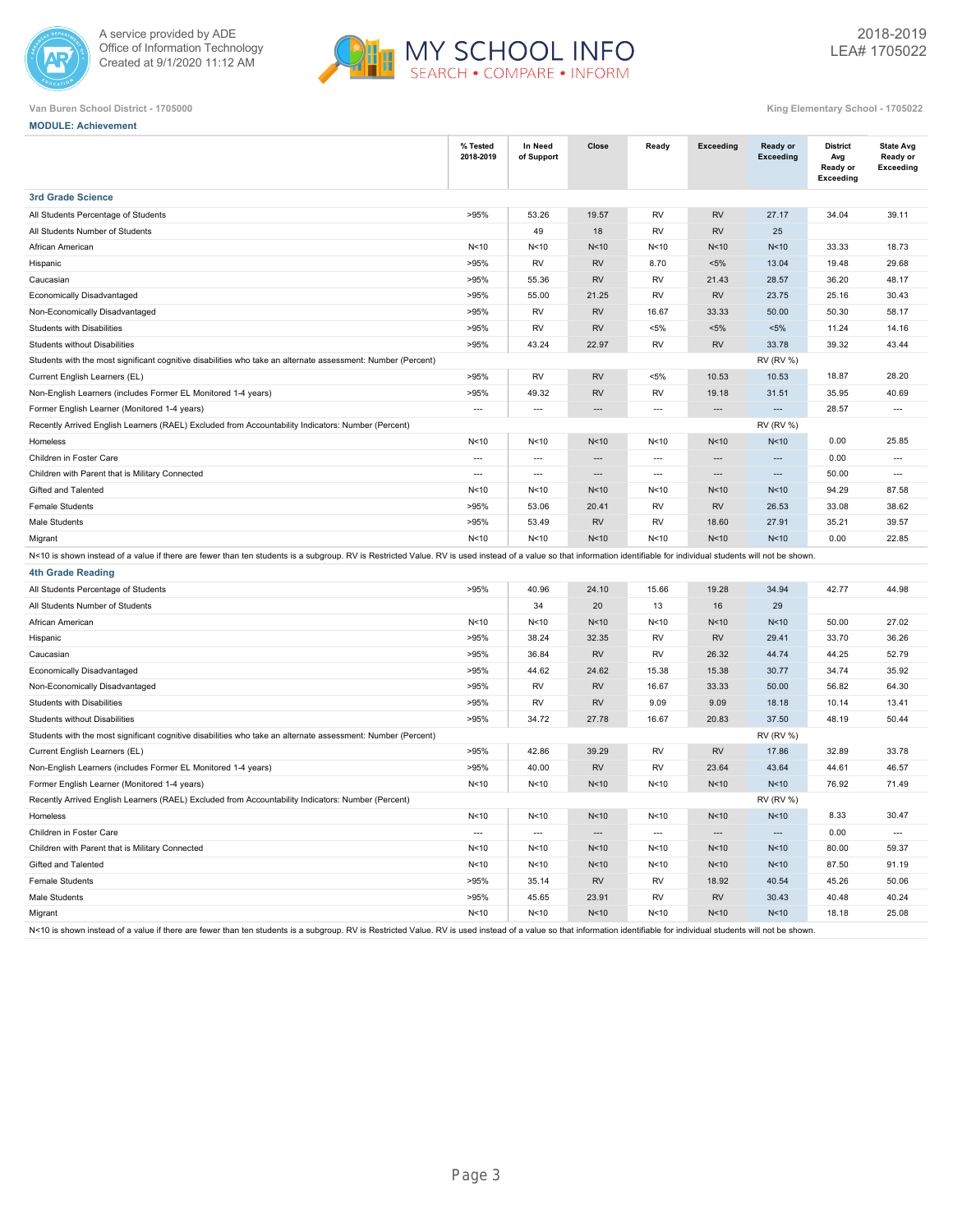



| King Elementary School - 1705022 |  |
|----------------------------------|--|

| <b>MODULE: Achievement</b>                                                                                                                                                                                             |                       |                          |                          |                          |                          |                              |                                                        |                                           |
|------------------------------------------------------------------------------------------------------------------------------------------------------------------------------------------------------------------------|-----------------------|--------------------------|--------------------------|--------------------------|--------------------------|------------------------------|--------------------------------------------------------|-------------------------------------------|
|                                                                                                                                                                                                                        | % Tested<br>2018-2019 | In Need<br>of Support    | Close                    | Ready                    | <b>Exceeding</b>         | Ready or<br><b>Exceeding</b> | <b>District</b><br>Avg<br>Ready or<br><b>Exceeding</b> | <b>State Avg</b><br>Ready or<br>Exceeding |
| <b>4th Grade Mathematics</b>                                                                                                                                                                                           |                       |                          |                          |                          |                          |                              |                                                        |                                           |
| All Students Percentage of Students                                                                                                                                                                                    | >95%                  | 19.28                    | 28.92                    | 39.76                    | 12.05                    | 51.81                        | 53.51                                                  | 53.37                                     |
| All Students Number of Students                                                                                                                                                                                        |                       | 16                       | 24                       | 33                       | 10                       | 43                           |                                                        |                                           |
| African American                                                                                                                                                                                                       | N<10                  | N<10                     | N<10                     | N < 10                   | N<10                     | N<10                         | 40.00                                                  | 30.31                                     |
| Hispanic                                                                                                                                                                                                               | >95%                  | <b>RV</b>                | 29.41                    | 41.18                    | <b>RV</b>                | 50.00                        | 51.09                                                  | 50.45                                     |
| Caucasian                                                                                                                                                                                                              | >95%                  | <b>RV</b>                | 26.32                    | 42.11                    | <b>RV</b>                | 60.53                        | 54.87                                                  | 61.45                                     |
| Economically Disadvantaged                                                                                                                                                                                             | >95%                  | <b>RV</b>                | 30.77                    | 36.92                    | <b>RV</b>                | 47.69                        | 45.13                                                  | 45.01                                     |
| Non-Economically Disadvantaged                                                                                                                                                                                         | >95%                  | <b>RV</b>                | <b>RV</b>                | 50.00                    | 16.67                    | 66.67                        | 68.18                                                  | 71.21                                     |
| Students with Disabilities                                                                                                                                                                                             | >95%                  | <b>RV</b>                | <b>RV</b>                | 9.09                     | 9.09                     | 18.18                        | 18.84                                                  | 20.00                                     |
| <b>Students without Disabilities</b>                                                                                                                                                                                   | >95%                  | <b>RV</b>                | 31.94                    | 44.44                    | <b>RV</b>                | 56.94                        | 59.28                                                  | 59.15                                     |
| Students with the most significant cognitive disabilities who take an alternate assessment: Number (Percent)                                                                                                           |                       |                          |                          |                          |                          | <b>RV (RV %)</b>             |                                                        |                                           |
| Current English Learners (EL)                                                                                                                                                                                          | >95%                  | <b>RV</b>                | 35.71                    | 39.29                    | <b>RV</b>                | 42.86                        | 51.32                                                  | 49.98                                     |
| Non-English Learners (includes Former EL Monitored 1-4 years)                                                                                                                                                          | >95%                  | <b>RV</b>                | 25.45                    | 40.00                    | <b>RV</b>                | 56.36                        | 53.92                                                  | 53.85                                     |
| Former English Learner (Monitored 1-4 years)                                                                                                                                                                           | N < 10                | N<10                     | N<10                     | N < 10                   | N<10                     | N<10                         | 84.62                                                  | 79.88                                     |
| Recently Arrived English Learners (RAEL) Excluded from Accountability Indicators: Number (Percent)                                                                                                                     |                       |                          |                          |                          |                          | <b>RV (RV %)</b>             |                                                        |                                           |
| Homeless                                                                                                                                                                                                               | N<10                  | N<10                     | N<10                     | N < 10                   | N<10                     | N<10                         | 25.00                                                  | 37.75                                     |
| Children in Foster Care                                                                                                                                                                                                | $\cdots$              | $\hspace{0.05cm} \ldots$ | $\overline{\phantom{a}}$ | $\overline{\phantom{a}}$ | $\overline{\phantom{a}}$ | ---                          | 0.00                                                   | $\overline{\phantom{a}}$                  |
| Children with Parent that is Military Connected                                                                                                                                                                        | N<10                  | N < 10                   | N<10                     | N < 10                   | N<10                     | N<10                         | 100.00                                                 | 65.24                                     |
| Gifted and Talented                                                                                                                                                                                                    | N<10                  | N<10                     | N<10                     | N < 10                   | N<10                     | N<10                         | 96.88                                                  | 92.26                                     |
| <b>Female Students</b>                                                                                                                                                                                                 | >95%                  | RV                       | <b>RV</b>                | 43.24                    | 13.51                    | 56.76                        | 55.60                                                  | 53.08                                     |
| Male Students                                                                                                                                                                                                          | >95%                  | RV                       | 34.78                    | 36.96                    | <b>RV</b>                | 47.83                        | 51.59                                                  | 53.64                                     |
| Migrant                                                                                                                                                                                                                | N<10                  | N<10                     | N<10                     | N<10                     | N<10                     | N<10                         | 54.55                                                  | 38.80                                     |
| N<10 is shown instead of a value if there are fewer than ten students is a subgroup. RV is Restricted Value. RV is used instead of a value so that information identifiable for individual students will not be shown  |                       |                          |                          |                          |                          |                              |                                                        |                                           |
| <b>4th Grade Science</b>                                                                                                                                                                                               |                       |                          |                          |                          |                          |                              |                                                        |                                           |
| All Students Percentage of Students                                                                                                                                                                                    | >95%                  | 46.99                    | 20.48                    | 20.48                    | 12.05                    | 32.53                        | 39.67                                                  | 41.97                                     |
| All Students Number of Students                                                                                                                                                                                        |                       | 39                       | 17                       | 17                       | 10                       | 27                           |                                                        |                                           |
| African American                                                                                                                                                                                                       | N<10                  | N < 10                   | N<10                     | N < 10                   | N<10                     | N<10                         | 30.00                                                  | 21.29                                     |
| Hispanic                                                                                                                                                                                                               | >95%                  | 44.12                    | <b>RV</b>                | <b>RV</b>                | 11.76                    | 29.41                        | 33.70                                                  | 33.93                                     |
| Caucasian                                                                                                                                                                                                              | >95%                  | 42.11                    | <b>RV</b>                | 26.32                    | <b>RV</b>                | 39.47                        | 42.18                                                  | 50.74                                     |
| Economically Disadvantaged                                                                                                                                                                                             | >95%                  | 47.69                    | 21.54                    | <b>RV</b>                | <b>RV</b>                | 30.77                        | 31.82                                                  | 33.20                                     |
| Non-Economically Disadvantaged                                                                                                                                                                                         | >95%                  | <b>RV</b>                | <b>RV</b>                | 27.78                    | 11.11                    | 38.89                        | 53.41                                                  | 60.68                                     |
| Students with Disabilities                                                                                                                                                                                             | >95%                  | RV                       | <b>RV</b>                | 18.18                    | $< 5\%$                  | 18.18                        | 11.59                                                  | 13.55                                     |
| Students without Disabilities                                                                                                                                                                                          | >95%                  | 41.67                    | 23.61                    | 20.83                    | 13.89                    | 34.72                        | 44.34                                                  | 46.89                                     |
| Students with the most significant cognitive disabilities who take an alternate assessment: Number (Percent)                                                                                                           |                       |                          |                          |                          |                          | <b>RV (RV %)</b>             |                                                        |                                           |
| Current English Learners (EL)                                                                                                                                                                                          | >95%                  | 46.43                    | <b>RV</b>                | <b>RV</b>                | 7.14                     | 21.43                        | 31.58                                                  | 31.32                                     |
| Non-English Learners (includes Former EL Monitored 1-4 years)                                                                                                                                                          | >95%                  | 47.27                    | <b>RV</b>                | 23.64                    | <b>RV</b>                | 38.18                        | 41.18                                                  | 43.48                                     |
| Former English Learner (Monitored 1-4 years)                                                                                                                                                                           | N<10                  | N<10                     | N<10                     | N<10                     | N<10                     | N <sub>10</sub>              | 84.62                                                  | 61.69                                     |
| Recently Arrived English Learners (RAEL) Excluded from Accountability Indicators: Number (Percent)                                                                                                                     |                       |                          |                          |                          |                          | <b>RV (RV %)</b>             |                                                        |                                           |
| Homeless                                                                                                                                                                                                               | N<10                  | N<10                     | N<10                     | N<10                     | N<10                     | N<10                         | 8.33                                                   | 29.28                                     |
| Children in Foster Care                                                                                                                                                                                                | $---$                 | $\hspace{0.05cm} \ldots$ | $\hspace{0.05cm} \ldots$ | $\cdots$                 | $\hspace{0.05cm} \cdots$ | $\hspace{0.05cm} \cdots$     | 0.00                                                   | $\hspace{0.05cm} \ldots$                  |
| Children with Parent that is Military Connected                                                                                                                                                                        | N<10                  | N<10                     | N <sub>10</sub>          | N<10                     | N<10                     | N<10                         | 60.00                                                  | 55.53                                     |
| Gifted and Talented                                                                                                                                                                                                    | N<10                  | N<10                     | N<10                     | N <sub>10</sub>          | N<10                     | N<10                         | 100.00                                                 | 88.18                                     |
| Female Students                                                                                                                                                                                                        | >95%                  | 48.65                    | RV                       | RV                       | 10.81                    | 35.14                        | 39.66                                                  | 41.26                                     |
| Male Students                                                                                                                                                                                                          | >95%                  | 45.65                    | 23.91                    | RV                       | <b>RV</b>                | 30.43                        | 39.68                                                  | 42.63                                     |
| Migrant                                                                                                                                                                                                                | N<10                  | N<10                     | N <sub>10</sub>          | N < 10                   | N<10                     | N <sub>10</sub>              | 27.27                                                  | 23.75                                     |
| N<10 is shown instead of a value if there are fewer than ten students is a subgroup. RV is Restricted Value. RV is used instead of a value so that information identifiable for individual students will not be shown. |                       |                          |                          |                          |                          |                              |                                                        |                                           |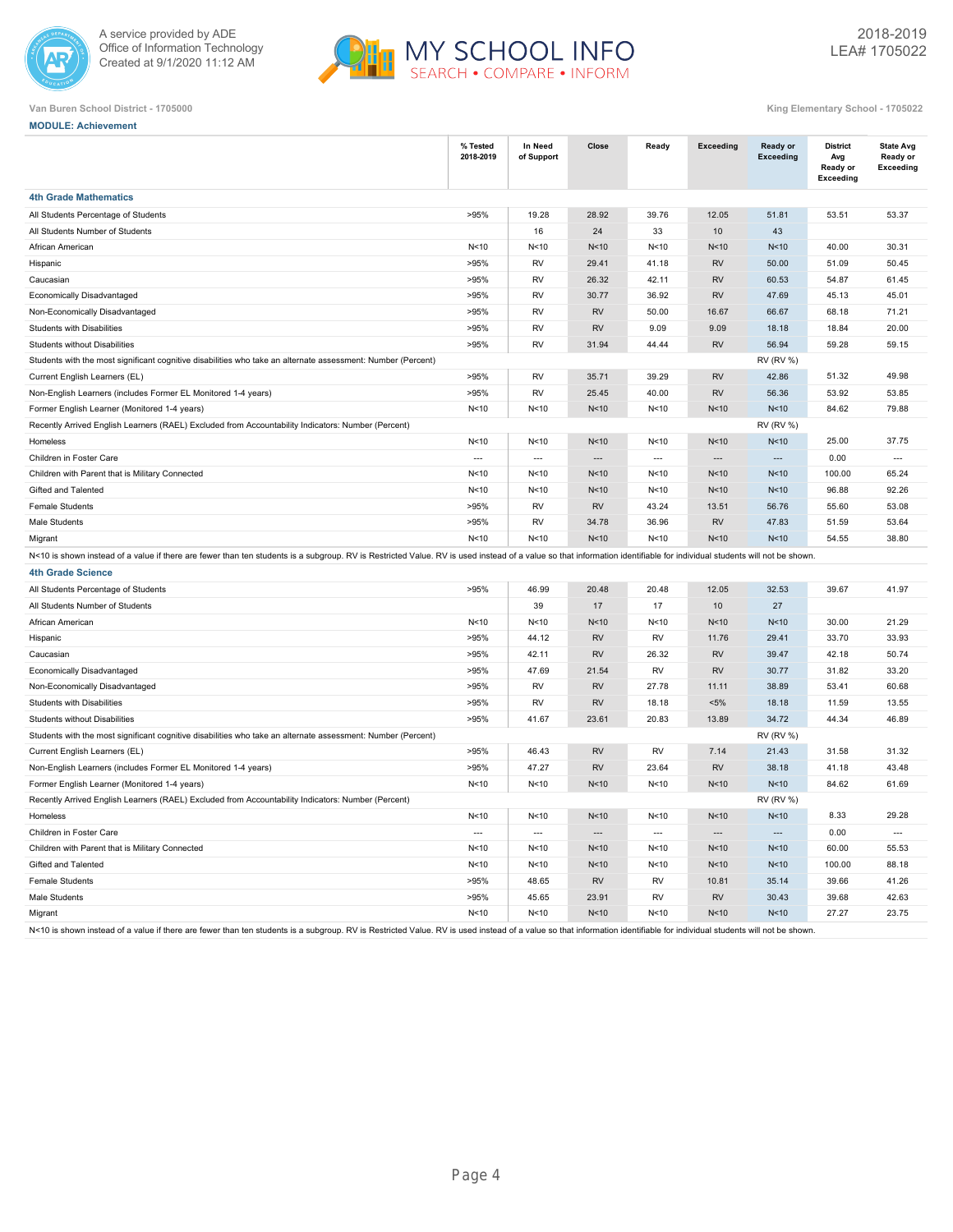



|  | <b>MODULE: Achievement</b> |  |
|--|----------------------------|--|

|                                                                                                                                                                                                                        | % Tested<br>2018-2019 | In Need<br>of Support    | Close           | Ready          | <b>Exceeding</b> | Ready or<br><b>Exceeding</b> | <b>District</b><br>Avg<br>Ready or<br><b>Exceeding</b> | <b>State Avg</b><br>Ready or<br><b>Exceeding</b> |
|------------------------------------------------------------------------------------------------------------------------------------------------------------------------------------------------------------------------|-----------------------|--------------------------|-----------------|----------------|------------------|------------------------------|--------------------------------------------------------|--------------------------------------------------|
| 5th Grade English Language Arts (ELA)                                                                                                                                                                                  |                       |                          |                 |                |                  |                              |                                                        |                                                  |
| All Students Percentage of Students                                                                                                                                                                                    | >95%                  | 32.61                    | 25.00           | 23.91          | 18.48            | 42.39                        | 43.91                                                  | 44.42                                            |
| All Students Number of Students                                                                                                                                                                                        |                       | 30                       | 23              | 22             | $17$             | 39                           |                                                        |                                                  |
| African American                                                                                                                                                                                                       | N <sub>10</sub>       | N<10                     | N<10            | N < 10         | N<10             | N<10                         | 28.57                                                  | 24.65                                            |
| Hispanic                                                                                                                                                                                                               | >95%                  | 34.21                    | 26.32           | <b>RV</b>      | <b>RV</b>        | 39.47                        | 38.46                                                  | 38.79                                            |
| Caucasian                                                                                                                                                                                                              | >95%                  | 29.73                    | 27.03           | <b>RV</b>      | <b>RV</b>        | 43.24                        | 44.69                                                  | 52.14                                            |
| Economically Disadvantaged                                                                                                                                                                                             | >95%                  | 35.14                    | 28.38           | 21.62          | 14.86            | 36.49                        | 34.90                                                  | 34.87                                            |
| Non-Economically Disadvantaged                                                                                                                                                                                         | >95%                  | RV                       | <b>RV</b>       | 33.33          | 33.33            | 66.67                        | 60.49                                                  | 64.36                                            |
| Students with Disabilities                                                                                                                                                                                             | >95%                  | <b>RV</b>                | <b>RV</b>       | $< 5\%$        | $< 5\%$          | $< 5\%$                      | 3.33                                                   | 11.12                                            |
| <b>Students without Disabilities</b>                                                                                                                                                                                   | >95%                  | 19.74                    | 28.95           | 28.95          | 22.37            | 51.32                        | 50.00                                                  | 49.74                                            |
| Students with the most significant cognitive disabilities who take an alternate assessment: Number (Percent)                                                                                                           |                       |                          |                 |                |                  | <b>RV (RV %)</b>             |                                                        |                                                  |
| Current English Learners (EL)                                                                                                                                                                                          | >95%                  | 35.71                    | <b>RV</b>       | <b>RV</b>      | 21.43            | 46.43                        | 44.44                                                  | 35.87                                            |
| Non-English Learners (includes Former EL Monitored 1-4 years)                                                                                                                                                          | >95%                  | 31.25                    | 28.13           | 23.44          | 17.19            | 40.63                        | 43.83                                                  | 45.53                                            |
| Former English Learner (Monitored 1-4 years)                                                                                                                                                                           | N<10                  | N<10                     | N<10            | N<10           | N<10             | N <sub>10</sub>              | 92.31                                                  | 67.64                                            |
| Recently Arrived English Learners (RAEL) Excluded from Accountability Indicators: Number (Percent)                                                                                                                     |                       |                          |                 |                |                  | <b>RV (RV %)</b>             |                                                        |                                                  |
| Homeless                                                                                                                                                                                                               | N<10                  | N<10                     | N <sub>10</sub> | N<10           | N<10             | N <sub>10</sub>              | 40.00                                                  | 29.55                                            |
| Children in Foster Care                                                                                                                                                                                                | $\overline{a}$        | $---$                    | $\overline{a}$  | $---$          | $\overline{a}$   | $\overline{a}$               | 0.00                                                   | $\overline{a}$                                   |
| Children with Parent that is Military Connected                                                                                                                                                                        | $\overline{a}$        | $\overline{\phantom{a}}$ | $\sim$          | $\overline{a}$ | $\sim$           | $\overline{a}$               | $\overline{\phantom{a}}$                               | $\overline{a}$                                   |
| Gifted and Talented                                                                                                                                                                                                    | N < 10                | N<10                     | N<10            | N < 10         | N<10             | N<10                         | 91.43                                                  | 89.86                                            |
| <b>Female Students</b>                                                                                                                                                                                                 | >95%                  | <b>RV</b>                | 31.71           | 24.39          | <b>RV</b>        | 46.34                        | 52.17                                                  | 50.99                                            |
| Male Students                                                                                                                                                                                                          | >95%                  | 41.18                    | <b>RV</b>       | 23.53          | <b>RV</b>        | 39.22                        | 35.65                                                  | 38.12                                            |
| Migrant                                                                                                                                                                                                                | N<10                  | N<10                     | N <sub>10</sub> | N<10           | N<10             | N<10                         | 37.50                                                  | 23.40                                            |
| N<10 is shown instead of a value if there are fewer than ten students is a subgroup. RV is Restricted Value. RV is used instead of a value so that information identifiable for individual students will not be shown. |                       |                          |                 |                |                  |                              |                                                        |                                                  |
| <b>5th Grade Mathematics</b>                                                                                                                                                                                           |                       |                          |                 |                |                  |                              |                                                        |                                                  |
| All Students Percentage of Students                                                                                                                                                                                    | >95%                  | 10.87                    | 34.78           | 42.39          | 11.96            | 54.35                        | 55.00                                                  | 48.82                                            |
| All Students Number of Students                                                                                                                                                                                        |                       | 10                       | 32              | 39             | 11               | 50                           |                                                        |                                                  |
| African American                                                                                                                                                                                                       | N<10                  | N<10                     | N <sub>10</sub> | N<10           | N<10             | N <sub>10</sub>              | 35.71                                                  | 25.89                                            |
| Hispanic                                                                                                                                                                                                               | >95%                  | <b>RV</b>                | 36.84           | 50.00          | <b>RV</b>        | 55.26                        | 49.45                                                  | 44.97                                            |
| Caucasian                                                                                                                                                                                                              | >95%                  | <b>RV</b>                | 32.43           | 40.54          | <b>RV</b>        | 54.05                        | 56.59                                                  | 57.29                                            |
| Economically Disadvantaged                                                                                                                                                                                             | >95%                  | RV                       | 41.89           | 41.89          | <b>RV</b>        | 50.00                        | 48.32                                                  | 39.40                                            |
| Non-Economically Disadvantaged                                                                                                                                                                                         | >95%                  | RV                       | <b>RV</b>       | 44.44          | 27.78            | 72.22                        | 67.28                                                  | 68.49                                            |
| Students with Disabilities                                                                                                                                                                                             | >95%                  | <b>RV</b>                | <b>RV</b>       | 6.25           | $< 5\%$          | 6.25                         | 5.00                                                   | 12.66                                            |
| Students without Disabilities                                                                                                                                                                                          | <b>RV</b>             | RV                       | 32.89           | 50.00          | <b>RV</b>        | 64.47                        | 62.50                                                  | 54.60                                            |
| Students with the most significant cognitive disabilities who take an alternate assessment: Number (Percent)                                                                                                           |                       |                          |                 |                |                  | <b>RV (RV %)</b>             |                                                        |                                                  |
| Current English Learners (EL)                                                                                                                                                                                          | >95%                  | RV                       | <b>RV</b>       | 57.14          | 7.14             | 64.29                        | 53.97                                                  | 42.92                                            |
| Non-English Learners (includes Former EL Monitored 1-4 years)                                                                                                                                                          | >95%                  | <b>RV</b>                | 37.50           | 35.94          | <b>RV</b>        | 50.00                        | 55.16                                                  | 49.58                                            |
| Former English Learner (Monitored 1-4 years)                                                                                                                                                                           | N <sub>10</sub>       | N<10                     | N <sub>10</sub> | N<10           | N<10             | N <sub>10</sub>              | 84.62                                                  | 74.01                                            |
| Recently Arrived English Learners (RAEL) Excluded from Accountability Indicators: Number (Percent)                                                                                                                     |                       |                          |                 |                |                  | <b>RV (RV %)</b>             |                                                        |                                                  |
| Homeless                                                                                                                                                                                                               | N<10                  | N <sub>10</sub>          | N<10            | N < 10         | N<10             | N <sub>10</sub>              | 60.00                                                  | 33.02                                            |
| Children in Foster Care                                                                                                                                                                                                | $\overline{a}$        | $\overline{\phantom{a}}$ | $\sim$          | $\overline{a}$ | $\sim$           | $\overline{a}$               | 0.00                                                   | $\overline{a}$                                   |
| Children with Parent that is Military Connected                                                                                                                                                                        | $\overline{a}$        | $\overline{\phantom{a}}$ | $\overline{a}$  | $\overline{a}$ | $\overline{a}$   | $\overline{a}$               | $\overline{a}$                                         | $\overline{a}$                                   |
| Gifted and Talented                                                                                                                                                                                                    | N <sub>10</sub>       | N<10                     | N<10            | N<10           | N<10             | N<10                         | 100.00                                                 | 89.56                                            |
| <b>Female Students</b>                                                                                                                                                                                                 | >95%                  | <b>RV</b>                | 34.15           | 48.78          | <b>RV</b>        | 58.54                        | 53.04                                                  | 49.75                                            |
| Male Students                                                                                                                                                                                                          | >95%                  | RV                       | 35.29           | 37.25          | <b>RV</b>        | 50.98                        | 56.96                                                  | 47.92                                            |
| Migrant                                                                                                                                                                                                                | N<10                  | N<10                     | N<10            | N<10           | N<10             | N<10                         | 37.50                                                  | 35.82                                            |
| N<10 is shown instead of a value if there are fewer than ten students is a subgroup. RV is Restricted Value. RV is used instead of a value so that information identifiable for individual students will not be shown. |                       |                          |                 |                |                  |                              |                                                        |                                                  |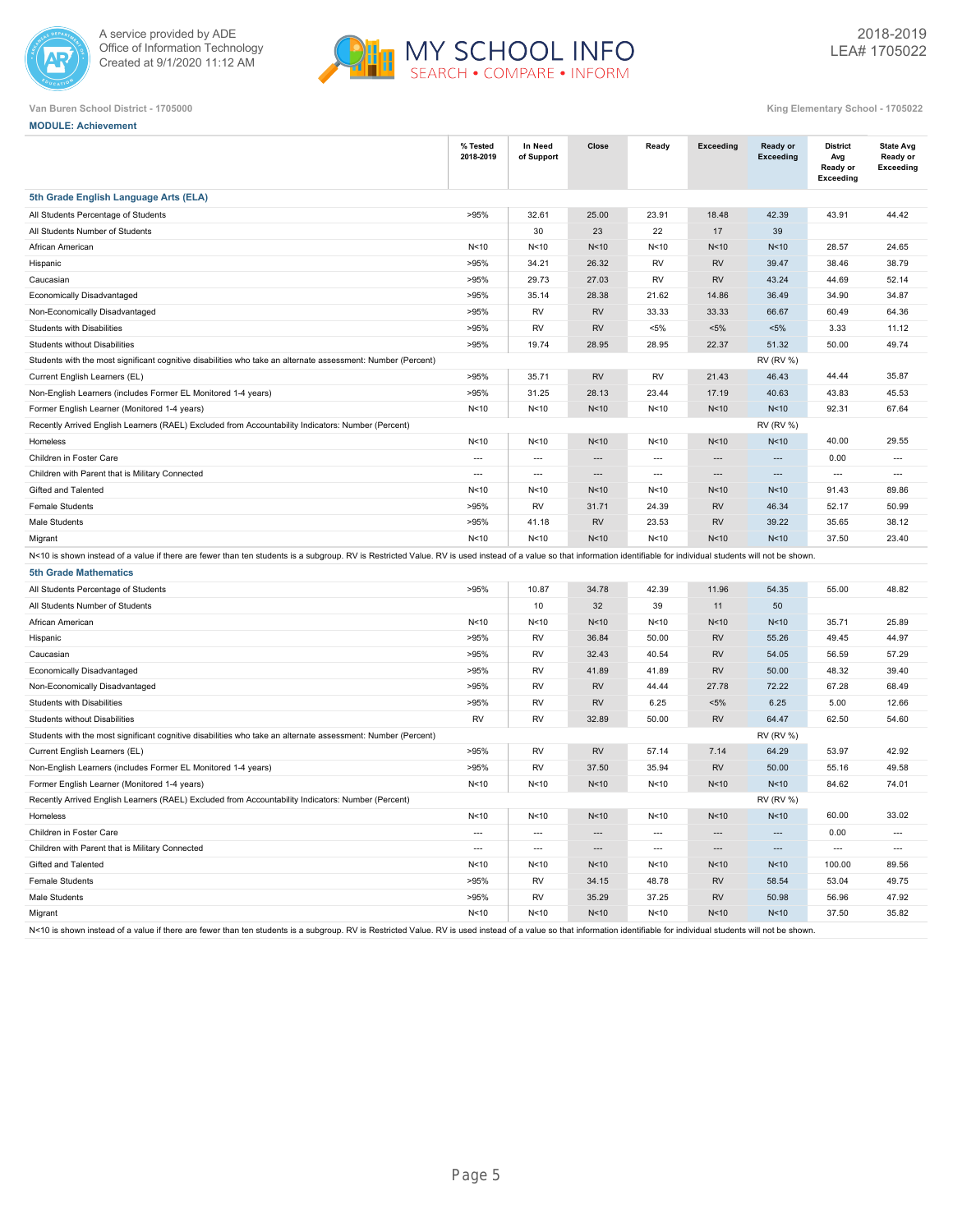



**MODULE: Achievement**

|  | King Elementary School - 170502 |  |
|--|---------------------------------|--|

|                                                                                                              | % Tested<br>2018-2019 | In Need<br>of Support    | Close           | Ready                    | Exceeding | Ready or<br><b>Exceeding</b> | <b>District</b><br>Avg<br>Ready or<br>Exceeding | <b>State Avg</b><br>Ready or<br>Exceeding |  |
|--------------------------------------------------------------------------------------------------------------|-----------------------|--------------------------|-----------------|--------------------------|-----------|------------------------------|-------------------------------------------------|-------------------------------------------|--|
| <b>5th Grade Science</b>                                                                                     |                       |                          |                 |                          |           |                              |                                                 |                                           |  |
| All Students Percentage of Students                                                                          | >95%                  | 27.17                    | 34.78           | 27.17                    | 10.87     | 38.04                        | 40.43                                           | 40.46                                     |  |
| All Students Number of Students                                                                              |                       | 25                       | 32              | 25                       | 10        | 35                           |                                                 |                                           |  |
| African American                                                                                             | N<10                  | N <sub>10</sub>          | N<10            | N<10                     | N<10      | N <sub>10</sub>              | 28.57                                           | 17.58                                     |  |
| Hispanic                                                                                                     | >95%                  | 28.95                    | 42.11           | <b>RV</b>                | <b>RV</b> | 28.95                        | 32.97                                           | 33.35                                     |  |
| Caucasian                                                                                                    | >95%                  | <b>RV</b>                | 37.84           | 32.43                    | <b>RV</b> | 37.84                        | 42.44                                           | 49.72                                     |  |
| Economically Disadvantaged                                                                                   | >95%                  | 28.38                    | 41.89           | <b>RV</b>                | <b>RV</b> | 29.73                        | 30.87                                           | 30.93                                     |  |
| Non-Economically Disadvantaged                                                                               | >95%                  | <b>RV</b>                | <b>RV</b>       | 44.44                    | 27.78     | 72.22                        | 58.02                                           | 60.36                                     |  |
| <b>Students with Disabilities</b>                                                                            | >95%                  | <b>RV</b>                | <b>RV</b>       | 6.25                     | $< 5\%$   | 6.25                         | 5.00                                            | 12.09                                     |  |
| <b>Students without Disabilities</b>                                                                         | >95%                  | 17.11                    | 38.16           | 31.58                    | 13.16     | 44.74                        | 45.75                                           | 44.99                                     |  |
| Students with the most significant cognitive disabilities who take an alternate assessment: Number (Percent) |                       |                          |                 |                          |           | <b>RV (RV %)</b>             |                                                 |                                           |  |
| Current English Learners (EL)                                                                                | >95%                  | <b>RV</b>                | 35.71           | <b>RV</b>                | 17.86     | 32.14                        | 33.33                                           | 30.39                                     |  |
| Non-English Learners (includes Former EL Monitored 1-4 years)                                                | >95%                  | <b>RV</b>                | 34.38           | 32.81                    | <b>RV</b> | 40.63                        | 41.56                                           | 41.77                                     |  |
| Former English Learner (Monitored 1-4 years)                                                                 | N<10                  | N<10                     | N<10            | N<10                     | N<10      | N <sub>10</sub>              | 84.62                                           | 54.08                                     |  |
| Recently Arrived English Learners (RAEL) Excluded from Accountability Indicators: Number (Percent)           |                       |                          |                 |                          |           | <b>RV (RV %)</b>             |                                                 |                                           |  |
| Homeless                                                                                                     | N<10                  | N <sub>10</sub>          | N <sub>10</sub> | N<10                     | N<10      | N<10                         | 40.00                                           | 27.13                                     |  |
| Children in Foster Care                                                                                      | ---                   | $\hspace{0.05cm} \cdots$ | ---             | $\overline{\phantom{a}}$ | ---       | $\cdots$                     | 0.00                                            | $\cdots$                                  |  |
| Children with Parent that is Military Connected                                                              | $---$                 | $\hspace{0.05cm} \ldots$ | $\cdots$        | ---                      | $\cdots$  | $\cdots$                     | $\overline{\phantom{a}}$                        | $---$                                     |  |
| Gifted and Talented                                                                                          | N<10                  | N <sub>10</sub>          | N <sub>10</sub> | N<10                     | N<10      | N <sub>10</sub>              | 91.43                                           | 86.11                                     |  |
| <b>Female Students</b>                                                                                       | >95%                  | <b>RV</b>                | 36.59           | 29.27                    | <b>RV</b> | 36.59                        | 38.26                                           | 39.93                                     |  |
| Male Students                                                                                                | >95%                  | 27.45                    | 33.33           | <b>RV</b>                | <b>RV</b> | 39.22                        | 42.61                                           | 40.96                                     |  |
| Migrant                                                                                                      | N<10                  | N <sub>10</sub>          | N <sub>10</sub> | N<10                     | N<10      | N <sub>10</sub>              | 25.00                                           | 22.26                                     |  |
|                                                                                                              |                       |                          |                 |                          |           |                              |                                                 |                                           |  |

N<10 is shown instead of a value if there are fewer than ten students is a subgroup. RV is Restricted Value. RV is used instead of a value so that information identifiable for individual students will not be shown.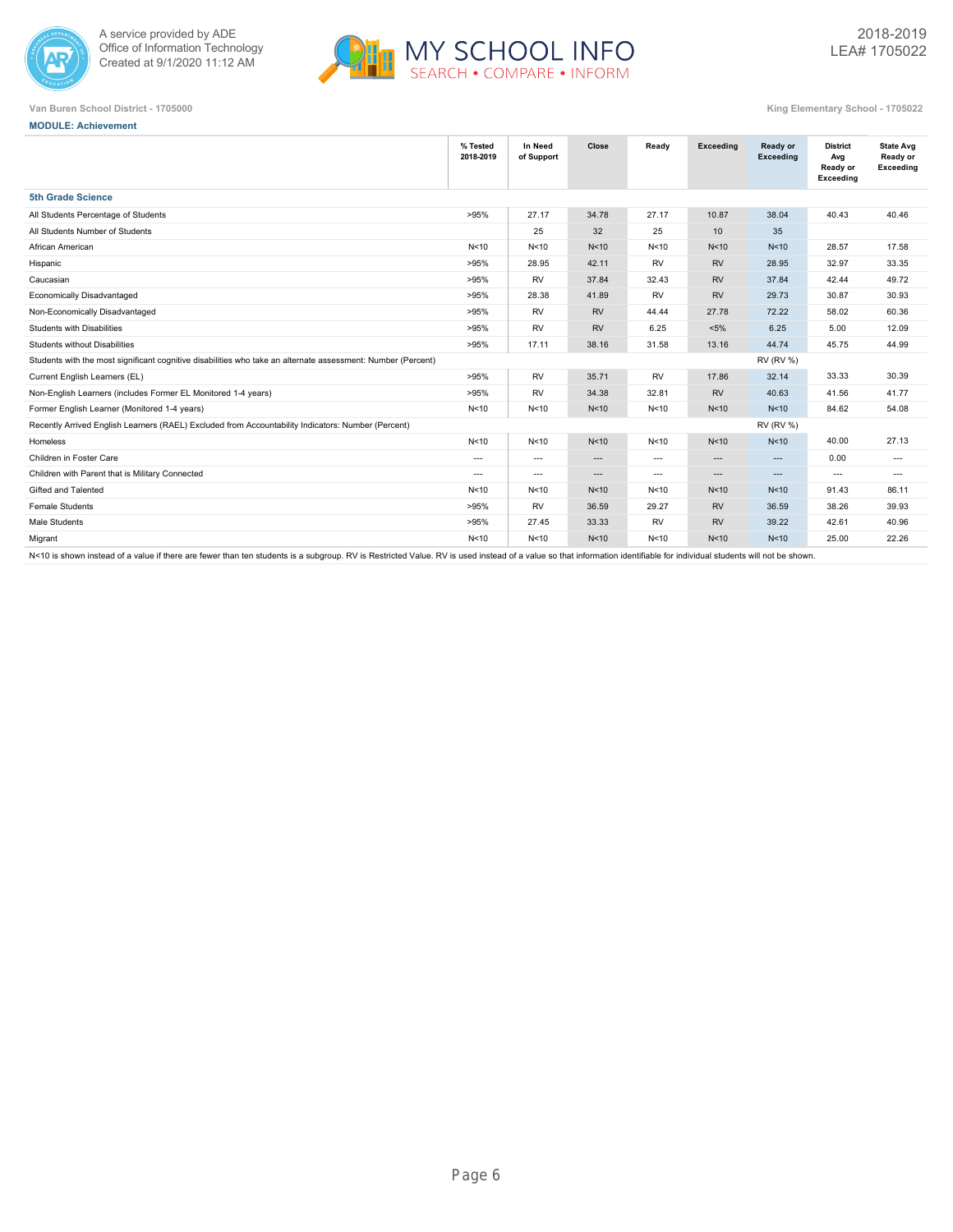



**MODULE: Growth**

|                                                                                                                                                                                                                                | English<br><b>Language Arts</b><br>(ELA) | Math | Average ELA +<br>Math (Content) | Science | ELP*     | Content** with<br><b>ELP</b> |
|--------------------------------------------------------------------------------------------------------------------------------------------------------------------------------------------------------------------------------|------------------------------------------|------|---------------------------------|---------|----------|------------------------------|
| Grade 1                                                                                                                                                                                                                        |                                          |      |                                 |         |          |                              |
| All Students                                                                                                                                                                                                                   | N/A                                      | N/A  | N/A                             | N/A     | 85.7253  | N/A                          |
| African-American                                                                                                                                                                                                               | N/A                                      | N/A  | N/A                             | N/A     | $\cdots$ | N/A                          |
| Hispanic                                                                                                                                                                                                                       | N/A                                      | N/A  | N/A                             | N/A     | 85.6548  | N/A                          |
| Caucasian                                                                                                                                                                                                                      | N/A                                      | N/A  | N/A                             | N/A     | $\cdots$ | N/A                          |
| Economically Disadvantaged                                                                                                                                                                                                     | N/A                                      | N/A  | N/A                             | N/A     | 85.7381  | N/A                          |
| Non-Economically Disadvantaged                                                                                                                                                                                                 | N/A                                      | N/A  | N/A                             | N/A     | N<10     | N/A                          |
| Students with Disabilities                                                                                                                                                                                                     | N/A                                      | N/A  | N/A                             | N/A     | $\cdots$ | N/A                          |
| Students without Disabilities                                                                                                                                                                                                  | N/A                                      | N/A  | N/A                             | N/A     | 85.7253  | N/A                          |
| Current English Learners (EL)                                                                                                                                                                                                  | N/A                                      | N/A  | N/A                             | N/A     | 85.7253  | N/A                          |
| Non-English Learners (includes Former EL Monitored 1-4 years)                                                                                                                                                                  | N/A                                      | N/A  | N/A                             | N/A     | $\cdots$ | N/A                          |
| Former English Learner (Monitored 1-4 years)                                                                                                                                                                                   | N/A                                      | N/A  | N/A                             | N/A     | $\cdots$ | N/A                          |
| Homeless                                                                                                                                                                                                                       | N/A                                      | N/A  | N/A                             | N/A     | $\cdots$ | N/A                          |
| Children in Foster Care                                                                                                                                                                                                        | N/A                                      | N/A  | N/A                             | N/A     | $\cdots$ | N/A                          |
| Children with Parent that is Military Connected                                                                                                                                                                                | N/A                                      | N/A  | N/A                             | N/A     | $\cdots$ | N/A                          |
| Gifted and Talented                                                                                                                                                                                                            | N/A                                      | N/A  | N/A                             | N/A     | $\cdots$ | N/A                          |
| Female Students                                                                                                                                                                                                                | N/A                                      | N/A  | N/A                             | N/A     | N < 10   | N/A                          |
| Male Students                                                                                                                                                                                                                  | N/A                                      | N/A  | N/A                             | N/A     | N < 10   | N/A                          |
| Migrant                                                                                                                                                                                                                        | N/A                                      | N/A  | N/A                             | N/A     | N<10     | N/A                          |
| *FI P is English Learner Progress toward English language proficiency from ELP421. Content with ELP is the school growth score. ELP is thoused a proportionately weighted in school growth depending on the perceptage of stud |                                          |      |                                 |         |          |                              |

"ELP is English Learner Progress toward English language proficiency from ELPA21. Content with ELP is the school growth score. ELP is proportionately weighted in school growth depending on the percentage of students with E

|                                                                                                                                                                                                                               | English<br><b>Language Arts</b><br>(ELA) | Math | Average ELA +<br>Math (Content) | <b>Science</b> | ELP*     | Content** with<br><b>ELP</b> |
|-------------------------------------------------------------------------------------------------------------------------------------------------------------------------------------------------------------------------------|------------------------------------------|------|---------------------------------|----------------|----------|------------------------------|
| Grade 2                                                                                                                                                                                                                       |                                          |      |                                 |                |          |                              |
| All Students                                                                                                                                                                                                                  | N/A                                      | N/A  | N/A                             | N/A            | 85.1437  | N/A                          |
| African-American                                                                                                                                                                                                              | N/A                                      | N/A  | N/A                             | N/A            | $---$    | N/A                          |
| Hispanic                                                                                                                                                                                                                      | N/A                                      | N/A  | N/A                             | N/A            | 85.7013  | N/A                          |
| Caucasian                                                                                                                                                                                                                     | N/A                                      | N/A  | N/A                             | N/A            | $\cdots$ | N/A                          |
| Economically Disadvantaged                                                                                                                                                                                                    | N/A                                      | N/A  | N/A                             | N/A            | 84.8953  | N/A                          |
| Non-Economically Disadvantaged                                                                                                                                                                                                | N/A                                      | N/A  | N/A                             | N/A            | N<10     | N/A                          |
| Students with Disabilities                                                                                                                                                                                                    | N/A                                      | N/A  | N/A                             | N/A            | N<10     | N/A                          |
| Students without Disabilities                                                                                                                                                                                                 | N/A                                      | N/A  | N/A                             | N/A            | 85.2078  | N/A                          |
| Current English Learners (EL)                                                                                                                                                                                                 | N/A                                      | N/A  | N/A                             | N/A            | 85.1437  | N/A                          |
| Non-English Learners (includes Former EL Monitored 1-4 years)                                                                                                                                                                 | N/A                                      | N/A  | N/A                             | N/A            | $\cdots$ | N/A                          |
| Former English Learner (Monitored 1-4 years)                                                                                                                                                                                  | N/A                                      | N/A  | N/A                             | N/A            | $\cdots$ | N/A                          |
| Homeless                                                                                                                                                                                                                      | N/A                                      | N/A  | N/A                             | N/A            | $---$    | N/A                          |
| Children in Foster Care                                                                                                                                                                                                       | N/A                                      | N/A  | N/A                             | N/A            | $---$    | N/A                          |
| Children with Parent that is Military Connected                                                                                                                                                                               | N/A                                      | N/A  | N/A                             | N/A            | $---$    | N/A                          |
| Gifted and Talented                                                                                                                                                                                                           | N/A                                      | N/A  | N/A                             | N/A            | $\cdots$ | N/A                          |
| Female Students                                                                                                                                                                                                               | N/A                                      | N/A  | N/A                             | N/A            | 85.9237  | N/A                          |
| Male Students                                                                                                                                                                                                                 | N/A                                      | N/A  | N/A                             | N/A            | 84.5197  | N/A                          |
| Migrant                                                                                                                                                                                                                       | N/A                                      | N/A  | N/A                             | N/A            | $\cdots$ | N/A                          |
| *El D ie Englieb Lagrage Dragger bward English Januara proficianu from El DA?1. Contant with El D ie the echoal growth ecores. El D ie proportionately weighted in echoal growth departing on the parameters of etudents with |                                          |      |                                 |                |          |                              |

\*ELP is English Learner Progress toward English language proficiency from ELPA21. Content with ELP is the school growth score. ELP is proportionately weighted in school growth depending on the percentage of students with E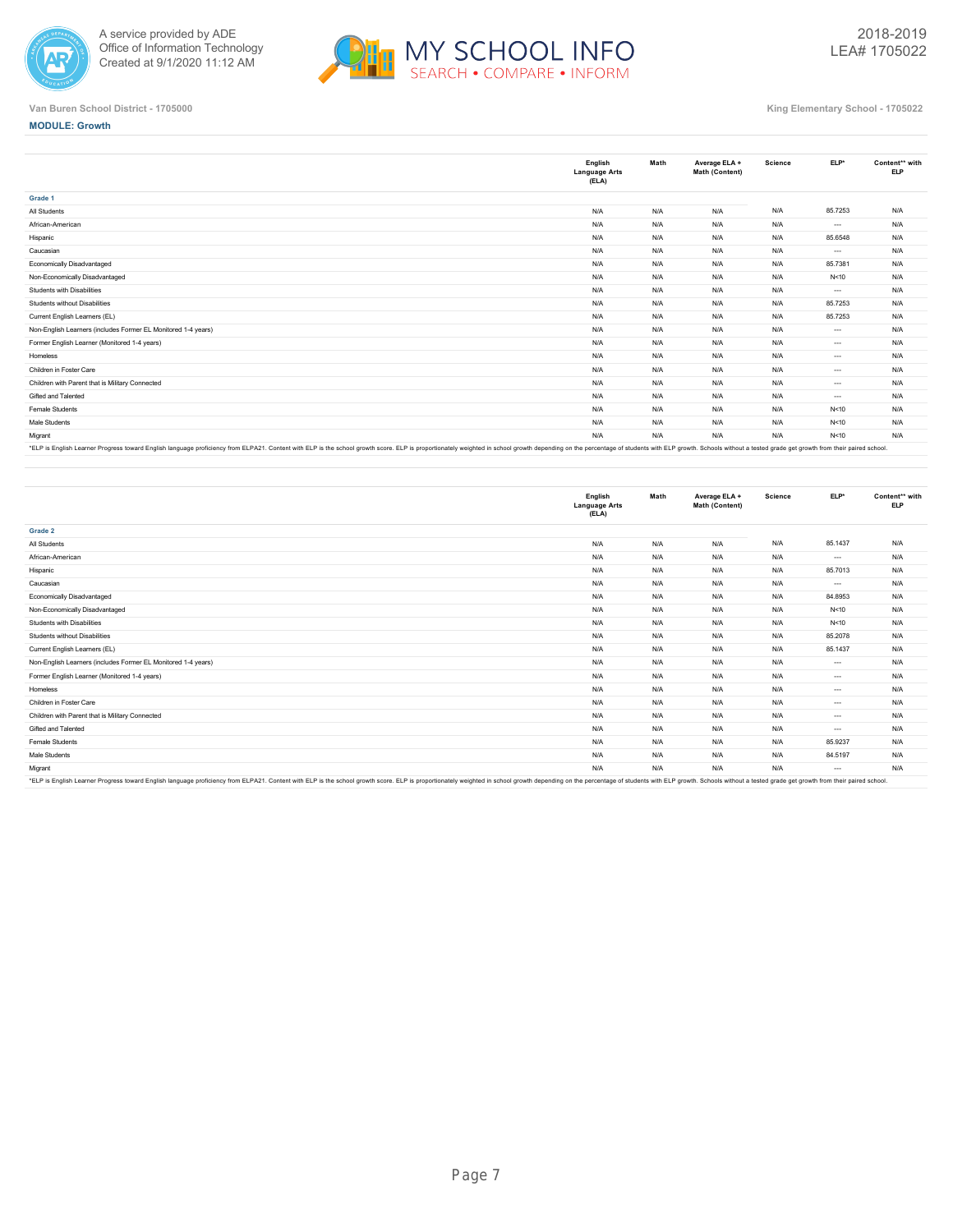



### **MODULE: Growth**

|                                                               | English<br><b>Language Arts</b><br>(ELA) | Math     | Average ELA +<br>Math (Content) | <b>Science</b> | ELP*     | Content** with<br><b>ELP</b> |
|---------------------------------------------------------------|------------------------------------------|----------|---------------------------------|----------------|----------|------------------------------|
| Grade 3                                                       |                                          |          |                                 |                |          |                              |
| All Students                                                  | 78.6228                                  | 79.9443  | 79.2835                         | N/A            | 82.0846  | 79,7928                      |
| African-American                                              | N<10                                     | N<10     | N<10                            | N/A            | N < 10   | $\cdots$                     |
| Hispanic                                                      | 79.3282                                  | 78,5893  | 78.9587                         | N/A            | 81.6551  | 80.0941                      |
| Caucasian                                                     | 78.1529                                  | 79.9095  | 79.0312                         | N/A            | N<10     | 79.2908                      |
| Economically Disadvantaged                                    | 79.4605                                  | 80.3087  | 79.8846                         | N/A            | 81.4857  | 80.1825                      |
| Non-Economically Disadvantaged                                | 73.2917                                  | 77.6256  | 75.4587                         | N/A            | N<10     | 77.2151                      |
| Students with Disabilities                                    | 76.5159                                  | 75.4628  | 75.9894                         | N/A            | N<10     | 76.4879                      |
| Students without Disabilities                                 | 79.0256                                  | 80.8011  | 79.9133                         | N/A            | 83.2208  | 80.4780                      |
| Current English Learners (EL)                                 | 78.6876                                  | 79.0931  | 78.8903                         | N/A            | 82.0846  | 80.4443                      |
| Non-English Learners (includes Former EL Monitored 1-4 years) | 78.6029                                  | 80.2052  | 79.4040                         | N/A            | N<10     | $\cdots$                     |
| Former English Learner (Monitored 1-4 years)                  | $---$                                    | $- - -$  | $\cdots$                        | N/A            | $---$    | $\cdots$                     |
| Homeless                                                      | N<10                                     | N < 10   | N<10                            | N/A            | N<10     | $\cdots$                     |
| Children in Foster Care                                       | $---$                                    | $- - -$  | $\sim$                          | N/A            | $\cdots$ | $\cdots$                     |
| Children with Parent that is Military Connected               | $---$                                    | $\cdots$ | $\sim$                          | N/A            | $\cdots$ | $\cdots$                     |
| Gifted and Talented                                           | N<10                                     | N<10     | N<10                            | N/A            | N<10     | $\cdots$                     |
| <b>Female Students</b>                                        | 79.5169                                  | 79.2240  | 79.3705                         | N/A            | N<10     | 79.8738                      |
| Male Students                                                 | 77.6599                                  | 80.7200  | 79.1899                         | N/A            | 81.4283  | 79.7166                      |
| Migrant                                                       | N<10                                     | N < 10   | N < 10                          | N/A            | N < 10   | N < 10                       |
|                                                               |                                          |          |                                 |                |          |                              |

"ELP is English Learner Progress toward English language proficiency from ELPA21. Content with ELP is the school growth score. ELP is proportionately weighted in school growth depending on the percentage of students with E

|                                                                                                                                                                                                                                | English<br><b>Language Arts</b><br>(ELA) | Math     | Average ELA +<br>Math (Content) | Science  | ELP*     | Content** with<br><b>ELP</b> |
|--------------------------------------------------------------------------------------------------------------------------------------------------------------------------------------------------------------------------------|------------------------------------------|----------|---------------------------------|----------|----------|------------------------------|
| Grade 4                                                                                                                                                                                                                        |                                          |          |                                 |          |          |                              |
| All Students                                                                                                                                                                                                                   | 82.3914                                  | 84.1830  | 83.2872                         | 81.4195  | 80.4898  | 82.6625                      |
| African-American                                                                                                                                                                                                               | N < 10                                   | N<10     | N<10                            | N<10     | N<10     | $\cdots$                     |
| Hispanic                                                                                                                                                                                                                       | 82.9987                                  | 85.9613  | 84.4800                         | 81.5623  | 79.8507  | 82.6104                      |
| Caucasian                                                                                                                                                                                                                      | 83.3958                                  | 84.5089  | 83.9524                         | 82.5864  | N<10     | $\cdots$                     |
| Economically Disadvantaged                                                                                                                                                                                                     | 81.6478                                  | 82.5024  | 82.0751                         | 79.9765  | 80.5259  | 81.6973                      |
| Non-Economically Disadvantaged                                                                                                                                                                                                 | 84.9525                                  | 89.9719  | 87.4622                         | 86.1493  | N < 10   | 86.4318                      |
| Students with Disabilities                                                                                                                                                                                                     | N < 10                                   | N<10     | N<10                            | N < 10   | N<10     | 77.5307                      |
| Students without Disabilities                                                                                                                                                                                                  | 83.0797                                  | 85.3230  | 84.2014                         | 81.7288  | 80.0290  | 83.2144                      |
| Current English Learners (EL)                                                                                                                                                                                                  | 82.1430                                  | 85,4081  | 83.7756                         | 81.8718  | 80.4898  | 82.1327                      |
| Non-English Learners (includes Former EL Monitored 1-4 years)                                                                                                                                                                  | 82.4916                                  | 83.6887  | 83.0902                         | 81.2386  | N<10     | $\cdots$                     |
| Former English Learner (Monitored 1-4 years)                                                                                                                                                                                   | N < 10                                   | N<10     | N<10                            | N < 10   | N<10     | $\cdots$                     |
| Homeless                                                                                                                                                                                                                       | N < 10                                   | N < 10   | N<10                            | N < 10   | N < 10   | $\cdots$                     |
| Children in Foster Care                                                                                                                                                                                                        | $\cdots$                                 | $\cdots$ | $\sim$                          | $\cdots$ | $\cdots$ | $\cdots$                     |
| Children with Parent that is Military Connected                                                                                                                                                                                | N < 10                                   | N < 10   | N<10                            | N < 10   | N<10     | $\cdots$                     |
| Gifted and Talented                                                                                                                                                                                                            | N < 10                                   | N < 10   | N<10                            | N<10     | N<10     | $\cdots$                     |
| Female Students                                                                                                                                                                                                                | 82.6428                                  | 83.6681  | 83.1554                         | 81.3083  | N<10     | 83.1732                      |
| Male Students                                                                                                                                                                                                                  | 82.1751                                  | 84.6261  | 83.4006                         | 81.5172  | 78.7179  | 82.2505                      |
| Migrant                                                                                                                                                                                                                        | N < 10                                   | N<10     | N<10                            | N<10     | N<10     | N < 10                       |
| *FI P is English Learner Progress toward English language proficiency from ELP421. Content with ELP is the school growth score. ELP is thoused a proportionately weighted in school growth depending on the perceptage of stud |                                          |          |                                 |          |          |                              |

\*ELP is English Learner Progress toward English language proficiency from ELPA21. Content with ELP is the school growth score. ELP is proportionately weighted in school growth depending on the percentage of students with E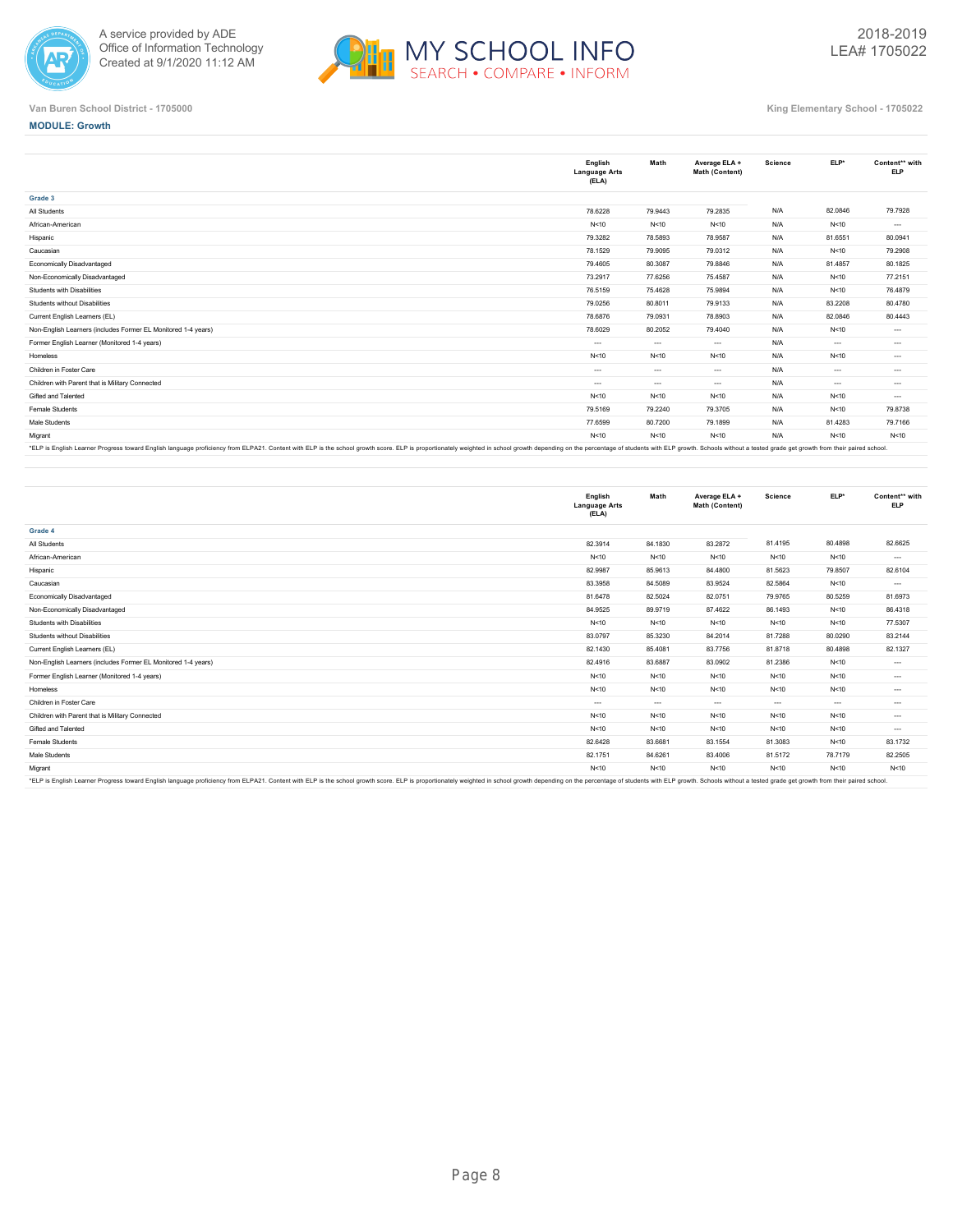



**MODULE: Growth**

**Grade 5**

|                                                               | English<br><b>Language Arts</b><br>(ELA) | Math     | Average ELA +<br>Math (Content) | Science  | ELP*     | Content** with<br><b>ELP</b> |
|---------------------------------------------------------------|------------------------------------------|----------|---------------------------------|----------|----------|------------------------------|
| Grade 5                                                       |                                          |          |                                 |          |          |                              |
| All Students                                                  | 81.9777                                  | 90.6747  | 86.3262                         | 87.0977  | 86.8108  | 86.4179                      |
| African-American                                              | N < 10                                   | N < 10   | N<10                            | N < 10   | N < 10   | $\cdots$                     |
| Hispanic                                                      | 82.7556                                  | 92.8541  | 87.8049                         | 88.7573  | 87.6140  | 87.7390                      |
| Caucasian                                                     | 82.4194                                  | 88,9690  | 85.6942                         | 84.4322  | N < 10   | $\cdots$                     |
| Economically Disadvantaged                                    | 81.8702                                  | 89,8620  | 85.8661                         | 85,8885  | 87.1904  | 86.1426                      |
| Non-Economically Disadvantaged                                | 82.4077                                  | 93.9256  | 88.1667                         | 92.7403  | N < 10   | 87.6704                      |
| <b>Students with Disabilities</b>                             | 77.1268                                  | 83.7538  | 80.4403                         | 87.5806  | N < 10   | 81.1878                      |
| Students without Disabilities                                 | 82.9479                                  | 92.0589  | 87.5034                         | 87.0333  | 86.8125  | 87.3638                      |
| Current English Learners (EL)                                 | 81.3448                                  | 93.2552  | 87.3000                         | 86.7059  | 86.8108  | 87.0611                      |
| Non-English Learners (includes Former EL Monitored 1-4 years) | 82.1825                                  | 89.8398  | 86.0112                         | 87.2262  | N < 10   | $\cdots$                     |
| Former English Learner (Monitored 1-4 years)                  | N<10                                     | N < 10   | N<10                            | N<10     | N<10     | $\cdots$                     |
| Homeless                                                      | N<10                                     | N<10     | N<10                            | N<10     | N<10     | $\cdots$                     |
| Children in Foster Care                                       | $\cdots$                                 | $\cdots$ | $\cdots$                        | $-1$     | $\cdots$ | $\cdots$                     |
| Children with Parent that is Military Connected               | $\cdots$                                 | $\cdots$ | $\cdots$                        | $\cdots$ | $\cdots$ | $\cdots$                     |
| Gifted and Talented                                           | N < 10                                   | N < 10   | N<10                            | N<10     | N<10     | $\cdots$                     |
| Female Students                                               | 83.6550                                  | 91.9243  | 87.7896                         | 86.0891  | N < 10   | 87.9021                      |
| Male Students                                                 | 80.5743                                  | 89.6291  | 85.1017                         | 87.9942  | 85,9358  | 85.2871                      |
| Migrant                                                       | N<10                                     | N<10     | N<10                            | N<10     | N < 10   | N<10                         |

"ELP is English Learner Progress toward English language proficiency from ELPA21. Content with ELP is the school growth score. ELP is proportionately weighted in school growth depending on the percentage of students with E

|                                                                                                                                                                                                                                | English<br><b>Language Arts</b><br>(ELA) | Math    | Average ELA +<br>Math (Content) | <b>Science</b> | ELP*    | Content** with<br><b>ELP</b> |
|--------------------------------------------------------------------------------------------------------------------------------------------------------------------------------------------------------------------------------|------------------------------------------|---------|---------------------------------|----------------|---------|------------------------------|
| <b>All Grades</b>                                                                                                                                                                                                              |                                          |         |                                 |                |         |                              |
| All Students                                                                                                                                                                                                                   | 81.0269                                  | 85.1428 | 83.0849                         | 84.3988        | 83.9888 | 83.3479                      |
| African-American                                                                                                                                                                                                               | N < 10                                   | N<10    | N<10                            | N<10           | N<10    | $\cdots$                     |
| Hispanic                                                                                                                                                                                                                       | 82.0098                                  | 87.0573 | 84.5336                         | 85.5247        | 84.1228 | 84.3238                      |
| Caucasian                                                                                                                                                                                                                      | 81.0449                                  | 84.0154 | 82.5302                         | 83.4566        | N<10    | 82.5784                      |
| Economically Disadvantaged                                                                                                                                                                                                     | 80.9758                                  | 84.3471 | 82.6615                         | 83.1846        | 83.9456 | 83.0606                      |
| Non-Economically Disadvantaged                                                                                                                                                                                                 | 81.2488                                  | 88.5965 | 84.9227                         | 89.1452        | 84.3506 | 84.8142                      |
| Students with Disabilities                                                                                                                                                                                                     | 76.8719                                  | 78.7576 | 77.8147                         | 83.7703        | 83.2499 | 79.0603                      |
| Students without Disabilities                                                                                                                                                                                                  | 81.7453                                  | 86.2468 | 83.9961                         | 84.4725        | 84.0772 | 84.0204                      |
| Current English Learners (EL)                                                                                                                                                                                                  | 80.8428                                  | 86.2308 | 83.5368                         | 84.2326        | 83.9888 | 83.8156                      |
| Non-English Learners (includes Former EL Monitored 1-4 years)                                                                                                                                                                  | 81.0899                                  | 84.7705 | 82.9302                         | 84.4588        | N<10    | $\cdots$                     |
| Former English Learner (Monitored 1-4 years)                                                                                                                                                                                   | 81.2747                                  | 89.3903 | 85.3325                         | 88.4847        | N<10    | $\cdots$                     |
| Homeless                                                                                                                                                                                                                       | N < 10                                   | N < 10  | N<10                            | N < 10         | N<10    | $\cdots$                     |
| Children in Foster Care                                                                                                                                                                                                        | $---$                                    | $- - -$ | $\sim$                          | $\sim$ $\sim$  | $---$   | $\cdots$                     |
| Children with Parent that is Military Connected                                                                                                                                                                                | N < 10                                   | N < 10  | N<10                            | N < 10         | N<10    | $\cdots$                     |
| Gifted and Talented                                                                                                                                                                                                            | 82.6909                                  | 89.1254 | 85.9081                         | 88.9198        | N<10    | $\cdots$                     |
| Female Students                                                                                                                                                                                                                | 81.8946                                  | 84.9335 | 83.4140                         | 83.8245        | 84.7982 | 83.7729                      |
| Male Students                                                                                                                                                                                                                  | 80.2321                                  | 85.3346 | 82.7833                         | 84.9063        | 83.4315 | 82.9893                      |
| Migrant                                                                                                                                                                                                                        | N < 10                                   | N < 10  | N<10                            | N < 10         | 85.4020 | 86.6517                      |
| FIRE FORET COLORED IN THE ROOM FOREST COLORED TRANSPORTER IN THE COLORED ON FIRE COLORED IN THE COLORED COLORED ON A COLORED IN THE PLANS OF PLANS IN THE PLANS OF THE PLANS OF THE PLANS OF THE PLANS OF THE PLANS OF THE PLA |                                          |         |                                 |                |         |                              |

English Learner Progress toward English language proficiency from ELPA21. Content with ELP is the school growth score. ELP is proportionately weighted in school growth depending on the percentage of students with ELP growt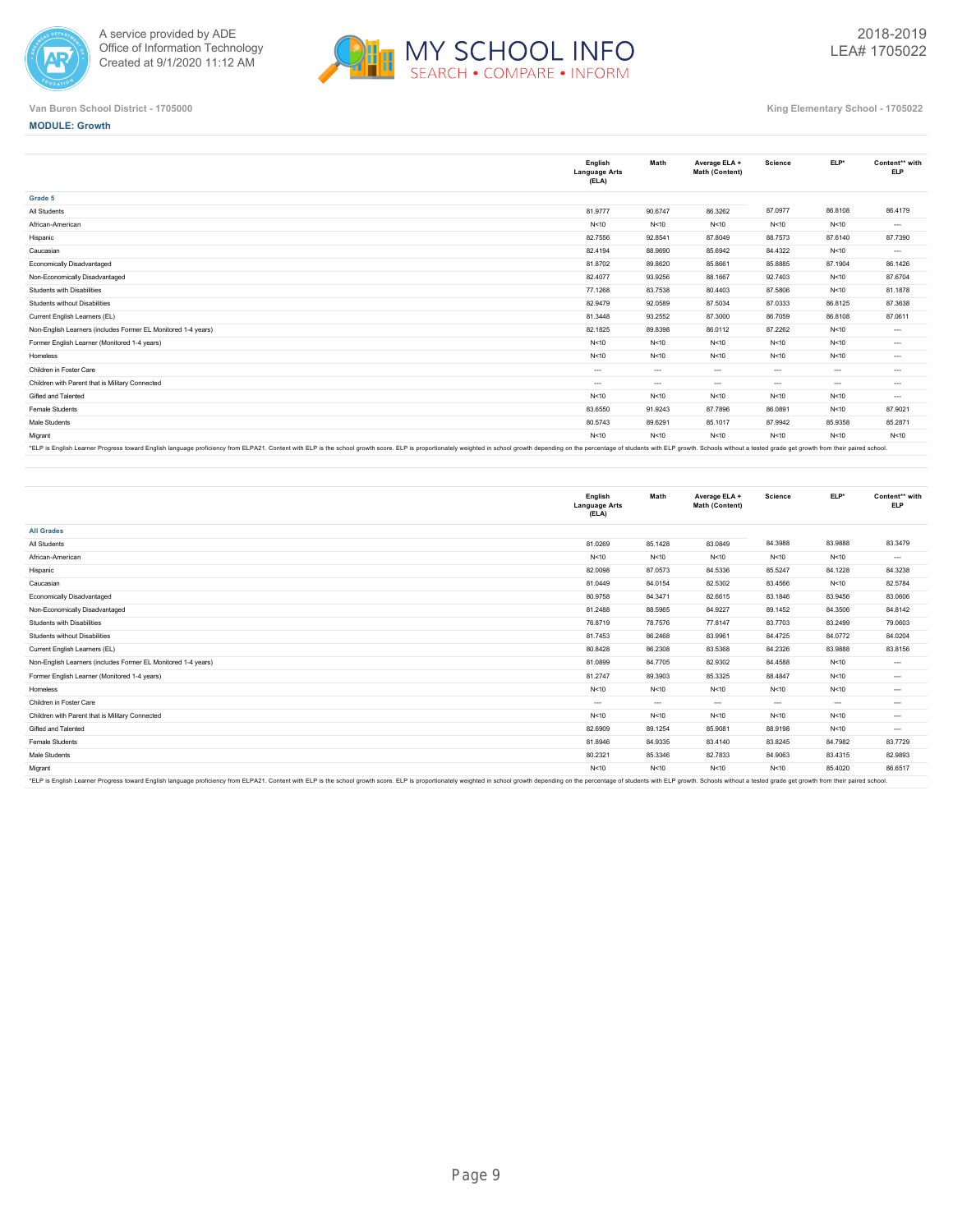



**MODULE: English Language Proficiency of English Learners on English Language Proficiency Exam (ELPA21)**

|           | <b>Tested</b> | Number ELs Number ELs Percent ELs<br>Proficient | Proficient |
|-----------|---------------|-------------------------------------------------|------------|
| Grade All | 140           | 44                                              | 31.43 %    |
| Grade K   | 24            | 3                                               | 12.50 %    |
| Grade 01  | <b>RV</b>     | RV                                              | $< 5\%$    |
| Grade 02  | 30            | 12                                              | 40.00 %    |
| Grade 03  | 29            | 14                                              | 48.28 %    |
| Grade 04  | 20            | $\overline{7}$                                  | 35.00 %    |
| Grade 05  | 16            | 8                                               | 50.00 %    |
|           |               |                                                 |            |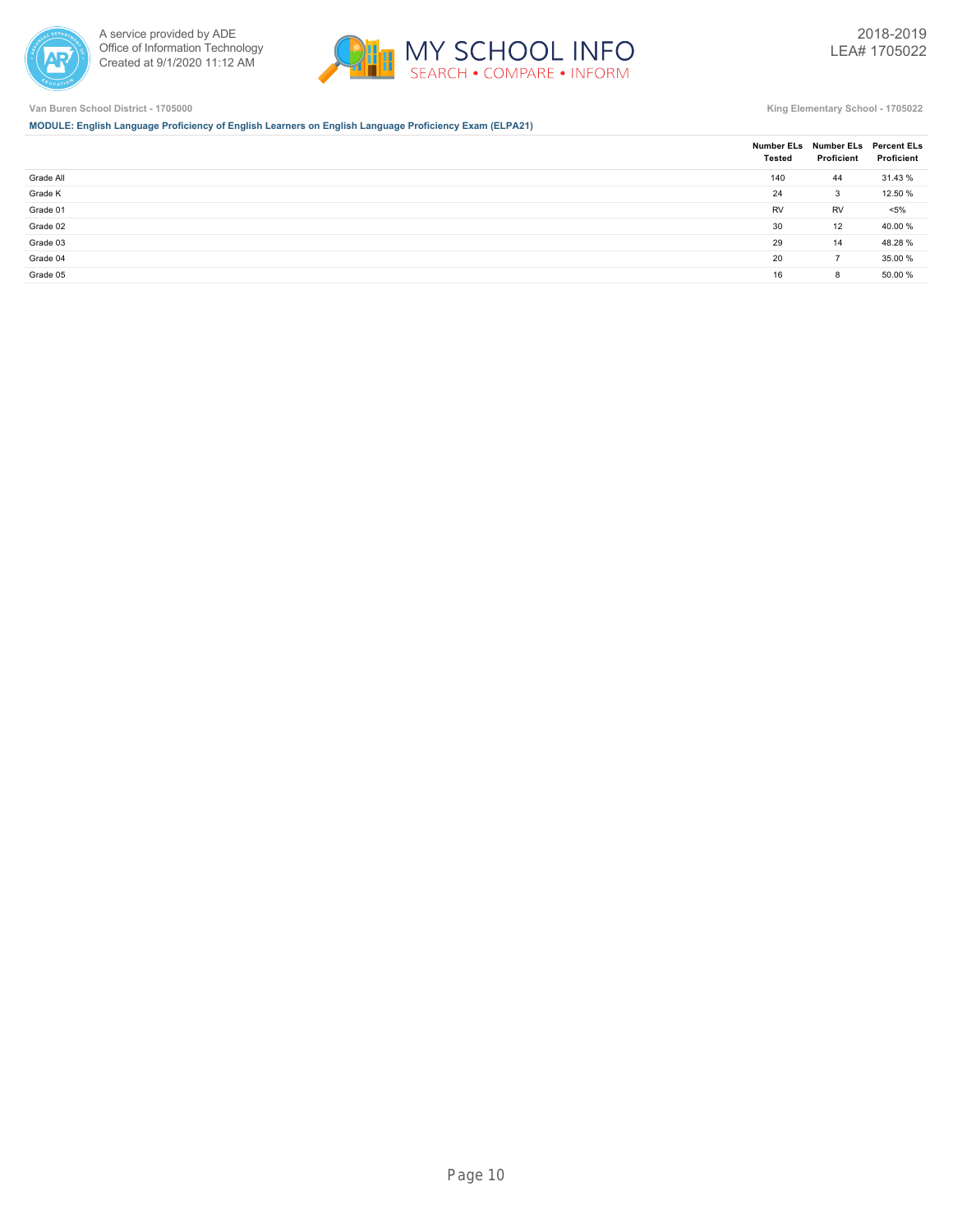



|                                                                  | Student<br>Engagement | Science<br>Achievement | <b>Reading At</b><br><b>Grade Level</b> | Science<br>Growth | <b>ACT</b><br>Composite<br>$>=19$ | Final GPA >=2.8 | Community<br>Service<br>Learning | Computer<br><b>Science</b><br>Credits | On-Time<br><b>Credits</b> | <b>ACT Readiness</b><br><b>Benchmark</b> | <b>AP/IB/Concurrent</b><br>Credit | Total    |
|------------------------------------------------------------------|-----------------------|------------------------|-----------------------------------------|-------------------|-----------------------------------|-----------------|----------------------------------|---------------------------------------|---------------------------|------------------------------------------|-----------------------------------|----------|
| Kindergarten                                                     |                       |                        |                                         |                   |                                   |                 |                                  |                                       |                           |                                          |                                   |          |
| All Students                                                     | 64.71                 | N<10                   | N<10                                    | N < 10            | N < 10                            | N<10            | N<10                             | N<10                                  | N < 10                    | N < 10                                   | N<10                              | 64.71    |
| African-American                                                 | N<10                  | N<10                   | N<10                                    | N<10              | N < 10                            | N<10            | N < 10                           | N<10                                  | N<10                      | N < 10                                   | N<10                              | N < 10   |
| Hispanic                                                         | 63.79                 | N<10                   | N<10                                    | N<10              | N < 10                            | N<10            | N < 10                           | N<10                                  | N < 10                    | N < 10                                   | N<10                              | 63.79    |
| Caucasian                                                        | 71.25                 | N<10                   | N<10                                    | N<10              | N < 10                            | N<10            | N < 10                           | N<10                                  | N<10                      | N < 10                                   | N<10                              | 71.25    |
| Economically Disadvantaged                                       | 61.11                 | N<10                   | N<10                                    | N<10              | N < 10                            | N<10            | N < 10                           | N<10                                  | N < 10                    | N < 10                                   | N < 10                            | 61.11    |
| Non-Economically Disadvantaged                                   | 75.00                 | N<10                   | N<10                                    | N < 10            | N < 10                            | N<10            | N < 10                           | N<10                                  | N<10                      | N < 10                                   | N < 10                            | 75.00    |
| Students with Disabilities                                       | 77.27                 | N<10                   | N<10                                    | N<10              | N < 10                            | N<10            | N < 10                           | N<10                                  | N<10                      | N < 10                                   | N<10                              | 77.27    |
| Students without Disabilities                                    | 62.84                 | N<10                   | N<10                                    | N<10              | N < 10                            | N<10            | N < 10                           | N<10                                  | N<10                      | N < 10                                   | N < 10                            | 62.84    |
| Current English Learners (EL)                                    | 65.79                 | N<10                   | N<10                                    | N<10              | N < 10                            | N<10            | N<10                             | N<10                                  | N<10                      | N < 10                                   | N<10                              | 65.79    |
| Non-English Learners (includes Former EL Monitored 1-4<br>years) | 64.39                 | N<10                   | N<10                                    | N < 10            | N < 10                            | N<10            | N < 10                           | N<10                                  | N<10                      | N < 10                                   | N < 10                            | 64.39    |
| Former English Learner (Monitored 1-4 years)                     | $\cdots$              | $\cdots$               | $\sim$                                  | $\cdots$          | $\cdots$                          | $---$           | $\cdots$                         | $\sim$                                | $\sim$                    | $---$                                    | $\cdots$                          | $\cdots$ |
| Homeless                                                         | $\cdots$              | $\cdots$               | $\sim$                                  | $\cdots$          | $\cdots$                          | $\cdots$        | $\cdots$                         | $\sim$                                | $\sim$                    | $\cdots$                                 | $\cdots$                          | $\cdots$ |
| Children in Foster Care                                          | $\cdots$              | $\cdots$               | $\sim$                                  | $\cdots$          | $\cdots$                          | $\cdots$        | $\cdots$                         | $\cdots$                              | $\sim$                    | $\cdots$                                 | $\cdots$                          | $\cdots$ |
| Children with Parent that is Military Connected                  | $\cdots$              | $\sim$ $\sim$          | $\sim$                                  | $\cdots$          | $\cdots$                          | $---$           | $\cdots$                         | $\cdots$                              | $\cdots$                  | $---$                                    | $\cdots$                          | $\cdots$ |
| Gifted and Talented                                              | $\cdots$              | $\cdots$               | $\sim$                                  | $\cdots$          | $\cdots$                          | $\cdots$        | $\cdots$                         | $\cdots$                              | $\cdots$                  | $\cdots$                                 | $\cdots$                          | $\cdots$ |
| Female Students                                                  | 63.04                 | N < 10                 | N < 10                                  | N < 10            | N < 10                            | N<10            | N < 10                           | N<10                                  | N<10                      | N < 10                                   | N < 10                            | 63.04    |
| Male Students                                                    | 66.67                 | N<10                   | N<10                                    | N<10              | N < 10                            | N<10            | N < 10                           | N<10                                  | N<10                      | N < 10                                   | N<10                              | 66.67    |
| Migrant                                                          | N<10                  | N < 10                 | N < 10                                  | N < 10            | N < 10                            | N<10            | N < 10                           | N<10                                  | N<10                      | N < 10                                   | N<10                              | N < 10   |
|                                                                  |                       |                        |                                         |                   |                                   |                 |                                  |                                       |                           |                                          |                                   |          |

|                                                                  | Student<br>Engagement | <b>Science</b><br>Achievement | <b>Reading At</b><br><b>Grade Level</b> | <b>Science</b><br>Growth | <b>ACT</b><br>Composite<br>$>=19$ | Final GPA >=2.8 | Community<br>Service<br>Learning | Computer<br>Science<br><b>Credits</b> | On-Time<br>Credits | <b>ACT Readiness</b><br><b>Benchmark</b> | AP/IB/Concurrent<br>Credit | Total    |
|------------------------------------------------------------------|-----------------------|-------------------------------|-----------------------------------------|--------------------------|-----------------------------------|-----------------|----------------------------------|---------------------------------------|--------------------|------------------------------------------|----------------------------|----------|
| Grade 1                                                          |                       |                               |                                         |                          |                                   |                 |                                  |                                       |                    |                                          |                            |          |
| All Students                                                     | 68.00                 | N < 10                        | N<10                                    | N < 10                   | N<10                              | N<10            | N<10                             | N < 10                                | N<10               | N<10                                     | N<10                       | 68.00    |
| African-American                                                 | N<10                  | N < 10                        | N<10                                    | N < 10                   | N<10                              | N<10            | N<10                             | N<10                                  | N<10               | N<10                                     | N < 10                     | N < 10   |
| Hispanic                                                         | 66.00                 | N < 10                        | N < 10                                  | N < 10                   | N<10                              | N<10            | N<10                             | N < 10                                | N < 10             | N<10                                     | N<10                       | 66.00    |
| Caucasian                                                        | 71.79                 | N < 10                        | N < 10                                  | N < 10                   | N<10                              | N<10            | N<10                             | N < 10                                | N<10               | N<10                                     | N<10                       | 71.79    |
| Economically Disadvantaged                                       | 66.96                 | N < 10                        | N < 10                                  | N < 10                   | N<10                              | N<10            | N < 10                           | N<10                                  | N<10               | N<10                                     | N<10                       | 66.96    |
| Non-Economically Disadvantaged                                   | 71.05                 | N<10                          | N<10                                    | N < 10                   | N<10                              | N<10            | N<10                             | N < 10                                | N<10               | N<10                                     | N<10                       | 71.05    |
| Students with Disabilities                                       | 60.71                 | N < 10                        | N < 10                                  | N < 10                   | N<10                              | N < 10          | N < 10                           | N < 10                                | N<10               | N<10                                     | N<10                       | 60.71    |
| Students without Disabilities                                    | 69.67                 | N < 10                        | N < 10                                  | N < 10                   | N<10                              | N < 10          | N<10                             | N < 10                                | N<10               | N<10                                     | N<10                       | 69.67    |
| Current English Learners (EL)                                    | 64.71                 | N<10                          | N<10                                    | N < 10                   | N<10                              | N<10            | N<10                             | N < 10                                | N<10               | N<10                                     | N<10                       | 64.71    |
| Non-English Learners (includes Former EL Monitored 1-4<br>years) | 68.97                 | N < 10                        | N < 10                                  | N<10                     | N<10                              | N < 10          | N<10                             | N < 10                                | N<10               | N<10                                     | N<10                       | 68.97    |
| Former English Learner (Monitored 1-4 years)                     | N<10                  | N < 10                        | N < 10                                  | N < 10                   | N<10                              | N < 10          | N < 10                           | N < 10                                | N<10               | N<10                                     | N<10                       | N < 10   |
| Homeless                                                         | N<10                  | N < 10                        | N < 10                                  | N < 10                   | N<10                              | N < 10          | N<10                             | N < 10                                | N<10               | N<10                                     | N<10                       | N < 10   |
| Children in Foster Care                                          | $\cdots$              | $\cdots$                      | $\sim$                                  | $\cdots$                 | $---$                             | $---$           | $- - -$                          | $-1$                                  | $\sim$             | $\cdots$                                 | $- - -$                    | $\cdots$ |
| Children with Parent that is Military Connected                  | N<10                  | N < 10                        | N < 10                                  | N<10                     | N<10                              | N < 10          | N < 10                           | N<10                                  | N<10               | N<10                                     | N<10                       | N < 10   |
| Gifted and Talented                                              | $\cdots$              | $\cdots$                      | $\sim$                                  | $\cdots$                 | $\cdots$                          | $---$           | $- - -$                          | $- - -$                               | $\sim$             | $---$                                    | $\cdots$                   | $\cdots$ |
| Female Students                                                  | 70.59                 | N < 10                        | N<10                                    | N < 10                   | N<10                              | N<10            | N<10                             | N < 10                                | N<10               | N<10                                     | N < 10                     | 70.59    |
| Male Students                                                    | 65.85                 | N < 10                        | N < 10                                  | N < 10                   | N<10                              | N < 10          | N < 10                           | N < 10                                | N < 10             | N < 10                                   | N < 10                     | 65.85    |
| Migrant                                                          | N < 10                | N<10                          | N < 10                                  | N < 10                   | N<10                              | N < 10          | N<10                             | N < 10                                | N < 10             | N<10                                     | N<10                       | N < 10   |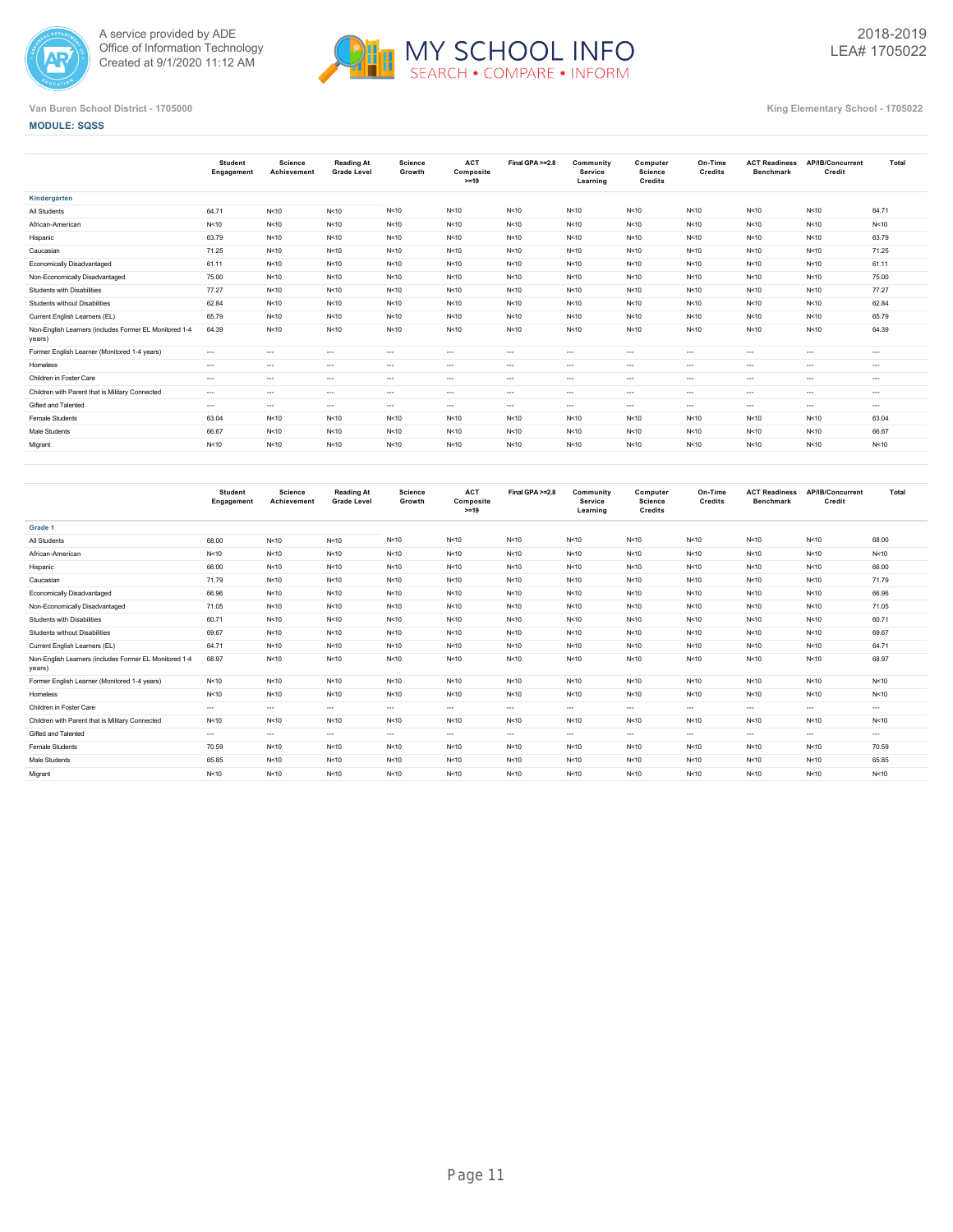



|                                                                  | <b>Student</b><br>Engagement | Science<br>Achievement | <b>Reading At</b><br><b>Grade Level</b> | Science<br>Growth | <b>ACT</b><br>Composite<br>$>=19$ | Final GPA >=2.8 | Community<br><b>Service</b><br>Learning | Computer<br><b>Science</b><br>Credits | On-Time<br>Credits | <b>ACT Readiness</b><br><b>Benchmark</b> | AP/IB/Concurrent<br>Credit | Total    |
|------------------------------------------------------------------|------------------------------|------------------------|-----------------------------------------|-------------------|-----------------------------------|-----------------|-----------------------------------------|---------------------------------------|--------------------|------------------------------------------|----------------------------|----------|
| Grade 2                                                          |                              |                        |                                         |                   |                                   |                 |                                         |                                       |                    |                                          |                            |          |
| All Students                                                     | 73.33                        | N<10                   | N<10                                    | N < 10            | N<10                              | N < 10          | N<10                                    | N<10                                  | N<10               | N < 10                                   | N < 10                     | 73.33    |
| African-American                                                 | N<10                         | N<10                   | N<10                                    | N < 10            | N<10                              | N < 10          | N<10                                    | N<10                                  | N<10               | N<10                                     | N<10                       | N < 10   |
| Hispanic                                                         | 78.95                        | N<10                   | N<10                                    | N < 10            | N < 10                            | N<10            | N<10                                    | N<10                                  | N<10               | N<10                                     | N<10                       | 78.95    |
| Caucasian                                                        | 66.25                        | N<10                   | N<10                                    | N < 10            | N < 10                            | N<10            | N<10                                    | N<10                                  | N<10               | N<10                                     | N<10                       | 66.25    |
| Economically Disadvantaged                                       | 73.57                        | N<10                   | N<10                                    | N < 10            | N<10                              | N<10            | N<10                                    | N<10                                  | N<10               | N<10                                     | N<10                       | 73.57    |
| Non-Economically Disadvantaged                                   | 72.50                        | N < 10                 | N<10                                    | N < 10            | N < 10                            | N<10            | N<10                                    | N<10                                  | N<10               | N<10                                     | N<10                       | 72.50    |
| Students with Disabilities                                       | 69.23                        | N < 10                 | N<10                                    | N < 10            | N<10                              | N<10            | N<10                                    | N<10                                  | N<10               | N<10                                     | N<10                       | 69.23    |
| Students without Disabilities                                    | 74.03                        | N<10                   | N<10                                    | N<10              | N<10                              | N<10            | N<10                                    | N<10                                  | N<10               | N<10                                     | N<10                       | 74.03    |
| Current English Learners (EL)                                    | 76.09                        | N<10                   | N<10                                    | N<10              | N < 10                            | N<10            | N<10                                    | N<10                                  | N<10               | N < 10                                   | N<10                       | 76.09    |
| Non-English Learners (includes Former EL Monitored 1-4<br>years) | 72.39                        | N<10                   | N<10                                    | N<10              | N < 10                            | N < 10          | N<10                                    | N < 10                                | N<10               | N < 10                                   | N<10                       | 72.39    |
| Former English Learner (Monitored 1-4 years)                     | N<10                         | N<10                   | N<10                                    | N<10              | N < 10                            | N < 10          | N<10                                    | N<10                                  | N<10               | N < 10                                   | N<10                       | N < 10   |
| Homeless                                                         | N<10                         | N<10                   | N<10                                    | N<10              | N < 10                            | N < 10          | N<10                                    | N<10                                  | N<10               | N < 10                                   | N<10                       | N < 10   |
| Children in Foster Care                                          | $---$                        | $\cdots$               | $\sim$                                  | $\cdots$          | $---$                             | $\cdots$        | $\cdots$                                | $\cdots$                              | $\sim$             | $---$                                    | $\cdots$                   | $\cdots$ |
| Children with Parent that is Military Connected                  | N<10                         | N<10                   | N<10                                    | N<10              | N < 10                            | N < 10          | N<10                                    | N < 10                                | N<10               | N < 10                                   | N<10                       | N < 10   |
| Gifted and Talented                                              | $---$                        | $\cdots$               | $\sim$                                  | $\cdots$          | $---$                             | $\cdots$        | $\cdots$                                | $\cdots$                              | $\sim$             | $\cdots$                                 | $\cdots$                   | $\cdots$ |
| <b>Female Students</b>                                           | 70.83                        | N<10                   | N<10                                    | N<10              | N < 10                            | N < 10          | N<10                                    | N < 10                                | N<10               | N < 10                                   | N<10                       | 70.83    |
| Male Students                                                    | 76.19                        | N<10                   | N<10                                    | N<10              | N<10                              | N < 10          | N<10                                    | N<10                                  | N<10               | N < 10                                   | N<10                       | 76.19    |
| Migrant                                                          | $\cdots$                     | $\cdots$               | $\cdots$                                | $\cdots$          | $\cdots$                          | $\cdots$        | $\cdots$                                | $\cdots$                              | $\sim$             | $\cdots$                                 | $\cdots$                   | $\cdots$ |
|                                                                  |                              |                        |                                         |                   |                                   |                 |                                         |                                       |                    |                                          |                            |          |

|                                                                  | <b>Student</b><br>Engagement | Science<br>Achievement | Reading At<br><b>Grade Level</b> | <b>Science</b><br>Growth | <b>ACT</b><br>Composite<br>$>=19$ | Final GPA >=2.8 | Community<br><b>Service</b><br>Learning | Computer<br><b>Science</b><br>Credits | On-Time<br>Credits | <b>ACT Readiness</b><br><b>Benchmark</b> | AP/IB/Concurrent<br>Credit | Total    |
|------------------------------------------------------------------|------------------------------|------------------------|----------------------------------|--------------------------|-----------------------------------|-----------------|-----------------------------------------|---------------------------------------|--------------------|------------------------------------------|----------------------------|----------|
| Grade 3                                                          |                              |                        |                                  |                          |                                   |                 |                                         |                                       |                    |                                          |                            |          |
| All Students                                                     | 70.74                        | 29.41                  | 30.95                            | N<10                     | N<10                              | N<10            | N<10                                    | N<10                                  | N < 10             | N<10                                     | N<10                       | 44.68    |
| African-American                                                 | N<10                         | N<10                   | N < 10                           | N<10                     | N < 10                            | N < 10          | N < 10                                  | N < 10                                | N < 10             | N<10                                     | N<10                       | N < 10   |
| Hispanic                                                         | 79.17                        | 13.04                  | 13.04                            | N<10                     | N < 10                            | N<10            | N<10                                    | N < 10                                | N<10               | N<10                                     | N<10                       | 35.71    |
| Caucasian                                                        | 66.67                        | 32.65                  | 33.33                            | N<10                     | N<10                              | N<10            | N < 10                                  | N<10                                  | N < 10             | N<10                                     | N<10                       | 45.45    |
| Economically Disadvantaged                                       | 67.28                        | 26.03                  | 27.78                            | N<10                     | N < 10                            | N<10            | N < 10                                  | N < 10                                | N<10               | N<10                                     | N<10                       | 41.37    |
| Non-Economically Disadvantaged                                   | 92.31                        | 50.00                  | 50.00                            | N<10                     | N<10                              | N<10            | N<10                                    | N<10                                  | N<10               | N<10                                     | N<10                       | 64.86    |
| Students with Disabilities                                       | 67.50                        | 0.00                   | 0.00                             | N<10                     | N < 10                            | N<10            | N < 10                                  | N<10                                  | N<10               | N<10                                     | N<10                       | 27.55    |
| Students without Disabilities                                    | 71.62                        | 35.71                  | 37.14                            | N<10                     | N < 10                            | N<10            | N < 10                                  | N<10                                  | N<10               | N<10                                     | N<10                       | 48.60    |
| Current English Learners (EL)                                    | 76.32                        | 10.53                  | 15.79                            | N<10                     | N < 10                            | N<10            | N < 10                                  | N<10                                  | N<10               | N<10                                     | N<10                       | 34.21    |
| Non-English Learners (includes Former EL Monitored 1-4<br>years) | 69.33                        | 34.85                  | 35.38                            | N<10                     | N < 10                            | N<10            | N < 10                                  | N<10                                  | N<10               | N<10                                     | N<10                       | 47.57    |
| Former English Learner (Monitored 1-4 years)                     | $---$                        | $\cdots$               | $\sim$                           | $\cdots$                 | $\cdots$                          | $---$           | $\cdots$                                | $\cdots$                              | $\sim$             | $\cdots$                                 | $- - -$                    | $\cdots$ |
| Homeless                                                         | N<10                         | N<10                   | N<10                             | N<10                     | N < 10                            | N<10            | N<10                                    | N<10                                  | N<10               | N<10                                     | N<10                       | N < 10   |
| Children in Foster Care                                          | $\cdots$                     | $\cdots$               | $\cdots$                         | $\cdots$                 | $---$                             | $\cdots$        | $\cdots$                                | $\cdots$                              | $\sim$             | $---$                                    | $\cdots$                   | $\cdots$ |
| Children with Parent that is Military Connected                  | $---$                        | $\cdots$               | $\sim$                           | $\cdots$                 | $\cdots$                          | $---$           | $---$                                   | $\cdots$                              | $\sim$             | $\cdots$                                 | $- - -$                    | $\cdots$ |
| Gifted and Talented                                              | N<10                         | N<10                   | N<10                             | N<10                     | N < 10                            | N<10            | N < 10                                  | N<10                                  | N<10               | N<10                                     | N<10                       | N < 10   |
| Female Students                                                  | 75.51                        | 30.23                  | 30.23                            | N<10                     | N < 10                            | N < 10          | N < 10                                  | N<10                                  | N<10               | N<10                                     | N<10                       | 46.67    |
| Male Students                                                    | 65.56                        | 28.57                  | 31.71                            | N<10                     | N < 10                            | N < 10          | N < 10                                  | N < 10                                | N<10               | N<10                                     | N<10                       | 42.58    |
| Migrant                                                          | N<10                         | N<10                   | N<10                             | N<10                     | N<10                              | N<10            | N<10                                    | N < 10                                | N<10               | N<10                                     | N<10                       | N < 10   |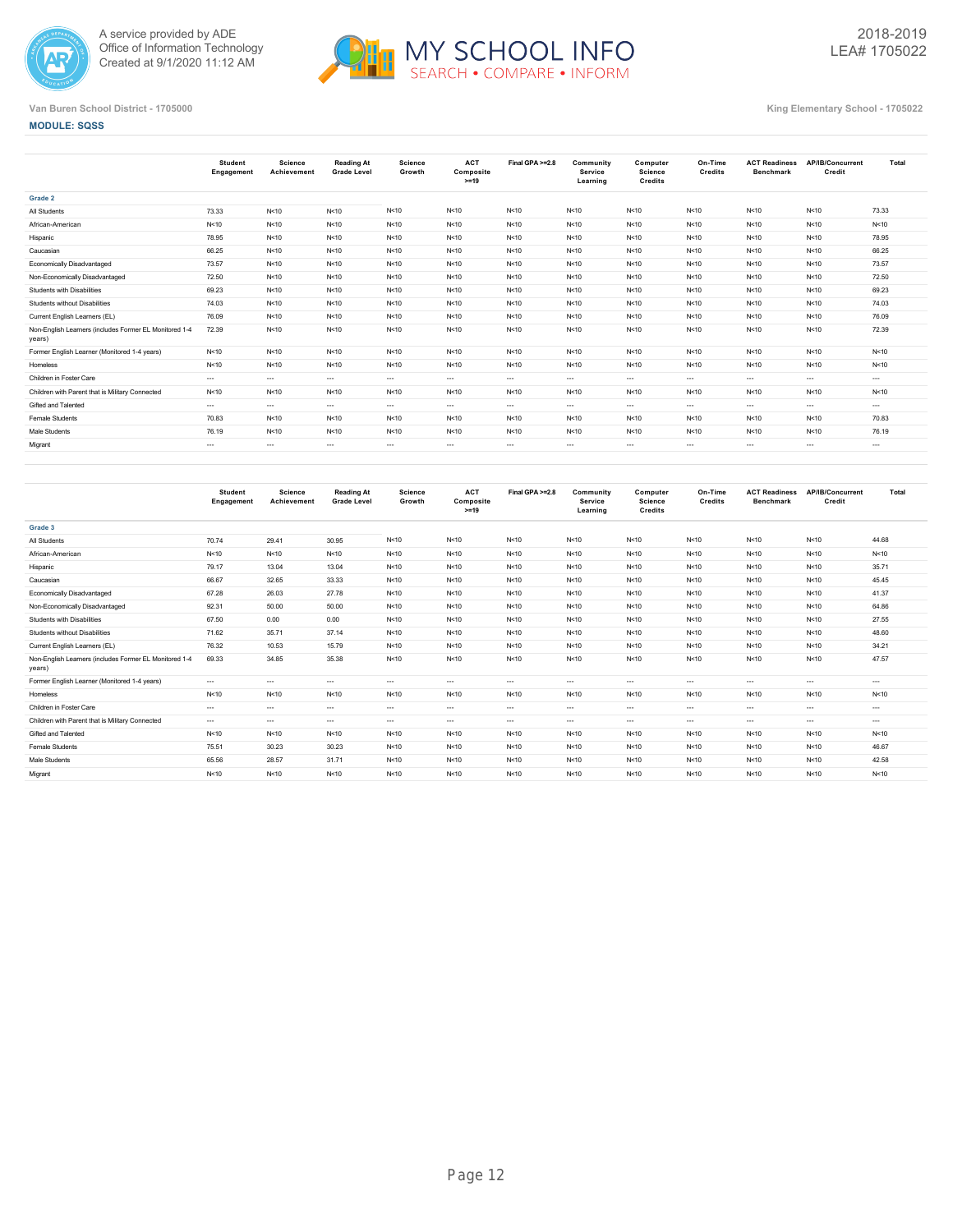



|                                                                  | Student<br>Engagement | Science<br>Achievement | <b>Reading At</b><br><b>Grade Level</b> | Science<br>Growth | <b>ACT</b><br>Composite<br>$>=19$ | Final GPA >=2.8 | Community<br>Service<br>Learning | Computer<br><b>Science</b><br>Credits | On-Time<br>Credits | <b>ACT Readiness</b><br><b>Benchmark</b> | AP/IB/Concurrent<br>Credit | Total    |
|------------------------------------------------------------------|-----------------------|------------------------|-----------------------------------------|-------------------|-----------------------------------|-----------------|----------------------------------|---------------------------------------|--------------------|------------------------------------------|----------------------------|----------|
| Grade 4                                                          |                       |                        |                                         |                   |                                   |                 |                                  |                                       |                    |                                          |                            |          |
| All Students                                                     | 79.78                 | 33.78                  | 34.25                                   | 55.63             | N<10                              | N<10            | N<10                             | N<10                                  | N<10               | N < 10                                   | N<10                       | 52.28    |
| African-American                                                 | N<10                  | N < 10                 | N < 10                                  | N<10              | N<10                              | N<10            | N<10                             | N < 10                                | N<10               | N < 10                                   | N<10                       | N<10     |
| Hispanic                                                         | 87.88                 | 32.26                  | 30.00                                   | 56.67             | N < 10                            | N<10            | N<10                             | N < 10                                | N<10               | N < 10                                   | N<10                       | 52.42    |
| Caucasian                                                        | 76.14                 | 40.63                  | 46.88                                   | 57.81             | N < 10                            | N<10            | N<10                             | N < 10                                | N<10               | N < 10                                   | N<10                       | 57.14    |
| Economically Disadvantaged                                       | 77.86                 | 32.14                  | 30.91                                   | 52.83             | N<10                              | N<10            | N<10                             | N < 10                                | N<10               | N < 10                                   | N<10                       | 50.21    |
| Non-Economically Disadvantaged                                   | 86.84                 | 38.89                  | 44.44                                   | 63.89             | N < 10                            | N<10            | N<10                             | N < 10                                | N<10               | N < 10                                   | N<10                       | 58.90    |
| Students with Disabilities                                       | 83.33                 | 20.00                  | N < 10                                  | N<10              | N<10                              | N<10            | N<10                             | N<10                                  | N<10               | N < 10                                   | N<10                       | 43.24    |
| Students without Disabilities                                    | 79.22                 | 35.94                  | 37.50                                   | 56.15             | N < 10                            | N<10            | N<10                             | N < 10                                | N<10               | N < 10                                   | N<10                       | 53.52    |
| Current English Learners (EL)                                    | 91.30                 | 14.29                  | 9.52                                    | 59.52             | N < 10                            | N<10            | N<10                             | N < 10                                | N<10               | N < 10                                   | N<10                       | 44.77    |
| Non-English Learners (includes Former EL Monitored 1-4<br>years) | 75.76                 | 41.51                  | 44.23                                   | 54.00             | N < 10                            | N<10            | N<10                             | N < 10                                | N<10               | N < 10                                   | N<10                       | 55.20    |
| Former English Learner (Monitored 1-4 years)                     | N<10                  | N < 10                 | N < 10                                  | N<10              | N < 10                            | N<10            | N<10                             | N < 10                                | N<10               | N < 10                                   | N<10                       | N < 10   |
| Homeless                                                         | N<10                  | N < 10                 | N < 10                                  | N<10              | N < 10                            | N<10            | N<10                             | N<10                                  | N<10               | N<10                                     | N<10                       | N<10     |
| Children in Foster Care                                          | $\cdots$              | $\cdots$               | $\cdots$                                | $\sim$ $\sim$     | $\cdots$                          | $\cdots$        | $\cdots$                         | $\sim$ $\sim$                         | $\cdots$           | $\cdots$                                 | $\cdots$                   | $\cdots$ |
| Children with Parent that is Military Connected                  | N<10                  | N < 10                 | N < 10                                  | N<10              | N < 10                            | N<10            | N<10                             | N<10                                  | N<10               | N<10                                     | N<10                       | N<10     |
| Gifted and Talented                                              | N<10                  | N < 10                 | N<10                                    | N<10              | N < 10                            | N<10            | N<10                             | N<10                                  | N<10               | N<10                                     | N<10                       | N < 10   |
| Female Students                                                  | 80.49                 | 37.14                  | 37.14                                   | 54.41             | N < 10                            | N<10            | N<10                             | N<10                                  | N<10               | N<10                                     | N<10                       | 53.45    |
| Male Students                                                    | 79.17                 | 30.77                  | 31.58                                   | 56.76             | N<10                              | N<10            | N<10                             | N<10                                  | N<10               | N<10                                     | N<10                       | 51.23    |
| Migrant                                                          | N<10                  | N < 10                 | N < 10                                  | N<10              | N < 10                            | N<10            | N<10                             | N<10                                  | N < 10             | N<10                                     | N<10                       | N<10     |
|                                                                  |                       |                        |                                         |                   |                                   |                 |                                  |                                       |                    |                                          |                            |          |

|                                                                  | <b>Student</b><br>Engagement | Science<br>Achievement | <b>Reading At</b><br><b>Grade Level</b> | <b>Science</b><br>Growth | <b>ACT</b><br>Composite<br>$>=19$ | Final GPA >=2.8 | Community<br>Service<br>Learning | Computer<br><b>Science</b><br>Credits | On-Time<br>Credits | <b>ACT Readiness</b><br><b>Benchmark</b> | AP/IB/Concurrent<br>Credit | Total    |
|------------------------------------------------------------------|------------------------------|------------------------|-----------------------------------------|--------------------------|-----------------------------------|-----------------|----------------------------------|---------------------------------------|--------------------|------------------------------------------|----------------------------|----------|
| Grade 5                                                          |                              |                        |                                         |                          |                                   |                 |                                  |                                       |                    |                                          |                            |          |
| All Students                                                     | 78.19                        | 37.65                  | 35.29                                   | 66.25                    | N<10                              | N<10            | N<10                             | N < 10                                | N < 10             | N<10                                     | N<10                       | 54.80    |
| African-American                                                 | N<10                         | N < 10                 | N < 10                                  | N < 10                   | N<10                              | N<10            | N<10                             | N < 10                                | N < 10             | N<10                                     | N<10                       | N < 10   |
| Hispanic                                                         | 84.62                        | 25.71                  | 34.29                                   | 68.92                    | N<10                              | N<10            | N<10                             | N < 10                                | N < 10             | N<10                                     | N<10                       | 54.45    |
| Caucasian                                                        | 68.42                        | 39.39                  | 36.36                                   | 60.34                    | N<10                              | N<10            | N<10                             | N < 10                                | N < 10             | N<10                                     | N<10                       | 51.50    |
| Economically Disadvantaged                                       | 76.97                        | 30.43                  | 31.88                                   | 63.64                    | N<10                              | N<10            | N<10                             | N < 10                                | N < 10             | N<10                                     | N<10                       | 51.25    |
| Non-Economically Disadvantaged                                   | 83.33                        | 68.75                  | 50.00                                   | 78.57                    | N<10                              | N<10            | N<10                             | N < 10                                | N<10               | N<10                                     | N<10                       | 70.31    |
| Students with Disabilities                                       | 56.25                        | 6.25                   | 0.00                                    | 70.00                    | N<10                              | N<10            | N<10                             | N < 10                                | N<10               | N < 10                                   | N<10                       | 29.31    |
| Students without Disabilities                                    | 82.69                        | 44.93                  | 43.48                                   | 65.71                    | N<10                              | N<10            | N<10                             | N < 10                                | N<10               | N<10                                     | N<10                       | 59.97    |
| Current English Learners (EL)                                    | 82.61                        | 15.00                  | 30.00                                   | 66.67                    | N<10                              | N<10            | N<10                             | N < 10                                | N<10               | N<10                                     | N<10                       | 50.00    |
| Non-English Learners (includes Former EL Monitored 1-4<br>years) | 76.76                        | 44.62                  | 36.92                                   | 66.10                    | N<10                              | N<10            | N<10                             | N < 10                                | N<10               | N<10                                     | N<10                       | 56.35    |
| Former English Learner (Monitored 1-4 years)                     | N<10                         | N < 10                 | N<10                                    | N<10                     | N<10                              | N<10            | N<10                             | N<10                                  | N<10               | N<10                                     | N<10                       | N < 10   |
| Homeless                                                         | N<10                         | N < 10                 | N<10                                    | N<10                     | N<10                              | N<10            | N<10                             | N < 10                                | N<10               | N<10                                     | N<10                       | N < 10   |
| Children in Foster Care                                          | $---$                        | $\cdots$               | $\sim$                                  | $\cdots$                 | $\cdots$                          | $---$           | $---$                            | $\cdots$                              | $\sim$             | $---$                                    | $- - -$                    | $- - -$  |
| Children with Parent that is Military Connected                  | $---$                        | $\sim$ $\sim$          | $\sim$                                  | $\cdots$                 | $\cdots$                          | $---$           | $---$                            | $\cdots$                              | $\sim$             | $\cdots$                                 | $---$                      | $\cdots$ |
| Gifted and Talented                                              | N<10                         | N < 10                 | N<10                                    | N<10                     | N<10                              | N<10            | N<10                             | N < 10                                | N<10               | N<10                                     | N<10                       | N < 10   |
| Female Students                                                  | 76.19                        | 35.90                  | 35.90                                   | 64.10                    | N<10                              | N<10            | N<10                             | N < 10                                | N<10               | N<10                                     | N<10                       | 53.46    |
| Male Students                                                    | 79.81                        | 39.13                  | 34.78                                   | 68.29                    | N<10                              | N<10            | N<10                             | N < 10                                | N<10               | N < 10                                   | N<10                       | 55.95    |
| Migrant                                                          | N<10                         | N < 10                 | N < 10                                  | N<10                     | N<10                              | N<10            | N<10                             | N < 10                                | N<10               | N<10                                     | N<10                       | N < 10   |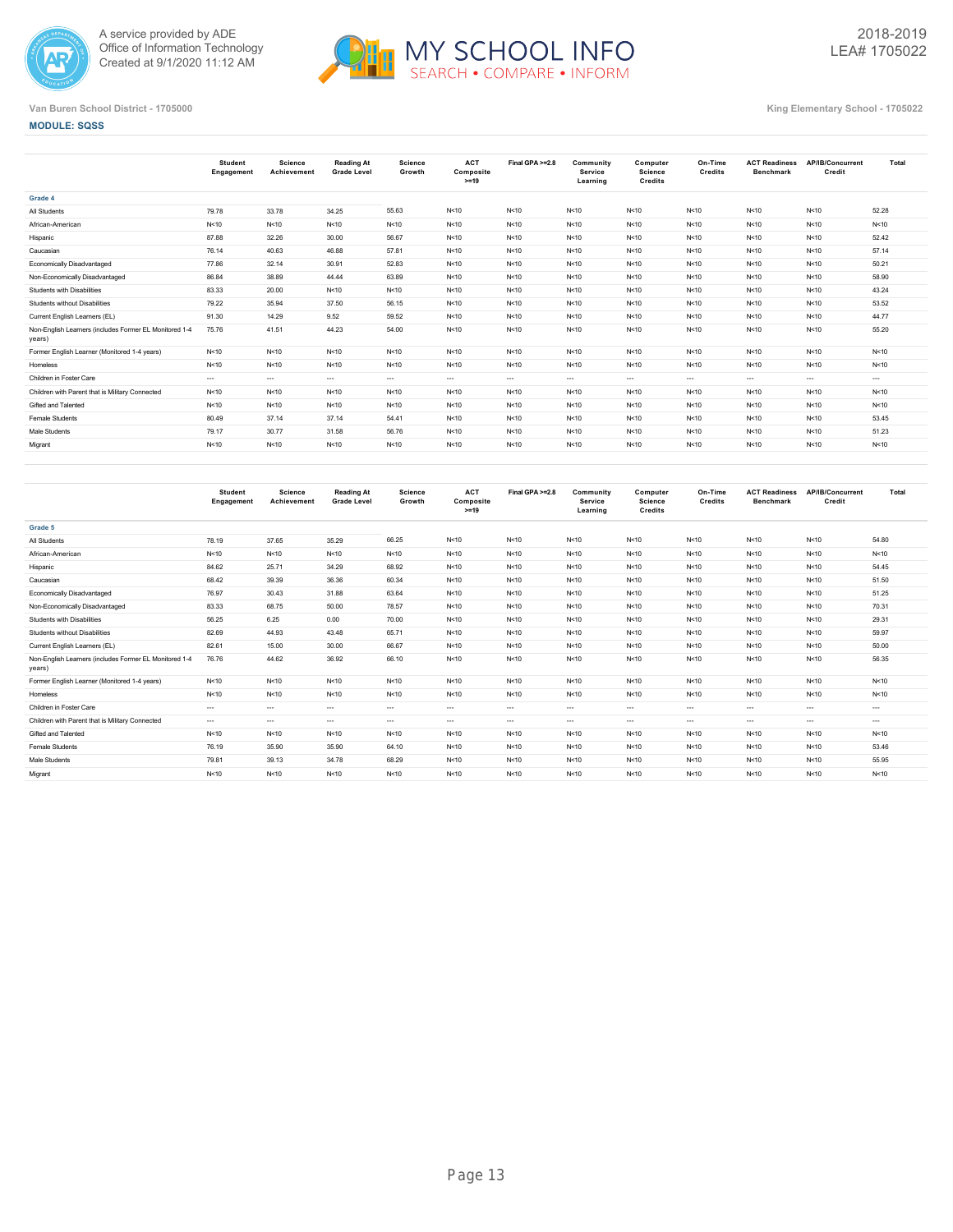



|                                                                  | Student<br>Engagement | Science<br>Achievement | <b>Reading At</b><br><b>Grade Level</b> | <b>Science</b><br>Growth | <b>ACT</b><br>Composite<br>$>=19$ | Final GPA >=2.8 | Community<br><b>Service</b><br>Learning | Computer<br><b>Science</b><br><b>Credits</b> | On-Time<br>Credits | <b>ACT Readiness</b><br><b>Benchmark</b> | AP/IB/Concurrent<br>Credit | Total   |
|------------------------------------------------------------------|-----------------------|------------------------|-----------------------------------------|--------------------------|-----------------------------------|-----------------|-----------------------------------------|----------------------------------------------|--------------------|------------------------------------------|----------------------------|---------|
| <b>All Grades</b>                                                |                       |                        |                                         |                          |                                   |                 |                                         |                                              |                    |                                          |                            |         |
| All Students                                                     | 72.68                 | 33.61                  | 33.47                                   | 61.26                    | N<10                              | N<10            | N<10                                    | N<10                                         | N<10               | N < 10                                   | N<10                       | 54.85   |
| African-American                                                 | 67.65                 | N<10                   | N < 10                                  | N<10                     | N < 10                            | N<10            | N<10                                    | N<10                                         | N<10               | N < 10                                   | N<10                       | 41.25   |
| Hispanic                                                         | 77.66                 | 24.72                  | 27.27                                   | 63.43                    | N<10                              | N<10            | N<10                                    | N<10                                         | N<10               | N<10                                     | N<10                       | 54.28   |
| Caucasian                                                        | 69.96                 | 36.84                  | 38.05                                   | 59.02                    | N<10                              | N<10            | N<10                                    | N<10                                         | N < 10             | N<10                                     | N<10                       | 55.22   |
| Economically Disadvantaged                                       | 70.91                 | 29.29                  | 30.10                                   | 58.82                    | N < 10                            | N<10            | N<10                                    | N < 10                                       | N < 10             | N < 10                                   | N<10                       | 51.88   |
| Non-Economically Disadvantaged                                   | 79.28                 | 52.17                  | 47.83                                   | 70.31                    | N < 10                            | N<10            | N<10                                    | N<10                                         | N < 10             | N < 10                                   | N < 10                     | 66.60   |
| Students with Disabilities                                       | 68.02                 | 7.32                   | 2.56                                    | 62.50                    | N < 10                            | N<10            | N<10                                    | N < 10                                       | N<10               | N<10                                     | N<10                       | 39.84   |
| <b>Students without Disabilities</b>                             | 73.58                 | 38.92                  | 39.41                                   | 61.11                    | N<10                              | N<10            | N<10                                    | N<10                                         | N < 10             | N < 10                                   | N<10                       | 57.64   |
| Current English Learners (EL)                                    | 77.02                 | 13.33                  | 18.33                                   | 63.10                    | N < 10                            | N<10            | N<10                                    | N < 10                                       | N<10               | N<10                                     | N<10                       | 49.30   |
| Non-English Learners (includes Former EL Monitored 1-4<br>years) | 71.34                 | 40.22                  | 38.46                                   | 60.55                    | N < 10                            | N<10            | N<10                                    | N < 10                                       | N < 10             | N<10                                     | N < 10                     | 56.66   |
| Former English Learner (Monitored 1-4 years)                     | 94.74                 | 80.00                  | 80.00                                   | 65.00                    | N<10                              | N<10            | N<10                                    | N < 10                                       | N < 10             | N<10                                     | N<10                       | 82.65   |
| Homeless                                                         | N<10                  | N<10                   | N < 10                                  | N<10                     | N<10                              | N<10            | N<10                                    | N < 10                                       | N<10               | N < 10                                   | N < 10                     | N < 10  |
| Children in Foster Care                                          | $\cdots$              | $\cdots$               | $\cdots$                                | $\cdots$                 | $\cdots$                          | $\cdots$        | $\cdots$                                | $\cdots$                                     | $\cdots$           | $\cdots$                                 | $\cdots$                   | $- - -$ |
| Children with Parent that is Military Connected                  | N<10                  | N < 10                 | N < 10                                  | N<10                     | N<10                              | N<10            | N < 10                                  | N < 10                                       | N < 10             | N < 10                                   | N < 10                     | N < 10  |
| Gifted and Talented                                              | 80.56                 | 100.00                 | 88.89                                   | 68.18                    | N<10                              | N<10            | N<10                                    | N < 10                                       | N<10               | N<10                                     | N < 10                     | 86.15   |
| Female Students                                                  | 72.69                 | 34.19                  | 34.19                                   | 59.59                    | N<10                              | N<10            | N<10                                    | N < 10                                       | N<10               | N<10                                     | N<10                       | 55.11   |
| Male Students                                                    | 72.66                 | 33.07                  | 32.80                                   | 62.82                    | N<10                              | N<10            | N<10                                    | N<10                                         | N<10               | N < 10                                   | N<10                       | 54.61   |
| Migrant                                                          | 71.05                 | N<10                   | N<10                                    | N<10                     | N<10                              | N<10            | N<10                                    | N < 10                                       | N<10               | N<10                                     | N<10                       | 45.45   |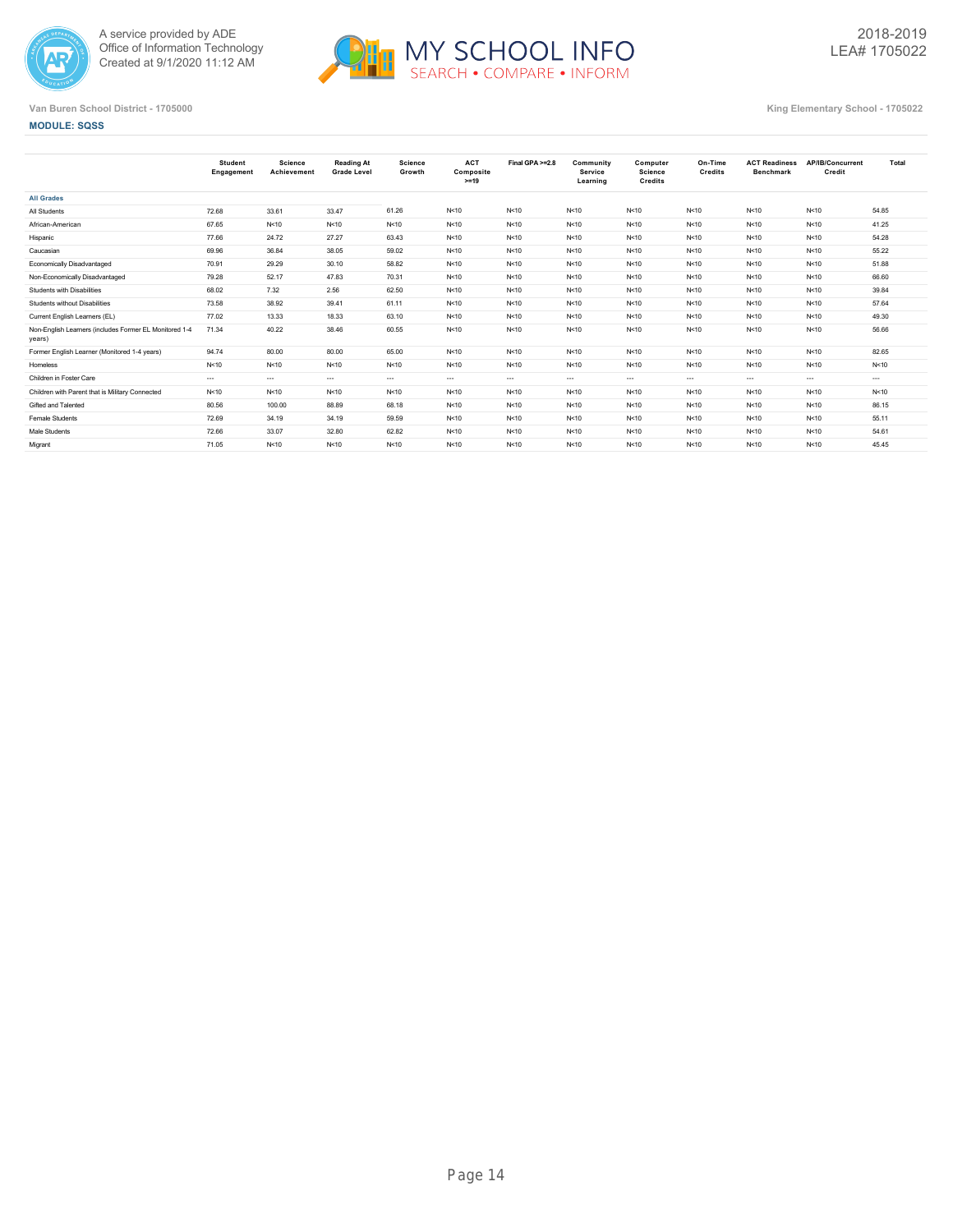







**Van Buren School District - 1705000 King Elementary School - 1705022**

|                                                                                         | School         | <b>District</b> | <b>State</b> |
|-----------------------------------------------------------------------------------------|----------------|-----------------|--------------|
| <b>Four-Year Graduation Rate</b>                                                        |                |                 |              |
| Four-Year Graduation Rate All Students                                                  | ---            | 89.1%           | 87.6%        |
| Four-Year Graduation Rate African-American                                              | ---            | 91.7%           | 83.4 %       |
| Four-Year Graduation Rate Asian                                                         | $- - -$        | >95%            | 93.9%        |
| Four-Year Graduation Rate Caucasian                                                     | $- - -$        | 87.3%           | 89.6%        |
| Four-Year Graduation Rate Hawaiian/Pacific Islander                                     | $- - -$        | N < 10          | 76.1%        |
| Four-Year Graduation Rate Hispanic                                                      | ---            | >95%            | 84.7%        |
| Four-Year Graduation Rate Native American                                               | $\overline{a}$ | N<10            | 78.6%        |
| Four-Year Graduation Rate Two or More Races                                             | $---$          | 88.5%           | 87.1%        |
| Four-Year Graduation Rate Economically Disadvantaged                                    | $\overline{a}$ | 86.2%           | 84.8%        |
| Four-Year Graduation Rate Non-Economically Disadvantaged                                | N/A            | N/A             | N/A          |
| Four-Year Graduation Rate Students with Disabilities                                    | $\sim$         | 85.4 %          | 82.6%        |
| Four-Year Graduation Rate Students without Disabilities                                 | N/A            | N/A             | N/A          |
| Four-Year Graduation Rate Current English Learners (EL)                                 | $\overline{a}$ | 94.3%           | 82.8%        |
| Four-Year Graduation Rate Non-English Learners (includes Former EL Monitored 1-4 years) | N/A            | N/A             | N/A          |
| Four-Year Graduation Rate Homeless                                                      | $\overline{a}$ | N < 10          | 75.6%        |
| Four-Year Graduation Rate Children in Foster Care                                       | $\overline{a}$ | N<10            | 68.0%        |
| Four-Year Graduation Rate Children with Parent that is Military Connected               | ---            | N<10            | 95.3%        |
| Four-Year Graduation Rate Gifted and Talented                                           | $\overline{a}$ | N<10            | 97.3%        |
| Four-Year Graduation Rate Female Students                                               | $- - -$        | 91.0%           | 90.0%        |
| Four-Year Graduation Rate Male Students                                                 | $- - -$        | 87.3%           | 85.2%        |
| Four-Year Graduation Rate Migrant                                                       | $\overline{a}$ | >95%            | 82.6%        |

H MY SCHOOL INFO

|                                                                                         | School         | <b>District</b> | <b>State</b> |
|-----------------------------------------------------------------------------------------|----------------|-----------------|--------------|
| <b>Five-Year Graduation Rate</b>                                                        |                |                 |              |
| Five-Year Graduation Rate All Students                                                  | ---            | 88.5%           | 90.2%        |
| Five-Year Graduation Rate African-American                                              | ---            | >95%            | 86.8%        |
| Five-Year Graduation Rate Asian                                                         | ---            | >95%            | 96.3%        |
| Five-Year Graduation Rate Caucasian                                                     | ---            | 87.1%           | 91.8%        |
| Five-Year Graduation Rate Hawaiian/Pacific Islander                                     | $---$          | N<10            | 77.1%        |
| Five-Year Graduation Rate Hispanic                                                      | ---            | 89.2%           | 87.5%        |
| Five-Year Graduation Rate Native American                                               | ---            | N<10            | 85.7%        |
| Five-Year Graduation Rate Two or More Races                                             | ---            | >95%            | 90.5%        |
| Five-Year Graduation Rate Economically Disadvantaged                                    | $---$          | 87.4 %          | 87.9%        |
| Five-Year Graduation Rate Non-Economically Disadvantaged                                | N/A            | N/A             | N/A          |
| Five-Year Graduation Rate Students with Disabilities                                    | ---            | 83.9%           | 86.7%        |
| Five-Year Graduation Rate Students without Disabilities                                 | N/A            | N/A             | N/A          |
| Five-Year Graduation Rate Current English Learners (EL)                                 | $\overline{a}$ | 92.1%           | 85.3%        |
| Five-Year Graduation Rate Non-English Learners (includes Former EL Monitored 1-4 years) | N/A            | N/A             | N/A          |
| Five-Year Graduation Rate Homeless                                                      | $---$          | N<10            | 82.7%        |
| Five-Year Graduation Rate Children in Foster Care                                       | ---            | N<10            | 77.3%        |
| Five-Year Graduation Rate Children with Parent that is Military Connected               | ---            | N<10            | 94.7%        |
| Five-Year Graduation Rate Gifted and Talented                                           | ---            | N<10            | 97.8%        |
| Five-Year Graduation Rate Female Students                                               | ---            | 90.0%           | 92.7%        |
| Five-Year Graduation Rate Male Students                                                 | ---            | 86.9%           | 87.8%        |
| Five-Year Graduation Rate Migrant                                                       | ---            | >95%            | 86.2%        |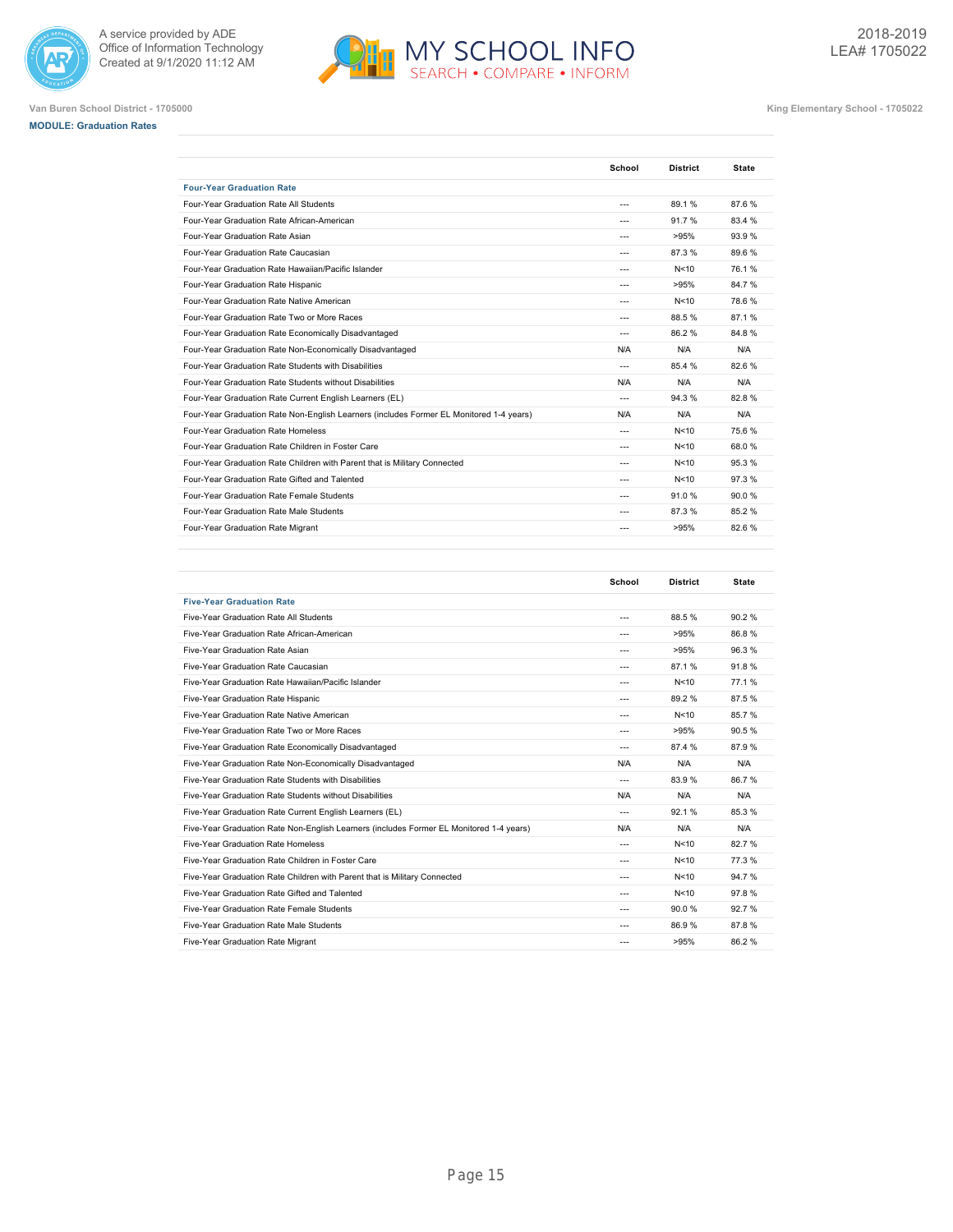







**Van Buren School District - 1705000 King Elementary School - 1705022**

|                                                                                                                                                                                                                                                                                                             | School                   | <b>District</b> | <b>State</b> |
|-------------------------------------------------------------------------------------------------------------------------------------------------------------------------------------------------------------------------------------------------------------------------------------------------------------|--------------------------|-----------------|--------------|
| <b>American College Test (ACT)</b>                                                                                                                                                                                                                                                                          |                          |                 |              |
| Participation in Grade 11 Statewide ACT Administration                                                                                                                                                                                                                                                      |                          | 424             | 31,568       |
| District Provided Remediation for Students Taking ACT                                                                                                                                                                                                                                                       |                          |                 |              |
| Number of Students Taking ACT in Grades 9-11                                                                                                                                                                                                                                                                |                          | 560             | 39,377       |
| Number of Graduates that have taken ACT in High School                                                                                                                                                                                                                                                      |                          | 390             | 29,631       |
| <b>ACT Reading Average</b>                                                                                                                                                                                                                                                                                  |                          | 20.26           | 20.18        |
| <b>ACT English Average</b>                                                                                                                                                                                                                                                                                  |                          | 19.79           | 19.28        |
| <b>ACT Math Average</b>                                                                                                                                                                                                                                                                                     |                          | 19.66           | 18.91        |
| <b>ACT Science Average</b>                                                                                                                                                                                                                                                                                  |                          | 20.13           | 19.74        |
| <b>ACT Composite Average</b>                                                                                                                                                                                                                                                                                |                          | 20.11           | 19.68        |
| The School Performance website at the following link has comparison of state and national ACT scores: http://www.arkansased.gov/divisions/public-school-accountability/school-<br>performance/report-card (http://www.arkansased.gov/divisions/public-school-accountability/school-performance/report-card) |                          |                 |              |
| <b>SAT® by College Board</b>                                                                                                                                                                                                                                                                                |                          |                 |              |
| Number of Students Taking SAT College Admission Test                                                                                                                                                                                                                                                        |                          | 8               | 1,351        |
| SAT Critical Reading Mean                                                                                                                                                                                                                                                                                   |                          | 545             | 591          |
| SAT Math Mean                                                                                                                                                                                                                                                                                               |                          | 555             | 569          |
| <b>SAT Writing Mean</b>                                                                                                                                                                                                                                                                                     |                          |                 |              |
| <b>Advanced Placement Courses (AP)</b>                                                                                                                                                                                                                                                                      |                          |                 |              |
| Number of Students Taking Advanced Placement (AP) Courses                                                                                                                                                                                                                                                   |                          | 375             | 28,163       |
| Number of AP Exams Taken                                                                                                                                                                                                                                                                                    |                          | 593             | 46,500       |
| Number of AP Exams Scored 3, 4, or 5                                                                                                                                                                                                                                                                        |                          | 255             | 16,863       |
| <b>International Baccalaureate Courses</b>                                                                                                                                                                                                                                                                  |                          |                 |              |
| Number of Students Taking International Baccalaureate Courses                                                                                                                                                                                                                                               | $\overline{a}$           | $---$           | 367          |
| <b>College Going Rates</b>                                                                                                                                                                                                                                                                                  |                          |                 |              |
| All Students                                                                                                                                                                                                                                                                                                | $\overline{a}$           | 45.3%           | 48.8%        |
| African-American                                                                                                                                                                                                                                                                                            | ---                      | 45.5%           | 43.8%        |
| Hispanic                                                                                                                                                                                                                                                                                                    | $\overline{\phantom{a}}$ | 46.1%           | 39.8%        |
| Caucasian                                                                                                                                                                                                                                                                                                   | $\overline{\phantom{a}}$ | 44.0%           | 52.3%        |
| Economically Disadvantaged                                                                                                                                                                                                                                                                                  | $\overline{a}$           | 37.7%           | 41.2%        |
| Students with Disabilities                                                                                                                                                                                                                                                                                  |                          | 9.1%            | 18.3%        |
| Current English Learners (EL)                                                                                                                                                                                                                                                                               | $---$                    | 31.0%           | 25.9%        |
| Homeless                                                                                                                                                                                                                                                                                                    | $\overline{a}$           | 25.0%           | 32.7%        |
| Children in Foster Care                                                                                                                                                                                                                                                                                     | $\overline{a}$           | 100.0%          | 40.5%        |
| Children with Parent that is Military Connected                                                                                                                                                                                                                                                             | ---                      | 0.0%            | 54.1%        |
| Gifted and Talented                                                                                                                                                                                                                                                                                         | $\overline{\phantom{a}}$ | 62.9%           | 71.8%        |
| <b>College Credit Accumulation Rates</b>                                                                                                                                                                                                                                                                    |                          |                 |              |
| All Students                                                                                                                                                                                                                                                                                                | $\overline{a}$           | 59.4 %          | 56.1%        |
| African-American                                                                                                                                                                                                                                                                                            | $\sim$                   | 20.0%           | 39.4 %       |
| Hispanic                                                                                                                                                                                                                                                                                                    | $---$                    | 54.8%           | 47.5%        |
| Caucasian                                                                                                                                                                                                                                                                                                   | $\overline{a}$           | 61.4%           | 61.4%        |
| Economically Disadvantaged                                                                                                                                                                                                                                                                                  | $\overline{a}$           | 53.4 %          | 44.9%        |
| Students with Disabilities                                                                                                                                                                                                                                                                                  | $\overline{a}$           | 40.0%           | 23.5%        |
| Current English Learners (EL)                                                                                                                                                                                                                                                                               | $\overline{\phantom{a}}$ | 55.6 %          | 38.1%        |
| Homeless                                                                                                                                                                                                                                                                                                    | $\overline{\phantom{a}}$ | 28.6%           | 35.5%        |
| Children in Foster Care                                                                                                                                                                                                                                                                                     | $\overline{a}$           | 0.0%            | 42.0%        |
| Children with Parent that is Military Connected                                                                                                                                                                                                                                                             | $\overline{a}$           | 0.0%            | 60.8%        |
| Gifted and Talented                                                                                                                                                                                                                                                                                         |                          | 86.1%           | 71.2%        |

\* The College Credit Accumulation Rate definition from the U.S. Department of Education gives high school graduates two years at an institution of higher education to complete at least one year's worth of college credit th a degree. Students graduating in the last school year listed have not yet had two years to complete a year of college credit. Only a basic level of suppression had been applied to CGR and CCAR datasets.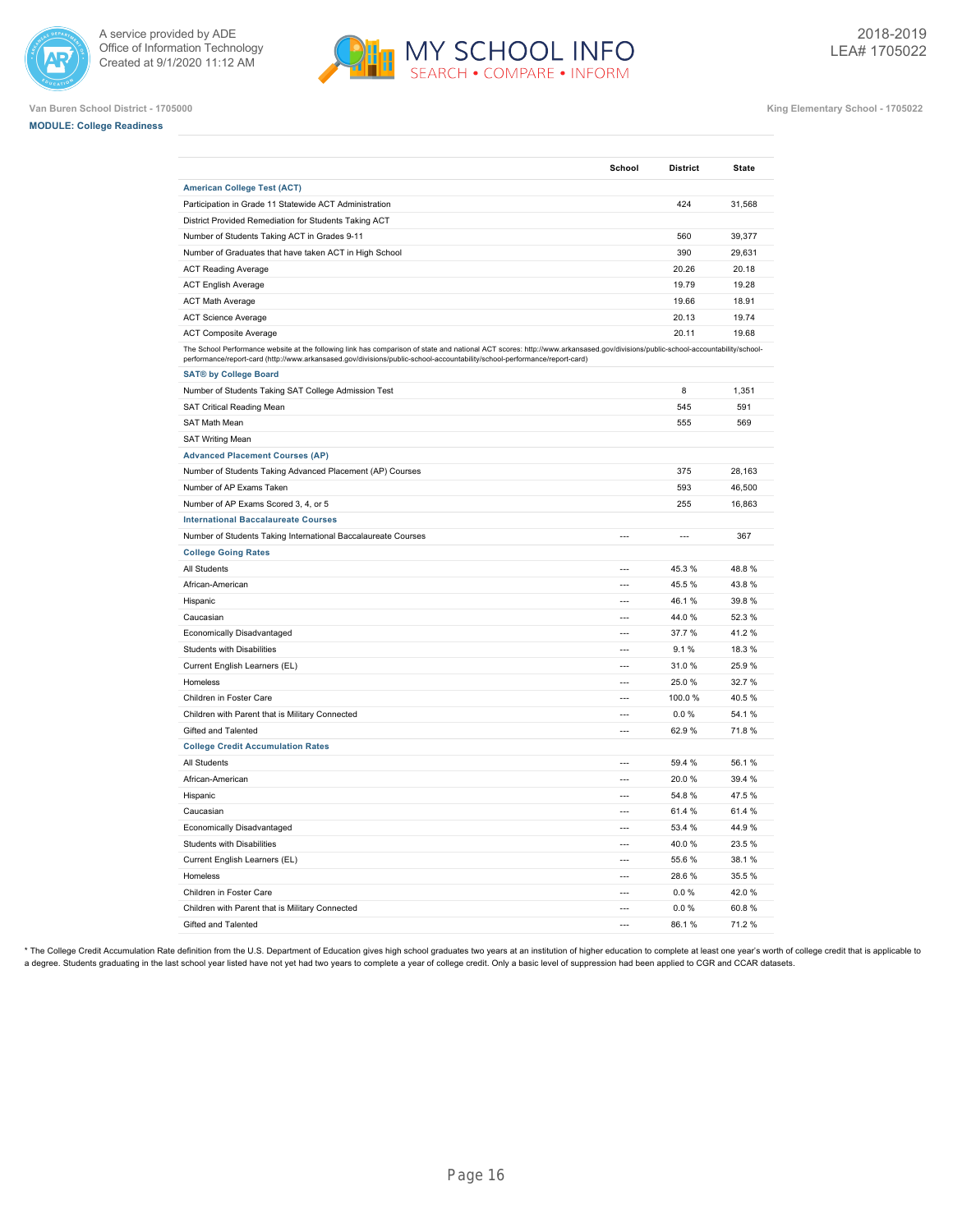





|                                                                                                                                                                                                                                                                    | School  | <b>District</b> | State   |
|--------------------------------------------------------------------------------------------------------------------------------------------------------------------------------------------------------------------------------------------------------------------|---------|-----------------|---------|
| <b>School Performance Rating</b>                                                                                                                                                                                                                                   | C       | N/A             | N/A     |
| Overall ESSA Index Score                                                                                                                                                                                                                                           | 70.62   | N/A             | N/A     |
| The following link has more information about school rating: http://www.arkansased.gov/divisions/public-school-accountability/school-<br>performance/report-card (http://www.arkansased.gov/divisions/public-school-accountability/school-performance/report-card) |         |                 |         |
| Count of Schools with Rating = A                                                                                                                                                                                                                                   |         | 3               | 169     |
| Count of Schools with Rating = B                                                                                                                                                                                                                                   |         | 3               | 311     |
| Count of Schools with Rating = C                                                                                                                                                                                                                                   |         | 5               | 358     |
| Count of Schools with Rating = D                                                                                                                                                                                                                                   |         | 0               | 150     |
| Count of Schools with Rating = F                                                                                                                                                                                                                                   |         | 0               | 38      |
| <b>District Provides Textbooks or Digital Resources for all Pupils</b>                                                                                                                                                                                             |         |                 |         |
| District Provides Textbooks or Digital Resources for all Pupils                                                                                                                                                                                                    |         | Y               | 100 %   |
| <b>Annual Accreditation Status</b>                                                                                                                                                                                                                                 |         |                 |         |
| Accredited                                                                                                                                                                                                                                                         | Y       | 11              | 1,053   |
| <b>Accredited Cited</b>                                                                                                                                                                                                                                            | N       | 0               | 0       |
| <b>Accredited Probationary</b>                                                                                                                                                                                                                                     | N       | 0               | 1       |
| <b>Attendance Rate</b>                                                                                                                                                                                                                                             |         |                 |         |
| Attendance Rate All Students                                                                                                                                                                                                                                       | 95.12 % | 95.1%           | 94.11%  |
| Attendance Rate African American                                                                                                                                                                                                                                   | 95.67%  | 94.7%           | 93.87%  |
| Attendance Rate Hispanic                                                                                                                                                                                                                                           | 95.53 % | 95.92%          | 94.25 % |
| Attendance Rate Caucasian                                                                                                                                                                                                                                          | 94.9%   | 94.68%          | 93.68 % |
| Attendance Rate Economically Disadvantaged                                                                                                                                                                                                                         | 94.84 % | 94.85%          | 93.83 % |
| Attendance Rate Non-Economically Disadvantaged                                                                                                                                                                                                                     | 96.24 % | 95.68%          | 93.67%  |
| Attendance Rate Students with Disabilities                                                                                                                                                                                                                         | 95.14 % | 94.96%          | 93.91 % |
| Attendance Rate Students without Disabilities                                                                                                                                                                                                                      | 95.12%  | 95.17%          | 94.16%  |
| Attendance Rate English Learners (EL)                                                                                                                                                                                                                              | 95.82%  | 96.12%          | 94.72%  |
| Attendance Rate Non-EL (includes Former EL Monitored 1-4 years)                                                                                                                                                                                                    | 96.04 % | 96.29%          | 95.05 % |
| Attendance Rate Former EL (Monitored 1-4 years)                                                                                                                                                                                                                    | N<10    | 96.98%          | 95.75 % |
| Attendance Rate Homeless                                                                                                                                                                                                                                           | N<10    | 88.16%          | 90.33 % |
| Attendance Rate Children in Foster Care                                                                                                                                                                                                                            |         | 94.96%          | 92.7%   |
| Attendance Rate Children with Parent on Active Military Duty                                                                                                                                                                                                       | N<10    | 95.47%          | 94.92%  |
| Attendance Rate Gifted and Talented                                                                                                                                                                                                                                | 96.97 % | 95.95%          | 95.95 % |
| Attendance Rate Female Students                                                                                                                                                                                                                                    | 94.85 % | 95.1%           | 94.06%  |
| Attendance Rate Male Students                                                                                                                                                                                                                                      | 95.38 % | 95.06%          | 94.15%  |
| Attendance Rate Migrant                                                                                                                                                                                                                                            | 95.69%  | 95.33%          | 91.92%  |
| <b>Dropout Rate</b>                                                                                                                                                                                                                                                |         |                 |         |
| Dropout Rate                                                                                                                                                                                                                                                       |         | 2.10%           | 2.00%   |
| <b>College Remediation Rate</b>                                                                                                                                                                                                                                    |         |                 |         |
| <b>College Remediation Rate</b>                                                                                                                                                                                                                                    |         | 57.7%           | 64.9%   |
| <b>Enrollment</b>                                                                                                                                                                                                                                                  |         |                 |         |
| October 1 Enrollment                                                                                                                                                                                                                                               | 503     | 5,732           | 478,318 |
|                                                                                                                                                                                                                                                                    |         |                 |         |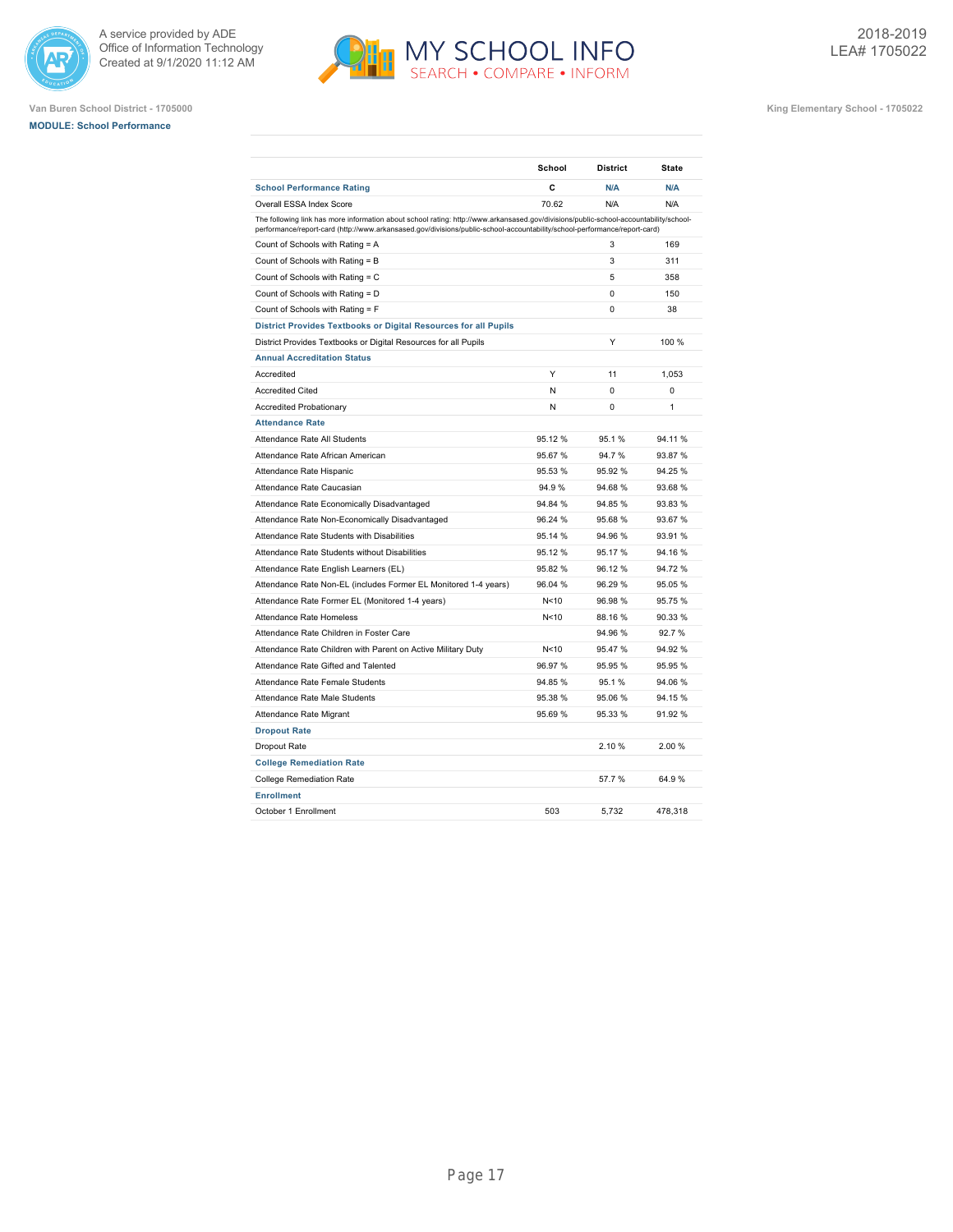





### **Van Buren School District - 1705000 King Elementary School - 1705022**

| School |                 |              |
|--------|-----------------|--------------|
|        | <b>District</b> | <b>State</b> |
| Υ      | 100%            | 100%         |
| Υ      | 100%            | 100%         |
| Υ      | 100%            | 100 %        |
|        | Υ               | 100%         |
|        | 15              | 926          |
|        | 20              | 787          |
|        | $\overline{2}$  | 744          |
|        | 8               | 2.761        |
|        | $\Omega$        | 95           |
|        | $\Omega$        | 30           |
|        |                 |              |

### **Civil Rights Data Collection (CRDC) 2015-2016**

|                                      | Chronic<br><b>Absences</b> | In-School<br><b>Suspensions</b> | Out-of-<br>School<br><b>Suspensions</b> | <b>Expulsions</b> | Incidents<br>of<br>Violence | <b>Referrals to</b><br>Law<br>Enforcement | School-<br>Related<br><b>Arrests</b> |
|--------------------------------------|----------------------------|---------------------------------|-----------------------------------------|-------------------|-----------------------------|-------------------------------------------|--------------------------------------|
| All Students                         | 66                         | <b>RV</b>                       | 10                                      | <b>RV</b>         | <b>RV</b>                   | <b>RV</b>                                 | <b>RV</b>                            |
| African-<br>American                 | <b>RV</b>                  | <b>RV</b>                       | <b>RV</b>                               | <b>RV</b>         | $- - -$                     | <b>RV</b>                                 | <b>RV</b>                            |
| Hispanic                             | 19                         | <b>RV</b>                       | <b>RV</b>                               | <b>RV</b>         | ---                         | <b>RV</b>                                 | <b>RV</b>                            |
| Caucasian                            | 43                         | <b>RV</b>                       | <b>RV</b>                               | <b>RV</b>         | $- - -$                     | <b>RV</b>                                 | <b>RV</b>                            |
| Economically<br>Disadvantaged        | ---                        | ---                             | ---                                     | ---               | ---                         | ---                                       | $- - -$                              |
| Students with<br><b>Disabilities</b> | <b>RV</b>                  | <b>RV</b>                       | <b>RV</b>                               | <b>RV</b>         | ---                         | <b>RV</b>                                 | <b>RV</b>                            |
| English<br>Learner                   | 10                         | <b>RV</b>                       | <b>RV</b>                               | <b>RV</b>         | $- - -$                     | <b>RV</b>                                 | <b>RV</b>                            |
| Male                                 | 36                         | <b>RV</b>                       | <b>RV</b>                               | <b>RV</b>         | ---                         | <b>RV</b>                                 | <b>RV</b>                            |
| Female                               | 30                         | <b>RV</b>                       | <b>RV</b>                               | <b>RV</b>         | ---                         | <b>RV</b>                                 | <b>RV</b>                            |

# **Civil Rights Data Collection (CRDC) 2015-2016**

|                                      | Pre-K<br>Enrollment | Percentage<br>in Pre-K | AP<br>Enrollment | IB.<br>Enrollment | Concurrent<br>Enrollment | Percentage in<br><b>AP/IB/Concurrent</b> |
|--------------------------------------|---------------------|------------------------|------------------|-------------------|--------------------------|------------------------------------------|
| All Students                         | 44                  | 7.97 %                 | <b>RV</b>        | <b>RV</b>         | <b>RV</b>                | 0.00%                                    |
| African-American                     | <b>RV</b>           | 0.00%                  | <b>RV</b>        | <b>RV</b>         | <b>RV</b>                | 0.00%                                    |
| Hispanic                             | 10                  | 1.81 %                 | <b>RV</b>        | <b>RV</b>         | <b>RV</b>                | 0.00%                                    |
| Caucasian                            | 28                  | 5.07 %                 | <b>RV</b>        | <b>RV</b>         | <b>RV</b>                | 0.00%                                    |
| Economically<br>Disadvantaged        | ---                 |                        | ---              | ---               | ---                      | ---                                      |
| Students with<br><b>Disabilities</b> | <b>RV</b>           | 0.36%                  | <b>RV</b>        | <b>RV</b>         | <b>RV</b>                | 0.00%                                    |
| English Learner                      | <b>RV</b>           | 0.72%                  | <b>RV</b>        | <b>RV</b>         | <b>RV</b>                | 0.00%                                    |
| Male                                 | 17                  | 3.08%                  | <b>RV</b>        | <b>RV</b>         | <b>RV</b>                | 0.00%                                    |
| Female                               | 27                  | 4.89%                  | <b>RV</b>        | <b>RV</b>         | <b>RV</b>                | 0.00%                                    |

Link for Civil Rights Data Collection: [https://ocrdata.ed.gov/ \(https://ocrdata.ed.gov/\)](https://ocrdata.ed.gov/)

The CRDC is required by the Office for Civil Rights. CRDC collects data on key education and civil rights issues in the nation's public schools. It collects a variety of information on enrollment, programs, and services, m disaggregated into the subgroups of race/ethnicity, sex, limited English proficiency, and disability. The latest CRDS data is from year 2015-2016.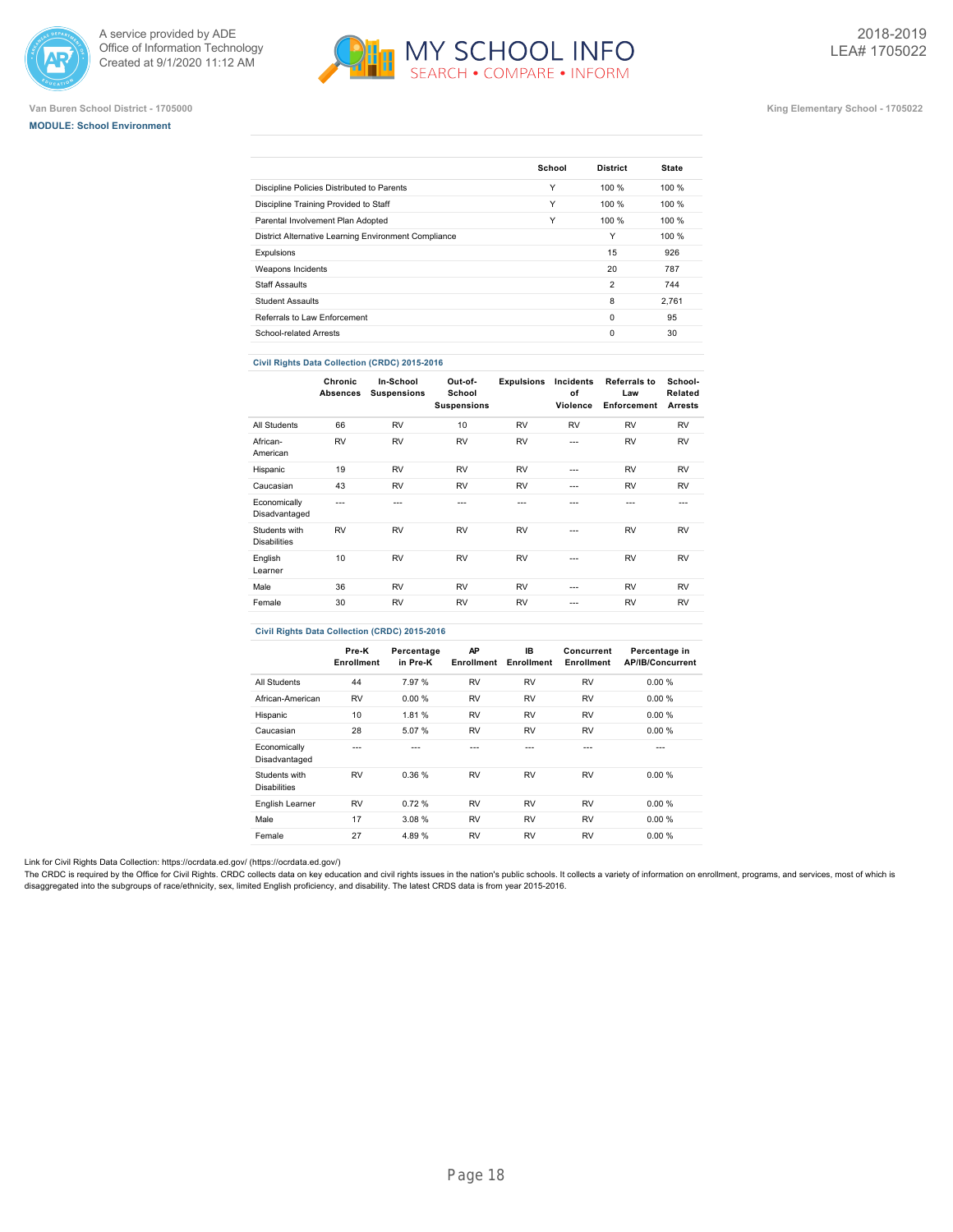





|                                         | School   | <b>District</b> | <b>State</b> |
|-----------------------------------------|----------|-----------------|--------------|
| Number of Students Retained at Grade 1  | 0        | 1               | 948          |
| Percent of Students Retained at Grade 1 | 0.00%    | 0.25%           | 2.58%        |
| Number of Students Retained at Grade 2  | $\Omega$ | $\Omega$        | 338          |
| Percent of Students Retained at Grade 2 | 0.00%    | 0.00%           | 0.94%        |
| Number of Students Retained at Grade 3  | $\Omega$ | $\Omega$        | 133          |
| Percent of Students Retained at Grade 3 | 0.00%    | 0.00%           | 0.36%        |
| Number of Students Retained at Grade 4  | $\Omega$ | $\Omega$        | 59           |
| Percent of Students Retained at Grade 4 | 0.00 %   | 0.00%           | 0.16%        |
| Number of Students Retained at Grade 5  | 0        | $\Omega$        | 53           |
| Percent of Students Retained at Grade 5 | 0.00%    | 0.00%           | 0.14%        |
| Number of Students Retained at Grade 6  | $\Omega$ | 1               | 129          |
| Percent of Students Retained at Grade 6 | 0.00%    | 0.22%           | 0.33%        |
| Number of Students Retained at Grade 7  | 0        | $\Omega$        | 208          |
| Percent of Students Retained at Grade 7 | 0.00%    | 0.00%           | 0.57%        |
| Number of Students Retained at Grade 8  | 0        | $\Omega$        | 169          |
| Percent of Students Retained at Grade 8 | 0.00 %   | 0.00%           | 0.46%        |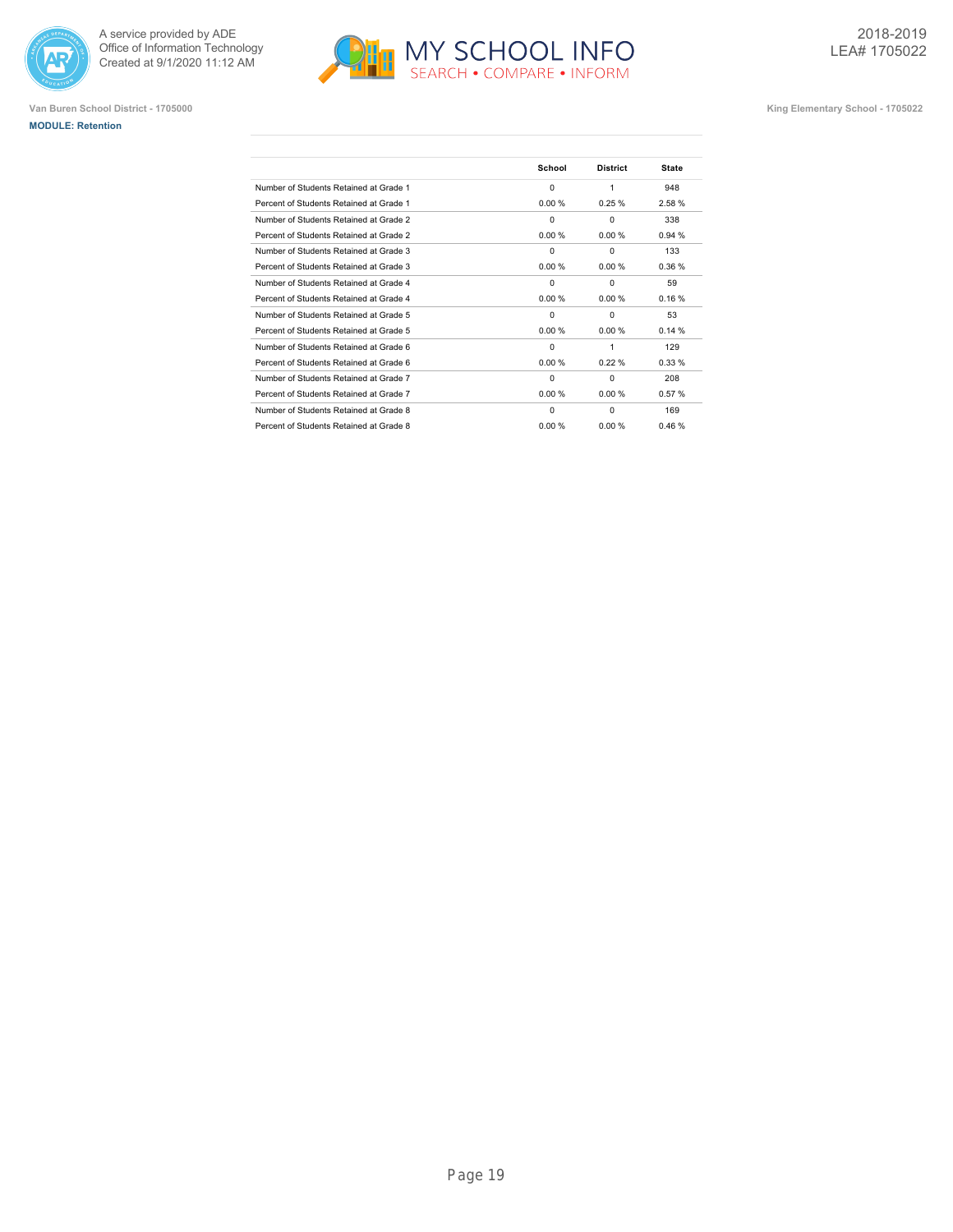





|                                                                                                                        | School                   | <b>District</b> | State          |
|------------------------------------------------------------------------------------------------------------------------|--------------------------|-----------------|----------------|
| Percentage of Teachers Certified (Licensed)                                                                            | 100.0%                   | 92.1 %          | 95.9%          |
| Percentage of Teachers having Bachelor's Degree as Highest Degree Awarded                                              | 72.0%                    | 74.0%           | 52.0%          |
| Percentage of Teachers having Master's Degree as Highest Degree Awarded                                                | 28.0%                    | 25.0%           | 43.0%          |
| Percentage of Teachers with Advanced Degree                                                                            | 0.0%                     | 1.0%            | 1.0%           |
|                                                                                                                        | School                   | <b>District</b> | <b>State</b>   |
| All Economic Levels (All Quartiles All Schools)                                                                        |                          |                 |                |
| Number of Teachers (Certified Teachers)                                                                                | 35                       | 488             | 42,200         |
| Number of Teachers Required to Receive a Summative Evaluation this year under Teacher Excellence and<br>Support System | $\overline{a}$           | $\overline{a}$  | 6,952          |
| Number of Teachers Effective or Above under Teacher Excellence and Support System                                      | $\overline{a}$           | $\overline{a}$  | 6,731          |
| Number Certified by National Board for Professional Teaching Standards                                                 | 4                        | 44              | 2,377          |
| Number of Teachers Teaching with Licensure Exceptions (AWL, CWL or SOI) *                                              | $\mathbf 0$              | 6               | 1,142          |
| Percentage of Teachers Teaching with Licensure Exceptions (AWL, CWL or SOI)                                            | 0.0%                     | 1.2%            | 2.7%           |
| Number of Teachers Teaching Out-of-field on Additional Licensure Plan (ALP)                                            | 0                        | 6               | 867            |
| Percentage of Teachers Teaching Out-of-field on Additional Licensure Plan (ALP)                                        | 0.0%                     | 1.2%            | 2.1%           |
| Number of Inexperienced Teachers                                                                                       | 5                        | 61              | 7.348          |
| Percentage of Teachers who are Inexperienced                                                                           | 14.3 %                   | 12.5 %          | 17.4 %         |
| Number of Teachers, Principals, and Assistant Principals                                                               | 37                       | 510             | 1,862          |
| Number of Inexperienced Teachers, Principals, and Assistant Principals                                                 | ---                      | $\overline{a}$  | $\overline{a}$ |
| Percentage of Teachers, Principals, and Assistant Principals who are Inexperienced                                     | ---                      | $\overline{a}$  | $\overline{a}$ |
| * AWL - Act 1240 Waive Licensure, CWL - Charter School Waive Licensure, SOI - Schools of Innovation                    |                          |                 |                |
|                                                                                                                        | School                   | <b>District</b> | <b>State</b>   |
| High Poverty (Highest Quartile of Schools Free and Reduced Lunch Percentage)                                           |                          |                 |                |
| Number of Teachers (Certified Teachers)                                                                                | $\overline{a}$           | $---$           | 6,990          |
| Number of Teachers Required to Receive a Summative Evaluation this year under Teacher Excellence and<br>Support System | $\overline{a}$           | $\overline{a}$  | 875            |
| Number of Teachers Effective or Above under Teacher Excellence and Support System                                      | $---$                    | $\overline{a}$  | 819            |
| Number Certified by National Board for Professional Teaching Standards                                                 | $\overline{a}$           | $\overline{a}$  | 251            |
| Number of Teachers Teaching with Licensure Exceptions (AWL, CWL or SOI) *                                              | $\overline{a}$           | $---$           | 328            |
| Percentage of Teachers Teaching with Licensure Exceptions (AWL, CWL or SOI)                                            | $\overline{a}$           | $\overline{a}$  | 4.7%           |
| Number of Teachers Teaching Out-of-field on Additional Licensure Plan (ALP)                                            | $\overline{a}$           | $\overline{a}$  | 162            |
| Percentage of Teachers Teaching Out-of-field on Additional Licensure Plan (ALP)                                        | $\overline{a}$           | $\overline{a}$  | 2.3%           |
| Number of Inexperienced Teachers                                                                                       | $\overline{a}$           | $\overline{a}$  | 1,367          |
| Percentage of Teachers who are Inexperienced                                                                           | ---                      | ---             | 19.6%          |
| Number of Teachers, Principals, and Assistant Principals                                                               |                          | ---             | 302            |
| Number of Inexperienced Teachers, Principals, and Assistant Principals                                                 | ---                      | $\overline{a}$  | $\overline{a}$ |
| Percentage of Teachers, Principals, and Assistant Principals who are Inexperienced                                     | ---                      | $\overline{a}$  | ---            |
| MWL - Act 1240 Waive Licensure, CWL - Charter School Waive Licensure, SOI - Schools of Innovation *                    |                          |                 |                |
|                                                                                                                        | School                   | <b>District</b> | <b>State</b>   |
| Low Poverty (Lowest Quartile of Schools Free and Reduced Lunch Percentage)                                             |                          |                 |                |
| Number of Teachers (Certified Teachers)                                                                                | ---                      | 73              | 14,212         |
| Number of Teachers Required to Receive a Summative Evaluation this year under Teacher Excellence and<br>Support System | $\overline{a}$           | $\overline{a}$  | 2,466          |
| Number of Teachers Effective or Above under Teacher Excellence and Support System                                      | $\overline{a}$           | $\overline{a}$  | 2,407          |
| Number Certified by National Board for Professional Teaching Standards                                                 | $---$                    | 13              | 1,085          |
| Number of Teachers Teaching with Licensure Exceptions (AWL, CWL or SOI) *                                              | $\overline{a}$           | 0               | 261            |
| Percentage of Teachers Teaching with Licensure Exceptions (AWL, CWL or SOI)                                            | $\overline{a}$           | 0.0%            | 1.8%           |
| Number of Teachers Teaching Out-of-field on Additional Licensure Plan (ALP)                                            | $\overline{a}$           | 0               | 265            |
| Percentage of Teachers Teaching Out-of-field on Additional Licensure Plan (ALP)                                        | $\overline{a}$           | $0.0 \%$        | 1.9%           |
| Number of Inexperienced Teachers                                                                                       | $---$                    | 11              | 2,422          |
|                                                                                                                        |                          | 15.1 %          | 17.0%          |
|                                                                                                                        |                          | 77              | 643            |
| Percentage of Teachers who are Inexperienced<br>Number of Teachers, Principals, and Assistant Principals               | $\hspace{0.05cm} \ldots$ |                 |                |
| Number of Inexperienced Teachers, Principals, and Assistant Principals                                                 |                          | $\overline{a}$  | ---            |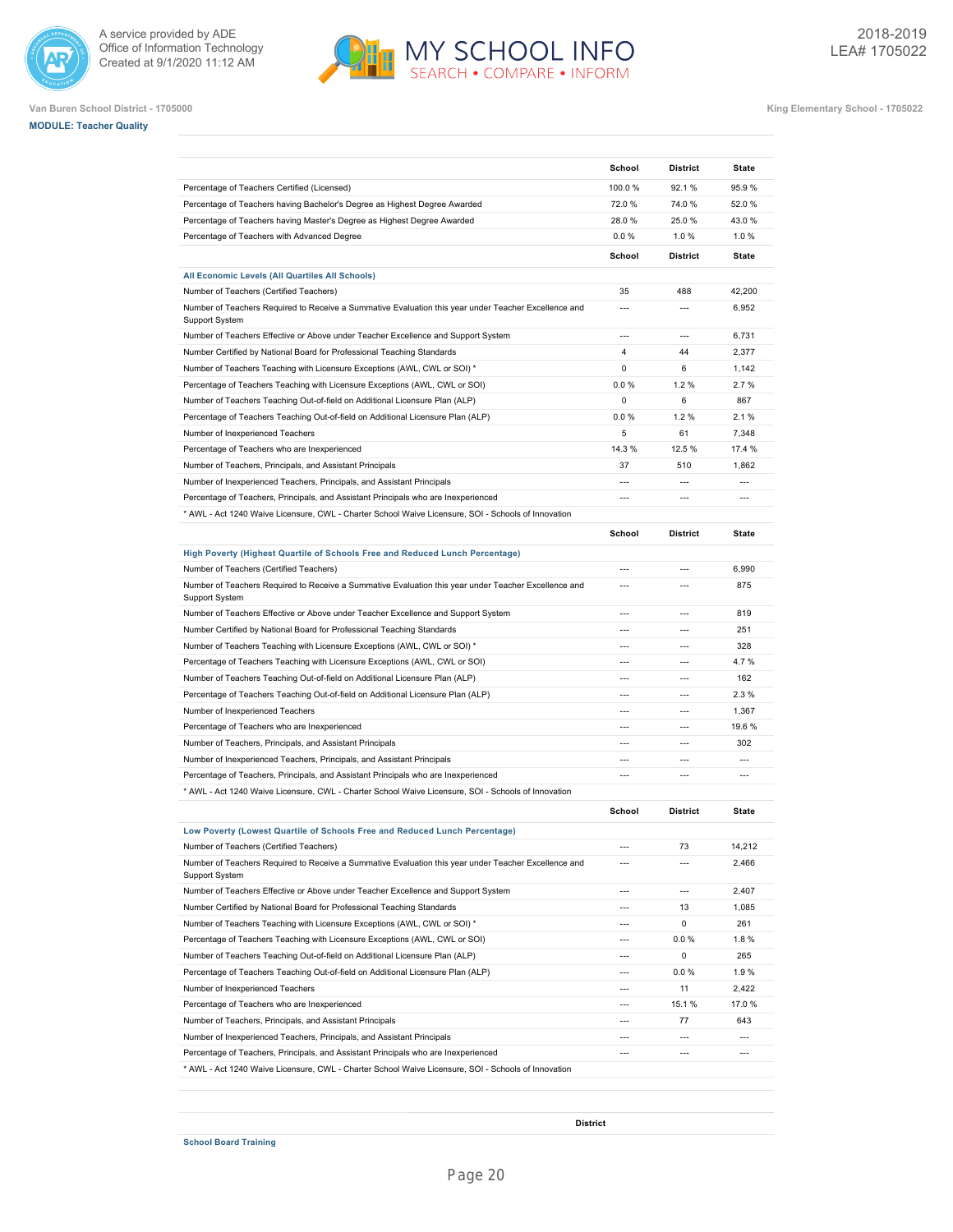



| <b>School Board Member</b>     | <b>Hours of Training</b> |
|--------------------------------|--------------------------|
| Kevin Bell                     | 10.50                    |
| Theresa Bell                   | 17.75                    |
| Bob Freeman                    | 34.50                    |
| Lance Lanier                   | 33.75                    |
| Christy Mayo                   | 23.25                    |
| <b>Candice Settle-Beshears</b> | 16.50                    |
| Carman Young                   | 23.25                    |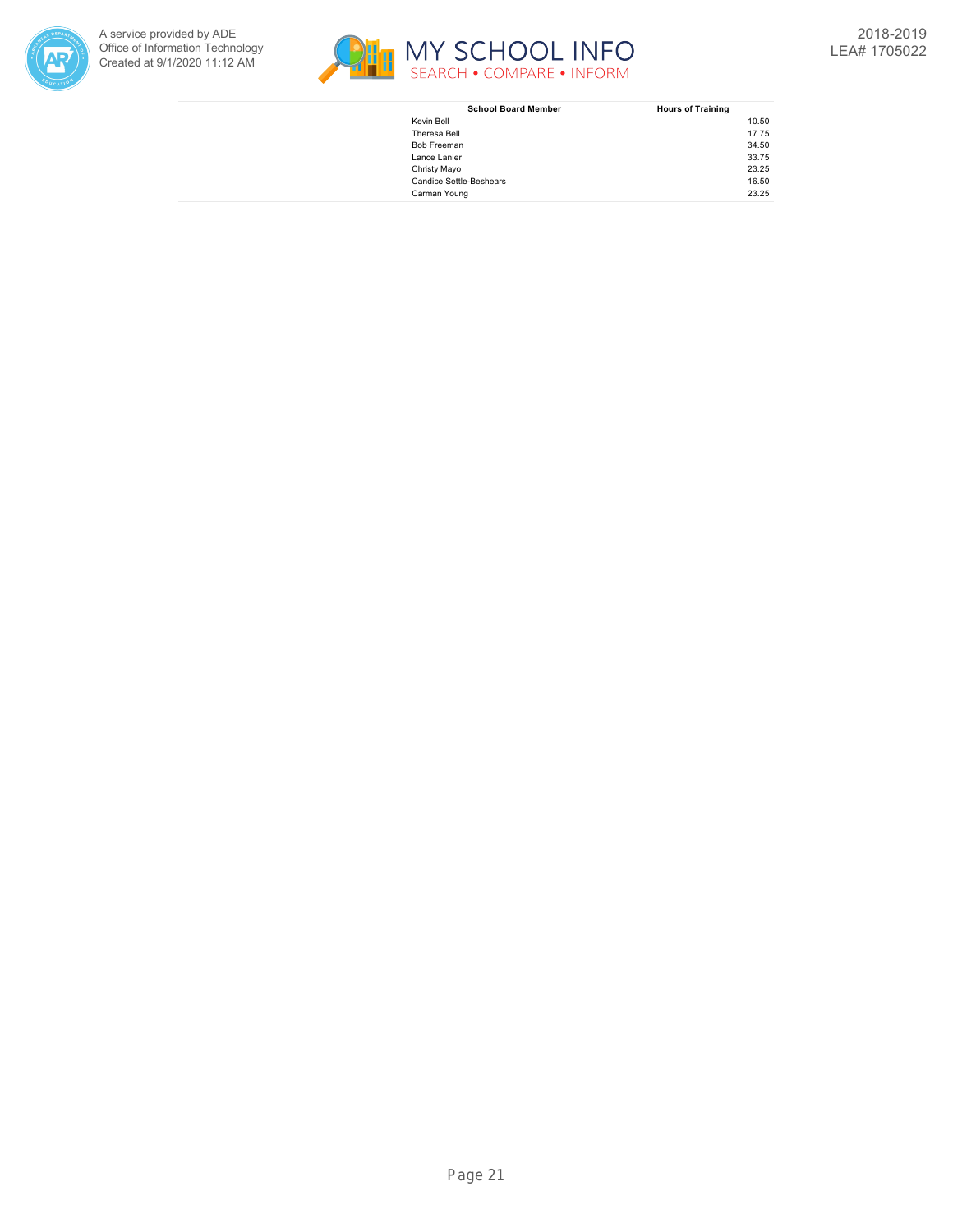



**Van Buren School District - 1705000 King Elementary School - 1705022**

# **MODULE: School Expenditures**

|                                                      | School      | <b>District</b> | <b>State</b>    |
|------------------------------------------------------|-------------|-----------------|-----------------|
| <b>State and Local Expenditures</b>                  |             |                 |                 |
| State and Local Personnel Expenditures               | \$2,890,280 | \$35,428,484    | \$3,000,419,199 |
| State and Local Non-Personnel Expenditures           | \$677,661   | \$9,510,709     | \$1,026,560,444 |
| State and Local Grand Total Expenditures             | \$3,567,940 | \$44,939,193    | \$4,026,979,643 |
| State and Local Personnel Per-pupil Expenditures     | \$5,687     | \$6,201         | \$6,316         |
| State and Local Non-Personnel Per-pupil Expenditures | \$1,333     | \$1.665         | \$2.161         |
| State and Local Per-pupil Expenditures               | \$7.021     | \$7.866         | \$8,477         |
|                                                      |             |                 |                 |
|                                                      | School      | <b>District</b> | <b>State</b>    |
| <b>Federal Expenditures</b>                          |             |                 |                 |
| <b>Federal Personnel Expenditures</b>                | \$656.244   | \$5,240,337     | \$622,312,827   |
| Federal Non-Personnel Expenditures                   | \$199.920   | \$1.880.982     | \$157,024,285   |
| <b>Federal Grand Total Expenditures</b>              | \$856,164   | \$7,121,319     | \$779,337,112   |
| Federal Personnel Per-pupil Expenditures             | \$1,291     | \$917           | \$1,310         |
| Federal Non-Personnel Per-pupil Expenditures         | \$393       | \$329           | \$331           |
| Federal Per-pupil Expenditures                       | \$1.685     | \$1.246         | \$1.641         |
|                                                      | School      | <b>District</b> | <b>State</b>    |
| <b>Total Expenditures</b>                            |             |                 |                 |
| <b>Total Personnel Expenditures</b>                  | \$3,546,524 | \$40,668,821    | \$3,622,732,026 |
| <b>Total Non-Personnel Expenditures</b>              | \$877,581   | \$11,391,691    | \$1,183,584,728 |
| <b>Total Grand Total Expenditures</b>                | \$4,424,105 | \$52,060,512    | \$4,806,316,754 |
| <b>Total Personnel Per-pupil Expenditures</b>        | \$6,979     | \$7,118         | \$7,626         |
| Total Non-Personnel Per-pupil Expenditures           | \$1,727     | \$1,994         | \$2,491         |
| <b>Total Per-pupil Expenditures</b>                  | \$8.706     | \$9.112         | \$10,117        |

\* Personnel Expenditures Salaries and Employee Benefits (Object Series 100 and 200) \*\* Non-Personnel Expenditures = Personnel Expenditures subtracted from Total Expenditures.

|                                                         | School | <b>District</b> | <b>State</b>  |
|---------------------------------------------------------|--------|-----------------|---------------|
| Mills Voted                                             |        | 42.6            | 38.5          |
| Average Teacher Salary                                  |        | \$51.731        | \$50,295      |
| <b>Extracurricular Expenditures</b>                     |        | \$4,608,569     | \$188,643,761 |
| <b>Capital Expenditures</b>                             |        | \$11,580,875    | \$728,022,446 |
| <b>Debt Service Expenditures</b>                        |        | \$5.082.321     | \$317.051.272 |
| <b>Free and Reduced Meals</b>                           |        |                 |               |
| Percent of Students Eligible for Free and Reduced Meals | 80.5%  | 59.4 %          | 59.6 %        |
| State Free and Reduced-Price Meal Rate++                |        |                 | 59.7 %        |
| National Free and Reduced-Price Meal Rate+              |        |                 | 56.9%         |

† Source: FNS National databank.

†† State Free and Reduced Meal Rate includes preschool and adult education students.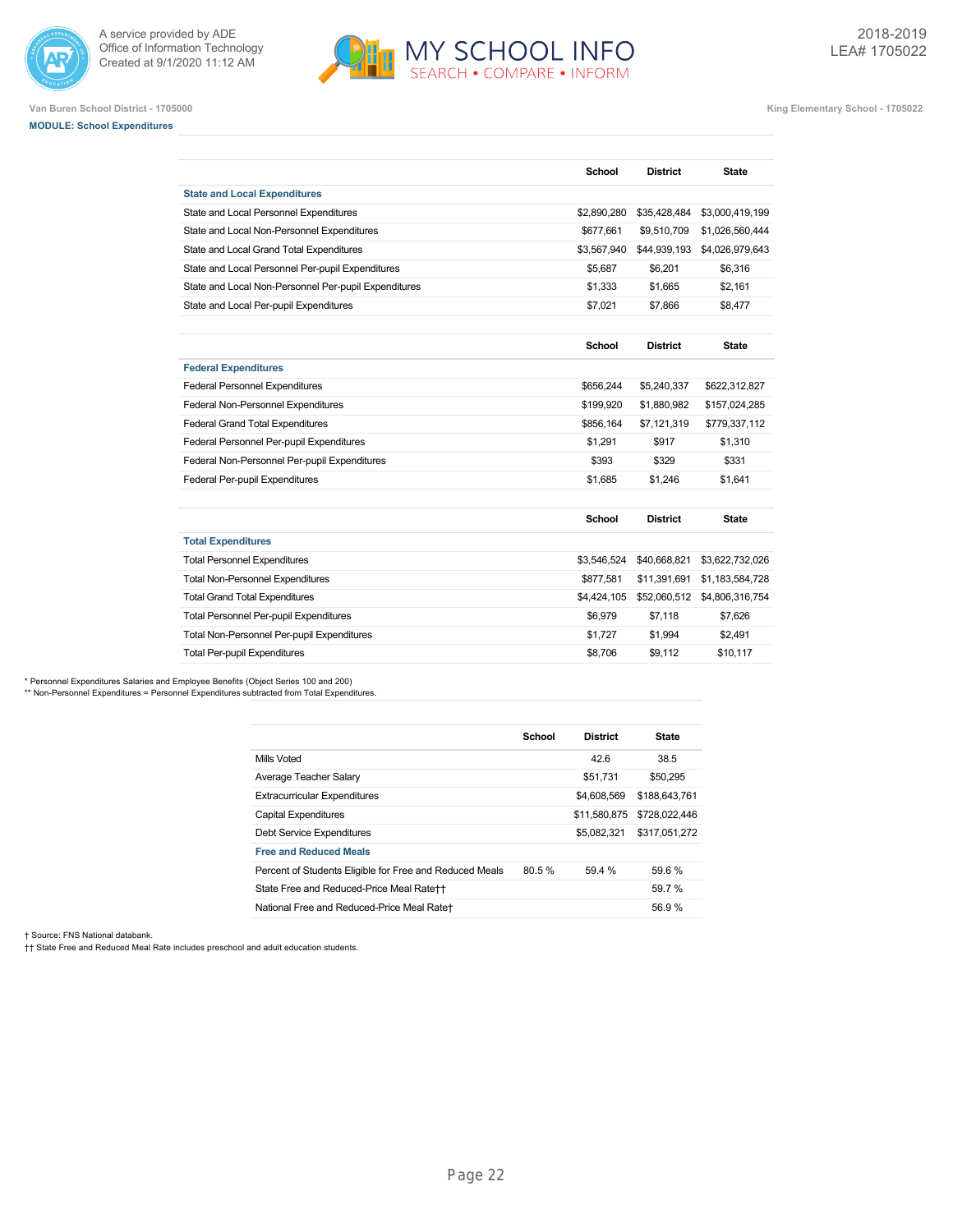







|         | <b>ELA</b> | Math      | <b>Science</b> |
|---------|------------|-----------|----------------|
| Grade 3 | <b>RV</b>  | <b>RV</b> | <b>RV</b>      |
| Grade 4 | <b>RV</b>  | <b>RV</b> | <b>RV</b>      |
| Grade 5 | <b>RV</b>  | <b>RV</b> | <b>RV</b>      |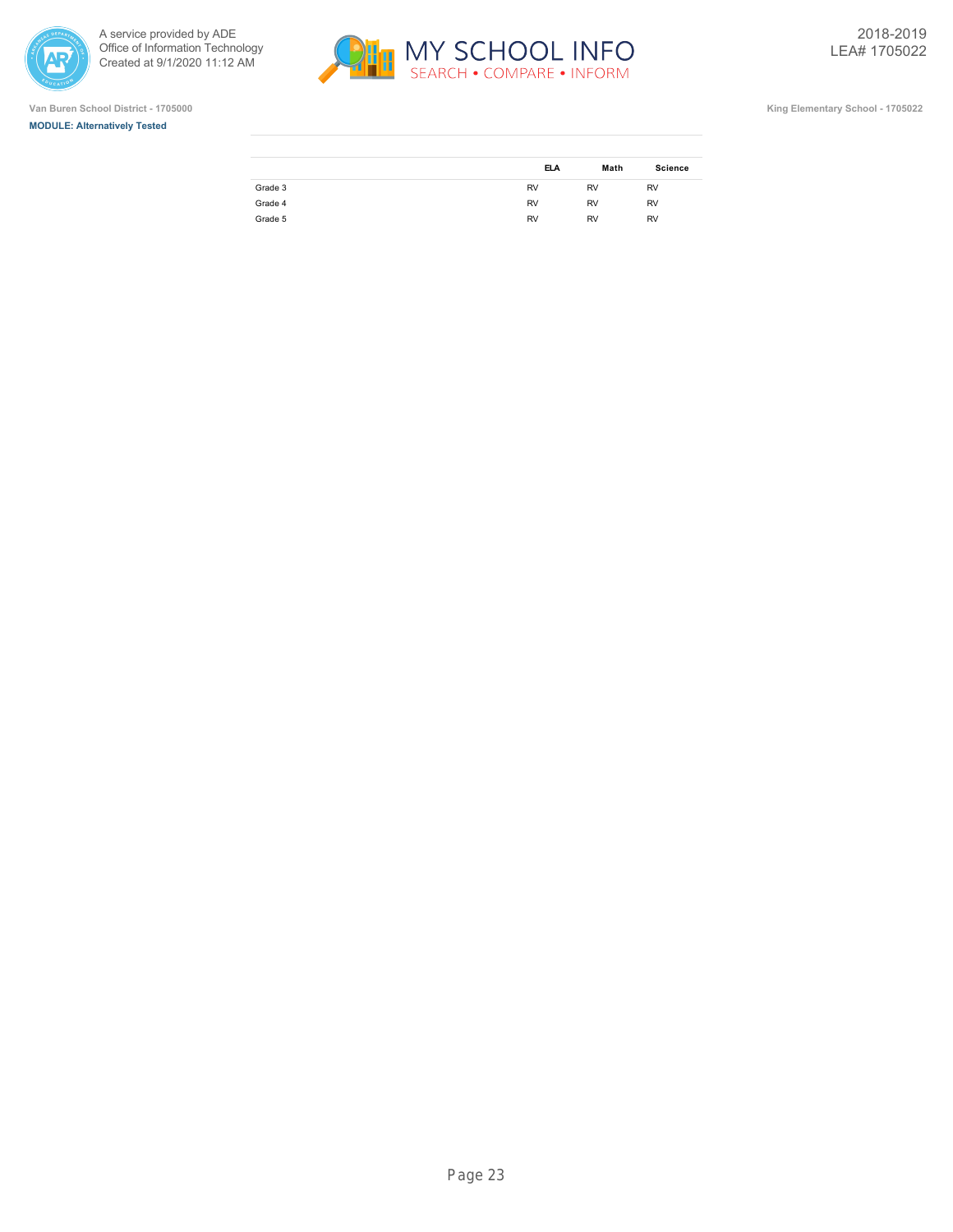





|                                                                                               | % Tested        | % In Need<br>of Support | % Close         | % Ready         | % Exceeds      |
|-----------------------------------------------------------------------------------------------|-----------------|-------------------------|-----------------|-----------------|----------------|
| Grade 3 English Language Arts (ELA)                                                           |                 |                         |                 |                 |                |
| All                                                                                           | >95%            | 48.91                   | 22.83           | 16.3            | 11.96          |
| <b>Students with Disabilities</b>                                                             | >95%            | <b>RV</b>               | <b>RV</b>       | 5.56            | $< 5\%$        |
| <b>Students without Disabilities</b>                                                          | >95%            | 37.84                   | 28.38           | 18.92           | 14.86          |
| English Learner                                                                               | >95%            | <b>RV</b>               | <b>RV</b>       | 10.53           | 5.26           |
| Non-English Learner                                                                           | >95%            | 46.58                   | 21.92           | 17.81           | 13.7           |
| English Learner Students with<br><b>Disabilities</b>                                          | N <sub>10</sub> | N<10                    | N <sub>10</sub> | N <sub>10</sub> | N<10           |
| English Learner Students without<br><b>Disabilities</b>                                       | >95%            | <b>RV</b>               | <b>RV</b>       | 13.33           | 6.67           |
| Non-English Learner Students with<br><b>Disabilities</b>                                      | >95%            | <b>RV</b>               | <b>RV</b>       | 7.14            | $< 5\%$        |
| Non-English Learner Students<br>without Disabilities                                          | >95%            | 35.59                   | 27.12           | 20.34           | 16.95          |
| Female                                                                                        | >95%            | 48.98                   | <b>RV</b>       | <b>RV</b>       | 16.33          |
| Female Students with Disabilities                                                             | N<10            | N<10                    | N < 10          | N <sub>10</sub> | N<10           |
| Female Students without Disabilities                                                          | >95%            | 40.48                   | <b>RV</b>       | <b>RV</b>       | 19.05          |
| Female English Learner                                                                        | N <sub>10</sub> | N<10                    | N < 10          | N<10            | N<10           |
| Female Non-English Learner                                                                    | >95%            | 44.19                   | <b>RV</b>       | <b>RV</b>       | 18.6           |
| Female English Learner with                                                                   | N<10            | N<10                    | N<10            | N <sub>10</sub> | N<10           |
| <b>Disabilities</b><br>Female English Learner without                                         | N<10            | N<10                    | N<10            | N <sub>10</sub> | N<10           |
| <b>Disabilities</b><br>Female Non-English Learner with                                        | N<10            | N<10                    | N<10            | N <sub>10</sub> | N<10           |
| <b>Disabilities</b><br>Female Non-English Learner without                                     | >95%            | 36.84                   | <b>RV</b>       | <b>RV</b>       | 21.05          |
| <b>Disabilities</b><br>Male                                                                   | >95%            | 48.84                   | 27.91           | <b>RV</b>       | <b>RV</b>      |
| Male Students with Disabilities                                                               | >95%            | <b>RV</b>               | <b>RV</b>       | 9.09            | $< 5\%$        |
| Male Students without Disabilities                                                            | >95%            | 34.38                   | 37.5            | <b>RV</b>       | <b>RV</b>      |
| Male English Learner                                                                          | >95%            | <b>RV</b>               | <b>RV</b>       | 7.69            | 7.69           |
| Male Non-English Learner                                                                      | >95%            | 50                      | <b>RV</b>       | <b>RV</b>       | 6.67           |
|                                                                                               | N < 10          | N<10                    | N < 10          | N <sub>10</sub> | N<10           |
| Male English Learner with Disabilities<br>Male English Learner without<br><b>Disabilities</b> | >95%            | RV                      | RV              | 9.09            | 9.09           |
| Male Non-English Learner with<br><b>Disabilities</b>                                          | N < 10          | N<10                    | N<10            | N <sub>10</sub> | N<10           |
| Male Non-English Learner without<br><b>Disabilities</b>                                       | >95%            | <b>RV</b>               | <b>RV</b>       | 23.81           | 9.52           |
| African-American                                                                              | N<10            | N<10                    | N<10            | N <sub>10</sub> | N<10           |
| African-American Students with<br><b>Disabilities</b>                                         | $\overline{a}$  | $\overline{a}$          | $\overline{a}$  |                 | $\overline{a}$ |
| African-American Students without<br><b>Disabilities</b>                                      | N <sub>10</sub> | N<10                    | N<10            | N <sub>10</sub> | N<10           |
| African-American Non-English<br>Learner                                                       | N <sub>10</sub> | N<10                    | N<10            | N<10            | N<10           |
| African-American Non-English<br>Learner with Disabilities                                     | $\overline{a}$  | $\overline{a}$          | $\overline{a}$  | ---             | ---            |
| African-American Non-English<br>Learner without Disabilities                                  | N<10            | N <sub>10</sub>         | N<10            | N<10            | N<10           |
| African-American Female                                                                       | N <sub>10</sub> | N<10                    | N<10            | N<10            | N<10           |
| African-American Female without<br><b>Disabilities</b>                                        | N <sub>10</sub> | N<10                    | N<10            | N<10            | N<10           |
| African-American Female Non-<br>English Learner                                               | N <sub>10</sub> | N <sub>10</sub>         | N<10            | N<10            | N<10           |
| African-American Female Non-<br>English Learner without Disabilities                          | N < 10          | N <sub>10</sub>         | N<10            | N<10            | N<10           |
| African-American Male                                                                         | N<10            | N<10                    | N<10            | N<10            | N<10           |
| African-American Male with<br>Disabilities                                                    | $\overline{a}$  | $\overline{a}$          | $\overline{a}$  | $\overline{a}$  | ---            |
| African-American Male without<br><b>Disabilities</b>                                          | N <sub>10</sub> | N <sub>10</sub>         | N<10            | N < 10          | N<10           |
| African-American Male Non-English<br>Learner                                                  | N <sub>10</sub> | N <sub>10</sub>         | N<10            | N<10            | N<10           |
| African-American Male Non-English                                                             | ---             | ---                     | ---             | ---             | ---            |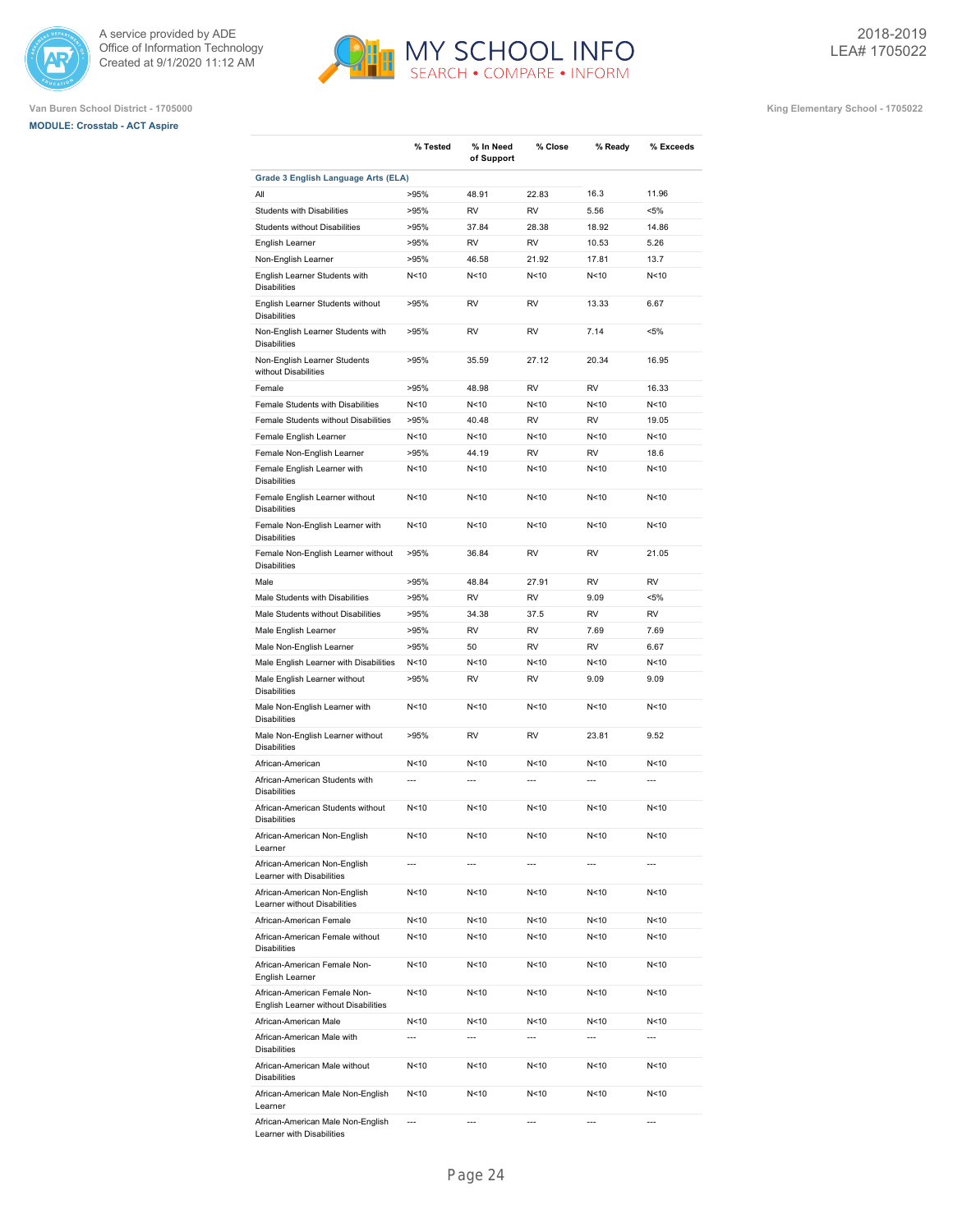



| African-American Male Non-English<br>Learner without Disabilities    | N<10            | N<10           | N < 10          | N<10            | N < 10       |
|----------------------------------------------------------------------|-----------------|----------------|-----------------|-----------------|--------------|
| Hispanic                                                             | >95%            | 56.52          | <b>RV</b>       | <b>RV</b>       | <5%          |
| Hispanic Students with Disabilities                                  | N <sub>10</sub> | N<10           | N<10            | N<10            | N<10         |
| Hispanic Students without Disabilities                               | >95%            | <b>RV</b>      | <b>RV</b>       | 15.79           | 5.26         |
| Hispanic English Learner                                             | >95%            | <b>RV</b>      | <b>RV</b>       | 11.76           | 5.88         |
| Hispanic Non-English Learner                                         | N<10            | N<10           | N <sub>10</sub> | N <sub>10</sub> | N<10         |
| Hispanic English Learner with<br><b>Disabilities</b>                 | N<10            | N<10           | N<10            | N<10            | N<10         |
| Hispanic English Learner without<br><b>Disabilities</b>              | >95%            | RV             | RV              | 15.38           | 7.69         |
| Hispanic Non-English Learner with<br><b>Disabilities</b>             | $\overline{a}$  | $\overline{a}$ | $---$           | $\overline{a}$  | ---          |
| Hispanic Non-English Learner without<br><b>Disabilities</b>          | N<10            | N<10           | N<10            | N<10            | N<10         |
| Hispanic Female                                                      | N<10            | N<10           | N<10            | N<10            | N<10         |
| Hispanic Female with Disabilities                                    | N<10            | N<10           | N<10            | N<10            | N<10         |
| Hispanic Female without Disabilities                                 | N<10            | N<10           | N<10            | N <sub>10</sub> | N<10         |
| Hispanic Female English Learner                                      | N<10            | N<10           | N<10            | N <sub>10</sub> | N<10         |
| Hispanic Female Non-English<br>Learner                               | N<10            | N<10           | N < 10          | N < 10          | N<10         |
| Hispanic Female English Learner with<br><b>Disabilities</b>          | N<10            | N<10           | N<10            | N<10            | N<10         |
| Hispanic Female English Learner<br>without Disabilities              | N <sub>10</sub> | N<10           | N<10            | N<10            | N<10         |
| Hispanic Female Non-English<br>Learner with Disabilities             | $\overline{a}$  | $---$          | $---$           | $---$           | ---          |
| Hispanic Female Non-English<br>Learner without Disabilities          | N<10            | N<10           | N<10            | N<10            | N<10         |
| Hispanic Male                                                        | >95%            | RV             | RV              | 12.5            | 6.25         |
| Hispanic Male with Disabilities                                      | N<10            | N<10           | N<10            | N <sub>10</sub> | N<10         |
| Hispanic Male without Disabilities                                   | >95%            | RV             | RV              | 14.29           | 7.14         |
| Hispanic Male English Learner                                        | >95%            | RV             | <b>RV</b>       | 8.33            | 8.33         |
| Hispanic Male Non-English Learner                                    | N<10            | N<10           | N<10            | N<10            | N<10         |
| Hispanic Male English Learner with<br><b>Disabilities</b>            | N<10            | N<10           | N<10            | N <sub>10</sub> | N<10         |
| Hispanic Male English Learner<br>without Disabilities                | >95%            | RV             | <b>RV</b>       | 10              | 10           |
| Hispanic Male Non-English Learner<br>with Disabilities               | ---             | $\overline{a}$ | $\overline{a}$  | $\overline{a}$  | ---          |
| Hispanic Male Non-English Learner<br>without Disabilities            | N<10            | N<10           | N<10            | N<10            | N<10         |
| Caucasian                                                            | >95%            | 50             | 23.21           | RV              | <b>RV</b>    |
| Caucasian Students with Disabilities                                 | >95%            | RV             | RV              | 7.69            | <5%          |
| Caucasian Students without<br><b>Disabilities</b>                    | >95%            | 37.21          | 30.23           | RV              | <b>RV</b>    |
| Caucasian English Learner                                            | N<10            | N<10           | N<10            | N <sub>10</sub> | N<10         |
| Caucasian Non-English Learner                                        | >95%            | 50             | 22.22           | RV              | RV           |
| Caucasian English Learner without<br><b>Disabilities</b>             | N<10            | N<10           | N <sub>10</sub> | N<10            | N<10         |
| Caucasian Non-English Learner with<br><b>Disabilities</b>            | >95%            | RV             | RV              | 7.69            | $< 5\%$      |
| Caucasian Non-English Learner<br>without Disabilities                | >95%            | 36.59          | 29.27           | RV              | RV           |
| Caucasian Female                                                     | >95%            | 54.84          | RV              | RV              | 12.9         |
| Caucasian Female with Disabilities                                   | N<10            | N<10           | N <sub>10</sub> | N<10            | N<10         |
| Caucasian Female without Disabilities                                | >95%            | 46.15          | RV              | RV              | 15.38        |
| Caucasian Female English Learner                                     | N<10            | N<10           | N<10            | N<10            | N<10         |
| Caucasian Female Non-English<br>Learner                              | >95%            | 53.33          | RV              | RV              | 13.33        |
| Caucasian Female English Learner<br>without Disabilities             | N <sub>10</sub> | N<10           | N<10            | N<10            | N<10         |
| Caucasian Female Non-English<br>Learner with Disabilities            | N<10            | N<10           | N<10            | N<10            | N<10         |
| Caucasian Female Non-English<br>Learner without Disabilities         | >95%            | 44             | RV              | RV              | 16           |
| Caucasian Male                                                       | >95%            | 44             | RV              | RV              | 8            |
| Caucasian Male with Disabilities                                     |                 |                |                 |                 |              |
|                                                                      | N<10            | N<10           | N<10            | N<10            | N<10         |
| Caucasian Male without Disabilities                                  | >95%            | RV             | RV              | 23.53           | 11.76        |
| Caucasian Male English Learner<br>Caucasian Male Non-English Learner | N<10<br>>95%    | N<10<br>45.83  | N<10<br>RV      | N<10<br>RV      | N<10<br>8.33 |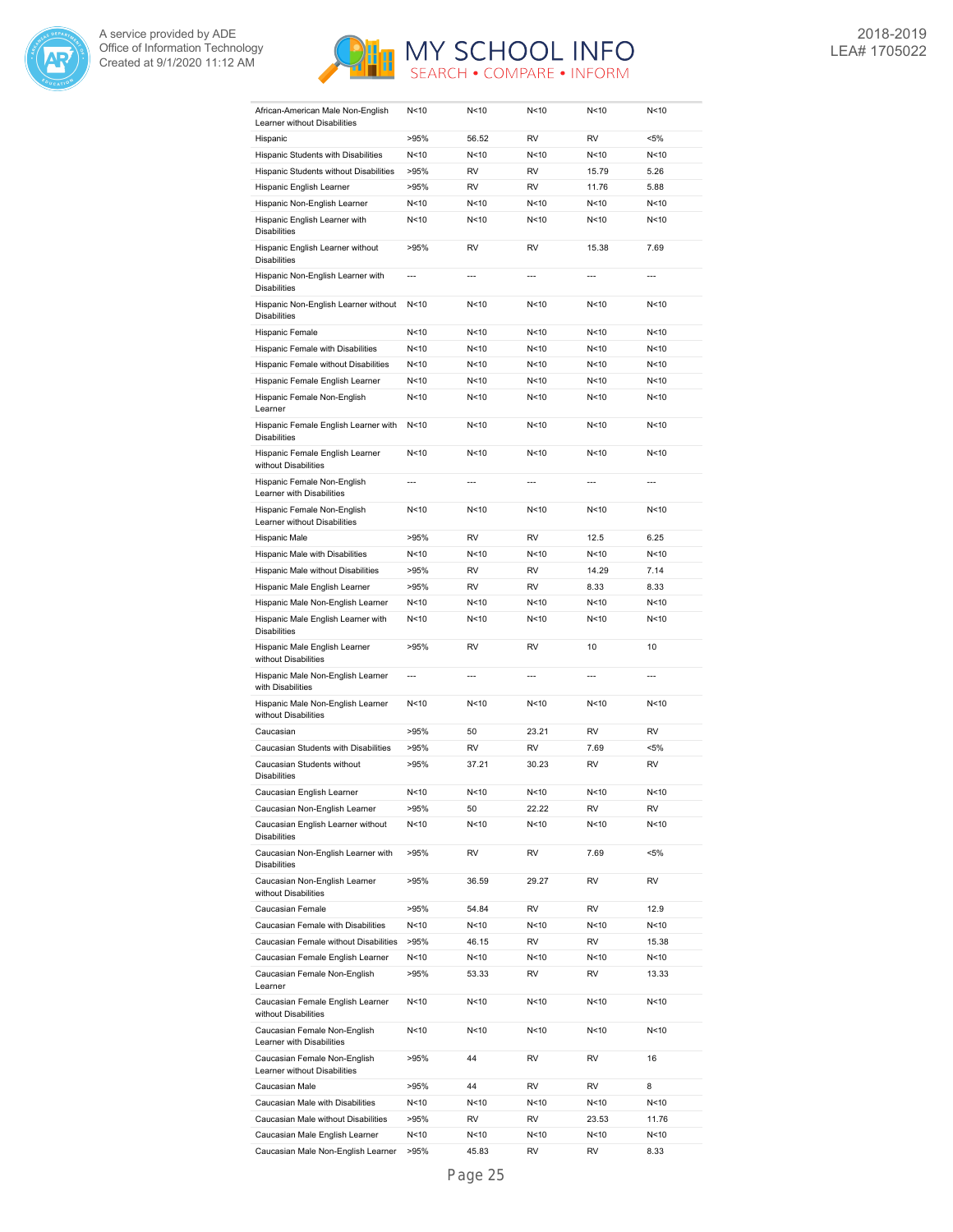



| Caucasian Male English Learner<br>without Disabilities     | N < 10 | N < 10 | N<10   | N<10 | N < 10 |
|------------------------------------------------------------|--------|--------|--------|------|--------|
| Caucasian Male Non-English Learner<br>with Disabilities    | N<10   | N < 10 | N < 10 | N<10 | N<10   |
| Caucasian Male Non-English Learner<br>without Disabilities | >95%   | RV     | RV     | 25   | 12.5   |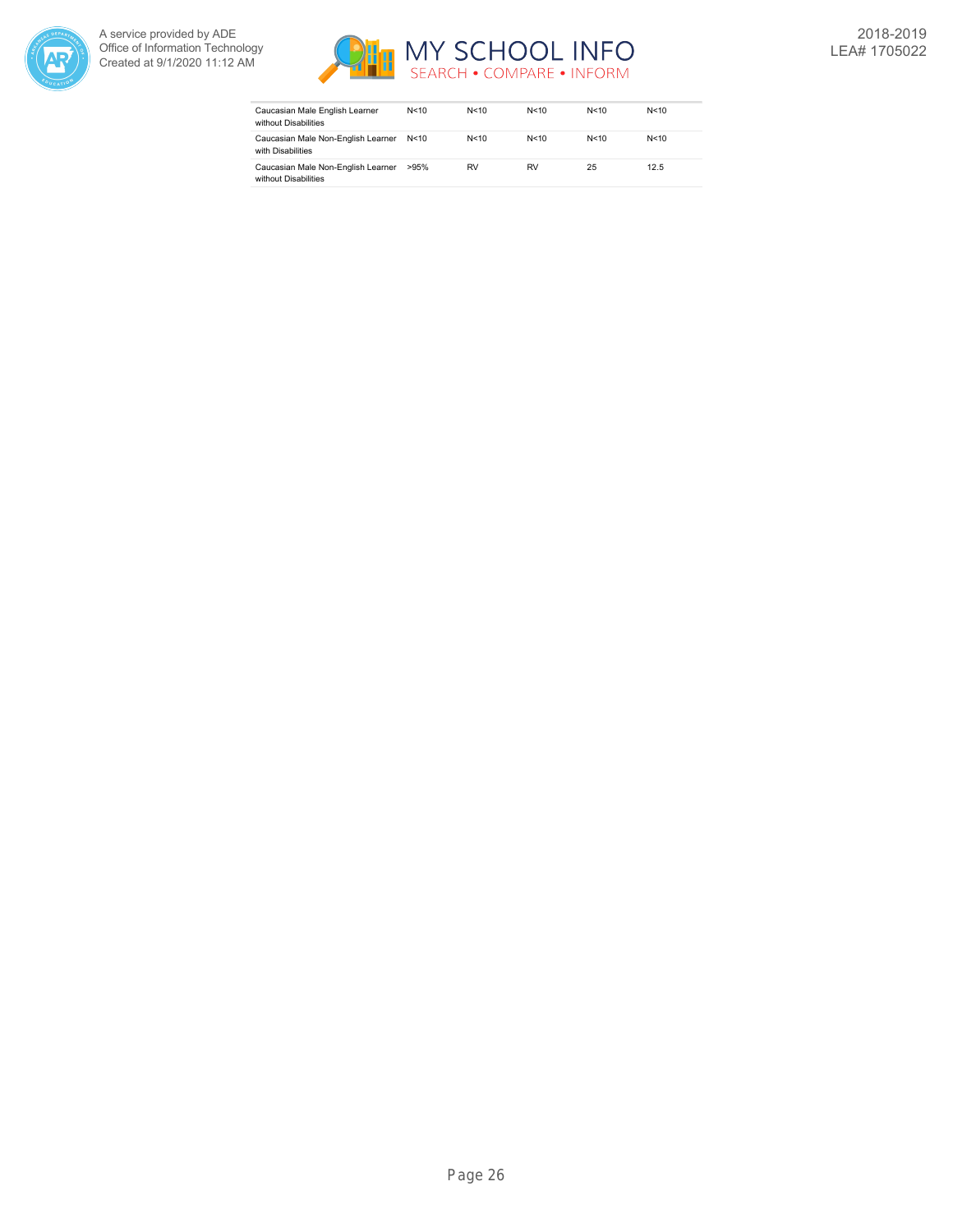

**Grade 3 Mathematics**

# **MODULE: Crosstab - ACT Aspire**



**% Tested % In Need**

**of Support**

**% Close % Ready % Exceeds**

**Van Buren School District - 1705000 King Elementary School - 1705022**

| All                                                                  | >95%            | 20.65           | 22.83           | 40.22           | 16.3           |
|----------------------------------------------------------------------|-----------------|-----------------|-----------------|-----------------|----------------|
| Students with Disabilities                                           | >95%            | RV              | RV              | 16.67           | <5%            |
| Students without Disabilities                                        | >95%            | <b>RV</b>       | 22.97           | 45.95           | RV             |
| English Learner                                                      | >95%            | <b>RV</b>       | <b>RV</b>       | 31.58           | 10.53          |
| Non-English Learner                                                  | >95%            | 19.18           | 20.55           | 42.47           | 17.81          |
| English Learner Students with<br><b>Disabilities</b>                 | N<10            | N<10            | N<10            | N<10            | N<10           |
| English Learner Students without<br><b>Disabilities</b>              | >95%            | RV              | RV              | 33.33           | 13.33          |
| Non-English Learner Students with<br><b>Disabilities</b>             | >95%            | RV              | RV              | 14.29           | $< 5\%$        |
| Non-English Learner Students<br>without Disabilities                 | >95%            | RV              | RV              | 49.15           | 22.03          |
| Female                                                               | >95%            | RV              | RV              | 46.94           | 16.33          |
| Female Students with Disabilities                                    | N<10            | N<10            | N<10            | N<10            | N<10           |
| Female Students without Disabilities                                 | >95%            | <b>RV</b>       | <b>RV</b>       | 50              | 19.05          |
| Female English Learner                                               | N<10            | N<10            | N <sub>10</sub> | N<10            | N<10           |
| Female Non-English Learner                                           | >95%            | <b>RV</b>       | <b>RV</b>       | 46.51           | 18.6           |
| Female English Learner with<br><b>Disabilities</b>                   | N<10            | N<10            | N <sub>10</sub> | N<10            | N<10           |
| Female English Learner without<br><b>Disabilities</b>                | N<10            | N<10            | N <sub>10</sub> | N<10            | N<10           |
| Female Non-English Learner with<br><b>Disabilities</b>               | N < 10          | N<10            | N <sub>10</sub> | N <sub>10</sub> | N<10           |
| Female Non-English Learner without<br><b>Disabilities</b>            | >95%            | <b>RV</b>       | <b>RV</b>       | 50              | 21.05          |
| Male                                                                 | >95%            | RV              | 27.91           | 32.56           | RV             |
| Male Students with Disabilities                                      | >95%            | RV              | <b>RV</b>       | 9.09            | <5%            |
| Male Students without Disabilities                                   | >95%            | RV              | RV              | 40.63           | 21.88          |
| Male English Learner                                                 | >95%            | RV              | <b>RV</b>       | 23.08           | 15.38          |
| Male Non-English Learner                                             | >95%            | <b>RV</b>       | <b>RV</b>       | 36.67           | 16.67          |
| Male English Learner with Disabilities                               | N<10            | N<10            | N <sub>10</sub> | N <sub>10</sub> | N<10           |
| Male English Learner without<br><b>Disabilities</b>                  | >95%            | RV              | <b>RV</b>       | 27.27           | 18.18          |
| Male Non-English Learner with<br><b>Disabilities</b>                 | N<10            | N<10            | N <sub>10</sub> | N<10            | N<10           |
| Male Non-English Learner without<br><b>Disabilities</b>              | >95%            | RV              | RV              | 47.62           | 23.81          |
| African-American                                                     | N<10            | N<10            | N <sub>10</sub> | N<10            | N<10           |
| African-American Students with<br><b>Disabilities</b>                | $\overline{a}$  | $\overline{a}$  | $\overline{a}$  | $\overline{a}$  | $\overline{a}$ |
| African-American Students without<br><b>Disabilities</b>             | N<10            | N<10            | N<10            | N<10            | N<10           |
| African-American Non-English<br>Learner                              | N<10            | N<10            | N<10            | N<10            | N<10           |
| African-American Non-English<br>Learner with Disabilities            | $\overline{a}$  | $\overline{a}$  | ---             | $\overline{a}$  | $\overline{a}$ |
| African-American Non-English<br>Learner without Disabilities         | N<10            | N<10            | N<10            | N < 10          | N<10           |
| African-American Female                                              | N <sub>10</sub> | N<10            | N<10            | N<10            | N<10           |
| African-American Female without<br><b>Disabilities</b>               | N<10            | N<10            | N<10            | N<10            | N<10           |
| African-American Female Non-<br>English Learner                      | N<10            | N<10            | N<10            | N<10            | N<10           |
| African-American Female Non-<br>English Learner without Disabilities | N<10            | N <sub>10</sub> | N<10            | N<10            | N<10           |
| African-American Male                                                | N<10            | N<10            | N <sub>10</sub> | N <sub>10</sub> | N<10           |
| African-American Male with<br><b>Disabilities</b>                    | ---             | ---             | ---             | $\overline{a}$  | ---            |
| African-American Male without<br><b>Disabilities</b>                 | N < 10          | N<10            | N<10            | N < 10          | N<10           |
| African-American Male Non-English<br>Learner                         | N < 10          | N<10            | N<10            | N<10            | N<10           |

African-American Male Non-English Learner with Disabilities --- --- --- --- ---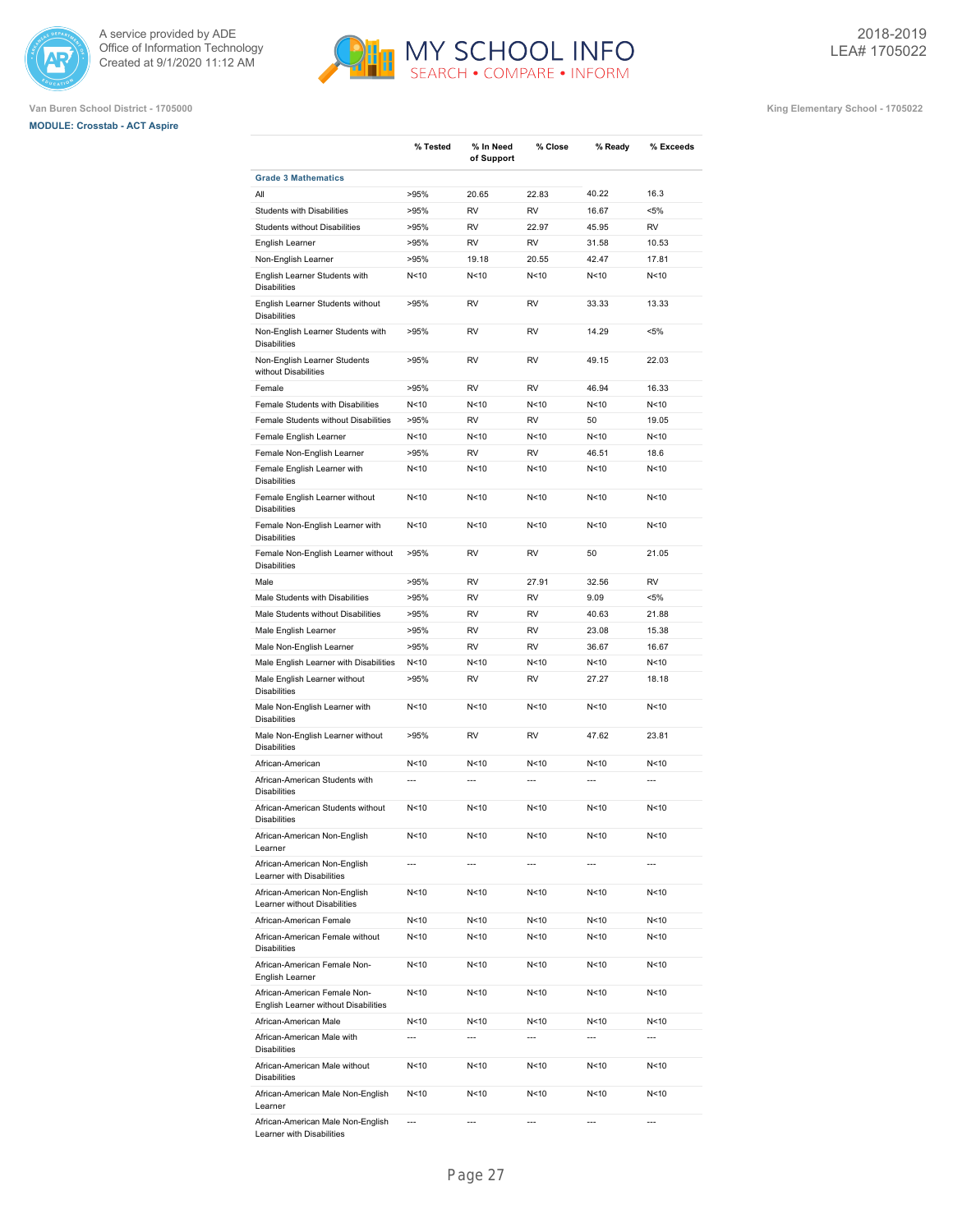



| African-American Male Non-English<br>Learner without Disabilities | N <sub>10</sub> | N < 10         | N < 10          | N<10            | N < 10         |
|-------------------------------------------------------------------|-----------------|----------------|-----------------|-----------------|----------------|
| Hispanic                                                          | >95%            | <b>RV</b>      | <b>RV</b>       | 34.78           | <5%            |
| Hispanic Students with Disabilities                               | N<10            | N<10           | N <sub>10</sub> | N<10            | N<10           |
| Hispanic Students without Disabilities                            | >95%            | <b>RV</b>      | <b>RV</b>       | 36.84           | 5.26           |
| Hispanic English Learner                                          | >95%            | RV             | RV              | 29.41           | 5.88           |
| Hispanic Non-English Learner                                      | N<10            | N < 10         | N < 10          | N<10            | N<10           |
| Hispanic English Learner with                                     | N<10            | N<10           | N<10            | N<10            | N<10           |
| <b>Disabilities</b>                                               |                 |                |                 |                 |                |
| Hispanic English Learner without<br><b>Disabilities</b>           | >95%            | RV             | <b>RV</b>       | 30.77           | 7.69           |
| Hispanic Non-English Learner with<br><b>Disabilities</b>          | $\overline{a}$  | $\overline{a}$ | $\overline{a}$  | $\overline{a}$  | $\overline{a}$ |
| Hispanic Non-English Learner without<br><b>Disabilities</b>       | N<10            | N<10           | N < 10          | N <sub>10</sub> | N<10           |
| Hispanic Female                                                   | N<10            | N<10           | N < 10          | N <sub>10</sub> | N<10           |
| Hispanic Female with Disabilities                                 | N<10            | N<10           | N < 10          | N <sub>10</sub> | N<10           |
| Hispanic Female without Disabilities                              | N<10            | N<10           | N<10            | N <sub>10</sub> | N<10           |
| Hispanic Female English Learner                                   | N <sub>10</sub> | N < 10         | N < 10          | N<10            | N<10           |
| Hispanic Female Non-English<br>Learner                            | N<10            | N<10           | N<10            | N<10            | N<10           |
| Hispanic Female English Learner with<br><b>Disabilities</b>       | N<10            | N < 10         | N<10            | N<10            | N<10           |
| Hispanic Female English Learner<br>without Disabilities           | N < 10          | N<10           | N<10            | N <sub>10</sub> | N<10           |
| Hispanic Female Non-English<br>Learner with Disabilities          | $\overline{a}$  | $\overline{a}$ | $\overline{a}$  | $\overline{a}$  | $\overline{a}$ |
| Hispanic Female Non-English<br>Learner without Disabilities       | N<10            | N<10           | N<10            | N <sub>10</sub> | N<10           |
| Hispanic Male                                                     | >95%            | RV             | <b>RV</b>       | 37.5            | 6.25           |
| Hispanic Male with Disabilities                                   | N<10            | N<10           | N<10            | N <sub>10</sub> | N<10           |
| Hispanic Male without Disabilities                                | >95%            | <b>RV</b>      | <b>RV</b>       | 42.86           | 7.14           |
| Hispanic Male English Learner                                     | >95%            | <b>RV</b>      | <b>RV</b>       | 25              | 8.33           |
| Hispanic Male Non-English Learner                                 | N<10            | N<10           | N<10            | N <sub>10</sub> | N<10           |
| Hispanic Male English Learner with                                | N<10            | N<10           | N < 10          | N<10            | N<10           |
| <b>Disabilities</b>                                               |                 |                |                 |                 |                |
| Hispanic Male English Learner<br>without Disabilities             | >95%            | RV             | <b>RV</b>       | 30              | 10             |
| Hispanic Male Non-English Learner<br>with Disabilities            | $\overline{a}$  | $\overline{a}$ | $\overline{a}$  | $\overline{a}$  | $\overline{a}$ |
| Hispanic Male Non-English Learner<br>without Disabilities         | N<10            | N<10           | N<10            | N<10            | N<10           |
| Caucasian                                                         | >95%            | 21.43          | 19.64           | 39.29           | 19.64          |
| Caucasian Students with Disabilities                              | >95%            | <b>RV</b>      | <b>RV</b>       | 15.38           | <5%            |
| Caucasian Students without<br><b>Disabilities</b>                 | >95%            | RV             | RV              | 46.51           | 25.58          |
| Caucasian English Learner                                         | N <sub>10</sub> | N<10           | N <sub>10</sub> | N <sub>10</sub> | N<10           |
| Caucasian Non-English Learner                                     | >95%            | 22.22          | 20.37           | 38.89           | 18.52          |
| Caucasian English Learner without<br><b>Disabilities</b>          | N<10            | N<10           | N <sub>10</sub> | N<10            | N<10           |
| Caucasian Non-English Learner with<br><b>Disabilities</b>         | >95%            | RV             | RV              | 15.38           | $< 5\%$        |
| Caucasian Non-English Learner<br>without Disabilities             | >95%            | RV             | RV              | 46.34           | 24.39          |
| Caucasian Female                                                  | >95%            | RV             | RV              | 48.39           | 16.13          |
| Caucasian Female with Disabilities                                | N<10            | N<10           | N<10            | N<10            | N<10           |
| Caucasian Female without Disabilities                             | >95%            | RV             | RV              | 53.85           | 19.23          |
| Caucasian Female English Learner                                  | N<10            | N<10           | N<10            | N<10            | N<10           |
| Caucasian Female Non-English<br>Learner                           | >95%            | RV             | RV              | 46.67           | 16.67          |
| Caucasian Female English Learner<br>without Disabilities          | N<10            | N<10           | N<10            | N<10            | N<10           |
| Caucasian Female Non-English<br>Learner with Disabilities         | N<10            | N<10           | N<10            | N<10            | N<10           |
| Caucasian Female Non-English<br>Learner without Disabilities      | >95%            | RV             | RV              | 52              | 20             |
| Caucasian Male                                                    | >95%            | RV             | RV              | 28              | 24             |
| Caucasian Male with Disabilities                                  | N<10            | N<10           | N<10            | N<10            | N<10           |
| Caucasian Male without Disabilities                               | >95%            | RV             | RV              | 35.29           | 35.29          |
| Caucasian Male English Learner                                    | N<10            | N<10           | N<10            | N<10            | N<10           |
|                                                                   |                 |                |                 |                 |                |
| Caucasian Male Non-English Learner                                | >95%            | RV             | RV              | 29.17           | 20.83          |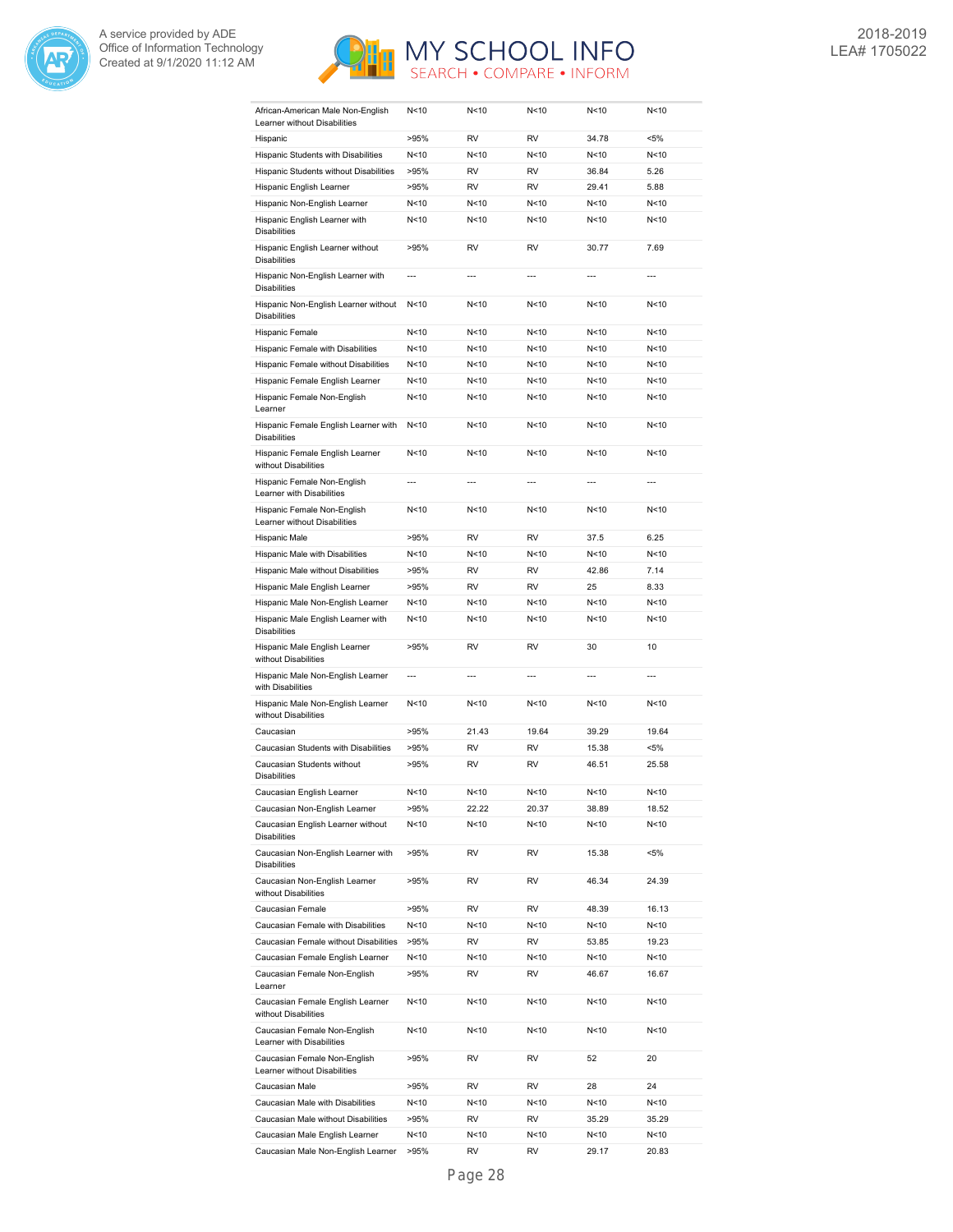



| Caucasian Male English Learner<br>without Disabilities     | N<10   | N < 10 | N < 10 | N < 10 | N < 10 |
|------------------------------------------------------------|--------|--------|--------|--------|--------|
| Caucasian Male Non-English Learner<br>with Disabilities    | N < 10 | N < 10 | N < 10 | N < 10 | N<10   |
| Caucasian Male Non-English Learner<br>without Disabilities | >95%   | RV     | RV     | 37.5   | 31.25  |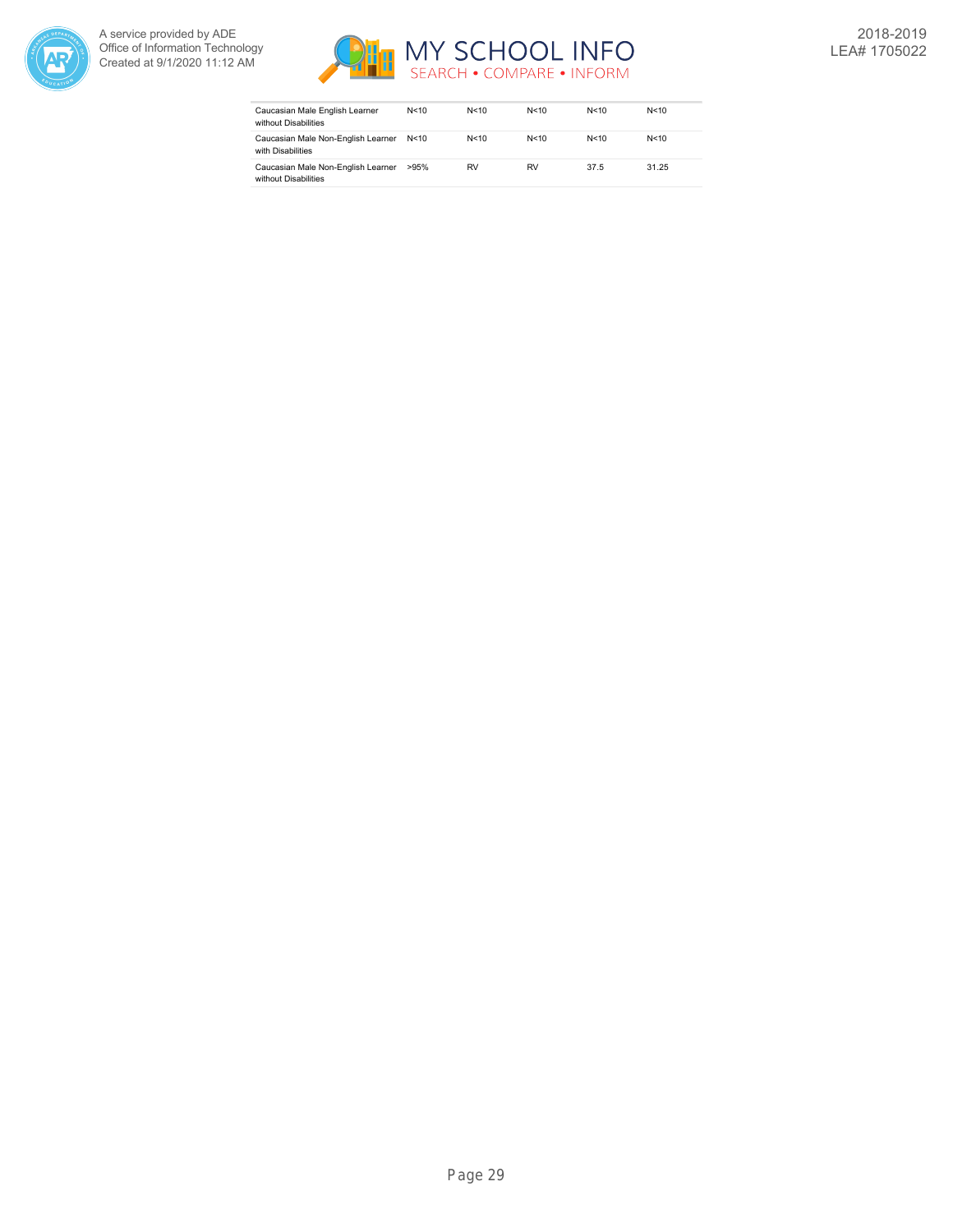





**Van Buren School District - 1705000 King Elementary School - 1705022**

|                                                                      | % Tested       | % In Need<br>of Support | % Close                  | % Ready         | % Exceeds      |
|----------------------------------------------------------------------|----------------|-------------------------|--------------------------|-----------------|----------------|
| <b>Grade 3 Science</b>                                               |                |                         |                          |                 |                |
| All                                                                  | >95%           | 53.26                   | 19.57                    | <b>RV</b>       | <b>RV</b>      |
| Students with Disabilities                                           | >95%           | <b>RV</b>               | RV                       | $< 5\%$         | $< 5\%$        |
| Students without Disabilities                                        | >95%           | 43.24                   | 22.97                    | <b>RV</b>       | <b>RV</b>      |
| English Learner                                                      | >95%           | <b>RV</b>               | <b>RV</b>                | $< 5\%$         | 10.53          |
| Non-English Learner                                                  | >95%           | 49.32                   | <b>RV</b>                | <b>RV</b>       | 19.18          |
| English Learner Students with<br><b>Disabilities</b>                 | N<10           | N<10                    | N <sub>10</sub>          | N <sub>10</sub> | N<10           |
| English Learner Students without<br><b>Disabilities</b>              | >95%           | <b>RV</b>               | <b>RV</b>                | $< 5\%$         | 13.33          |
| Non-English Learner Students with<br><b>Disabilities</b>             | >95%           | <b>RV</b>               | <b>RV</b>                | $< 5\%$         | $< 5\%$        |
| Non-English Learner Students<br>without Disabilities                 | >95%           | 38.98                   | <b>RV</b>                | <b>RV</b>       | 23.73          |
| Female                                                               | >95%           | 53.06                   | 20.41                    | <b>RV</b>       | <b>RV</b>      |
| Female Students with Disabilities                                    | N<10           | N<10                    | N<10                     | N<10            | N<10           |
| Female Students without Disabilities                                 | >95%           | 45.24                   | 23.81                    | <b>RV</b>       | <b>RV</b>      |
| Female English Learner                                               | N<10           | N<10                    | N <sub>10</sub>          | N <sub>10</sub> | N<10           |
| Female Non-English Learner                                           |                |                         | <b>RV</b>                | <b>RV</b>       | 18.6           |
|                                                                      | >95%           | 51.16                   |                          |                 |                |
| Female English Learner with<br><b>Disabilities</b>                   | N<10           | N<10                    | N <sub>10</sub>          | N <sub>10</sub> | N<10           |
| Female English Learner without<br><b>Disabilities</b>                | N<10           | N<10                    | N <sub>10</sub>          | N <sub>10</sub> | N<10           |
| Female Non-English Learner with<br><b>Disabilities</b>               | N<10           | N<10                    | N <sub>10</sub>          | N <sub>10</sub> | N<10           |
| Female Non-English Learner without<br><b>Disabilities</b>            | >95%           | 44.74                   | <b>RV</b>                | <b>RV</b>       | 21.05          |
| Male                                                                 | >95%           | 53.49                   | <b>RV</b>                | <b>RV</b>       | 18.6           |
| Male Students with Disabilities                                      | >95%           | <b>RV</b>               | <b>RV</b>                | $< 5\%$         | $< 5\%$        |
| Male Students without Disabilities                                   | >95%           | 40.63                   | <b>RV</b>                | <b>RV</b>       | 25             |
| Male English Learner                                                 | >95%           | <b>RV</b>               | <b>RV</b>                | $< 5\%$         | 15.38          |
| Male Non-English Learner                                             | >95%           | 46.67                   | <b>RV</b>                | <b>RV</b>       | 20             |
| Male English Learner with Disabilities                               | N<10           | N<10                    | N <sub>10</sub>          | N <sub>10</sub> | N<10           |
| Male English Learner without<br><b>Disabilities</b>                  | >95%           | <b>RV</b>               | <b>RV</b>                | $< 5\%$         | 18.18          |
| Male Non-English Learner with<br><b>Disabilities</b>                 | N<10           | N<10                    | N <sub>10</sub>          | N <sub>10</sub> | N<10           |
| Male Non-English Learner without<br><b>Disabilities</b>              | >95%           | <b>RV</b>               | <b>RV</b>                | 19.05           | 28.57          |
| African-American                                                     | N<10           | N<10                    | N <sub>10</sub>          | N<10            | N<10           |
| African-American Students with<br><b>Disabilities</b>                | $\overline{a}$ | ---                     | $\overline{a}$           | $\overline{a}$  | $\overline{a}$ |
| African-American Students without<br><b>Disabilities</b>             | N<10           | N<10                    | N <sub>10</sub>          | N <sub>10</sub> | N<10           |
| African-American Non-English<br>Learner                              | N<10           | N<10                    | N<10                     | N<10            | N<10           |
| African-American Non-English<br>Learner with Disabilities            | ---            | $\overline{a}$          |                          | ---             |                |
| African-American Non-English<br>Learner without Disabilities         | N < 10         | N <sub>10</sub>         | N<10                     | N<10            | N<10           |
| African-American Female                                              | N<10           | N<10                    | N<10                     | N<10            | N<10           |
| African-American Female without<br><b>Disabilities</b>               | N<10           | N<10                    | N<10                     | N<10            | N<10           |
| African-American Female Non-<br>English Learner                      | N < 10         | N<10                    | N<10                     | N<10            | N<10           |
| African-American Female Non-<br>English Learner without Disabilities | N<10           | N<10                    | N<10                     | N<10            | N<10           |
| African-American Male                                                | N<10           | N<10                    | N<10                     | N<10            | N<10           |
| African-American Male with<br><b>Disabilities</b>                    | ---            | ---                     | $\overline{\phantom{a}}$ | ---             | ---            |
| African-American Male without<br><b>Disabilities</b>                 | N<10           | N<10                    | N<10                     | N<10            | N<10           |
| African-American Male Non-English<br>Learner                         | N<10           | N<10                    | N<10                     | N<10            | N<10           |
| African-American Male Non-English                                    | ---            | ---                     | ---                      | ---             | ---            |

MY SCHOOL INFO

Learner with Disabilities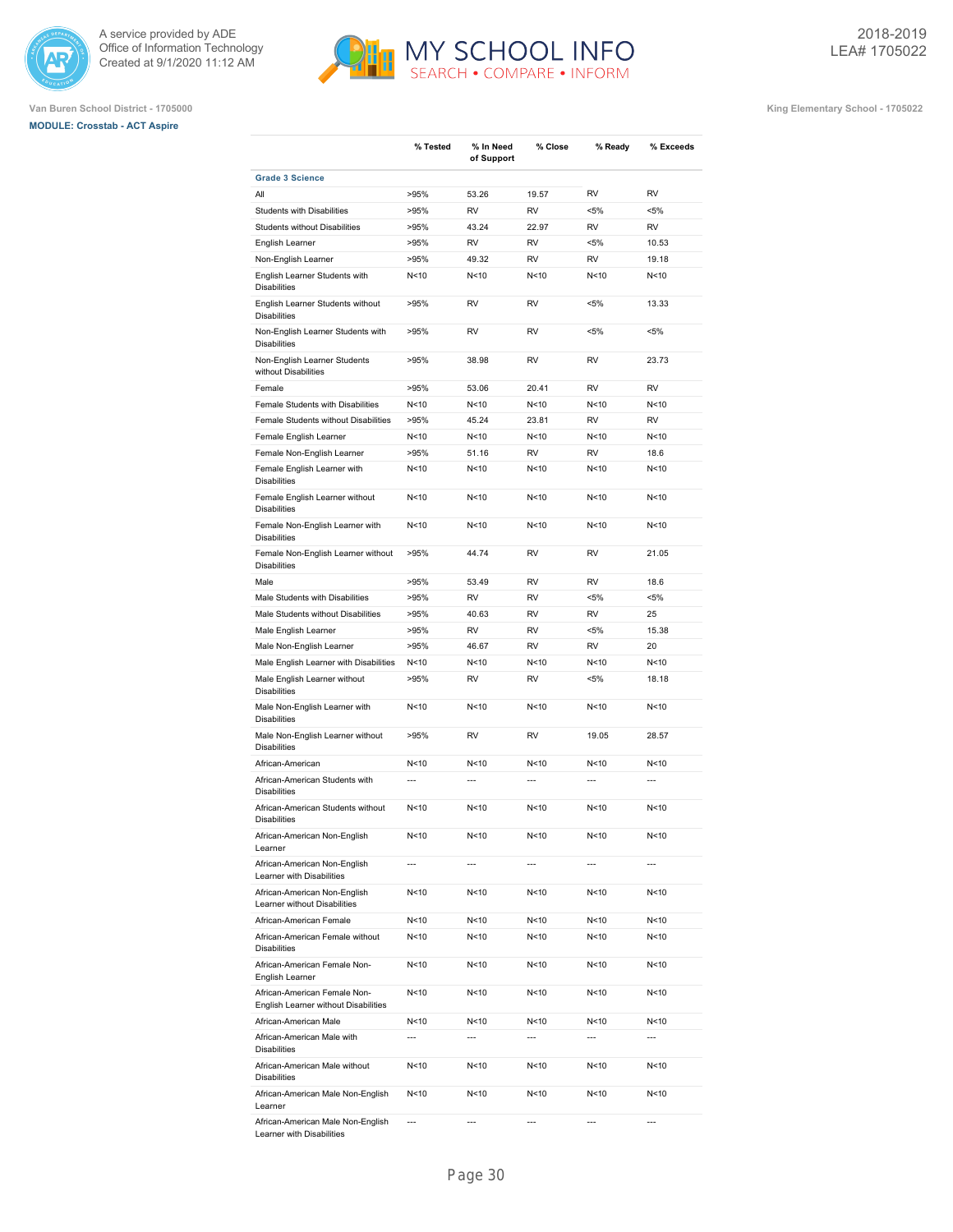



| African-American Male Non-English<br>Learner without Disabilities | N<10            | N<10           | N < 10          | N<10            | N < 10         |
|-------------------------------------------------------------------|-----------------|----------------|-----------------|-----------------|----------------|
| Hispanic                                                          | >95%            | RV             | <b>RV</b>       | 8.7             | <5%            |
| Hispanic Students with Disabilities                               | N<10            | N<10           | N<10            | N<10            | N<10           |
| Hispanic Students without Disabilities                            | >95%            | <b>RV</b>      | <b>RV</b>       | 10.53           | 5.26           |
| Hispanic English Learner                                          | >95%            | <b>RV</b>      | <b>RV</b>       | $< 5\%$         | 5.88           |
| Hispanic Non-English Learner                                      | N<10            | N<10           | N <sub>10</sub> | N <sub>10</sub> | N<10           |
| Hispanic English Learner with<br><b>Disabilities</b>              | N<10            | N<10           | N<10            | N <sub>10</sub> | N<10           |
| Hispanic English Learner without<br><b>Disabilities</b>           | >95%            | RV             | RV              | <5%             | 7.69           |
| Hispanic Non-English Learner with<br><b>Disabilities</b>          | $\overline{a}$  | $\overline{a}$ | $---$           | $\overline{a}$  | ---            |
| Hispanic Non-English Learner without<br><b>Disabilities</b>       | N<10            | N<10           | N<10            | N<10            | N<10           |
| Hispanic Female                                                   | N<10            | N<10           | N < 10          | N<10            | N<10           |
| Hispanic Female with Disabilities                                 | N<10            | N<10           | N<10            | N<10            | N<10           |
| Hispanic Female without Disabilities                              | N<10            | N<10           | N<10            | N <sub>10</sub> | N<10           |
| Hispanic Female English Learner                                   | N<10            | N<10           | N<10            | N <sub>10</sub> | N<10           |
| Hispanic Female Non-English<br>Learner                            | N<10            | N<10           | N < 10          | N < 10          | N<10           |
| Hispanic Female English Learner with<br><b>Disabilities</b>       | N<10            | N<10           | N<10            | N<10            | N<10           |
| Hispanic Female English Learner<br>without Disabilities           | N <sub>10</sub> | N<10           | N<10            | N<10            | N<10           |
| Hispanic Female Non-English<br>Learner with Disabilities          | $\overline{a}$  | $---$          | $---$           | $---$           | ---            |
| Hispanic Female Non-English<br>Learner without Disabilities       | N<10            | N<10           | N<10            | N<10            | N<10           |
| Hispanic Male                                                     | >95%            | RV             | RV              | 12.5            | 6.25           |
| Hispanic Male with Disabilities                                   | N<10            | N<10           | N<10            | N <sub>10</sub> | N<10           |
| Hispanic Male without Disabilities                                | >95%            | RV             | RV              | 14.29           | 7.14           |
| Hispanic Male English Learner                                     | >95%            | RV             | <b>RV</b>       | <5%             | 8.33           |
| Hispanic Male Non-English Learner                                 | N<10            | N<10           | N < 10          | N<10            | N<10           |
| Hispanic Male English Learner with<br><b>Disabilities</b>         | N<10            | N<10           | N<10            | N <sub>10</sub> | N<10           |
| Hispanic Male English Learner<br>without Disabilities             | >95%            | RV             | <b>RV</b>       | <5%             | 10             |
| Hispanic Male Non-English Learner<br>with Disabilities            | ---             | $\overline{a}$ | $\overline{a}$  | $---$           | $\overline{a}$ |
| Hispanic Male Non-English Learner<br>without Disabilities         | N<10            | N<10           | N<10            | N<10            | N<10           |
| Caucasian                                                         | >95%            | 55.36          | RV              | RV              | 21.43          |
| Caucasian Students with Disabilities                              | >95%            | RV             | RV              | $< 5\%$         | <5%            |
| Caucasian Students without<br><b>Disabilities</b>                 | >95%            | 44.19          | <b>RV</b>       | <b>RV</b>       | 27.91          |
| Caucasian English Learner                                         | N<10            | N<10           | N<10            | N <sub>10</sub> | N<10           |
| Caucasian Non-English Learner                                     | >95%            | 55.56          | RV              | RV              | 20.37          |
| Caucasian English Learner without<br><b>Disabilities</b>          | N<10            | N<10           | N<10            | N <sub>10</sub> | N<10           |
| Caucasian Non-English Learner with<br><b>Disabilities</b>         | >95%            | RV             | RV              | $< 5\%$         | $< 5\%$        |
| Caucasian Non-English Learner<br>without Disabilities             | >95%            | 43.9           | RV              | RV              | 26.83          |
| Caucasian Female                                                  | >95%            | 58.06          | RV              | RV              | 16.13          |
| Caucasian Female with Disabilities                                | N<10            | N<10           | N<10            | N<10            | N<10           |
| Caucasian Female without Disabilities                             | >95%            | 50             | RV              | RV              | 19.23          |
| Caucasian Female English Learner                                  | N<10            | N<10           | N<10            | N<10            | N<10           |
| Caucasian Female Non-English<br>Learner                           | >95%            | 56.67          | RV              | RV              | 16.67          |
| Caucasian Female English Learner<br>without Disabilities          | N <sub>10</sub> | N<10           | N<10            | N<10            | N<10           |
| Caucasian Female Non-English<br>Learner with Disabilities         | N<10            | N<10           | N<10            | N<10            | N<10           |
| Caucasian Female Non-English<br>Learner without Disabilities      | >95%            | 48             | RV              | RV              | 20             |
| Caucasian Male                                                    | >95%            | 52             | RV              | RV              | 28             |
| Caucasian Male with Disabilities                                  | N<10            | N<10           | N<10            | N<10            | N<10           |
| Caucasian Male without Disabilities                               | >95%            | RV             | RV              | 11.76           | 41.18          |
| Caucasian Male English Learner                                    | N<10            | N<10           | N<10            | N<10            | N<10           |
| Caucasian Male Non-English Learner                                | >95%            | 54.17          | RV              | RV              | 25             |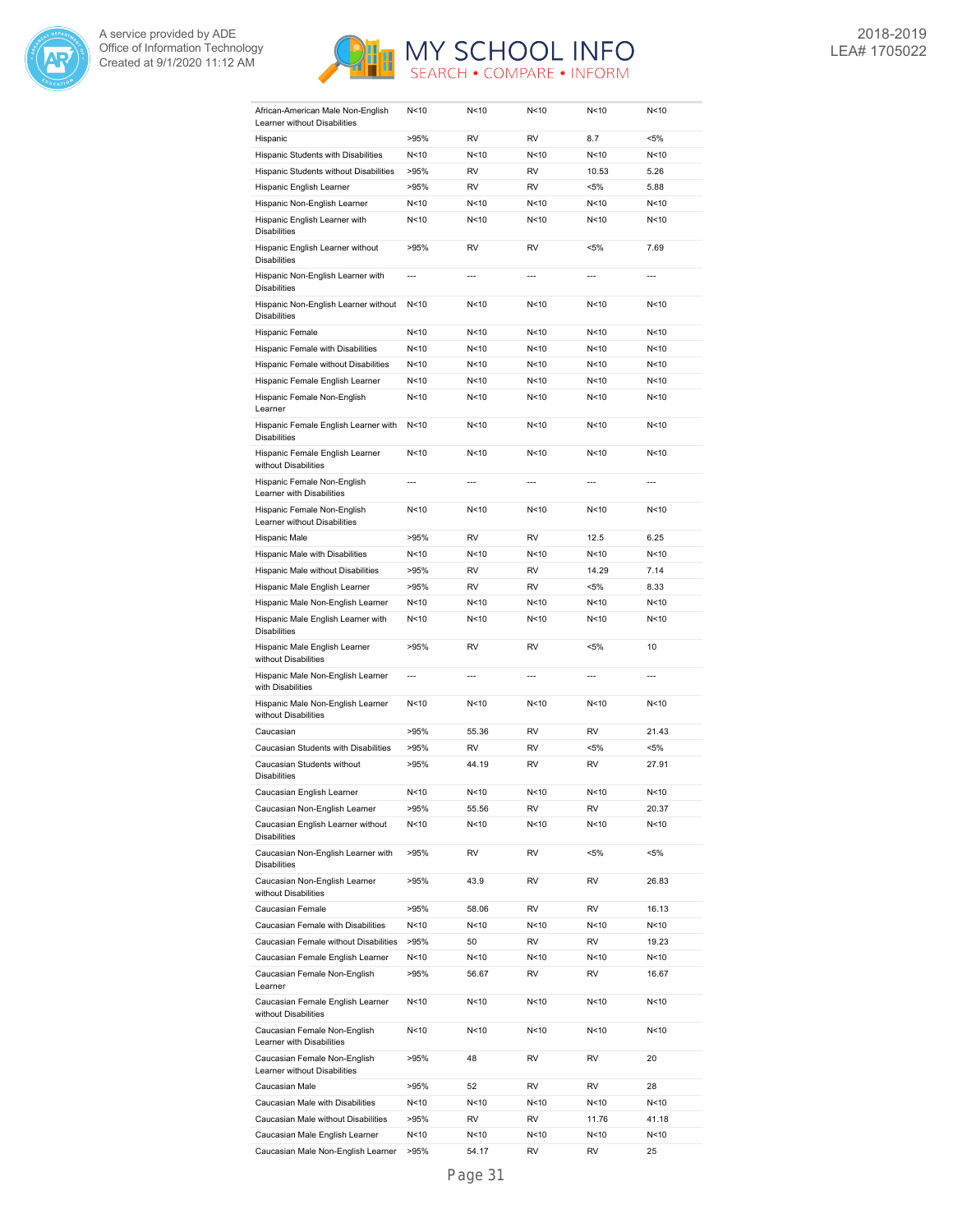



| Caucasian Male English Learner<br>without Disabilities     | N<10   | N < 10 | N < 10 | N < 10 | N < 10 |
|------------------------------------------------------------|--------|--------|--------|--------|--------|
| Caucasian Male Non-English Learner<br>with Disabilities    | N < 10 | N < 10 | N < 10 | N < 10 | N < 10 |
| Caucasian Male Non-English Learner<br>without Disabilities | >95%   | RV     | RV     | 12.5   | 37.5   |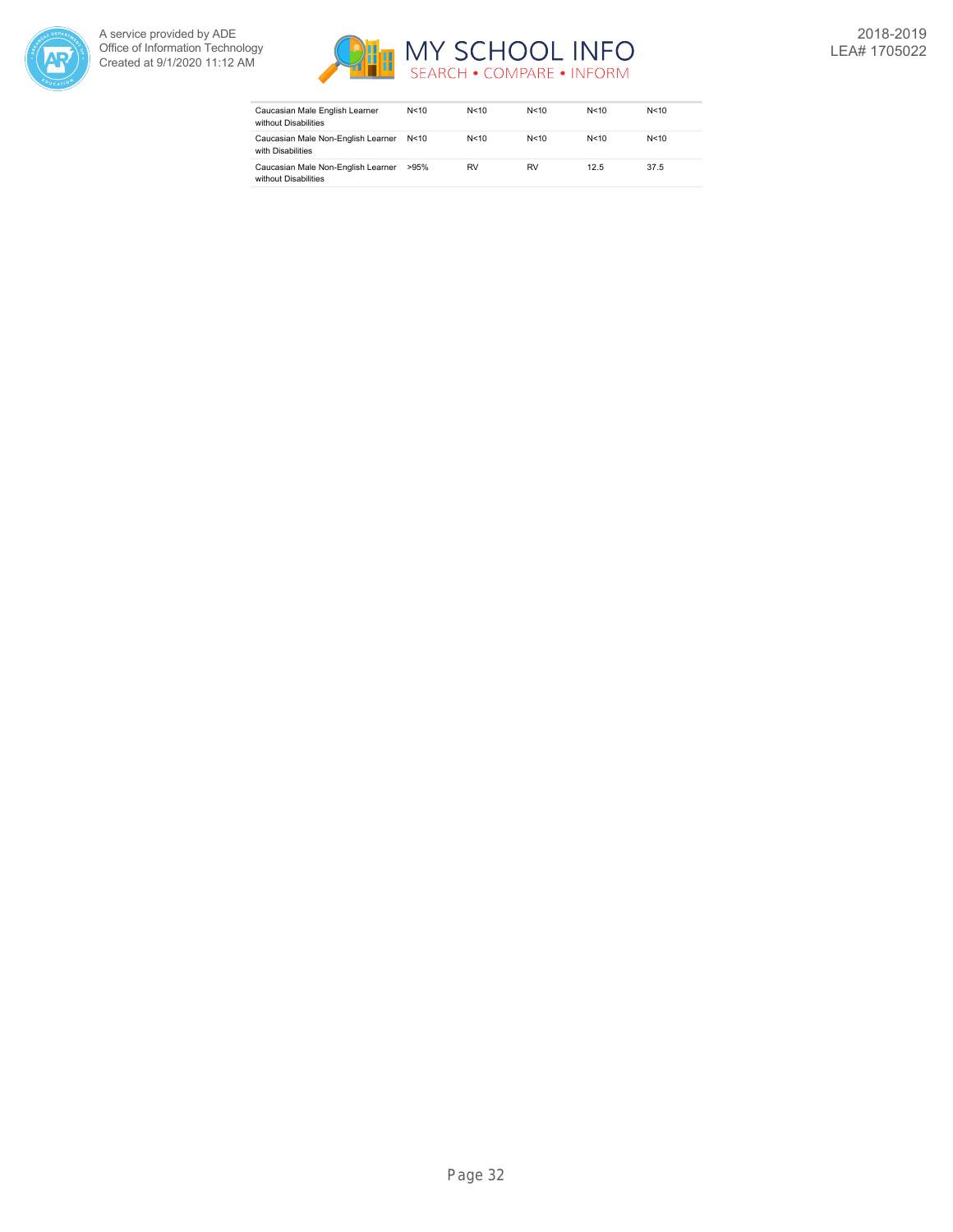





|                                                                      | % Tested        | % In Need<br>of Support | % Close         | % Ready                  | % Exceeds      |
|----------------------------------------------------------------------|-----------------|-------------------------|-----------------|--------------------------|----------------|
| <b>Grade 4 English Language Arts (ELA)</b>                           |                 |                         |                 |                          |                |
| All                                                                  | >95%            | 40.96                   | 24.1            | 15.66                    | 19.28          |
| <b>Students with Disabilities</b>                                    | >95%            | <b>RV</b>               | <b>RV</b>       | 9.09                     | 9.09           |
| <b>Students without Disabilities</b>                                 | >95%            | 34.72                   | 27.78           | 16.67                    | 20.83          |
| English Learner                                                      | >95%            | 42.86                   | 39.29           | <b>RV</b>                | <b>RV</b>      |
| Non-English Learner                                                  | >95%            | 40                      | <b>RV</b>       | <b>RV</b>                | 23.64          |
| English Learner Students with<br><b>Disabilities</b>                 | N<10            | N<10                    | N<10            | N <sub>10</sub>          | N<10           |
| English Learner Students without<br><b>Disabilities</b>              | >95%            | 40.74                   | 40.74           | <b>RV</b>                | <b>RV</b>      |
| Non-English Learner Students with<br><b>Disabilities</b>             | >95%            | <b>RV</b>               | <b>RV</b>       | 10                       | 10             |
| Non-English Learner Students<br>without Disabilities                 | >95%            | 31.11                   | <b>RV</b>       | <b>RV</b>                | 26.67          |
| Female                                                               | >95%            | 35.14                   | <b>RV</b>       | <b>RV</b>                | 18.92          |
| Female Students with Disabilities                                    | N <sub>10</sub> | N<10                    | N<10            | N <sub>10</sub>          | N<10           |
| Female Students without Disabilities                                 | >95%            | <b>RV</b>               | <b>RV</b>       | 24.24                    | 21.21          |
| Female English Learner                                               | >95%            | <b>RV</b>               | <b>RV</b>       | 16.67                    | 8.33           |
| Female Non-English Learner                                           | >95%            | <b>RV</b>               | <b>RV</b>       | 24                       | 24             |
| Female English Learner with<br><b>Disabilities</b>                   | N <sub>10</sub> | N<10                    | N<10            | N <sub>10</sub>          | N<10           |
| Female English Learner without<br><b>Disabilities</b>                | >95%            | <b>RV</b>               | <b>RV</b>       | 18.18                    | 9.09           |
| Female Non-English Learner with<br><b>Disabilities</b>               | N<10            | N<10                    | N<10            | N <sub>10</sub>          | N<10           |
| Female Non-English Learner without<br><b>Disabilities</b>            | >95%            | <b>RV</b>               | <b>RV</b>       | 27.27                    | 27.27          |
| Male                                                                 | >95%            | 45.65                   | 23.91           | <b>RV</b>                | <b>RV</b>      |
| Male Students with Disabilities                                      | N <sub>10</sub> | N<10                    | N <sub>10</sub> | N <sub>10</sub>          | N<10           |
| Male Students without Disabilities                                   | >95%            | 41.03                   | 28.21           | <b>RV</b>                | <b>RV</b>      |
| Male English Learner                                                 | >95%            | <b>RV</b>               | <b>RV</b>       | $< 5\%$                  | 12.5           |
| Male Non-English Learner                                             | >95%            | 43.33                   | <b>RV</b>       | <b>RV</b>                | 23.33          |
| Male English Learner with Disabilities                               | ---             | $\overline{a}$          | $\overline{a}$  | $\overline{\phantom{a}}$ | $\overline{a}$ |
| Male English Learner without<br><b>Disabilities</b>                  | >95%            | RV                      | RV              | <5%                      | 12.5           |
| Male Non-English Learner with<br><b>Disabilities</b>                 | N <sub>10</sub> | N<10                    | N<10            | N <sub>10</sub>          | N<10           |
| Male Non-English Learner without<br><b>Disabilities</b>              | >95%            | <b>RV</b>               | <b>RV</b>       | 17.39                    | 26.09          |
| African-American                                                     | N<10            | N<10                    | N<10            | N<10                     | N<10           |
| African-American Students with<br><b>Disabilities</b>                | $\overline{a}$  | $\overline{a}$          | $\overline{a}$  | $\overline{\phantom{a}}$ | $\overline{a}$ |
| African-American Students without<br><b>Disabilities</b>             | N <sub>10</sub> | N<10                    | N<10            | N <sub>10</sub>          | N<10           |
| African-American Non-English<br>Learner                              | N < 10          | N<10                    | N<10            | N<10                     | N < 10         |
| African-American Non-English<br>Learner with Disabilities            | ---             | $\overline{a}$          | $\overline{a}$  | ---                      | $\overline{a}$ |
| African-American Non-English<br>Learner without Disabilities         | N<10            | N<10                    | N<10            | N<10                     | N<10           |
| African-American Female                                              | N <sub>10</sub> | N<10                    | N<10            | N<10                     | N<10           |
| African-American Female without<br><b>Disabilities</b>               | N <sub>10</sub> | N<10                    | N<10            | N<10                     | N<10           |
| African-American Female Non-<br>English Learner                      | N <sub>10</sub> | N<10                    | N<10            | N < 10                   | N<10           |
| African-American Female Non-<br>English Learner without Disabilities | N<10            | N<10                    | N < 10          | N<10                     | N<10           |
| African-American Male                                                | N<10            | N<10                    | N<10            | N < 10                   | N<10           |
| African-American Male with<br>Disabilities                           | $\overline{a}$  | $\overline{a}$          | $\overline{a}$  | $\overline{a}$           | $\overline{a}$ |
| African-American Male without<br><b>Disabilities</b>                 | N < 10          | N<10                    | N<10            | N < 10                   | N<10           |
| African-American Male Non-English<br>Learner                         | N < 10          | N<10                    | N < 10          | N < 10                   | N<10           |
| African-American Male Non-English<br>Learner with Disabilities       | $\overline{a}$  | ---                     | ---             | ---                      | $\overline{a}$ |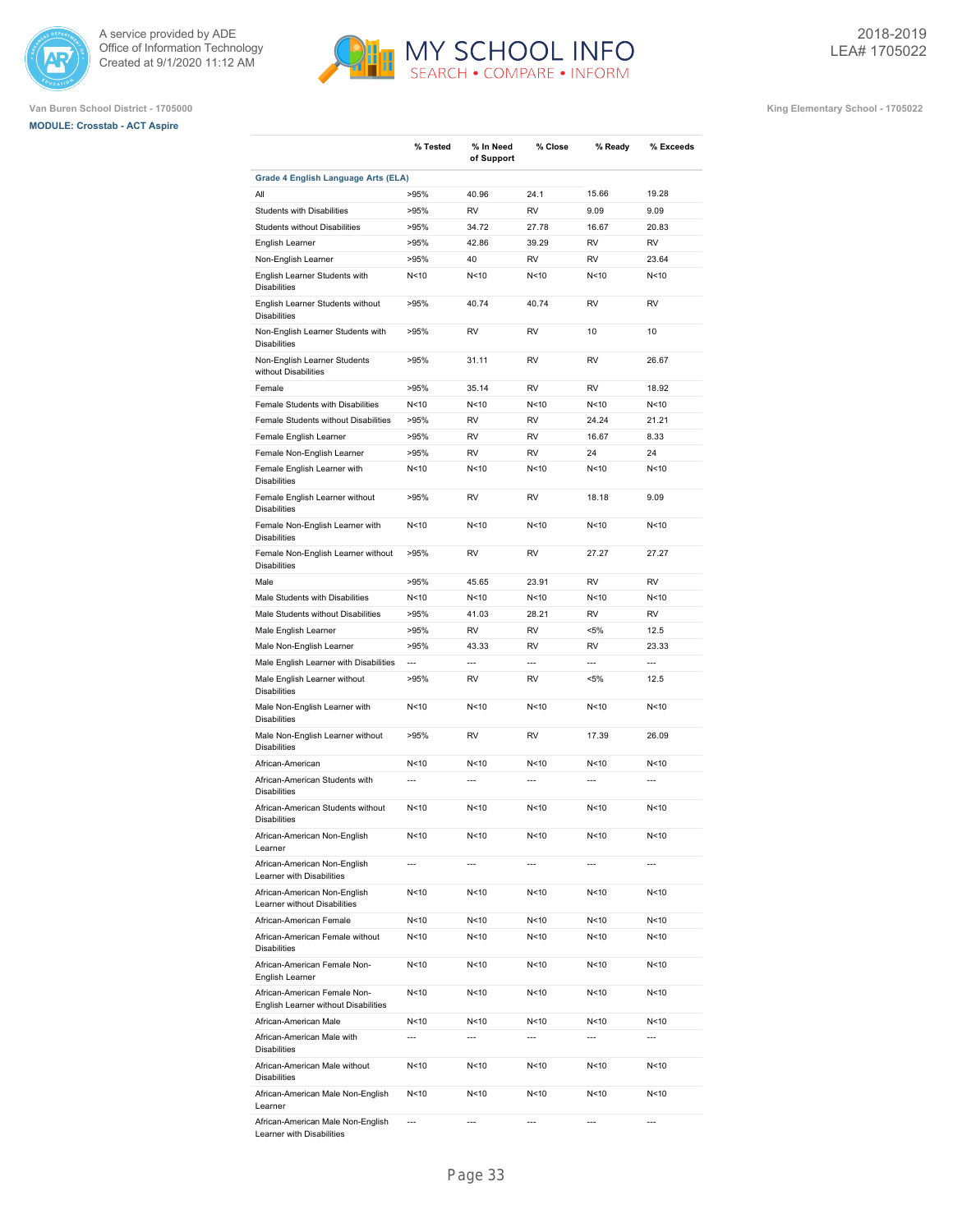



| African-American Male Non-English                           | N<10                     | N < 10          | N<10            | N<10           | N < 10         |
|-------------------------------------------------------------|--------------------------|-----------------|-----------------|----------------|----------------|
| Learner without Disabilities<br>Hispanic                    | >95%                     | 38.24           | 32.35           | RV             | <b>RV</b>      |
| Hispanic Students with Disabilities                         | N<10                     | N<10            | N<10            | N<10           | N<10           |
| Hispanic Students without Disabilities                      | >95%                     | 35.48           | 35.48           | RV             | RV             |
| Hispanic English Learner                                    | >95%                     | 44              | 40              | RV             | RV             |
| Hispanic Non-English Learner                                | N<10                     | N<10            | N <sub>10</sub> | N<10           | N<10           |
| Hispanic English Learner with                               | $\overline{a}$           | $\overline{a}$  | $\overline{a}$  | ---            | $\overline{a}$ |
| <b>Disabilities</b>                                         |                          |                 |                 |                |                |
| Hispanic English Learner without<br><b>Disabilities</b>     | >95%                     | 44              | 40              | RV             | RV             |
| Hispanic Non-English Learner with<br><b>Disabilities</b>    | N <sub>10</sub>          | N < 10          | N<10            | N<10           | N<10           |
| Hispanic Non-English Learner without<br><b>Disabilities</b> | N <sub>10</sub>          | N < 10          | N<10            | N<10           | N<10           |
| Hispanic Female                                             | >95%                     | RV              | <b>RV</b>       | 15.38          | 15.38          |
| Hispanic Female with Disabilities                           | ---                      | ---             | ---             | ---            | ---            |
| Hispanic Female without Disabilities                        | >95%                     | RV              | RV              | 15.38          | 15.38          |
| Hispanic Female English Learner                             | >95%                     | RV              | RV              | 20             | <5%            |
| Hispanic Female Non-English                                 | N < 10                   | N<10            | N<10            | N<10           | N<10           |
| Learner<br>Hispanic Female English Learner with             | $\overline{\phantom{a}}$ | $\overline{a}$  | $\overline{a}$  | $\overline{a}$ | $\overline{a}$ |
| <b>Disabilities</b>                                         |                          |                 |                 |                |                |
| Hispanic Female English Learner<br>without Disabilities     | >95%                     | RV              | RV              | 20             | $< 5\%$        |
| Hispanic Female Non-English<br>Learner with Disabilities    | $\overline{a}$           | ---             | ---             | ---            | ---            |
| Hispanic Female Non-English<br>Learner without Disabilities | N <sub>10</sub>          | N < 10          | N < 10          | N<10           | N<10           |
| Hispanic Male                                               | >95%                     | 47.62           | <b>RV</b>       | <b>RV</b>      | 14.29          |
| Hispanic Male with Disabilities                             | N <sub>10</sub>          | N<10            | N<10            | N<10           | N<10           |
| Hispanic Male without Disabilities                          | >95%                     | RV              | <b>RV</b>       | 11.11          | 16.67          |
| Hispanic Male English Learner                               | >95%                     | RV              | <b>RV</b>       | $< 5\%$        | 13.33          |
| Hispanic Male Non-English Learner                           | N <sub>10</sub>          | N < 10          | N<10            | N<10           | N<10           |
| Hispanic Male English Learner with<br><b>Disabilities</b>   | $\overline{a}$           | $---$           | $\overline{a}$  | $\overline{a}$ | $\overline{a}$ |
| Hispanic Male English Learner<br>without Disabilities       | >95%                     | RV              | RV              | $< 5\%$        | 13.33          |
| Hispanic Male Non-English Learner<br>with Disabilities      | N<10                     | N<10            | N<10            | N<10           | N<10           |
| Hispanic Male Non-English Learner<br>without Disabilities   | N <sub>10</sub>          | N <sub>10</sub> | N<10            | N<10           | N<10           |
| Caucasian                                                   | >95%                     | 36.84           | <b>RV</b>       | <b>RV</b>      | 26.32          |
| Caucasian Students with Disabilities                        | N <sub>10</sub>          | N<10            | N <sub>10</sub> | N<10           | N<10           |
| Caucasian Students without                                  | >95%                     |                 | RV              | RV             | 26.47          |
| <b>Disabilities</b>                                         |                          | 32.35           |                 |                |                |
| Caucasian English Learner                                   | N<10                     | N < 10          | N<10            | N<10           | N < 10         |
| Caucasian Non-English Learner                               | >95%                     | 37.84           | RV              | RV             | 24.32          |
| Caucasian English Learner without<br><b>Disabilities</b>    | N<10                     | N<10            | N<10            | N<10           | N<10           |
| Caucasian Non-English Learner with<br><b>Disabilities</b>   | N<10                     | N<10            | N<10            | N<10           | N < 10         |
| Caucasian Non-English Learner<br>without Disabilities       | >95%                     | 33.33           | RV              | RV             | 24.24          |
| Caucasian Female                                            | >95%                     | RV              | RV              | 26.32          | 21.05          |
| Caucasian Female with Disabilities                          | N<10                     | N<10            | N<10            | N<10           | N<10           |
| Caucasian Female without Disabilities                       | >95%                     | RV              | RV              | 29.41          | 23.53          |
| Caucasian Female English Learner                            | N<10                     | N<10            | N<10            | N<10           | N<10           |
| Caucasian Female Non-English<br>Learner                     | >95%                     | RV              | RV              | 27.78          | 16.67          |
| Caucasian Female English Learner                            | N<10                     | N<10            | N<10            | N<10           | N < 10         |
| without Disabilities<br>Caucasian Female Non-English        | N<10                     | N<10            | N<10            | N<10           | N < 10         |
| Learner with Disabilities<br>Caucasian Female Non-English   | >95%                     | RV              | RV              | 31.25          | 18.75          |
| Learner without Disabilities                                |                          |                 |                 |                |                |
| Caucasian Male                                              | >95%                     | RV              | RV              | 10.53          | 31.58          |
| Caucasian Male with Disabilities                            | N<10                     | N<10            | N<10            | N<10           | N<10           |
| Caucasian Male without Disabilities                         | >95%                     | RV              | RV              | 11.76          | 29.41          |
| Caucasian Male English Learner                              | ---                      | ---             | ---             | ---            | ---            |
| Caucasian Male Non-English Learner                          | >95%                     | RV              | RV              | 10.53          | 31.58          |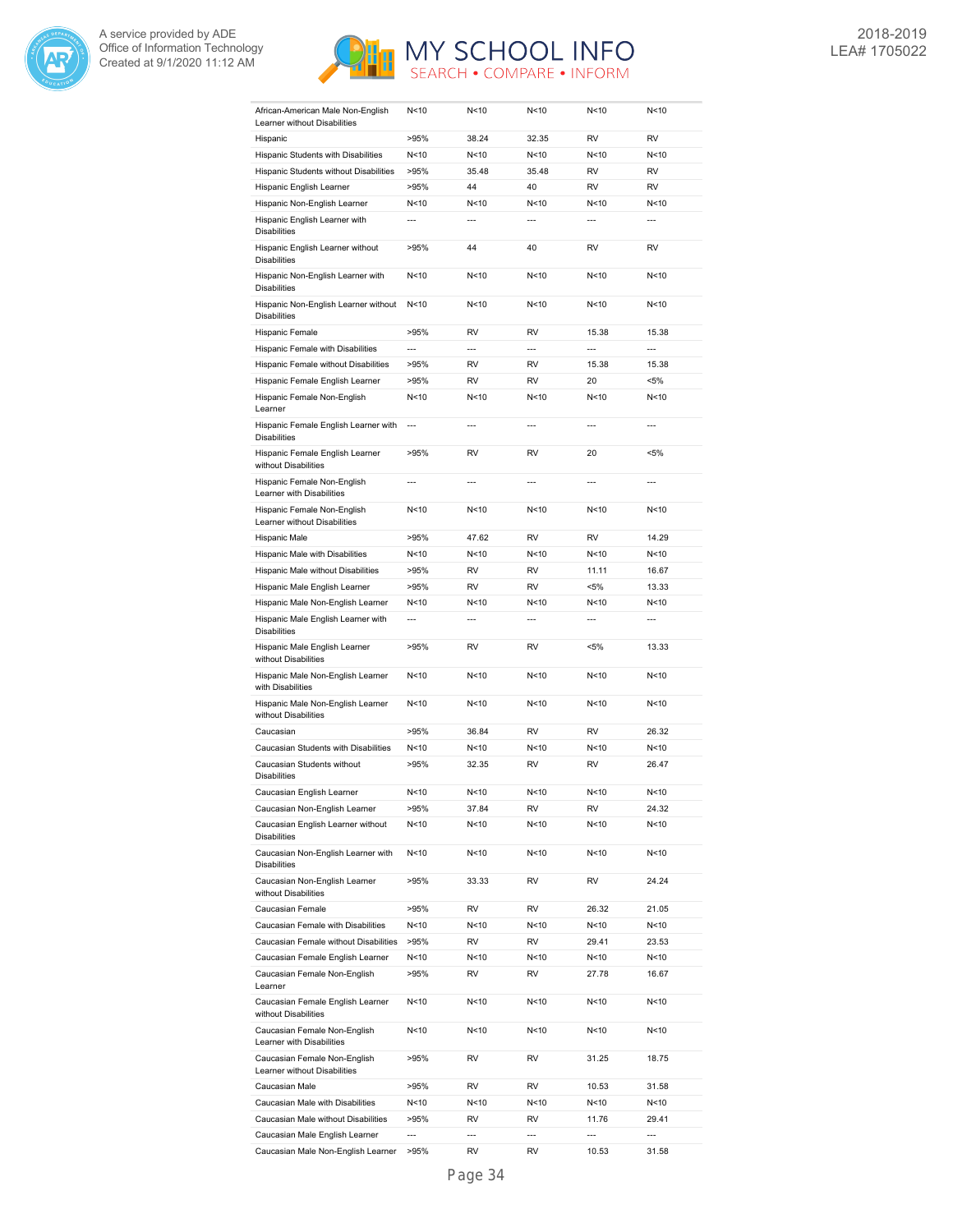



| Caucasian Male English Learner<br>without Disabilities     | ---    | ---    |        |       | ---    |
|------------------------------------------------------------|--------|--------|--------|-------|--------|
| Caucasian Male Non-English Learner<br>with Disabilities    | N < 10 | N < 10 | N < 10 | N<10  | N < 10 |
| Caucasian Male Non-English Learner<br>without Disabilities | >95%   | RV     | RV     | 11.76 | 29.41  |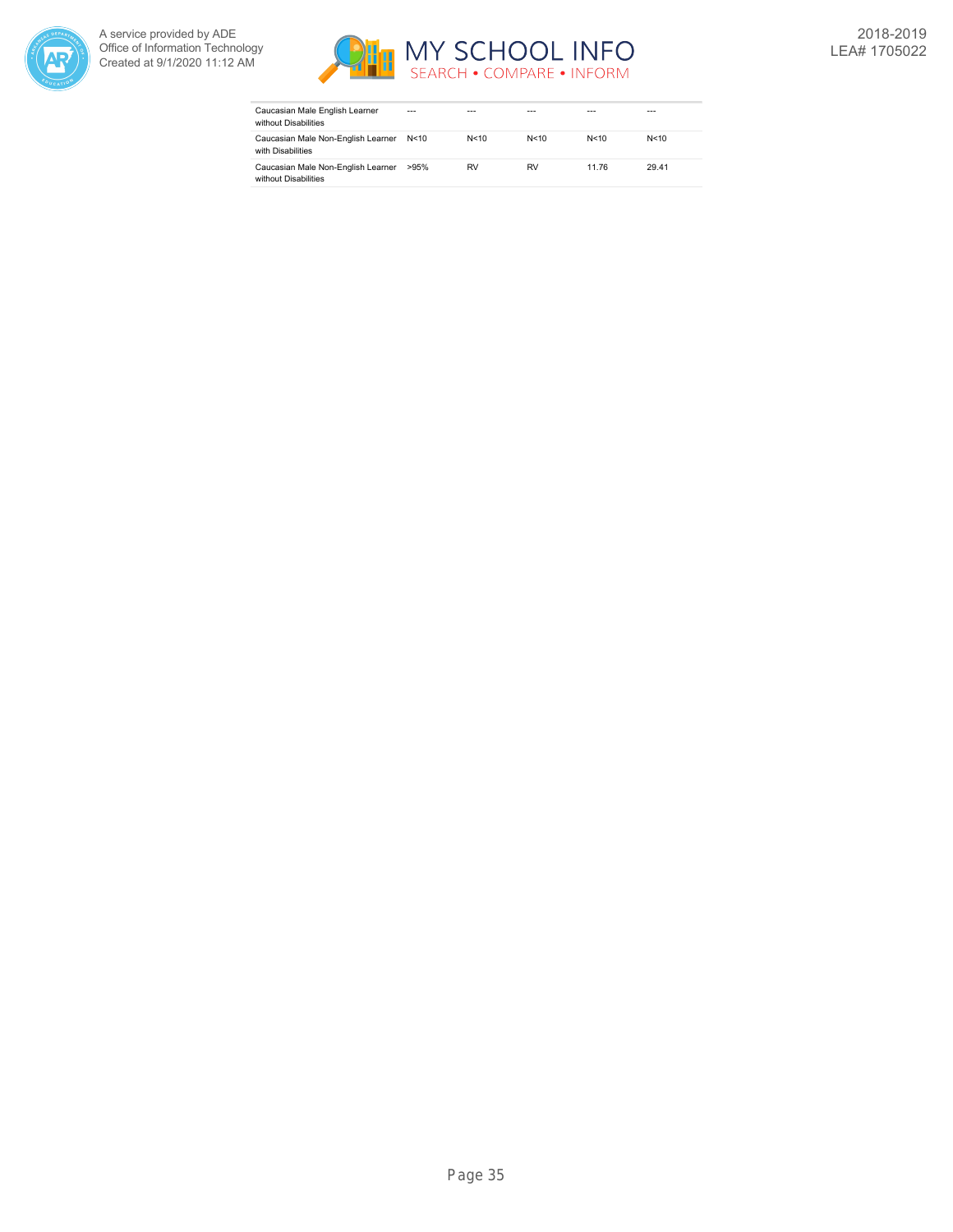





|                                                                      | % Tested        | % In Need<br>of Support | % Close                  | % Ready         | % Exceeds      |
|----------------------------------------------------------------------|-----------------|-------------------------|--------------------------|-----------------|----------------|
| <b>Grade 4 Mathematics</b>                                           |                 |                         |                          |                 |                |
| All                                                                  | >95%            | 19.28                   | 28.92                    | 39.76           | 12.05          |
| Students with Disabilities                                           | >95%            | <b>RV</b>               | <b>RV</b>                | 9.09            | 9.09           |
| Students without Disabilities                                        | >95%            | <b>RV</b>               | 31.94                    | 44.44           | <b>RV</b>      |
| English Learner                                                      | >95%            | <b>RV</b>               | 35.71                    | 39.29           | <b>RV</b>      |
| Non-English Learner                                                  | >95%            | <b>RV</b>               | 25.45                    | 40              | <b>RV</b>      |
| English Learner Students with<br><b>Disabilities</b>                 | N <sub>10</sub> | N<10                    | N <sub>10</sub>          | N <sub>10</sub> | N<10           |
| English Learner Students without<br><b>Disabilities</b>              | >95%            | <b>RV</b>               | 37.04                    | 40.74           | <b>RV</b>      |
| Non-English Learner Students with<br><b>Disabilities</b>             | >95%            | <b>RV</b>               | <b>RV</b>                | 10              | 10             |
| Non-English Learner Students<br>without Disabilities                 | >95%            | <b>RV</b>               | 28.89                    | 46.67           | <b>RV</b>      |
| Female                                                               | >95%            | <b>RV</b>               | <b>RV</b>                | 43.24           | 13.51          |
| Female Students with Disabilities                                    | N<10            | N<10                    | N<10                     | N<10            | N<10           |
| Female Students without Disabilities                                 | >95%            | <b>RV</b>               | <b>RV</b>                | 45.45           | 15.15          |
| Female English Learner                                               | >95%            | <b>RV</b>               | <b>RV</b>                | 41.67           | $< 5\%$        |
| Female Non-English Learner                                           | >95%            | <b>RV</b>               | <b>RV</b>                | 44              | 20             |
| Female English Learner with<br><b>Disabilities</b>                   | N<10            | N<10                    | N <sub>10</sub>          | N <sub>10</sub> | N<10           |
| Female English Learner without<br><b>Disabilities</b>                | >95%            | <b>RV</b>               | <b>RV</b>                | 45.45           | $< 5\%$        |
| Female Non-English Learner with<br><b>Disabilities</b>               | N <sub>10</sub> | N<10                    | N <sub>10</sub>          | N <sub>10</sub> | N<10           |
| Female Non-English Learner without<br><b>Disabilities</b>            | >95%            | <b>RV</b>               | <b>RV</b>                | 45.45           | 22.73          |
| Male                                                                 | >95%            | <b>RV</b>               | 34.78                    | 36.96           | <b>RV</b>      |
| Male Students with Disabilities                                      | N<10            | N<10                    | N <sub>10</sub>          | N <sub>10</sub> | N<10           |
| Male Students without Disabilities                                   | >95%            | <b>RV</b>               | 38.46                    | 43.59           | <b>RV</b>      |
| Male English Learner                                                 | >95%            | <b>RV</b>               | <b>RV</b>                | 37.5            | 6.25           |
| Male Non-English Learner                                             | >95%            | <b>RV</b>               | <b>RV</b>                | 36.67           | 13.33          |
| Male English Learner with Disabilities                               | ---             | $\overline{a}$          | ---                      | ---             | $\overline{a}$ |
| Male English Learner without<br><b>Disabilities</b>                  | >95%            | <b>RV</b>               | <b>RV</b>                | 37.5            | 6.25           |
| Male Non-English Learner with<br><b>Disabilities</b>                 | N <sub>10</sub> | N<10                    | N <sub>10</sub>          | N<10            | N<10           |
| Male Non-English Learner without<br><b>Disabilities</b>              | >95%            | <b>RV</b>               | <b>RV</b>                | 47.83           | 13.04          |
| African-American                                                     | N<10            | N<10                    | N <sub>10</sub>          | N <sub>10</sub> | N<10           |
| African-American Students with<br><b>Disabilities</b>                | $\overline{a}$  | ---                     | $\overline{\phantom{a}}$ | $\overline{a}$  | $\overline{a}$ |
| African-American Students without<br><b>Disabilities</b>             | N <sub>10</sub> | N<10                    | N <sub>10</sub>          | N <sub>10</sub> | N<10           |
| African-American Non-English<br>Learner                              | N<10            | N<10                    | N<10                     | N<10            | N<10           |
| African-American Non-English<br>Learner with Disabilities            | ---             | ---                     |                          | ---             |                |
| African-American Non-English<br>Learner without Disabilities         | N<10            | N<10                    | N<10                     | N<10            | N<10           |
| African-American Female                                              | N<10            | N<10                    | N<10                     | N<10            | N<10           |
| African-American Female without<br><b>Disabilities</b>               | N<10            | N<10                    | N<10                     | N<10            | N<10           |
| African-American Female Non-<br>English Learner                      | N<10            | N<10                    | N<10                     | N<10            | N<10           |
| African-American Female Non-<br>English Learner without Disabilities | N<10            | N<10                    | N<10                     | N<10            | N<10           |
| African-American Male                                                | N<10            | N<10                    | N<10                     | N<10            | N<10           |
| African-American Male with<br><b>Disabilities</b>                    | ---             | ---                     | $\overline{\phantom{a}}$ | ---             | ---            |
| African-American Male without<br><b>Disabilities</b>                 | N<10            | N<10                    | N<10                     | N<10            | N<10           |
| African-American Male Non-English<br>Learner                         | N<10            | N<10                    | N<10                     | N<10            | N<10           |
| African-American Male Non-English                                    | ---             | ---                     | ---                      | ---             | ---            |

Learner with Disabilities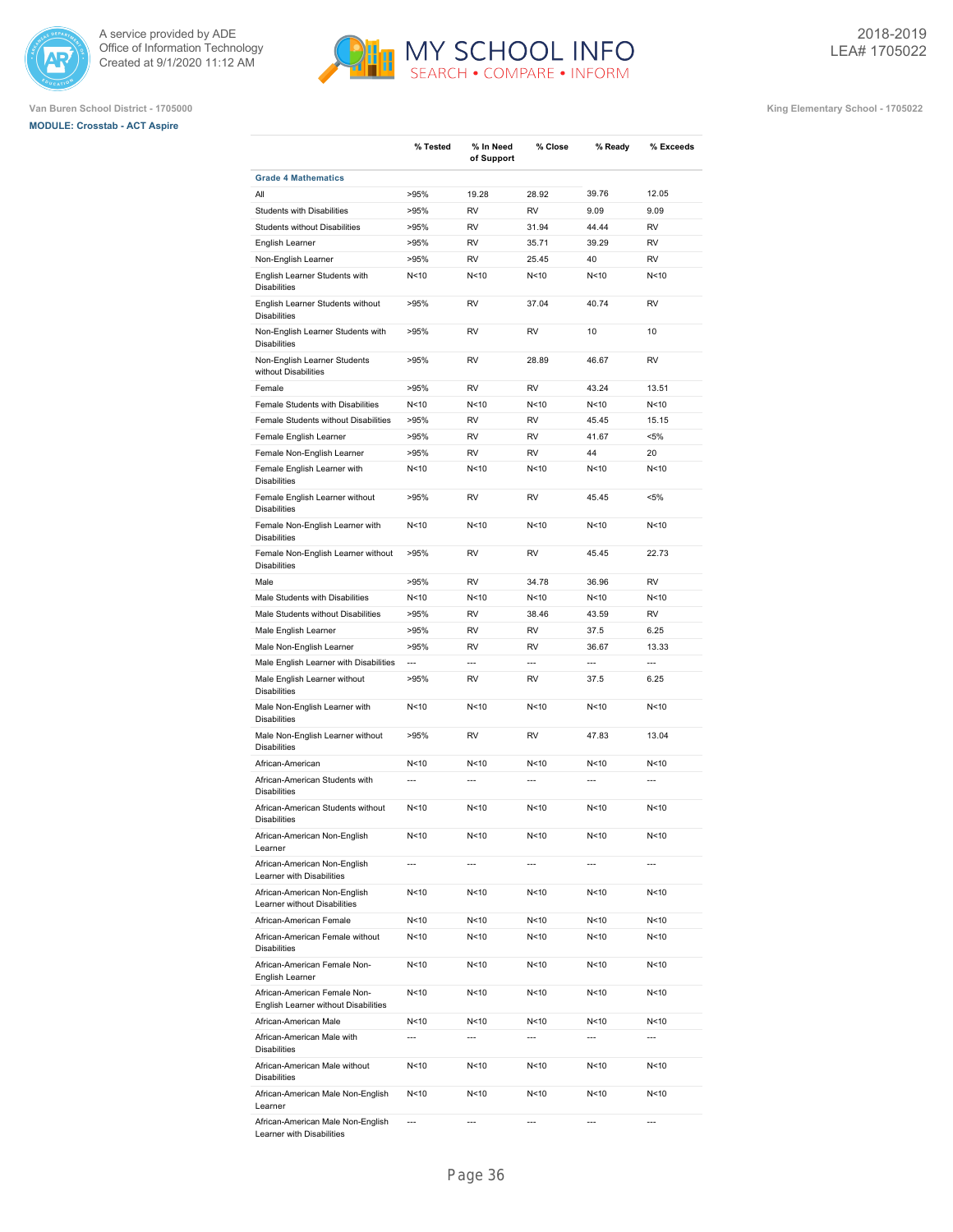



| African-American Male Non-English<br>Learner without Disabilities | N <sub>10</sub> | N<10           | N < 10          | N < 10          | N<10           |
|-------------------------------------------------------------------|-----------------|----------------|-----------------|-----------------|----------------|
| Hispanic                                                          | >95%            | <b>RV</b>      | 29.41           | 41.18           | <b>RV</b>      |
| Hispanic Students with Disabilities                               | N<10            | N<10           | N<10            | N <sub>10</sub> | N<10           |
| Hispanic Students without Disabilities                            | >95%            | <b>RV</b>      | <b>RV</b>       | 45.16           | 9.68           |
| Hispanic English Learner                                          | >95%            | <b>RV</b>      | <b>RV</b>       | 44              | $< 5\%$        |
| Hispanic Non-English Learner                                      | N <sub>10</sub> | N<10           | N<10            | N <sub>10</sub> | N<10           |
| Hispanic English Learner with                                     | $\overline{a}$  | $\overline{a}$ | $\overline{a}$  | $\overline{a}$  | $\overline{a}$ |
| <b>Disabilities</b>                                               |                 |                |                 |                 |                |
| Hispanic English Learner without<br><b>Disabilities</b>           | >95%            | <b>RV</b>      | <b>RV</b>       | 44              | $< 5\%$        |
| Hispanic Non-English Learner with<br><b>Disabilities</b>          | N <sub>10</sub> | N<10           | N<10            | N<10            | N<10           |
| Hispanic Non-English Learner without<br><b>Disabilities</b>       | N<10            | N<10           | N<10            | N <sub>10</sub> | N<10           |
| Hispanic Female                                                   | >95%            | <b>RV</b>      | <b>RV</b>       | 38.46           | 15.38          |
| Hispanic Female with Disabilities                                 | $\overline{a}$  | $\overline{a}$ | $\overline{a}$  | $\overline{a}$  | $\overline{a}$ |
| Hispanic Female without Disabilities                              | >95%            | <b>RV</b>      | <b>RV</b>       | 38.46           | 15.38          |
| Hispanic Female English Learner                                   | >95%            | <b>RV</b>      | <b>RV</b>       | 50              | $< 5\%$        |
|                                                                   | N<10            | N<10           | N<10            | N <sub>10</sub> | N<10           |
| Hispanic Female Non-English<br>Learner                            |                 |                |                 |                 |                |
| Hispanic Female English Learner with<br><b>Disabilities</b>       | $\overline{a}$  | $\overline{a}$ | $\overline{a}$  | $\overline{a}$  | $\overline{a}$ |
| Hispanic Female English Learner<br>without Disabilities           | >95%            | <b>RV</b>      | <b>RV</b>       | 50              | $< 5\%$        |
| Hispanic Female Non-English<br>Learner with Disabilities          | $\overline{a}$  | $\overline{a}$ | $\overline{a}$  | $\overline{a}$  | $\overline{a}$ |
| Hispanic Female Non-English<br>Learner without Disabilities       | N <sub>10</sub> | N<10           | N<10            | N<10            | N<10           |
| Hispanic Male                                                     | >95%            | <b>RV</b>      | <b>RV</b>       | 42.86           | $< 5\%$        |
| Hispanic Male with Disabilities                                   | N<10            | N<10           | N<10            | N<10            | N<10           |
| Hispanic Male without Disabilities                                | >95%            | <b>RV</b>      | <b>RV</b>       | 50              | 5.56           |
| Hispanic Male English Learner                                     | >95%            | <b>RV</b>      | <b>RV</b>       | 40              | 6.67           |
| Hispanic Male Non-English Learner                                 | N <sub>10</sub> | N<10           | N<10            | N<10            | N<10           |
| Hispanic Male English Learner with                                | $\overline{a}$  | $\overline{a}$ | $\overline{a}$  | $\overline{a}$  | $\overline{a}$ |
| <b>Disabilities</b>                                               |                 |                |                 |                 |                |
| Hispanic Male English Learner<br>without Disabilities             | >95%            | RV             | <b>RV</b>       | 40              | 6.67           |
| Hispanic Male Non-English Learner<br>with Disabilities            | N <sub>10</sub> | N<10           | N<10            | N<10            | N<10           |
| Hispanic Male Non-English Learner<br>without Disabilities         | N<10            | N<10           | N<10            | N<10            | N<10           |
| Caucasian                                                         | >95%            | RV             | 26.32           | 42.11           | RV             |
| Caucasian Students with Disabilities                              | N<10            | N<10           | N<10            | N<10            | N<10           |
| Caucasian Students without<br><b>Disabilities</b>                 | >95%            | <b>RV</b>      | 29.41           | 44.12           | <b>RV</b>      |
| Caucasian English Learner                                         | N <sub>10</sub> | N<10           | N < 10          | N <sub>10</sub> | N<10           |
| Caucasian Non-English Learner                                     | >95%            | RV             | RV              | 43.24           | 18.92          |
| Caucasian English Learner without<br><b>Disabilities</b>          | N<10            | N<10           | N<10            | N<10            | N<10           |
| Caucasian Non-English Learner with<br><b>Disabilities</b>         | N<10            | N<10           | N<10            | N <sub>10</sub> | N<10           |
| Caucasian Non-English Learner<br>without Disabilities             | >95%            | RV             | RV              | 45.45           | 18.18          |
| Caucasian Female                                                  | >95%            | RV             | RV              | 47.37           | 15.79          |
| Caucasian Female with Disabilities                                | N<10            | N<10           | N<10            | N<10            | N<10           |
| Caucasian Female without Disabilities                             | >95%            | RV             | RV              | 47.06           | 17.65          |
| Caucasian Female English Learner                                  |                 | N<10           | N <sub>10</sub> | N<10            |                |
|                                                                   | N<10            |                |                 |                 | N<10           |
| Caucasian Female Non-English<br>Learner                           | >95%            | RV             | RV              | 50              | 16.67          |
| Caucasian Female English Learner<br>without Disabilities          | N<10            | N<10           | N<10            | N <sub>10</sub> | N<10           |
| Caucasian Female Non-English<br>Learner with Disabilities         | N<10            | N<10           | N<10            | N<10            | N<10           |
| Caucasian Female Non-English<br>Learner without Disabilities      | >95%            | RV             | RV              | 50              | 18.75          |
| Caucasian Male                                                    | >95%            | RV             | RV              | 36.84           | 21.05          |
| Caucasian Male with Disabilities                                  |                 |                |                 |                 | N<10           |
|                                                                   | N<10            | N<10           | N<10            | N<10            |                |
| Caucasian Male without Disabilities                               | >95%            | RV             | RV              | 41.18           | 17.65          |
| Caucasian Male English Learner                                    | $\overline{a}$  | $\overline{a}$ | $\overline{a}$  | ---             | ---            |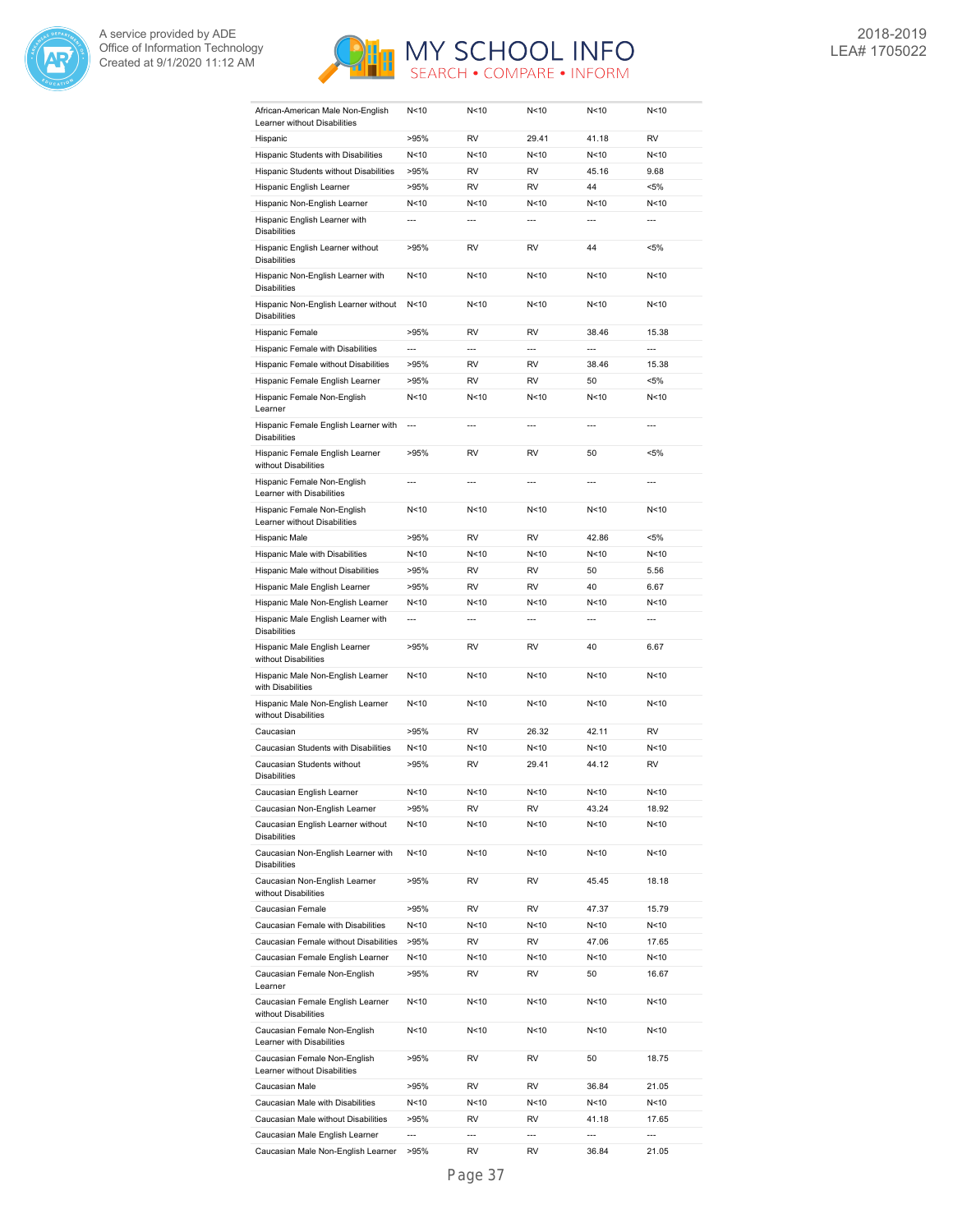



| Caucasian Male English Learner<br>without Disabilities     | ---    | ---       |        |       | ---    |
|------------------------------------------------------------|--------|-----------|--------|-------|--------|
| Caucasian Male Non-English Learner<br>with Disabilities    | N < 10 | N < 10    | N < 10 | N<10  | N < 10 |
| Caucasian Male Non-English Learner<br>without Disabilities | >95%   | <b>RV</b> | RV     | 41.18 | 17.65  |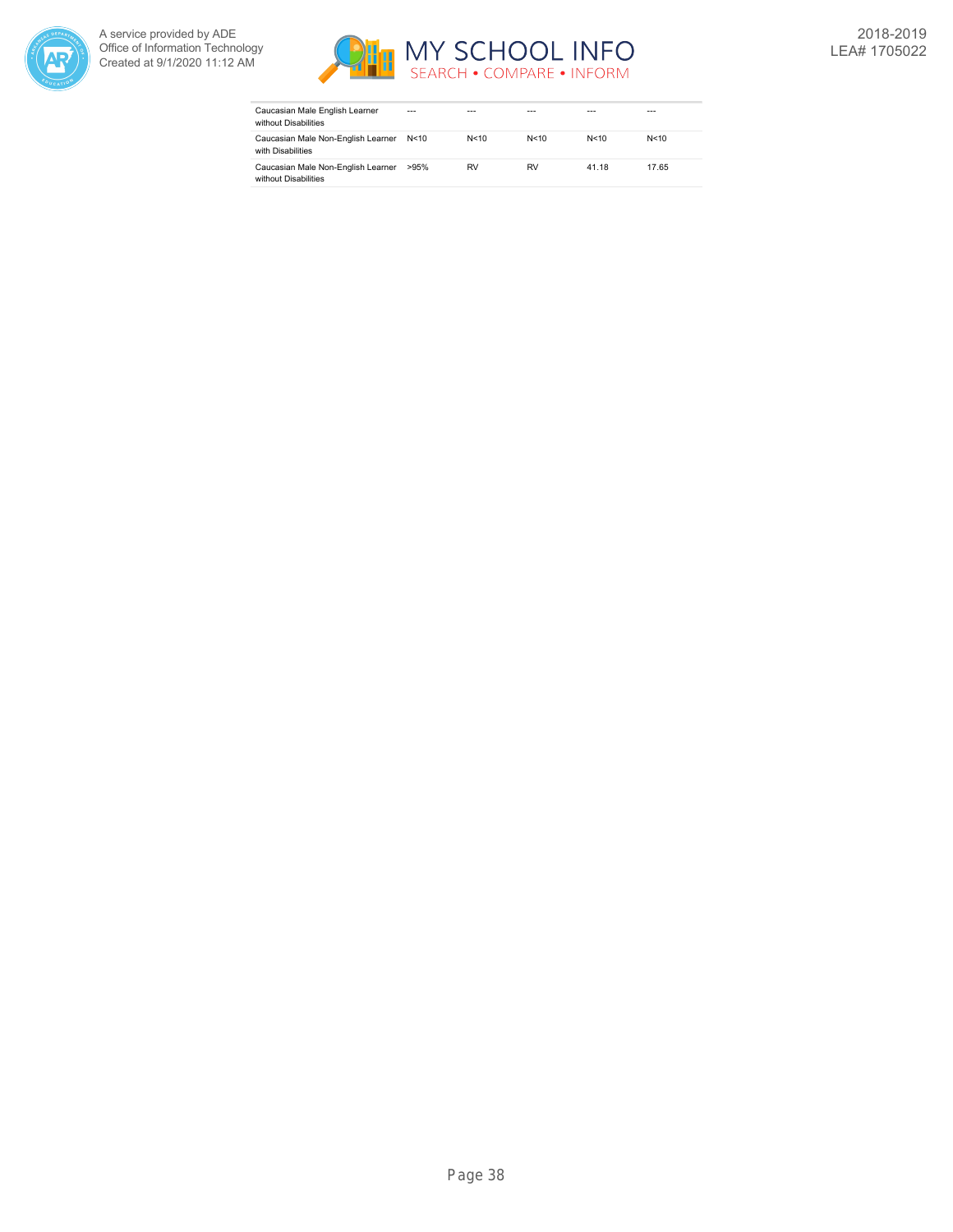





**Van Buren School District - 1705000 King Elementary School - 1705022**

|                                                                      | % Tested       | % In Need<br>of Support | % Close                  | % Ready         | % Exceeds      |
|----------------------------------------------------------------------|----------------|-------------------------|--------------------------|-----------------|----------------|
| <b>Grade 4 Science</b>                                               |                |                         |                          |                 |                |
| All                                                                  | >95%           | 46.99                   | 20.48                    | 20.48           | 12.05          |
| <b>Students with Disabilities</b>                                    | >95%           | <b>RV</b>               | <b>RV</b>                | 18.18           | $< 5\%$        |
| <b>Students without Disabilities</b>                                 | >95%           | 41.67                   | 23.61                    | 20.83           | 13.89          |
| English Learner                                                      | >95%           | 46.43                   | <b>RV</b>                | <b>RV</b>       | 7.14           |
| Non-English Learner                                                  | >95%           | 47.27                   | <b>RV</b>                | 23.64           | <b>RV</b>      |
| English Learner Students with<br><b>Disabilities</b>                 | N<10           | N<10                    | N < 10                   | N < 10          | N<10           |
| English Learner Students without<br><b>Disabilities</b>              | >95%           | 44.44                   | RV                       | <b>RV</b>       | 7.41           |
| Non-English Learner Students with<br><b>Disabilities</b>             | >95%           | RV                      | RV                       | 20              | $< 5\%$        |
| Non-English Learner Students<br>without Disabilities                 | >95%           | 40                      | RV                       | 24.44           | <b>RV</b>      |
| Female                                                               | >95%           | 48.65                   | <b>RV</b>                | <b>RV</b>       | 10.81          |
| Female Students with Disabilities                                    | N<10           | N<10                    | N <sub>10</sub>          | N <sub>10</sub> | N<10           |
| Female Students without Disabilities                                 | >95%           | 45.45                   | <b>RV</b>                | <b>RV</b>       | 12.12          |
| Female English Learner                                               | >95%           | <b>RV</b>               | <b>RV</b>                | 16.67           | $< 5\%$        |
| Female Non-English Learner                                           | >95%           | 44                      | <b>RV</b>                | <b>RV</b>       | 16             |
| Female English Learner with<br><b>Disabilities</b>                   | N<10           | N<10                    | N<10                     | N<10            | N<10           |
| Female English Learner without<br><b>Disabilities</b>                | >95%           | <b>RV</b>               | RV                       | 18.18           | <5%            |
| Female Non-English Learner with<br><b>Disabilities</b>               | N<10           | N<10                    | N<10                     | N<10            | N<10           |
| Female Non-English Learner without<br><b>Disabilities</b>            | >95%           | <b>RV</b>               | RV                       | 27.27           | 18.18          |
| Male                                                                 | >95%           | 45.65                   | 23.91                    | <b>RV</b>       | <b>RV</b>      |
| Male Students with Disabilities                                      | N<10           | N<10                    | N < 10                   | N < 10          | N<10           |
| Male Students without Disabilities                                   | >95%           | 38.46                   | 28.21                    | <b>RV</b>       | <b>RV</b>      |
| Male English Learner                                                 | >95%           | <b>RV</b>               | RV                       | 12.5            | 12.5           |
| Male Non-English Learner                                             | >95%           | 50                      | RV                       | RV              | 13.33          |
| Male English Learner with Disabilities                               | ---            | $\overline{a}$          | $\overline{\phantom{a}}$ | $\sim$          | $\overline{a}$ |
| Male English Learner without<br><b>Disabilities</b>                  | >95%           | RV                      | RV                       | 12.5            | 12.5           |
| Male Non-English Learner with<br><b>Disabilities</b>                 | N<10           | N < 10                  | N <sub>10</sub>          | N <sub>10</sub> | N<10           |
| Male Non-English Learner without<br><b>Disabilities</b>              | >95%           | <b>RV</b>               | <b>RV</b>                | 21.74           | 17.39          |
| African-American                                                     | N<10           | N < 10                  | N <sub>10</sub>          | N<10            | N<10           |
| African-American Students with<br><b>Disabilities</b>                | $\overline{a}$ | ---                     | ---                      | ---             | ---            |
| African-American Students without<br><b>Disabilities</b>             | N<10           | N < 10                  | N<10                     | N < 10          | N<10           |
| African-American Non-English<br>Learner                              | N<10           | N<10                    | N<10                     | N<10            | N<10           |
| African-American Non-English<br>Learner with Disabilities            | $\overline{a}$ |                         |                          |                 |                |
| African-American Non-English<br>Learner without Disabilities         | N<10           | N<10                    | N<10                     | N<10            | N<10           |
| African-American Female                                              | N<10           | N<10                    | N<10                     | N<10            | N<10           |
| African-American Female without<br><b>Disabilities</b>               | N<10           | N<10                    | N<10                     | N <sub>10</sub> | N<10           |
| African-American Female Non-<br>English Learner                      | N<10           | N<10                    | N<10                     | N<10            | N<10           |
| African-American Female Non-<br>English Learner without Disabilities | N<10           | N<10                    | N<10                     | N<10            | N<10           |
| African-American Male                                                | N<10           | N <sub>10</sub>         | N<10                     | N <sub>10</sub> | N<10           |
| African-American Male with<br><b>Disabilities</b>                    | ---            | ---                     | ---                      | ---             | $\overline{a}$ |
| African-American Male without<br><b>Disabilities</b>                 | N<10           | N<10                    | N<10                     | N<10            | N<10           |
| African-American Male Non-English<br>Learner                         | N<10           | N<10                    | N<10                     | N <sub>10</sub> | N<10           |
| African-American Male Non-English                                    | ---            | ---                     | ---                      | ---             | $\overline{a}$ |

H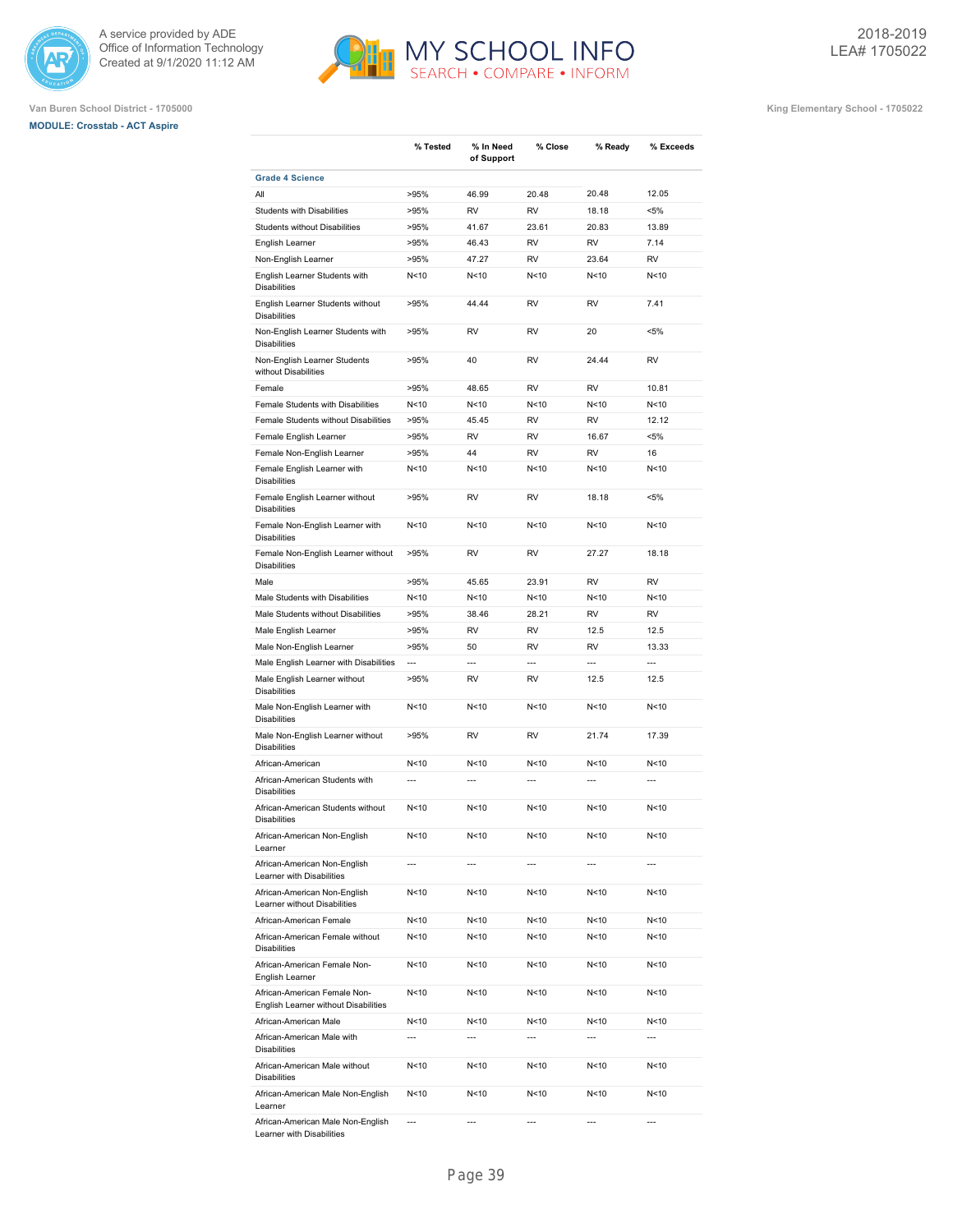



| African-American Male Non-English<br>Learner without Disabilities | N < 10         | N < 10         | N<10            | N<10                     | N < 10         |
|-------------------------------------------------------------------|----------------|----------------|-----------------|--------------------------|----------------|
| Hispanic                                                          | >95%           | 44.12          | RV              | RV                       | 11.76          |
| Hispanic Students with Disabilities                               | N<10           | N<10           | N<10            | N < 10                   | N<10           |
| Hispanic Students without Disabilities                            | >95%           | 38.71          | <b>RV</b>       | RV                       | 12.9           |
| Hispanic English Learner                                          | >95%           | 44             | RV              | RV                       | 8              |
| Hispanic Non-English Learner                                      | N<10           | N<10           | N<10            | N<10                     | N<10           |
| Hispanic English Learner with<br><b>Disabilities</b>              | $\overline{a}$ | $\overline{a}$ | $\overline{a}$  | $\overline{a}$           | $\overline{a}$ |
| Hispanic English Learner without<br><b>Disabilities</b>           | >95%           | 44             | RV              | RV                       | 8              |
| Hispanic Non-English Learner with<br><b>Disabilities</b>          | N<10           | N<10           | N <sub>10</sub> | N < 10                   | N<10           |
| Hispanic Non-English Learner without<br><b>Disabilities</b>       | N<10           | N<10           | N<10            | N <sub>10</sub>          | N<10           |
| Hispanic Female                                                   | >95%           | RV             | <b>RV</b>       | 15.38                    | 7.69           |
| Hispanic Female with Disabilities                                 | ---            | $\overline{a}$ | ---             | ---                      | ---            |
| Hispanic Female without Disabilities                              | >95%           | RV             | RV              | 15.38                    | 7.69           |
| Hispanic Female English Learner                                   | >95%           | RV             | RV              | 10                       | $< 5\%$        |
| Hispanic Female Non-English<br>Learner                            | N<10           | N<10           | N<10            | N < 10                   | N<10           |
| Hispanic Female English Learner with<br><b>Disabilities</b>       | $\overline{a}$ | ---            | $\overline{a}$  | $\overline{a}$           | $\overline{a}$ |
| Hispanic Female English Learner<br>without Disabilities           | >95%           | RV             | RV              | 10                       | <5%            |
| Hispanic Female Non-English<br>Learner with Disabilities          | ---            | ---            | ---             | ---                      | ---            |
| Hispanic Female Non-English<br>Learner without Disabilities       | N<10           | N<10           | N<10            | N < 10                   | N<10           |
| Hispanic Male                                                     | >95%           | <b>RV</b>      | <b>RV</b>       | 19.05                    | 14.29          |
| Hispanic Male with Disabilities                                   | N<10           | N<10           | N<10            | N < 10                   | N<10           |
| Hispanic Male without Disabilities                                | >95%           | RV             | RV              | 22.22                    | 16.67          |
| Hispanic Male English Learner                                     | >95%           | RV             | RV              | 13.33                    | 13.33          |
| Hispanic Male Non-English Learner                                 | N<10           | N<10           | N<10            | N < 10                   | N<10           |
| Hispanic Male English Learner with<br><b>Disabilities</b>         | ---            | ---            | ---             | $\overline{a}$           | ---            |
| Hispanic Male English Learner<br>without Disabilities             | >95%           | RV             | RV              | 13.33                    | 13.33          |
| Hispanic Male Non-English Learner<br>with Disabilities            | N<10           | N<10           | N<10            | N < 10                   | N<10           |
| Hispanic Male Non-English Learner<br>without Disabilities         | N<10           | N<10           | N <sub>10</sub> | N <sub>10</sub>          | N<10           |
| Caucasian                                                         | >95%           | 42.11          | <b>RV</b>       | 26.32                    | <b>RV</b>      |
| Caucasian Students with Disabilities                              | N<10           | N<10           | N<10            | N < 10                   | N<10           |
| Caucasian Students without<br><b>Disabilities</b>                 | >95%           | 41.18          | RV              | RV                       | 14.71          |
| Caucasian English Learner                                         | N < 10         | N<10           | N <sub>10</sub> | N <sub>10</sub>          | N<10           |
| Caucasian Non-English Learner                                     | >95%           | 43.24          | RV              | RV                       | 13.51          |
| Caucasian English Learner without<br><b>Disabilities</b>          | N<10           | N<10           | N<10            | N<10                     | N<10           |
| Caucasian Non-English Learner with<br><b>Disabilities</b>         | N<10           | N<10           | N<10            | N<10                     | N<10           |
| Caucasian Non-English Learner<br>without Disabilities             | >95%           | 42.42          | RV              | RV                       | 15.15          |
| Caucasian Female                                                  | >95%           | RV             | RV              | 31.58                    | 10.53          |
| Caucasian Female with Disabilities                                | N<10           | N<10           | N<10            | N<10                     | N<10           |
| Caucasian Female without Disabilities                             | >95%           | RV             | RV              | 29.41                    | 11.76          |
| Caucasian Female English Learner                                  | N<10           | N<10           | N<10            | N<10                     | N<10           |
| Caucasian Female Non-English<br>Learner                           | >95%           | RV             | RV              | 27.78                    | 11.11          |
| Caucasian Female English Learner<br>without Disabilities          | N<10           | N<10           | N<10            | N<10                     | N<10           |
| Caucasian Female Non-English<br>Learner with Disabilities         | N<10           | N<10           | N<10            | N <sub>10</sub>          | N<10           |
| Caucasian Female Non-English<br>Learner without Disabilities      | >95%           | RV             | RV              | 25                       | 12.5           |
| Caucasian Male                                                    | >95%           | RV             | RV              | 21.05                    | 15.79          |
| Caucasian Male with Disabilities                                  | N<10           | N<10           | N<10            | N<10                     | N<10           |
| Caucasian Male without Disabilities                               | >95%           | RV             | RV              | 17.65                    | 17.65          |
| Caucasian Male English Learner                                    | ---            | $---$          | ---             | $\overline{\phantom{a}}$ | ---            |
| Caucasian Male Non-English Learner                                | >95%           | RV             | RV              | 21.05                    | 15.79          |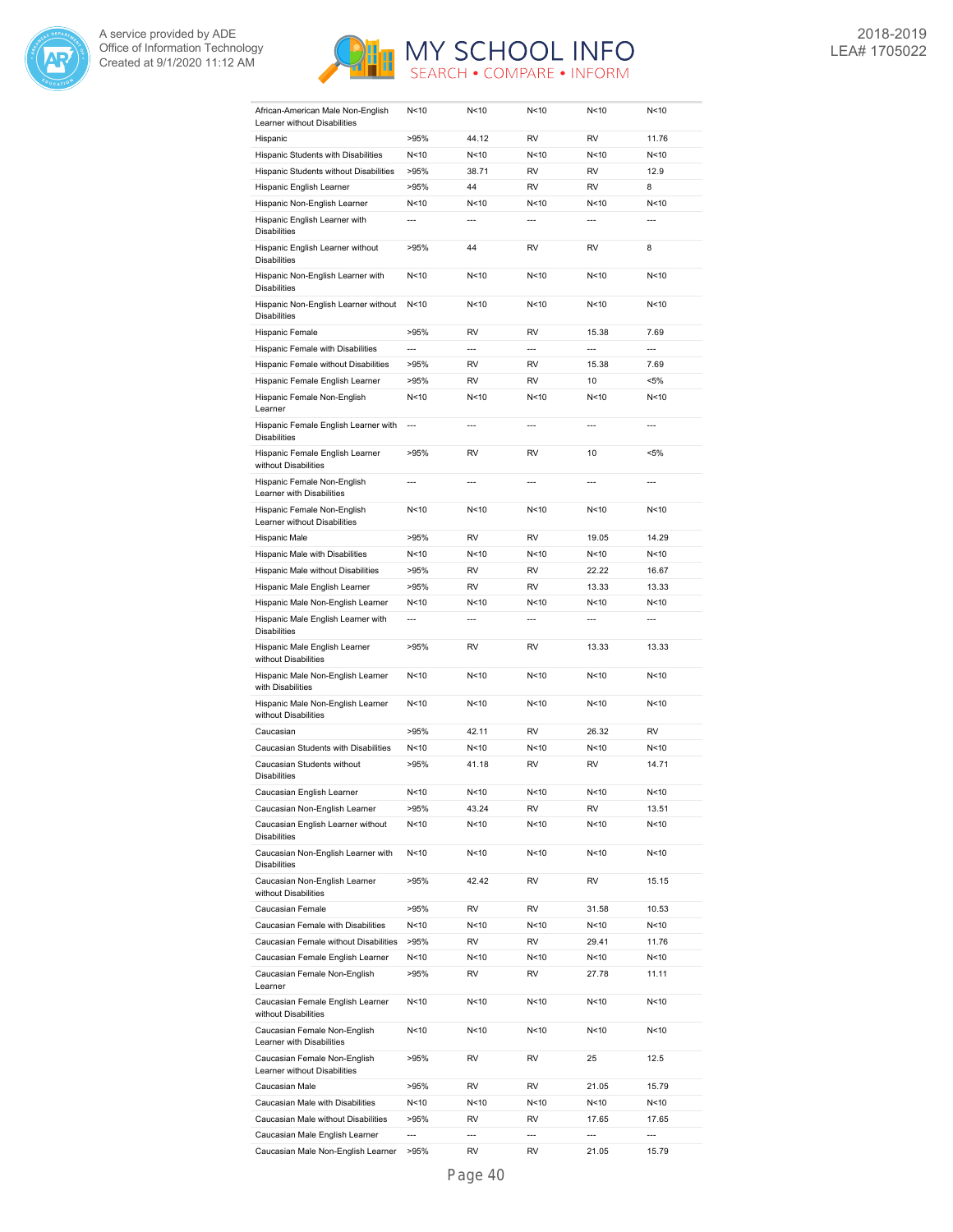



| Caucasian Male English Learner<br>without Disabilities     | $- - -$ |           |      |        | ---    |
|------------------------------------------------------------|---------|-----------|------|--------|--------|
| Caucasian Male Non-English Learner<br>with Disabilities    | N < 10  | N < 10    | N<10 | N < 10 | N < 10 |
| Caucasian Male Non-English Learner<br>without Disabilities | >95%    | <b>RV</b> | RV   | 17.65  | 17.65  |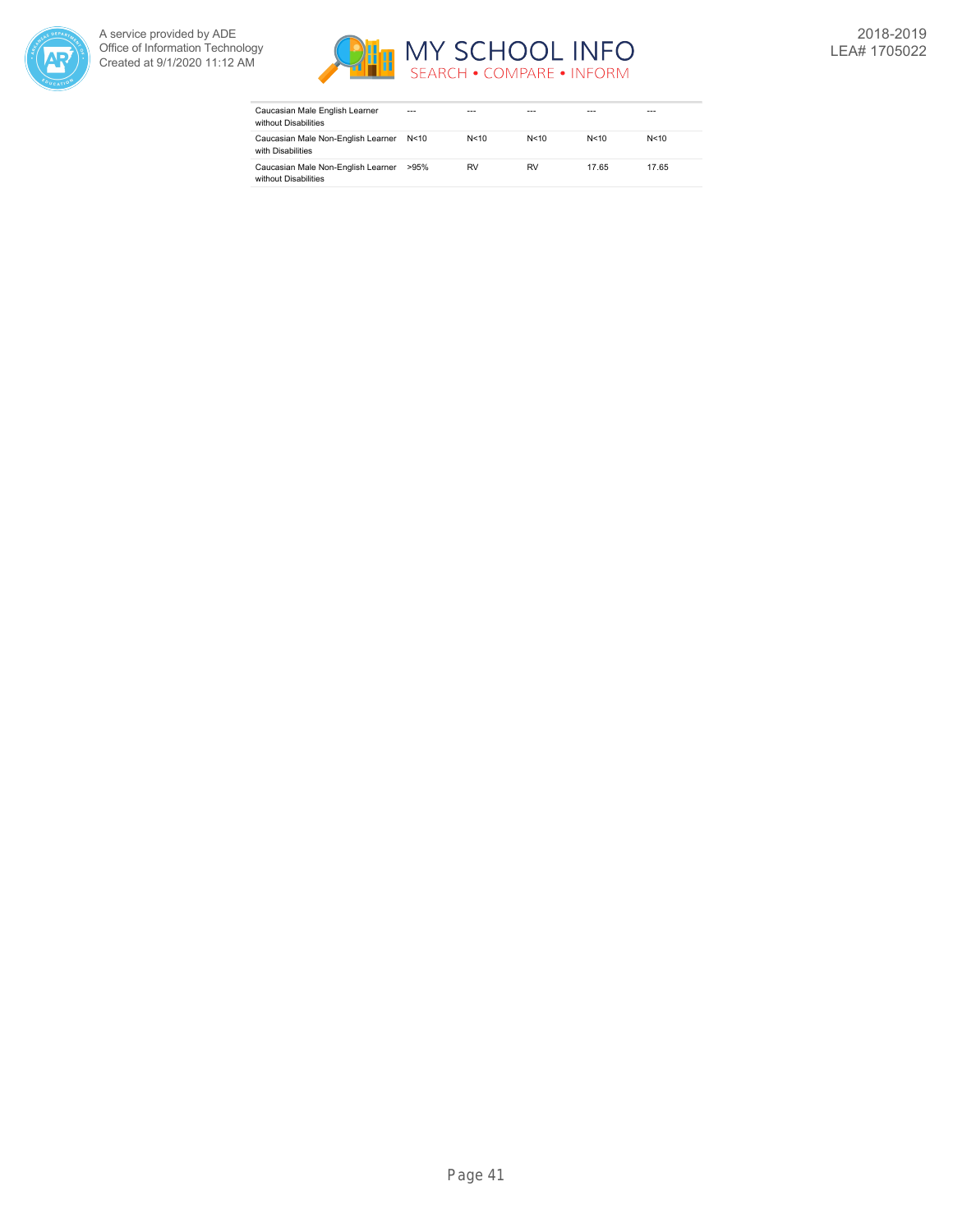





|                                                                      | % Tested        | % In Need       | % Close        | % Ready         | % Exceeds      |
|----------------------------------------------------------------------|-----------------|-----------------|----------------|-----------------|----------------|
|                                                                      |                 | of Support      |                |                 |                |
| Grade 5 English Language Arts (ELA)                                  |                 |                 |                |                 |                |
| All                                                                  | >95%            | 32.61           | 25             | 23.91           | 18.48          |
| <b>Students with Disabilities</b>                                    | >95%            | <b>RV</b>       | <b>RV</b>      | $< 5\%$         | $< 5\%$        |
| <b>Students without Disabilities</b>                                 | >95%            | 19.74           | 28.95          | 28.95           | 22.37          |
| English Learner                                                      | >95%            | 35.71           | <b>RV</b>      | <b>RV</b>       | 21.43          |
| Non-English Learner                                                  | >95%            | 31.25           | 28.13          | 23.44           | 17.19          |
| English Learner Students with<br><b>Disabilities</b>                 | N < 10          | N<10            | N<10           | N<10            | N<10           |
| English Learner Students without<br><b>Disabilities</b>              | >95%            | RV              | <b>RV</b>      | 28              | 24             |
| Non-English Learner Students with<br><b>Disabilities</b>             | >95%            | RV              | <b>RV</b>      | $< 5\%$         | $< 5\%$        |
| Non-English Learner Students<br>without Disabilities                 | >95%            | RV              | 33.33          | 29.41           | <b>RV</b>      |
| Female                                                               | >95%            | <b>RV</b>       | 31.71          | 24.39           | <b>RV</b>      |
| Female Students with Disabilities                                    | N<10            | N<10            | N<10           | N <sub>10</sub> | N<10           |
| Female Students without Disabilities                                 | >95%            | <b>RV</b>       | 36.11          | 27.78           | <b>RV</b>      |
| Female English Learner                                               | N < 10          | N<10            | N<10           | N <sub>10</sub> | N<10           |
| Female Non-English Learner                                           | >95%            | <b>RV</b>       | 31.25          | <b>RV</b>       | 18.75          |
| Female English Learner with<br><b>Disabilities</b>                   | $\overline{a}$  | $\overline{a}$  | $\overline{a}$ | $\overline{a}$  | $\overline{a}$ |
| Female English Learner without<br><b>Disabilities</b>                | N<10            | N<10            | N<10           | N<10            | N<10           |
| Female Non-English Learner with<br><b>Disabilities</b>               | N<10            | N<10            | N<10           | N<10            | N<10           |
| Female Non-English Learner without<br><b>Disabilities</b>            | >95%            | <b>RV</b>       | 37.04          | <b>RV</b>       | 22.22          |
| Male                                                                 | >95%            | 41.18           | <b>RV</b>      | 23.53           | <b>RV</b>      |
| Male Students with Disabilities                                      | >95%            | <b>RV</b>       | <b>RV</b>      | $< 5\%$         | $< 5\%$        |
| Male Students without Disabilities                                   | >95%            | 27.5            | <b>RV</b>      | 30              | <b>RV</b>      |
| Male English Learner                                                 | >95%            | RV              | RV             | 31.58           | 15.79          |
| Male Non-English Learner                                             | >95%            | 40.63           | <b>RV</b>      | <b>RV</b>       | 15.63          |
| Male English Learner with Disabilities                               | N<10            | N<10            | N < 10         | N <sub>10</sub> | N<10           |
| Male English Learner without<br><b>Disabilities</b>                  | >95%            | <b>RV</b>       | <b>RV</b>      | 37.5            | 18.75          |
| Male Non-English Learner with<br><b>Disabilities</b>                 | N <sub>10</sub> | N<10            | N < 10         | N <sub>10</sub> | N<10           |
| Male Non-English Learner without<br><b>Disabilities</b>              | >95%            | <b>RV</b>       | <b>RV</b>      | 25              | 20.83          |
| African-American                                                     | N <sub>10</sub> | N<10            | N < 10         | N<10            | N<10           |
| African-American Students with<br><b>Disabilities</b>                | N <sub>10</sub> | N<10            | N < 10         | N <sub>10</sub> | N<10           |
| African-American Students without<br><b>Disabilities</b>             | N<10            | N<10            | N<10           | N<10            | N<10           |
| African-American Non-English<br>Learner                              | N<10            | N<10            | N<10           | N<10            | N<10           |
| African-American Non-English<br>Learner with Disabilities            | N<10            | N<10            | N<10           | N<10            | N<10           |
| African-American Non-English<br>Learner without Disabilities         | N<10            | N<10            | N<10           | N <sub>10</sub> | N<10           |
| African-American Female                                              | N<10            | N<10            | N<10           | N<10            | N<10           |
| African-American Female without<br><b>Disabilities</b>               | N<10            | N<10            | N<10           | N<10            | N<10           |
| African-American Female Non-<br>English Learner                      | N<10            | N<10            | N<10           | N<10            | N<10           |
| African-American Female Non-<br>English Learner without Disabilities | N<10            | N<10            | N<10           | N<10            | N<10           |
| African-American Male                                                | N<10            | N<10            | N<10           | N <sub>10</sub> | N<10           |
| African-American Male with<br><b>Disabilities</b>                    | N<10            | N<10            | N<10           | N<10            | N<10           |
| African-American Male without<br><b>Disabilities</b>                 | ---             | ---             | ---            | $\overline{a}$  | ---            |
| African-American Male Non-English<br>Learner                         | N<10            | N<10            | N<10           | N<10            | N<10           |
| African-American Male Non-English<br>Learner with Disabilities       | N<10            | N <sub>10</sub> | N<10           | N <sub>10</sub> | N<10           |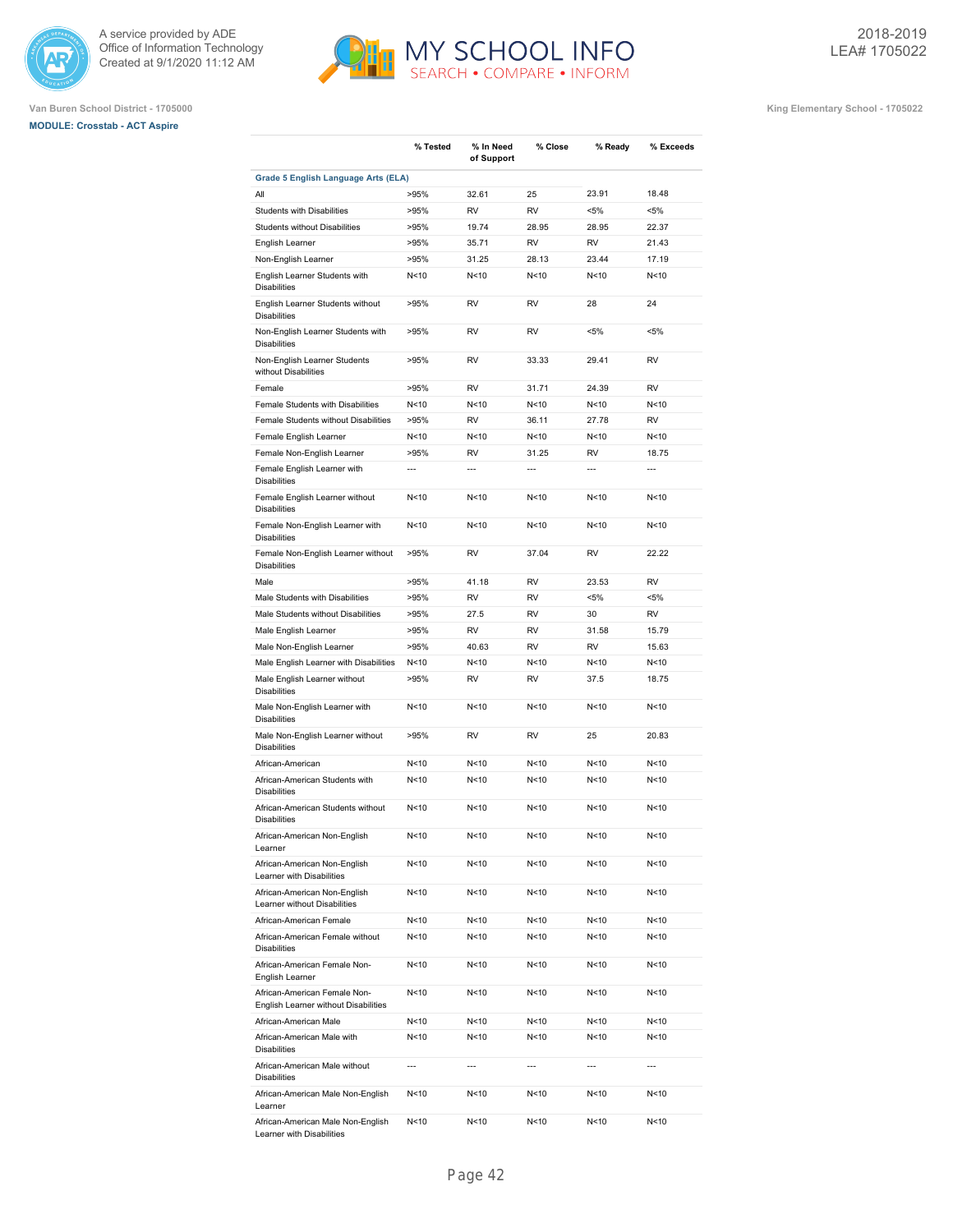



| African-American Male Non-English<br>Learner without Disabilities | $\overline{a}$           |                | $---$           | $---$           | $\overline{a}$ |
|-------------------------------------------------------------------|--------------------------|----------------|-----------------|-----------------|----------------|
| Hispanic                                                          | >95%                     | 34.21          | 26.32           | <b>RV</b>       | <b>RV</b>      |
| Hispanic Students with Disabilities                               | N<10                     | N<10           | N<10            | N<10            | N<10           |
| Hispanic Students without Disabilities                            | >95%                     | 28.57          | 28.57           | <b>RV</b>       | <b>RV</b>      |
| Hispanic English Learner                                          | >95%                     | RV             | RV              | 26.92           | 19.23          |
| Hispanic Non-English Learner                                      | >95%                     | RV             | RV              | 16.67           | 8.33           |
| Hispanic English Learner with                                     | N<10                     | N<10           | N<10            | N<10            | N<10           |
| <b>Disabilities</b>                                               |                          |                |                 |                 |                |
| Hispanic English Learner without<br><b>Disabilities</b>           | >95%                     | RV             | RV              | 29.17           | 20.83          |
| Hispanic Non-English Learner with<br><b>Disabilities</b>          | N<10                     | N<10           | N <sub>10</sub> | N <sub>10</sub> | N<10           |
| Hispanic Non-English Learner without<br><b>Disabilities</b>       | >95%                     | RV             | RV              | 18.18           | 9.09           |
| Hispanic Female                                                   | >95%                     | <b>RV</b>      | <b>RV</b>       | 13.33           | 20             |
| Hispanic Female with Disabilities                                 | N<10                     | N<10           | N<10            | N<10            | N<10           |
| Hispanic Female without Disabilities                              | >95%                     | RV             | <b>RV</b>       | 14.29           | 21.43          |
| Hispanic Female English Learner                                   | N<10                     | N<10           | N<10            | N<10            | N<10           |
| Hispanic Female Non-English<br>Learner                            | N<10                     | N<10           | N<10            | N<10            | N<10           |
| Hispanic Female English Learner with                              | $\overline{\phantom{a}}$ | ---            | ---             | ---             | $\overline{a}$ |
| <b>Disabilities</b>                                               |                          |                |                 |                 |                |
| Hispanic Female English Learner<br>without Disabilities           | N<10                     | N<10           | N < 10          | N<10            | N<10           |
| Hispanic Female Non-English<br>Learner with Disabilities          | N<10                     | N<10           | N <sub>10</sub> | N <sub>10</sub> | N<10           |
| Hispanic Female Non-English<br>Learner without Disabilities       | N<10                     | N < 10         | N <sub>10</sub> | N <sub>10</sub> | N<10           |
| Hispanic Male                                                     | >95%                     | RV             | <b>RV</b>       | 30.43           | 13.04          |
| Hispanic Male with Disabilities                                   | N<10                     | N<10           | N<10            | N <sub>10</sub> | N<10           |
| Hispanic Male without Disabilities                                | >95%                     | <b>RV</b>      | <b>RV</b>       | 33.33           | 14.29          |
| Hispanic Male English Learner                                     | >95%                     | RV             | RV              | 35.29           | 11.76          |
| Hispanic Male Non-English Learner                                 | N<10                     | N<10           | N<10            | N<10            | N<10           |
| Hispanic Male English Learner with<br><b>Disabilities</b>         | N<10                     | N<10           | N<10            | N<10            | N<10           |
| Hispanic Male English Learner<br>without Disabilities             | >95%                     | RV             | <b>RV</b>       | 40              | 13.33          |
| Hispanic Male Non-English Learner<br>with Disabilities            | $\overline{a}$           | $\overline{a}$ | $\overline{a}$  | $\overline{a}$  | $\overline{a}$ |
| Hispanic Male Non-English Learner<br>without Disabilities         | N<10                     | N<10           | N<10            | N<10            | N<10           |
| Caucasian                                                         | >95%                     | 29.73          | 27.03           | RV              | RV             |
| Caucasian Students with Disabilities                              | >95%                     | RV             | <b>RV</b>       | $< 5\%$         | <5%            |
| Caucasian Students without<br><b>Disabilities</b>                 | >95%                     | RV             | RV              | 33.33           | 25.93          |
| Caucasian English Learner                                         |                          | $\overline{a}$ | $\overline{a}$  | $\overline{a}$  | $\overline{a}$ |
| Caucasian Non-English Learner                                     | >95%                     | 29.73          | 27.03           | RV              | RV             |
| Caucasian English Learner without<br><b>Disabilities</b>          |                          | ---            |                 | $\overline{a}$  | $\overline{a}$ |
| Caucasian Non-English Learner with<br><b>Disabilities</b>         | >95%                     | RV             | RV              | $< 5\%$         | $< 5\%$        |
| Caucasian Non-English Learner<br>without Disabilities             | >95%                     | RV             | RV              | 33.33           | 25.93          |
| Caucasian Female                                                  | >95%                     | RV             | RV              | 30.43           | 26.09          |
| Caucasian Female with Disabilities                                | N<10                     | N<10           | N<10            | N<10            | N<10           |
| Caucasian Female without Disabilities                             | >95%                     | RV             | RV              | 36.84           | 31.58          |
| Caucasian Female English Learner                                  | ---                      | $---$          | ---             | ---             | ---            |
| Caucasian Female Non-English<br>Learner                           | >95%                     | RV             | RV              | 30.43           | 26.09          |
| Caucasian Female English Learner                                  | ---                      | $\overline{a}$ | $\overline{a}$  | $\overline{a}$  | ---            |
| without Disabilities<br>Caucasian Female Non-English              | N <sub>10</sub>          | N<10           | N<10            | N<10            | N<10           |
| Learner with Disabilities<br>Caucasian Female Non-English         | >95%                     | RV             | RV              | 36.84           | 31.58          |
| Learner without Disabilities                                      |                          |                |                 |                 |                |
| Caucasian Male                                                    | >95%                     | RV             | RV              | 14.29           | 7.14           |
| Caucasian Male with Disabilities                                  | N<10                     | N<10           | N<10            | N<10            | N<10           |
| Caucasian Male without Disabilities                               | N<10                     | N<10           | N<10            | N<10            | N<10           |
| Caucasian Male English Learner                                    | ---                      | ---            | ---             | ---             | ---            |
| Caucasian Male Non-English Learner                                | >95%                     | RV             | RV              | 14.29           | 7.14           |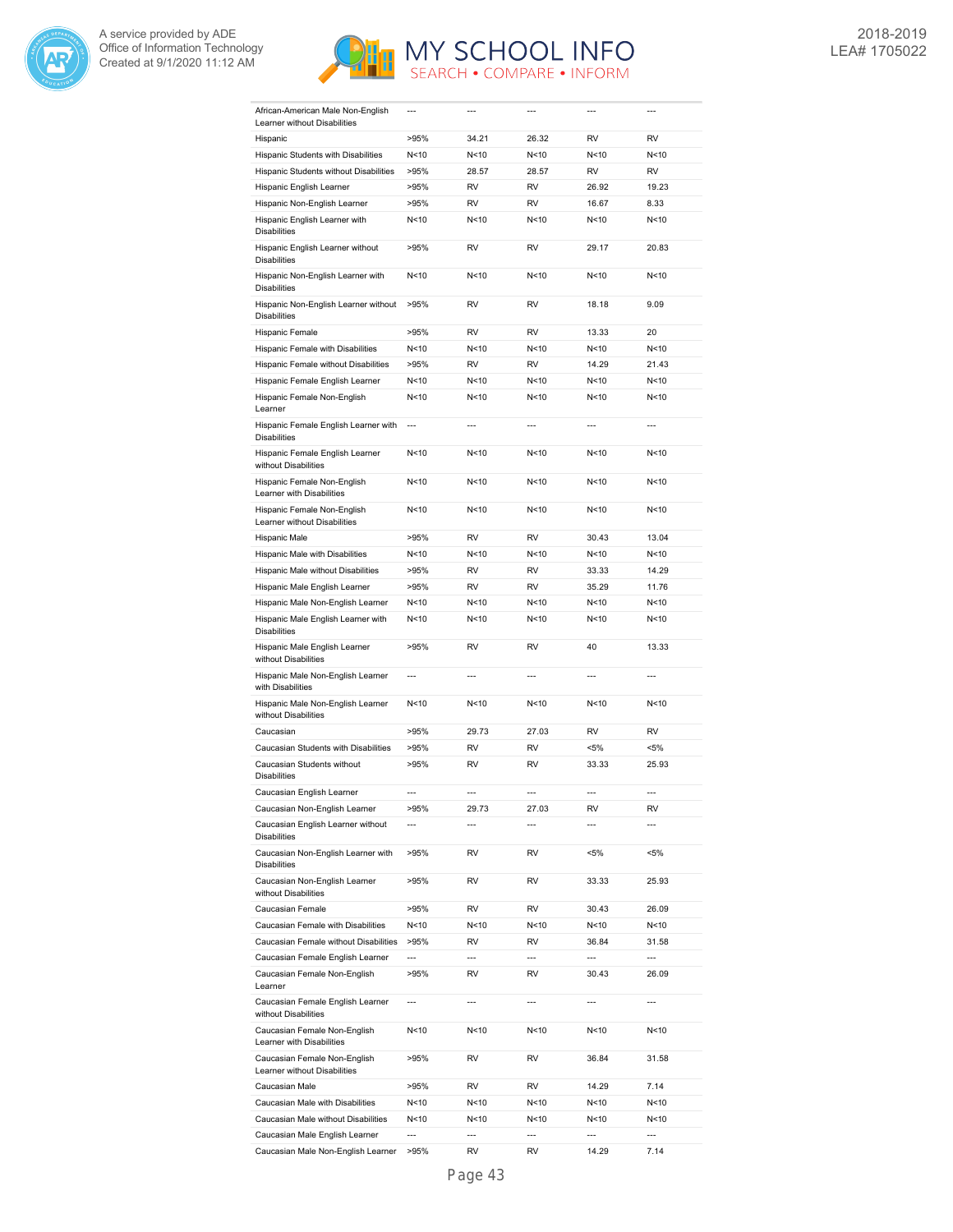



| Caucasian Male English Learner<br>without Disabilities     | $- - -$ | ---    | ---    | ---  | ---    |
|------------------------------------------------------------|---------|--------|--------|------|--------|
| Caucasian Male Non-English Learner<br>with Disabilities    | N < 10  | N < 10 | N < 10 | N<10 | N < 10 |
| Caucasian Male Non-English Learner<br>without Disabilities | N<10    | N < 10 | N < 10 | N<10 | N < 10 |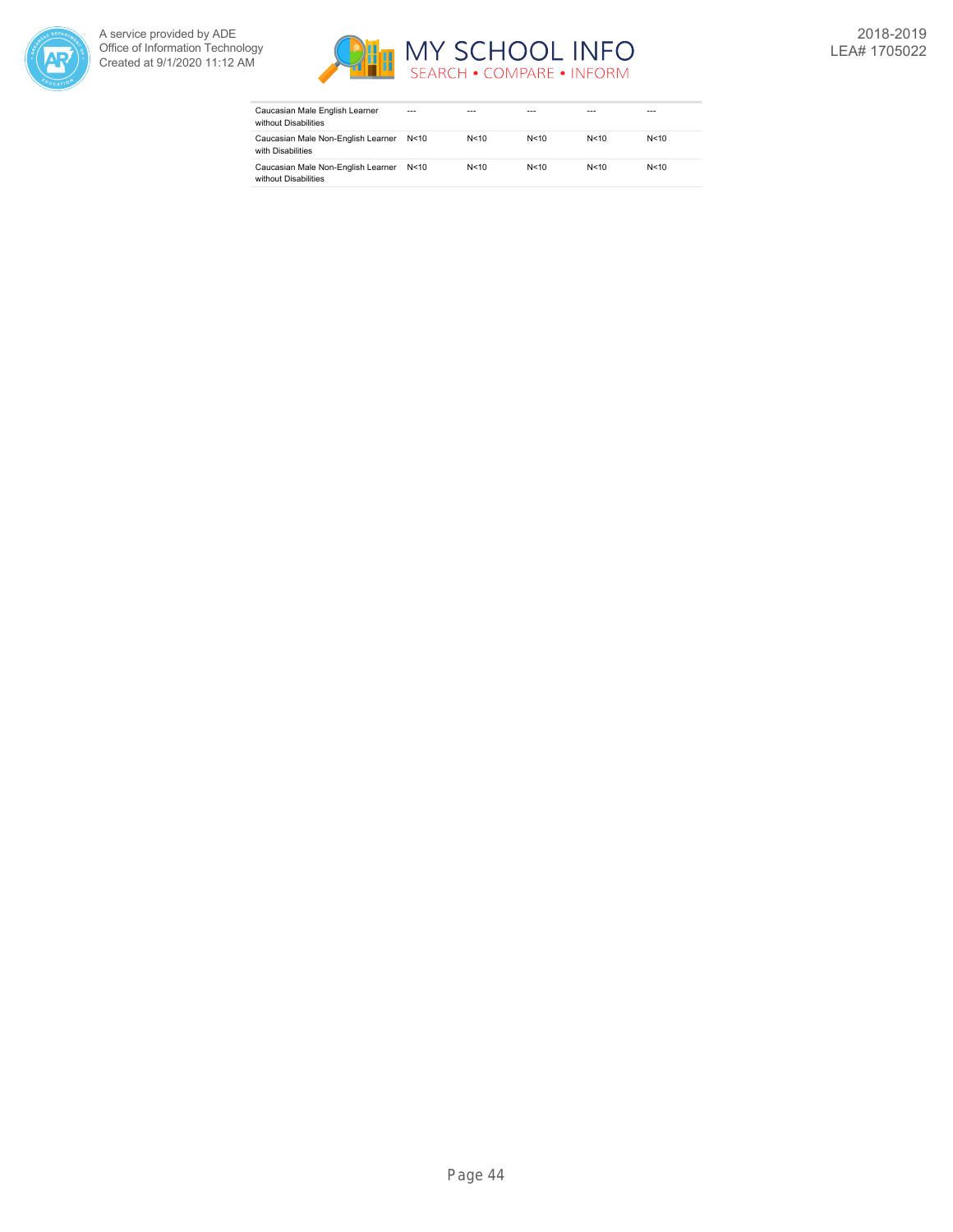

# **MODULE: Crosstab - ACT Aspire**



MY SCHOOL INFO<br>SEARCH • COMPARE • INFORM

**Van Buren School District - 1705000 King Elementary School - 1705022**

|                                                                      | % Tested        | % In Need<br>of Support | % Close         | % Ready         | % Exceeds      |
|----------------------------------------------------------------------|-----------------|-------------------------|-----------------|-----------------|----------------|
| <b>Grade 5 Mathematics</b>                                           |                 |                         |                 |                 |                |
| All                                                                  | >95%            | 10.87                   | 34.78           | 42.39           | 11.96          |
| <b>Students with Disabilities</b>                                    | >95%            | RV                      | RV              | 6.25            | <5%            |
| Students without Disabilities                                        | RV              | RV                      | 32.89           | 50              | RV             |
| English Learner                                                      | >95%            | RV                      | RV              | 57.14           | 7.14           |
| Non-English Learner                                                  | >95%            | RV                      | 37.5            | 35.94           | RV             |
| English Learner Students with<br><b>Disabilities</b>                 | N<10            | N<10                    | N<10            | N < 10          | N<10           |
| English Learner Students without<br><b>Disabilities</b>              | >95%            | RV                      | RV              | 64              | 8              |
| Non-English Learner Students with<br><b>Disabilities</b>             | >95%            | RV                      | RV              | 7.69            | <5%            |
| Non-English Learner Students<br>without Disabilities                 | >95%            | RV                      | 37.25           | 43.14           | RV             |
| Female                                                               | >95%            | RV                      | 34.15           | 48.78           | RV             |
| Female Students with Disabilities                                    | N<10            | N<10                    | N<10            | N < 10          | N<10           |
| Female Students without Disabilities                                 | >95%            | RV                      | 33.33           | 55.56           | RV             |
| Female English Learner                                               | N<10            | N<10                    | N<10            | N < 10          | N<10           |
| Female Non-English Learner                                           | >95%            | RV                      | 40.63           | 37.5            | RV             |
| Female English Learner with<br><b>Disabilities</b>                   | $\overline{a}$  | $\overline{a}$          | $\overline{a}$  | $\overline{a}$  | ---            |
| Female English Learner without<br><b>Disabilities</b>                | N < 10          | N<10                    | N<10            | N < 10          | N<10           |
| Female Non-English Learner with<br><b>Disabilities</b>               | N < 10          | N<10                    | N<10            | N < 10          | N<10           |
| Female Non-English Learner without<br><b>Disabilities</b>            | >95%            | RV                      | 40.74           | 44.44           | RV             |
| Male                                                                 | >95%            | RV                      | 35.29           | 37.25           | RV             |
| Male Students with Disabilities                                      | >95%            | RV                      | RV              | 9.09            | <5%            |
| Male Students without Disabilities                                   | >95%            | RV                      | 32.5            | 45              | RV             |
| Male English Learner                                                 | >95%            | RV                      | RV              | 42.11           | 10.53          |
| Male Non-English Learner                                             | >95%            | RV                      | 34.38           | 34.38           | RV             |
| Male English Learner with Disabilities                               | N<10            | N<10                    | N<10            | N<10            | N<10           |
| Male English Learner without<br><b>Disabilities</b>                  | >95%            | RV                      | RV              | 50              | 12.5           |
| Male Non-English Learner with<br><b>Disabilities</b>                 | N <sub>10</sub> | N<10                    | N<10            | N < 10          | N<10           |
| Male Non-English Learner without<br><b>Disabilities</b>              | >95%            | RV                      | RV              | 41.67           | 20.83          |
| African-American                                                     | N < 10          | N<10                    | N<10            | N < 10          | N<10           |
| African-American Students with<br><b>Disabilities</b>                | N < 10          | N<10                    | N<10            | N <sub>10</sub> | N<10           |
| African-American Students without<br><b>Disabilities</b>             | N<10            | N<10                    | N<10            | N<10            | N<10           |
| African-American Non-English<br>Learner                              | N<10            | N<10                    | N<10            | N<10            | N<10           |
| African-American Non-English<br>Learner with Disabilities            | N<10            | N<10                    | N<10            | N <sub>10</sub> | N<10           |
| African-American Non-English<br>Learner without Disabilities         | N<10            | N<10                    | N<10            | N<10            | N<10           |
| African-American Female                                              | N<10            | N<10                    | N<10            | N<10            | N<10           |
| African-American Female without<br><b>Disabilities</b>               | N<10            | N<10                    | N<10            | N<10            | N<10           |
| African-American Female Non-<br>English Learner                      | N<10            | N<10                    | N<10            | N<10            | N<10           |
| African-American Female Non-<br>English Learner without Disabilities | N <sub>10</sub> | N<10                    | N <sub>10</sub> | N <sub>10</sub> | N<10           |
| African-American Male                                                | N<10            | N<10                    | N<10            | N<10            | N<10           |
| African-American Male with<br><b>Disabilities</b>                    | N<10            | N<10                    | N<10            | N<10            | N<10           |
| African-American Male without<br><b>Disabilities</b>                 | $\overline{a}$  | $\overline{a}$          | $\overline{a}$  | $\overline{a}$  | $\overline{a}$ |
| African-American Male Non-English<br>Learner                         | N<10            | N<10                    | N<10            | N<10            | N<10           |

N<10 N<10 N<10 N<10 N<10

African-American Male Non-English Learner with Disabilities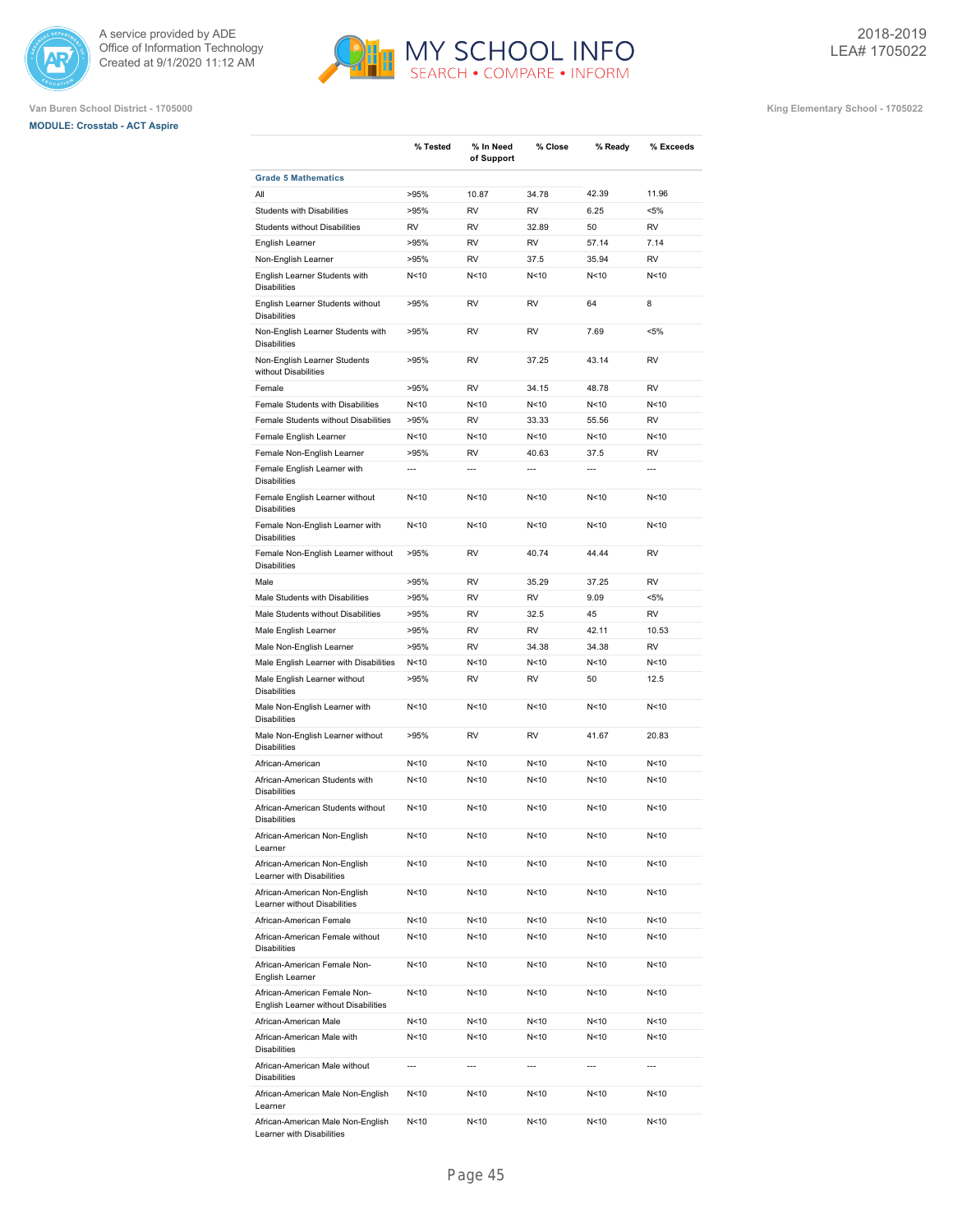



| African-American Male Non-English<br>Learner without Disabilities | ---            | ---            | ---                  | ---                     | ---                     |
|-------------------------------------------------------------------|----------------|----------------|----------------------|-------------------------|-------------------------|
| Hispanic                                                          | >95%           | <b>RV</b>      | 36.84                | 50                      | <b>RV</b>               |
| Hispanic Students with Disabilities                               | N<10           | N<10           | N<10                 | N <sub>10</sub>         | N<10                    |
| Hispanic Students without Disabilities                            | >95%           | RV             | 34.29                | 54.29                   | RV                      |
| Hispanic English Learner                                          | >95%           | RV             | RV                   | 61.54                   | $< 5\%$                 |
| Hispanic Non-English Learner                                      | >95%           | <b>RV</b>      | <b>RV</b>            | 25                      | 8.33                    |
| Hispanic English Learner with<br><b>Disabilities</b>              | N<10           | N<10           | N<10                 | N <sub>10</sub>         | N<10                    |
| Hispanic English Learner without<br><b>Disabilities</b>           | >95%           | RV             | RV                   | 66.67                   | <5%                     |
| Hispanic Non-English Learner with<br><b>Disabilities</b>          | N<10           | N<10           | N<10                 | N <sub>10</sub>         | N<10                    |
| Hispanic Non-English Learner without<br><b>Disabilities</b>       | >95%           | RV             | RV                   | 27.27                   | 9.09                    |
| Hispanic Female                                                   | >95%           | RV             | RV                   | 60                      | <5%                     |
| Hispanic Female with Disabilities                                 | N<10           | N<10           | N<10                 | N <sub>10</sub>         | N<10                    |
| Hispanic Female without Disabilities                              | >95%           | RV             | RV                   | 64.29                   | $< 5\%$                 |
| Hispanic Female English Learner                                   | N<10           | N<10           | N<10                 | N<10                    | N<10                    |
| Hispanic Female Non-English<br>Learner                            | N<10           | N < 10         | N<10                 | N<10                    | N<10                    |
| Hispanic Female English Learner with<br><b>Disabilities</b>       | $\overline{a}$ | $\overline{a}$ | $\overline{a}$       | $\overline{a}$          | $\overline{a}$          |
| Hispanic Female English Learner<br>without Disabilities           | N<10           | N<10           | N<10                 | N <sub>10</sub>         | N<10                    |
| Hispanic Female Non-English<br>Learner with Disabilities          | N<10           | N<10           | N<10                 | N <sub>10</sub>         | N<10                    |
| Hispanic Female Non-English<br>Learner without Disabilities       | N<10           | N<10           | N<10                 | N <sub>10</sub>         | N<10                    |
| Hispanic Male                                                     | >95%           | RV             | RV                   | 43.48                   | 8.7                     |
| Hispanic Male with Disabilities                                   | N<10           | N<10           | N<10                 | N<10                    | N<10                    |
| Hispanic Male without Disabilities                                | >95%           | RV             | RV                   | 47.62                   | 9.52                    |
| Hispanic Male English Learner                                     | >95%           | RV             | <b>RV</b>            | 47.06                   | 5.88                    |
| Hispanic Male Non-English Learner                                 | N<10           | N<10           | N<10                 | N <sub>10</sub>         | N<10                    |
| Hispanic Male English Learner with<br><b>Disabilities</b>         | N<10           | N<10           | N<10                 | N<10                    | N<10                    |
| Hispanic Male English Learner<br>without Disabilities             | >95%           | <b>RV</b>      | <b>RV</b>            | 53.33                   | 6.67                    |
| Hispanic Male Non-English Learner<br>with Disabilities            | ---            | $\overline{a}$ | $\overline{a}$       | ---                     | ---                     |
| Hispanic Male Non-English Learner<br>without Disabilities         | N<10           | N<10           | N<10                 | N<10                    | N<10                    |
| Caucasian                                                         | >95%           | RV             | 32.43                | 40.54                   | RV                      |
| Caucasian Students with Disabilities                              | >95%           | RV             | RV                   | 10                      | $< 5\%$                 |
| Caucasian Students without<br><b>Disabilities</b>                 | >95%           | RV             | RV                   | 51.85                   | 18.52                   |
| Caucasian English Learner                                         | ---            | $---$          | $\overline{a}$       | $\overline{a}$          | $\overline{a}$          |
| Caucasian Non-English Learner                                     | >95%           | RV             | 32.43                | 40.54                   | RV                      |
| Caucasian English Learner without<br><b>Disabilities</b>          | ---            | $---$          | $\overline{a}$       | $\overline{a}$          | $---$                   |
| Caucasian Non-English Learner with<br><b>Disabilities</b>         | >95%           | RV             | RV                   | 10                      | $< 5\%$                 |
| Caucasian Non-English Learner<br>without Disabilities             | >95%           | RV             | RV                   | 51.85                   | 18.52                   |
| Caucasian Female                                                  | >95%           | RV             | RV                   | 43.48                   | 17.39                   |
| Caucasian Female with Disabilities                                | N<10           | N<10           | N<10                 | N<10                    | N<10                    |
| Caucasian Female without Disabilities                             | >95%           | RV             | RV                   | 52.63<br>$\overline{a}$ | 21.05<br>$\overline{a}$ |
| Caucasian Female English Learner<br>Caucasian Female Non-English  | ---<br>>95%    | ---<br>RV      | $\overline{a}$<br>RV | 43.48                   | 17.39                   |
| Learner                                                           | $\overline{a}$ | $\overline{a}$ | $\overline{a}$       | $\overline{a}$          | $\overline{a}$          |
| Caucasian Female English Learner<br>without Disabilities          |                |                |                      |                         |                         |
| Caucasian Female Non-English<br>Learner with Disabilities         | N<10           | N<10           | N<10                 | N<10                    | N<10                    |
| Caucasian Female Non-English<br>Learner without Disabilities      | >95%           | RV             | RV                   | 52.63                   | 21.05                   |
| Caucasian Male                                                    | >95%           | RV             | RV                   | 35.71                   | 7.14                    |
| Caucasian Male with Disabilities                                  | N<10           | N<10           | N<10                 | N<10                    | N<10                    |
| Caucasian Male without Disabilities                               | N<10           | N<10           | N<10<br>---          | N<10<br>$\overline{a}$  | N<10<br>$\overline{a}$  |
| Caucasian Male English Learner                                    | ---            | ---            |                      |                         |                         |
| Caucasian Male Non-English Learner                                | >95%           | RV             | RV                   | 35.71                   | 7.14                    |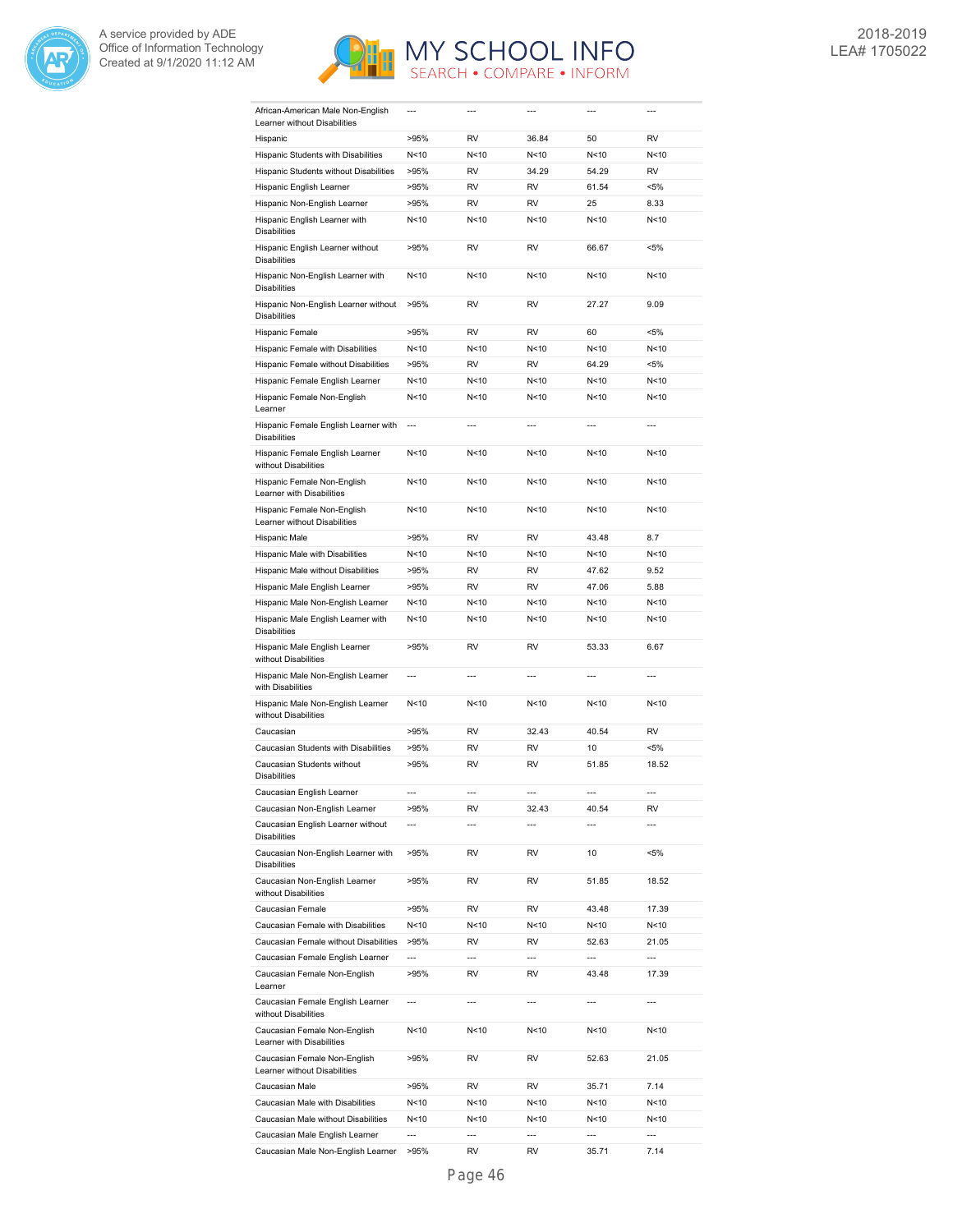



| Caucasian Male English Learner<br>without Disabilities     | ---  | ---    | ---    | ---    | $- - -$ |
|------------------------------------------------------------|------|--------|--------|--------|---------|
| Caucasian Male Non-English Learner<br>with Disabilities    | N<10 | N < 10 | N < 10 | N < 10 | N < 10  |
| Caucasian Male Non-English Learner<br>without Disabilities | N<10 | N < 10 | N < 10 | N < 10 | N < 10  |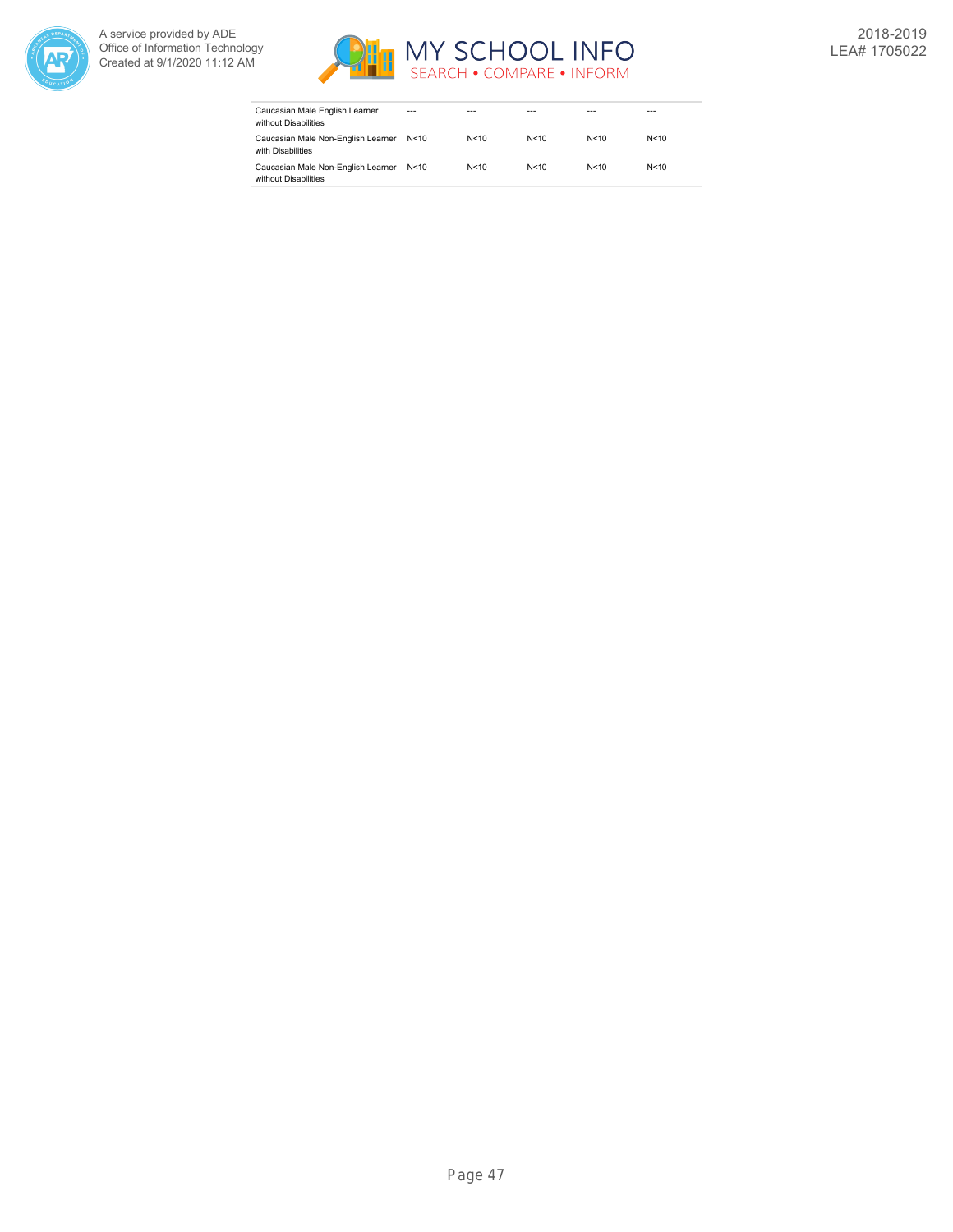





|                                                                                              | % Tested                | % In Need<br>of Support  | % Close                            | % Ready                 | % Exceeds       |
|----------------------------------------------------------------------------------------------|-------------------------|--------------------------|------------------------------------|-------------------------|-----------------|
| <b>Grade 5 Science</b>                                                                       |                         |                          |                                    |                         |                 |
| All                                                                                          | >95%                    | 27.17                    | 34.78                              | 27.17                   | 10.87           |
| <b>Students with Disabilities</b>                                                            | >95%                    | <b>RV</b>                | <b>RV</b>                          | 6.25                    | $< 5\%$         |
| <b>Students without Disabilities</b>                                                         | >95%                    | 17.11                    | 38.16                              | 31.58                   | 13.16           |
| English Learner                                                                              | >95%                    | <b>RV</b>                | 35.71                              | <b>RV</b>               | 17.86           |
| Non-English Learner                                                                          | >95%                    | <b>RV</b>                | 34.38                              | 32.81                   | <b>RV</b>       |
| English Learner Students with<br><b>Disabilities</b>                                         | N<10                    | N<10                     | N <sub>10</sub>                    | N <sub>10</sub>         | N<10            |
| English Learner Students without<br><b>Disabilities</b>                                      | >95%                    | <b>RV</b>                | 40                                 | <b>RV</b>               | 20              |
| Non-English Learner Students with<br><b>Disabilities</b>                                     | >95%                    | <b>RV</b>                | <b>RV</b>                          | 7.69                    | $< 5\%$         |
| Non-English Learner Students<br>without Disabilities                                         | >95%                    | <b>RV</b>                | 37.25                              | 39.22                   | <b>RV</b>       |
| Female                                                                                       | >95%                    | <b>RV</b>                | 36.59                              | 29.27                   | <b>RV</b>       |
| Female Students with Disabilities                                                            | N <sub>10</sub>         | N <sub>10</sub>          | N <sub>10</sub>                    | N <sub>10</sub>         | N<10            |
| Female Students without Disabilities                                                         | >95%                    | <b>RV</b>                | 38.89                              | 33.33                   | <b>RV</b>       |
| Female English Learner                                                                       | N<10                    | N <sub>10</sub>          | N <sub>10</sub>                    | N <sub>10</sub>         | N<10            |
| Female Non-English Learner                                                                   | >95%                    | <b>RV</b>                | 37.5                               | <b>RV</b>               | 6.25            |
| Female English Learner with                                                                  | $\overline{a}$          | $\overline{a}$           |                                    | $\overline{a}$          | $\overline{a}$  |
| <b>Disabilities</b>                                                                          |                         |                          |                                    |                         |                 |
| Female English Learner without<br><b>Disabilities</b>                                        | N<10<br>N <sub>10</sub> | N<10<br>N <sub>10</sub>  | N <sub>10</sub><br>N <sub>10</sub> | N <sub>10</sub><br>N<10 | N<10<br>N<10    |
| Female Non-English Learner with<br><b>Disabilities</b><br>Female Non-English Learner without | >95%                    | <b>RV</b>                | 40.74                              | <b>RV</b>               | 7.41            |
| <b>Disabilities</b>                                                                          |                         |                          |                                    |                         |                 |
| Male                                                                                         | >95%                    | 27.45                    | 33.33                              | <b>RV</b>               | <b>RV</b>       |
| Male Students with Disabilities                                                              | >95%                    | <b>RV</b>                | <b>RV</b>                          | 9.09                    | $< 5\%$         |
| Male Students without Disabilities                                                           | >95%                    | <b>RV</b>                | 37.5                               | 30                      | <b>RV</b>       |
| Male English Learner                                                                         | >95%                    | <b>RV</b>                | <b>RV</b>                          | 5.26                    | 21.05           |
| Male Non-English Learner                                                                     | >95%                    | <b>RV</b>                | 31.25                              | 37.5                    | <b>RV</b>       |
| Male English Learner with Disabilities                                                       | N<10                    | N < 10                   | N<10                               | N < 10                  | N<10            |
| Male English Learner without<br><b>Disabilities</b>                                          | >95%                    | RV                       | RV                                 | 6.25                    | 25              |
| Male Non-English Learner with<br><b>Disabilities</b>                                         | N<10                    | N<10                     | N <sub>10</sub>                    | N <sub>10</sub>         | N<10            |
| Male Non-English Learner without<br><b>Disabilities</b>                                      | >95%                    | <b>RV</b>                | RV                                 | 45.83                   | 12.5            |
| African-American                                                                             | N<10                    | N<10                     | N <sub>10</sub>                    | N <sub>10</sub>         | N<10            |
| African-American Students with<br><b>Disabilities</b>                                        | N<10                    | N <sub>10</sub>          | N <sub>10</sub>                    | N <sub>10</sub>         | N<10            |
| African-American Students without<br><b>Disabilities</b>                                     | N <sub>10</sub>         | N <sub>10</sub>          | N <sub>10</sub>                    | N <sub>10</sub>         | N <sub>10</sub> |
| African-American Non-English<br>Learner                                                      | N<10                    | N<10                     | N<10                               | N<10                    | N < 10          |
| African-American Non-English<br>Learner with Disabilities                                    | N<10                    | N<10                     | N<10                               | N<10                    | N<10            |
| African-American Non-English<br>Learner without Disabilities                                 | N<10                    | N<10                     | N<10                               | N<10                    | N<10            |
| African-American Female                                                                      | N<10                    | N<10                     | N<10                               | N<10                    | N<10            |
| African-American Female without<br><b>Disabilities</b>                                       | N <sub>10</sub>         | N <sub>10</sub>          | N<10                               | N<10                    | N<10            |
| African-American Female Non-<br>English Learner                                              | N<10                    | N<10                     | N<10                               | N <sub>10</sub>         | N<10            |
| African-American Female Non-<br>English Learner without Disabilities                         | N<10                    | N<10                     | N<10                               | N<10                    | N<10            |
| African-American Male                                                                        | N<10                    | N<10                     | N<10                               | N<10                    | N<10            |
| African-American Male with<br>Disabilities                                                   | N<10                    | N<10                     | N<10                               | N<10                    | N<10            |
| African-American Male without<br><b>Disabilities</b>                                         | $\overline{a}$          | $\overline{\phantom{a}}$ | ---                                | $\overline{a}$          | $\overline{a}$  |
| African-American Male Non-English<br>Learner                                                 | N<10                    | N<10                     | N<10                               | N<10                    | N<10            |
| African-American Male Non-English<br>Learner with Disabilities                               | N<10                    | N<10                     | N<10                               | N<10                    | N<10            |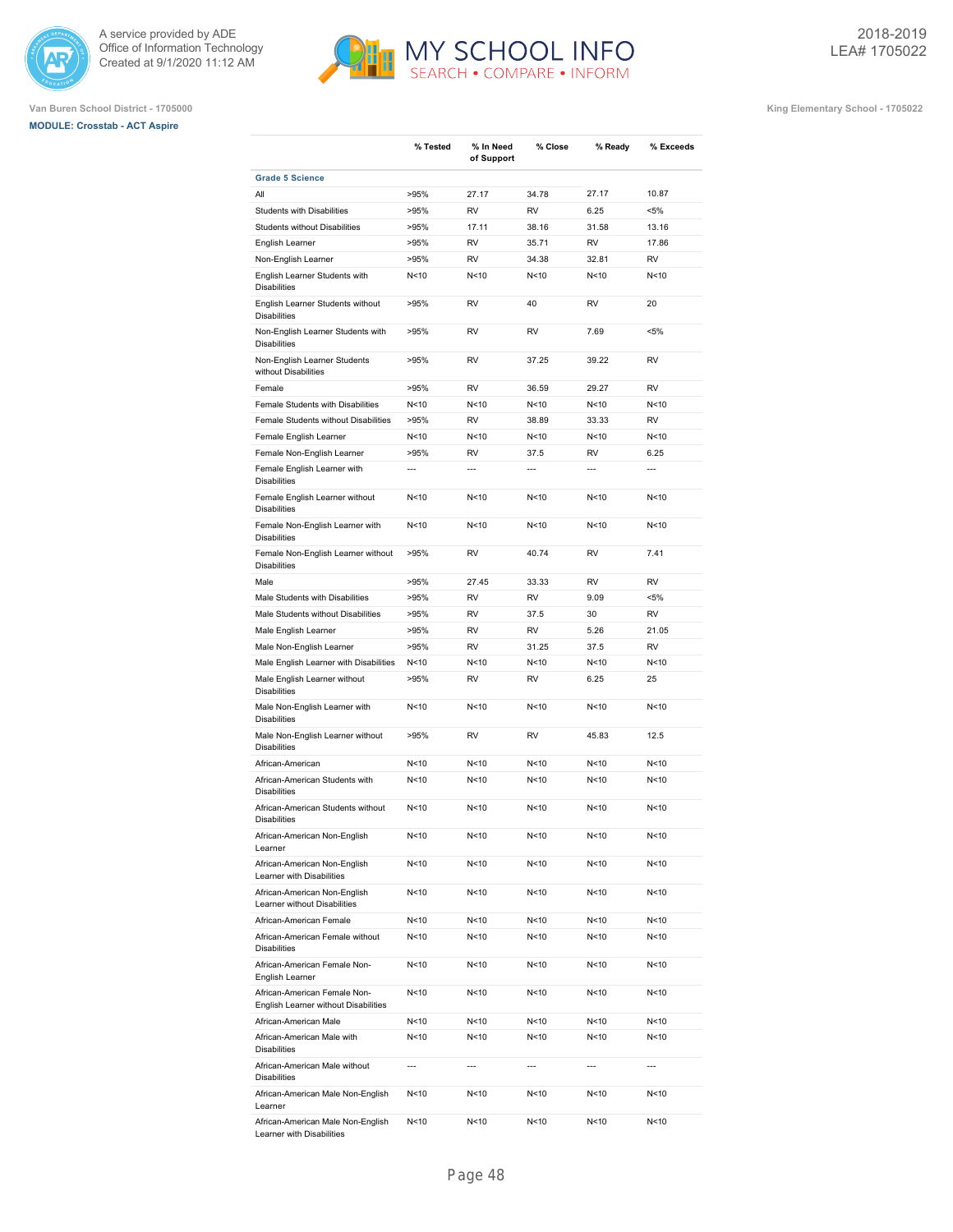



| African-American Male Non-English<br>Learner without Disabilities | $---$          | ---            |                 | $---$           | ---            |
|-------------------------------------------------------------------|----------------|----------------|-----------------|-----------------|----------------|
| Hispanic                                                          | >95%           | 28.95          | 42.11           | <b>RV</b>       | RV             |
| Hispanic Students with Disabilities                               | N<10           | N<10           | N<10            | N<10            | N<10           |
| Hispanic Students without Disabilities                            | >95%           | RV             | 45.71           | RV              | 17.14          |
| Hispanic English Learner                                          | >95%           | <b>RV</b>      | 38.46           | <b>RV</b>       | 15.38          |
| Hispanic Non-English Learner                                      | >95%           | <b>RV</b>      | <b>RV</b>       | 8.33            | 16.67          |
| Hispanic English Learner with<br><b>Disabilities</b>              | N<10           | N<10           | N<10            | N <sub>10</sub> | N<10           |
| Hispanic English Learner without<br><b>Disabilities</b>           | >95%           | RV             | 41.67           | RV              | 16.67          |
| Hispanic Non-English Learner with<br><b>Disabilities</b>          | N<10           | N<10           | N <sub>10</sub> | N<10            | N<10           |
| Hispanic Non-English Learner without                              | >95%           | RV             | <b>RV</b>       | 9.09            | 18.18          |
| <b>Disabilities</b>                                               |                |                | <b>RV</b>       |                 |                |
| Hispanic Female                                                   | >95%           | RV             |                 | 26.67           | 6.67           |
| Hispanic Female with Disabilities                                 | N<10           | N<10           | N<10            | N < 10          | N<10           |
| Hispanic Female without Disabilities                              | >95%           | <b>RV</b>      | <b>RV</b>       | 28.57           | 7.14           |
| Hispanic Female English Learner                                   | N<10           | N<10           | N<10            | N<10            | N<10           |
| Hispanic Female Non-English<br>Learner                            | N<10           | N < 10         | N <sub>10</sub> | N <sub>10</sub> | N<10           |
| Hispanic Female English Learner with<br><b>Disabilities</b>       | ---            | $\overline{a}$ | $\overline{a}$  | $\overline{a}$  | $\overline{a}$ |
| Hispanic Female English Learner<br>without Disabilities           | N<10           | N<10           | N<10            | N < 10          | N<10           |
| Hispanic Female Non-English<br>Learner with Disabilities          | N<10           | N<10           | N<10            | N<10            | N<10           |
| Hispanic Female Non-English<br>Learner without Disabilities       | N<10           | N<10           | N<10            | N <sub>10</sub> | N<10           |
| Hispanic Male                                                     | >95%           | RV             | 43.48           | <b>RV</b>       | 21.74          |
| Hispanic Male with Disabilities                                   | N<10           | N<10           | N<10            | N<10            | N<10           |
| Hispanic Male without Disabilities                                | >95%           | RV             | 47.62           | <b>RV</b>       | 23.81          |
| Hispanic Male English Learner                                     | >95%           | RV             | <b>RV</b>       | 5.88            | 17.65          |
| Hispanic Male Non-English Learner                                 | N<10           | N<10           | N<10            | N < 10          | N<10           |
| Hispanic Male English Learner with<br><b>Disabilities</b>         | N<10           | N<10           | N<10            | N < 10          | N<10           |
| Hispanic Male English Learner<br>without Disabilities             | >95%           | RV             | <b>RV</b>       | 6.67            | 20             |
| Hispanic Male Non-English Learner<br>with Disabilities            | ---            | ---            | $\overline{a}$  | ---             | $\overline{a}$ |
| Hispanic Male Non-English Learner<br>without Disabilities         | N<10           | N<10           | N<10            | N < 10          | N<10           |
| Caucasian                                                         | >95%           | RV             | 37.84           | 32.43           | RV             |
| Caucasian Students with Disabilities                              | >95%           | RV             | <b>RV</b>       | 10              | <5%            |
| Caucasian Students without<br><b>Disabilities</b>                 | >95%           | RV             | 44.44           | 40.74           | <b>RV</b>      |
| Caucasian English Learner                                         | $---$          | $-$            | $---$           | ---             | $---$          |
| Caucasian Non-English Learner                                     | >95%           | RV             | 37.84           | 32.43           | RV             |
| Caucasian English Learner without<br><b>Disabilities</b>          | ---            | $---$          | ---             | $---$           | $\overline{a}$ |
| Caucasian Non-English Learner with<br><b>Disabilities</b>         | >95%           | RV             | RV              | 10              | $< 5\%$        |
| Caucasian Non-English Learner<br>without Disabilities             | >95%           | RV             | 44.44           | 40.74           | RV             |
| Caucasian Female                                                  | >95%           | RV             | RV              | 30.43           | 8.7            |
| Caucasian Female with Disabilities                                | N<10           | N<10           | N<10            | N<10            | N<10           |
| Caucasian Female without Disabilities                             | >95%           | RV             | RV              | 36.84           | 10.53          |
| Caucasian Female English Learner                                  | ---            | $\overline{a}$ | $\overline{a}$  | ---             | ---            |
|                                                                   |                |                |                 |                 |                |
| Caucasian Female Non-English<br>Learner                           | >95%           | RV             | RV              | 30.43           | 8.7            |
| Caucasian Female English Learner<br>without Disabilities          | ---            | ---            | ---             | ---             | $\overline{a}$ |
| Caucasian Female Non-English<br>Learner with Disabilities         | N<10           | N<10           | N<10            | N<10            | N<10           |
| Caucasian Female Non-English<br>Learner without Disabilities      | >95%           | RV             | RV              | 36.84           | 10.53          |
| Caucasian Male                                                    | >95%           | RV             | RV              | 35.71           | $< 5\%$        |
| Caucasian Male with Disabilities                                  | N<10           | N<10           | N<10            | N<10            | N<10           |
| Caucasian Male without Disabilities                               | N<10           | N<10           | N<10            | N<10            | N<10           |
| Caucasian Male English Learner                                    | $\overline{a}$ | $\overline{a}$ | $\overline{a}$  | ---             | $\overline{a}$ |
| Caucasian Male Non-English Learner                                | >95%           | RV             | RV              | 35.71           | $< 5\%$        |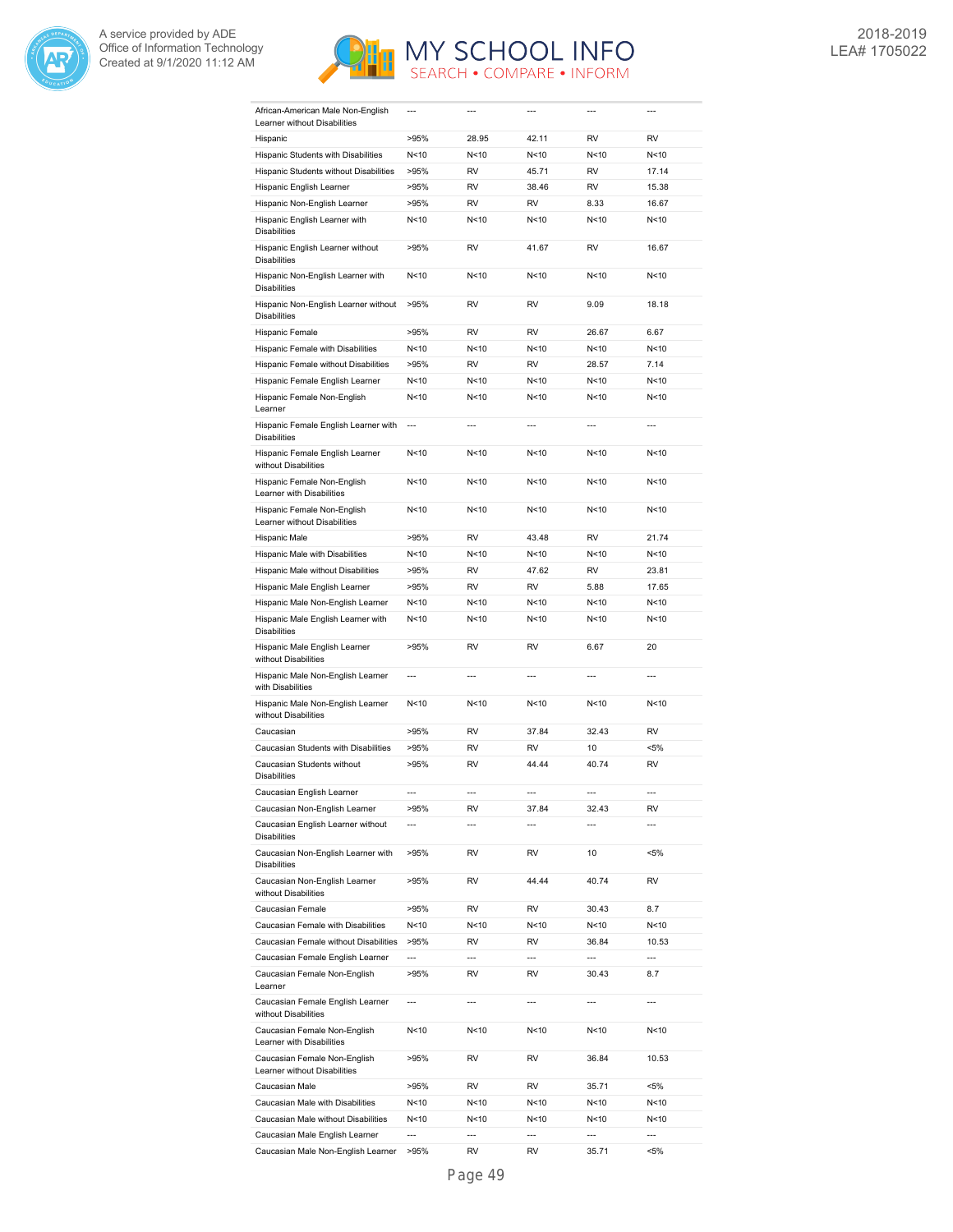



| Caucasian Male English Learner<br>without Disabilities     | $- - -$ | ---    | ---    | ---  | ---    |
|------------------------------------------------------------|---------|--------|--------|------|--------|
| Caucasian Male Non-English Learner<br>with Disabilities    | N < 10  | N < 10 | N < 10 | N<10 | N < 10 |
| Caucasian Male Non-English Learner<br>without Disabilities | N<10    | N < 10 | N < 10 | N<10 | N < 10 |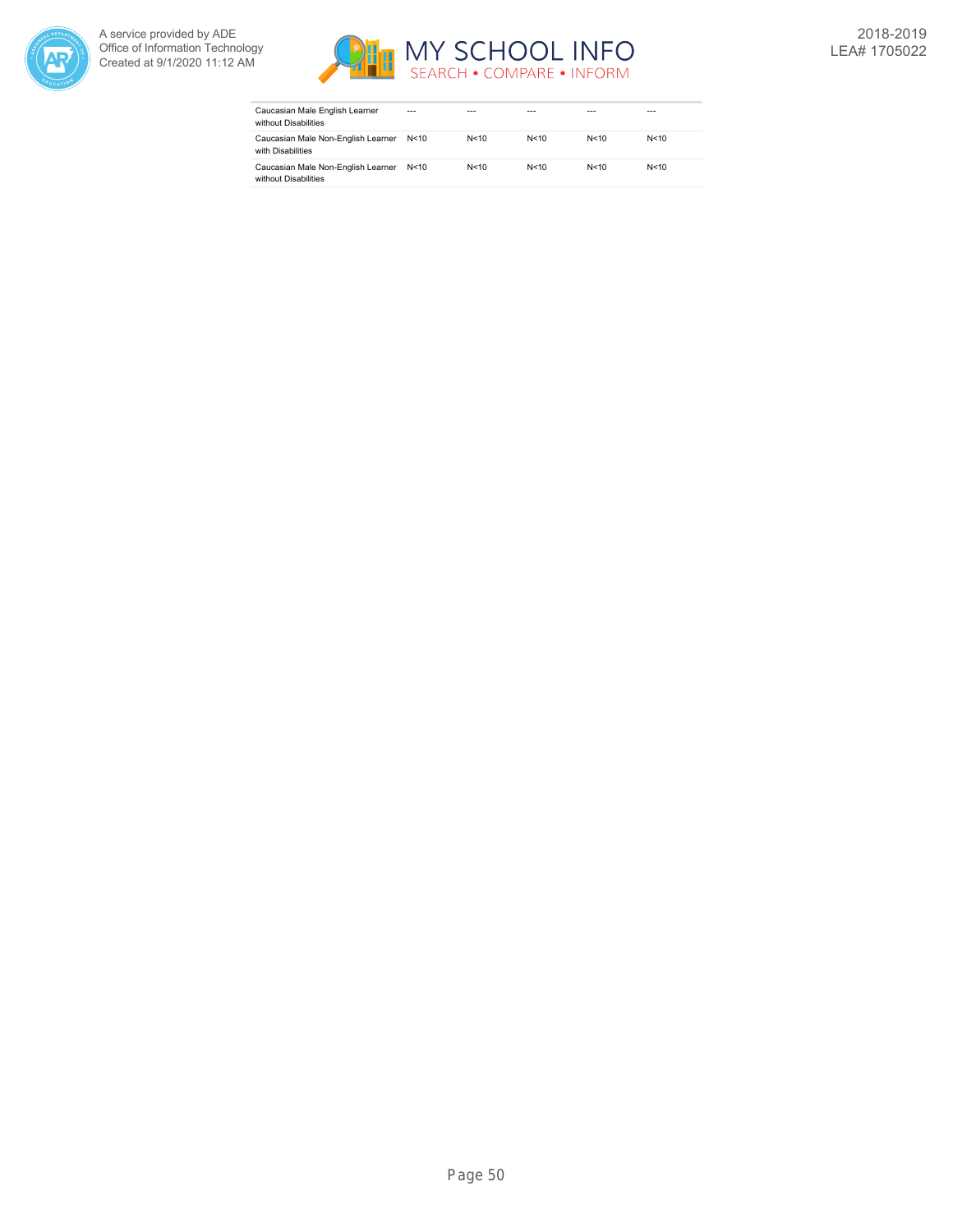





|                                                                      | % Tested        | % In Need<br>of Support | % Close         | % Ready         | % Exceeds |
|----------------------------------------------------------------------|-----------------|-------------------------|-----------------|-----------------|-----------|
| All Grades English Language Arts (ELA)                               |                 |                         |                 |                 |           |
| All                                                                  | >95%            | 40.82                   | 23.97           | 18.73           | 16.48     |
| <b>Students with Disabilities</b>                                    | >95%            | <b>RV</b>               | <b>RV</b>       | <5%             | $< 5\%$   |
| Students without Disabilities                                        | >95%            | 30.63                   | 28.38           | 21.62           | 19.37     |
| English Learner                                                      | >95%            | 44                      | 28              | 14.67           | 13.33     |
| Non-English Learner                                                  | >95%            | 39.58                   | 22.4            | 20.31           | 17.71     |
| English Learner Students with<br><b>Disabilities</b>                 | N<10            | N<10                    | N <sub>10</sub> | N <sub>10</sub> | N<10      |
| English Learner Students without<br><b>Disabilities</b>              | >95%            | 37.31                   | 31.34           | 16.42           | 14.93     |
| Non-English Learner Students with<br><b>Disabilities</b>             | >95%            | <b>RV</b>               | <b>RV</b>       | 5.41            | $< 5\%$   |
| Non-English Learner Students<br>without Disabilities                 | >95%            | 27.74                   | 27.1            | 23.87           | 21.29     |
| Female                                                               | >95%            | 36.22                   | 24.41           | 20.47           | 18.9      |
| Female Students with Disabilities                                    | >95%            | <b>RV</b>               | <b>RV</b>       | $< 5\%$         | $< 5\%$   |
| Female Students without Disabilities                                 | >95%            | 27.03                   | 27.93           | 23.42           | 21.62     |
| Female English Learner                                               | >95%            | 40.74                   | <b>RV</b>       | <b>RV</b>       | 14.81     |
| Female Non-English Learner                                           | >95%            | 35                      | 23              | 22              | 20        |
| Female English Learner with<br><b>Disabilities</b>                   | N <sub>10</sub> | N<10                    | N <sub>10</sub> | N <sub>10</sub> | N<10      |
| Female English Learner without<br><b>Disabilities</b>                | >95%            | <b>RV</b>               | RV              | 16.67           | 16.67     |
| Female Non-English Learner with<br><b>Disabilities</b>               | >95%            | <b>RV</b>               | <b>RV</b>       | $< 5\%$         | $< 5\%$   |
| Female Non-English Learner without<br><b>Disabilities</b>            | >95%            | 25.29                   | 26.44           | 25.29           | 22.99     |
| Male                                                                 | >95%            | 45                      | 23.57           | 17.14           | 14.29     |
| Male Students with Disabilities                                      | >95%            | <b>RV</b>               | <b>RV</b>       | 6.9             | $< 5\%$   |
| Male Students without Disabilities                                   | >95%            | 34.23                   | 28.83           | 19.82           | 17.12     |
| Male English Learner                                                 | >95%            | 45.83                   | 27.08           | <b>RV</b>       | <b>RV</b> |
| Male Non-English Learner                                             | >95%            | 44.57                   | 21.74           | 18.48           | 15.22     |
| Male English Learner with Disabilities                               | N<10            | N < 10                  | N < 10          | N <sub>10</sub> | N<10      |
| Male English Learner without<br><b>Disabilities</b>                  | >95%            | 39.53                   | 30.23           | <b>RV</b>       | <b>RV</b> |
| Male Non-English Learner with<br><b>Disabilities</b>                 | >95%            | <b>RV</b>               | <b>RV</b>       | 8.33            | $< 5\%$   |
| Male Non-English Learner without<br><b>Disabilities</b>              | >95%            | 30.88                   | 27.94           | 22.06           | 19.12     |
| African-American                                                     | N<10            | N<10                    | N <sub>10</sub> | N <sub>10</sub> | N<10      |
| African-American Students with<br><b>Disabilities</b>                | N<10            | N<10                    | N <sub>10</sub> | N <sub>10</sub> | N<10      |
| African-American Students without<br><b>Disabilities</b>             | N <sub>10</sub> | N <sub>10</sub>         | N <sub>10</sub> | N <sub>10</sub> | N<10      |
| African-American Non-English<br>Learner                              | N<10            | N<10                    | N<10            | N<10            | N<10      |
| African-American Non-English<br>Learner with Disabilities            | N <sub>10</sub> | N<10                    | N<10            | N<10            | N<10      |
| African-American Non-English<br>Learner without Disabilities         | N <sub>10</sub> | N <sub>10</sub>         | N<10            | N<10            | N<10      |
| African-American Female                                              | N <sub>10</sub> | N <sub>10</sub>         | N<10            | N<10            | N<10      |
| African-American Female without<br><b>Disabilities</b>               | N <sub>10</sub> | N <sub>10</sub>         | N<10            | N<10            | N<10      |
| African-American Female Non-<br>English Learner                      | N <sub>10</sub> | N <sub>10</sub>         | N<10            | N <sub>10</sub> | N<10      |
| African-American Female Non-<br>English Learner without Disabilities | N<10            | N<10                    | N<10            | N <sub>10</sub> | N<10      |
| African-American Male                                                | N<10            | N <sub>10</sub>         | N<10            | N <sub>10</sub> | N<10      |
| African-American Male with<br><b>Disabilities</b>                    | N<10            | N<10                    | N<10            | N<10            | N<10      |
| African-American Male without<br><b>Disabilities</b>                 | N < 10          | N<10                    | N<10            | N<10            | N<10      |
| African-American Male Non-English<br>Learner                         | N<10            | N<10                    | N<10            | N<10            | N<10      |
| African-American Male Non-English<br>Learner with Disabilities       | N<10            | N<10                    | N<10            | N < 10          | N<10      |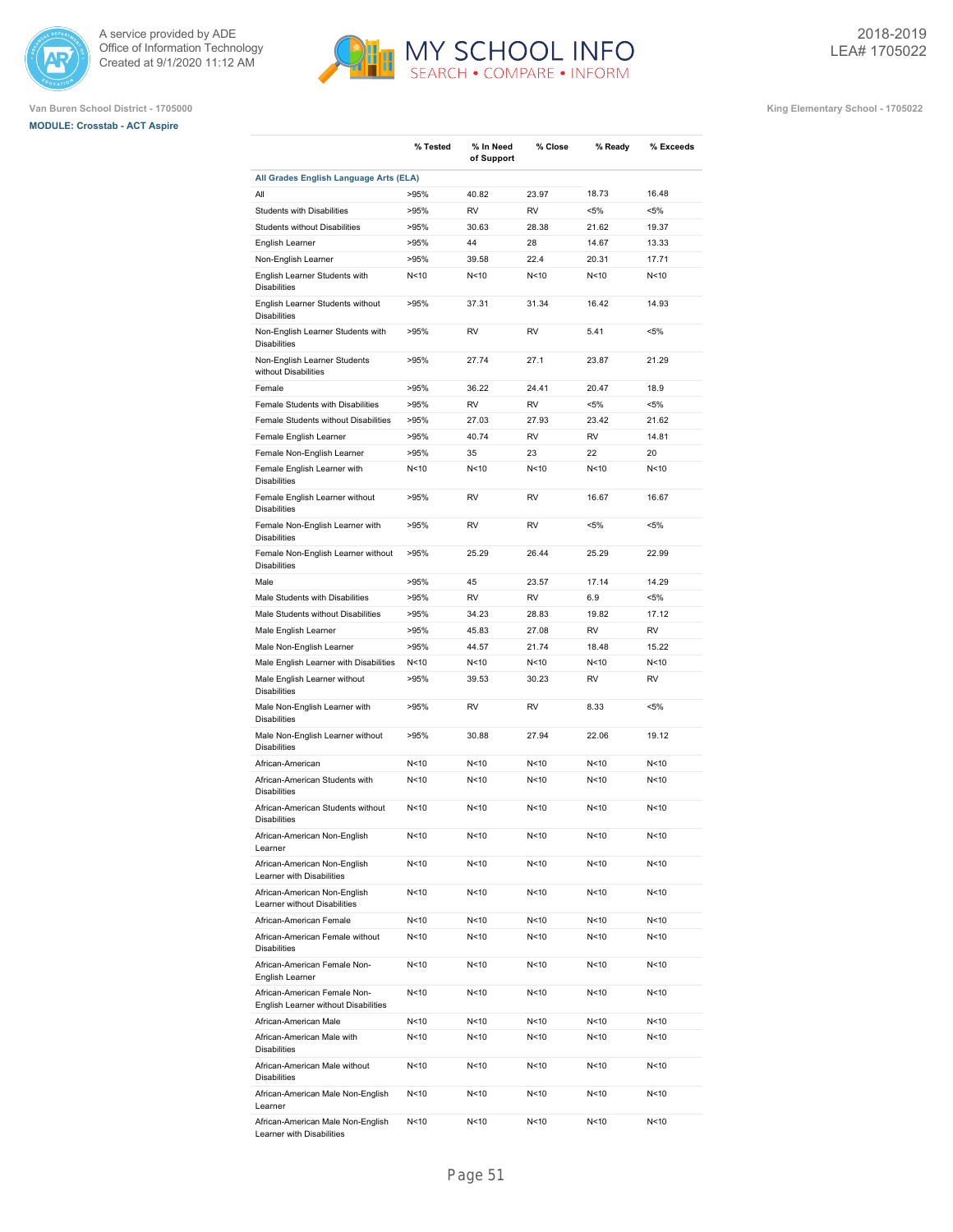



| African-American Male Non-English<br>Learner without Disabilities                | N <sub>10</sub> | N<10        | N<10            | N <sub>10</sub> | N<10         |
|----------------------------------------------------------------------------------|-----------------|-------------|-----------------|-----------------|--------------|
| Hispanic                                                                         | >95%            | 41.05       | 28.42           | 17.89           | 12.63        |
| Hispanic Students with Disabilities                                              | >95%            | RV          | RV              | 10              | <5%          |
| Hispanic Students without Disabilities                                           | >95%            | 35.29       | 31.76           | 18.82           | 14.12        |
| Hispanic English Learner                                                         | >95%            | 44.12       | 27.94           | <b>RV</b>       | <b>RV</b>    |
| Hispanic Non-English Learner                                                     | >95%            | <b>RV</b>   | <b>RV</b>       | 22.22           | 14.81        |
| Hispanic English Learner with                                                    | N<10            | N<10        | N <sub>10</sub> | N <sub>10</sub> | N<10         |
| <b>Disabilities</b>                                                              |                 |             |                 |                 |              |
| Hispanic English Learner without<br><b>Disabilities</b>                          | >95%            | 38.71       | 30.65           | <b>RV</b>       | <b>RV</b>    |
| Hispanic Non-English Learner with<br><b>Disabilities</b>                         | N<10            | N<10        | N<10            | N <sub>10</sub> | N<10         |
| Hispanic Non-English Learner without<br><b>Disabilities</b>                      | >95%            | <b>RV</b>   | <b>RV</b>       | 21.74           | 17.39        |
| Hispanic Female                                                                  | >95%            | 31.43       | 40              | <b>RV</b>       | <b>RV</b>    |
| Hispanic Female with Disabilities                                                | N<10            | N<10        | N<10            | N <sub>10</sub> | N<10         |
| Hispanic Female without Disabilities                                             | >95%            | RV          | 43.75           | <b>RV</b>       | 15.63        |
| Hispanic Female English Learner                                                  | >95%            | <b>RV</b>   | <b>RV</b>       | 16.67           | 12.5         |
| Hispanic Female Non-English                                                      | >95%            | RV          | <b>RV</b>       | 9.09            | 18.18        |
| Learner                                                                          |                 |             |                 |                 |              |
| Hispanic Female English Learner with<br><b>Disabilities</b>                      | N <sub>10</sub> | N<10        | N <sub>10</sub> | N <sub>10</sub> | N<10         |
| Hispanic Female English Learner<br>without Disabilities                          | >95%            | <b>RV</b>   | <b>RV</b>       | 18.18           | 13.64        |
| Hispanic Female Non-English<br>Learner with Disabilities                         | N<10            | N<10        | N<10            | N <sub>10</sub> | N<10         |
| Hispanic Female Non-English<br>Learner without Disabilities                      | >95%            | <b>RV</b>   | <b>RV</b>       | 10              | 20           |
| Hispanic Male                                                                    | >95%            | 46.67       | 21.67           | <b>RV</b>       | <b>RV</b>    |
| Hispanic Male with Disabilities                                                  | N<10            | N<10        | N < 10          | N<10            | N<10         |
| Hispanic Male without Disabilities                                               | >95%            | 41.51       | 24.53           | <b>RV</b>       | <b>RV</b>    |
| Hispanic Male English Learner                                                    | >95%            | 47.73       | 25              | <b>RV</b>       | <b>RV</b>    |
| Hispanic Male Non-English Learner                                                | >95%            | RV          | <b>RV</b>       | 31.25           | 12.5         |
| Hispanic Male English Learner with<br><b>Disabilities</b>                        | N<10            | N<10        | N <sub>10</sub> | N <sub>10</sub> | N<10         |
| Hispanic Male English Learner<br>without Disabilities                            | >95%            | 42.5        | 27.5            | <b>RV</b>       | <b>RV</b>    |
| Hispanic Male Non-English Learner<br>with Disabilities                           | N<10            | N<10        | N < 10          | N <sub>10</sub> | N<10         |
| Hispanic Male Non-English Learner<br>without Disabilities                        | >95%            | RV          | <b>RV</b>       | 30.77           | 15.38        |
| Caucasian                                                                        | >95%            | 40.46       | 22.9            | 19.08           | 17.56        |
| Caucasian Students with Disabilities                                             | >95%            | RV          | RV              | $< 5\%$         | <5%          |
| Caucasian Students without<br><b>Disabilities</b>                                | >95%            | 27.88       | 27.88           | 23.08           | 21.15        |
| Caucasian English Learner                                                        | N<10            | N<10        | N < 10          | N<10            | N<10         |
| Caucasian Non-English Learner                                                    | >95%            | 40.63       | 22.66           | 19.53           | 17.19        |
| Caucasian English Learner without                                                | N<10            | N<10        | N<10            | N<10            | N<10         |
| <b>Disabilities</b><br>Caucasian Non-English Learner with<br><b>Disabilities</b> | >95%            | RV          | RV              | <5%             | <5%          |
| Caucasian Non-English Learner<br>without Disabilities                            | >95%            | 27.72       | 27.72           | 23.76           | 20.79        |
| Caucasian Female                                                                 | >95%            | 38.36       | 20.55           | 21.92           | 19.18        |
|                                                                                  | >95%            |             |                 |                 |              |
| Caucasian Female with Disabilities<br>Caucasian Female without Disabilities      |                 | RV<br>27.42 | RV<br>24.19     | <5%<br>25.81    | <5%<br>22.58 |
|                                                                                  | >95%            |             |                 |                 |              |
| Caucasian Female English Learner                                                 | N<10            | N<10        | N<10            | N<10            | N<10         |
| Caucasian Female Non-English<br>Learner                                          | >95%            | 38.03       | 21.13           | 22.54           | 18.31        |
| Caucasian Female English Learner<br>without Disabilities                         | N<10            | N<10        | N<10            | N<10            | N<10         |
| Caucasian Female Non-English<br>Learner with Disabilities                        | >95%            | RV          | RV              | $< 5\%$         | <5%          |
| Caucasian Female Non-English<br>Learner without Disabilities                     | >95%            | 26.67       | 25              | 26.67           | 21.67        |
| Caucasian Male                                                                   | >95%            | 43.1        | 25.86           | RV              | RV           |
| Caucasian Male with Disabilities                                                 | >95%            | RV          | RV              | 6.25            | 6.25         |
| Caucasian Male without Disabilities                                              | >95%            | 28.57       | 33.33           | RV              | RV           |
| Caucasian Male English Learner                                                   | N<10            | N<10        | N<10            | N<10            | N<10         |
| Caucasian Male Non-English Learner                                               | >95%            | 43.86       | 24.56           | RV              | RV           |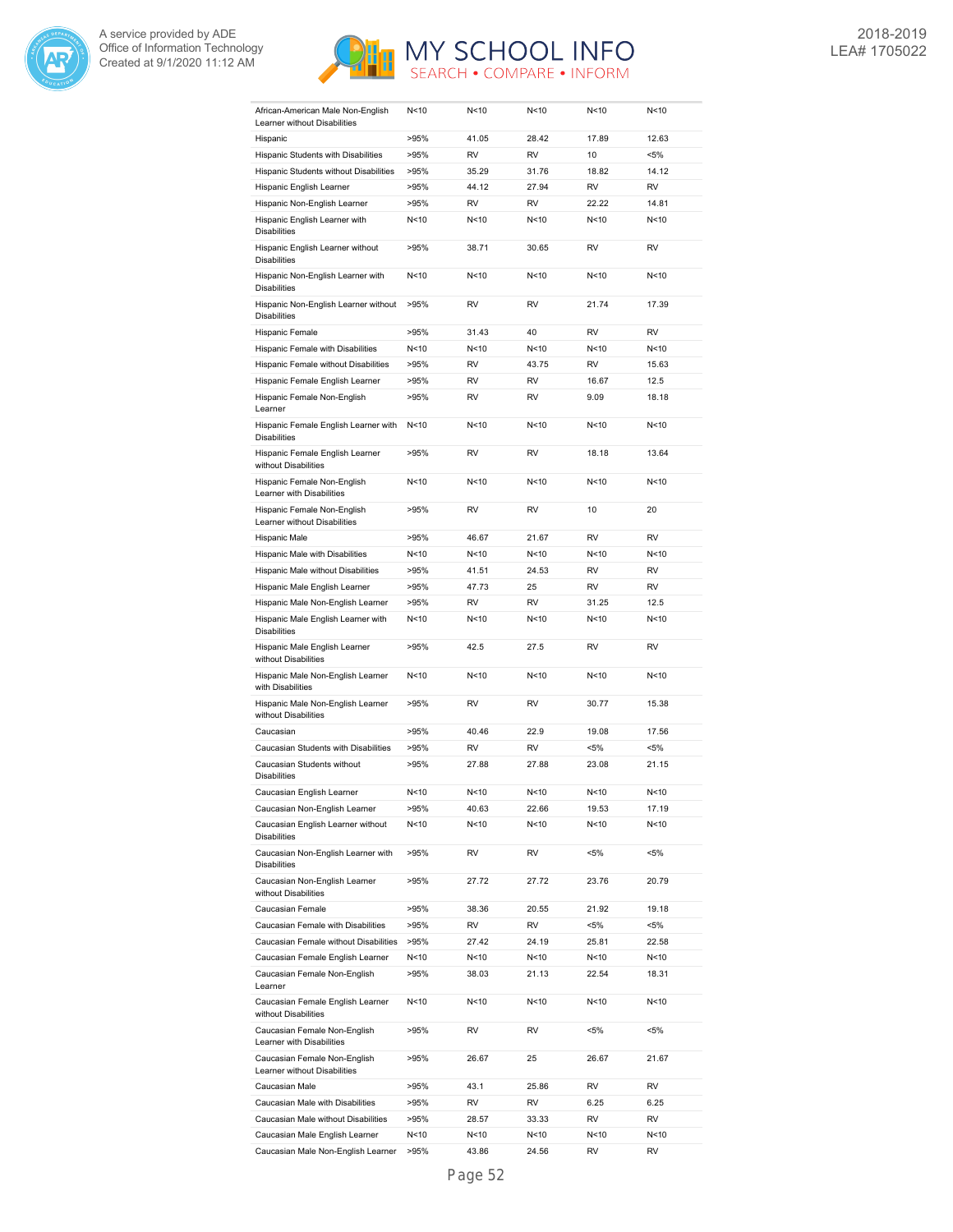



| Caucasian Male English Learner<br>without Disabilities     | N<10 | N < 10 | N<10      | N<10      | N < 10 |
|------------------------------------------------------------|------|--------|-----------|-----------|--------|
| Caucasian Male Non-English Learner<br>with Disabilities    | >95% | RV     | <b>RV</b> | 6.25      | 6.25   |
| Caucasian Male Non-English Learner<br>without Disabilities | >95% | 29.27  | 31.71     | <b>RV</b> | RV     |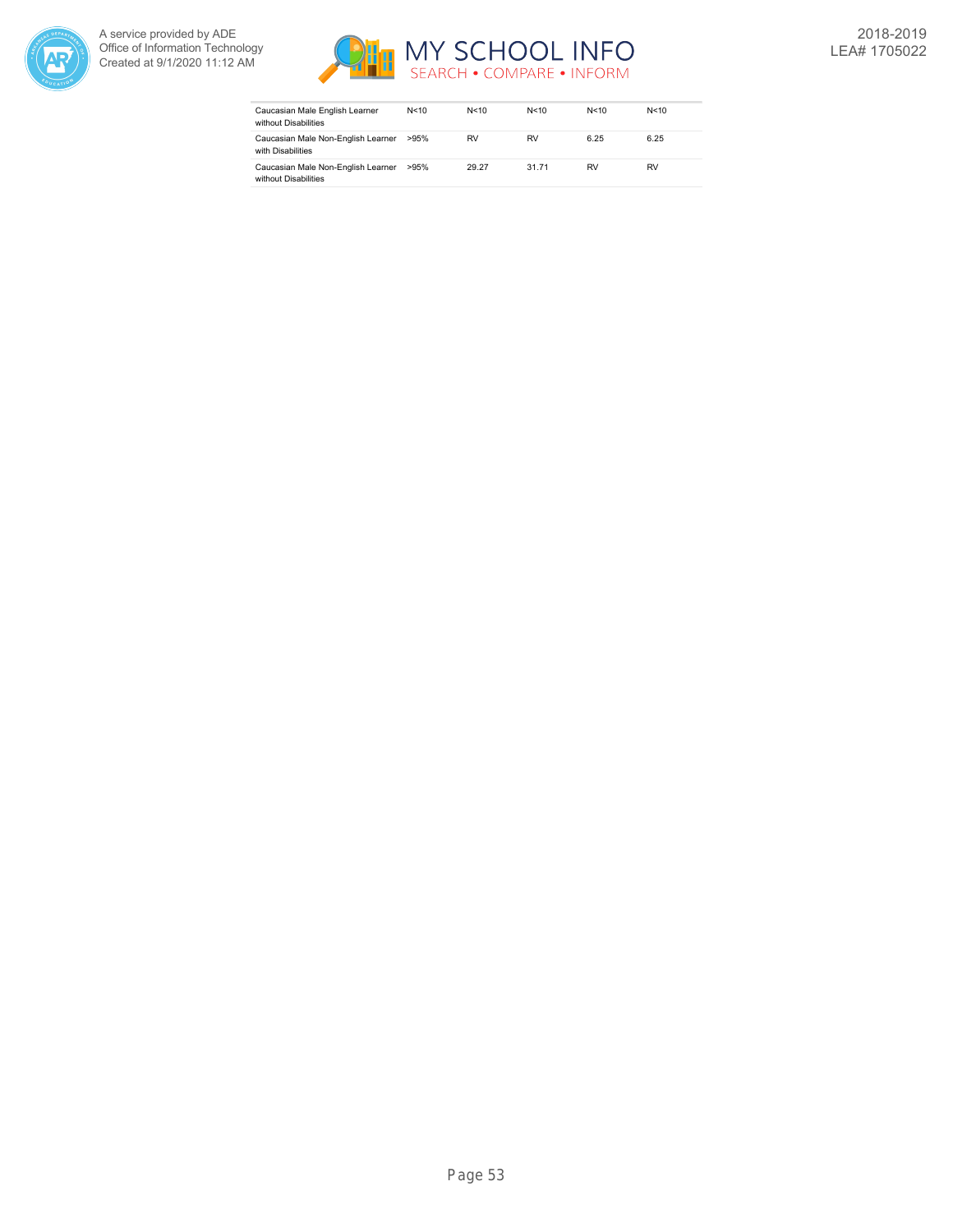





|                                                                      | % Tested        | % In Need<br>of Support | % Close         | % Ready         | % Exceeds |
|----------------------------------------------------------------------|-----------------|-------------------------|-----------------|-----------------|-----------|
| <b>All Grades Mathematics</b>                                        |                 |                         |                 |                 |           |
| All                                                                  | >95%            | 16.85                   | 28.84           | 40.82           | 13.48     |
| Students with Disabilities                                           | >95%            | 60                      | 26.67           | <b>RV</b>       | <b>RV</b> |
| <b>Students without Disabilities</b>                                 | >95%            | 8.11                    | 29.28           | 46.85           | 15.77     |
| English Learner                                                      | >95%            | <b>RV</b>               | 32              | 44              | <b>RV</b> |
| Non-English Learner                                                  | >95%            | 16.67                   | 27.6            | 39.58           | 16.15     |
| English Learner Students with<br><b>Disabilities</b>                 | N<10            | N<10                    | N<10            | N < 10          | N<10      |
| English Learner Students without<br><b>Disabilities</b>              | >95%            | RV                      | 31.34           | 47.76           | <b>RV</b> |
| Non-English Learner Students with<br><b>Disabilities</b>             | >95%            | 62.16                   | <b>RV</b>       | <b>RV</b>       | $< 5\%$   |
| Non-English Learner Students<br>without Disabilities                 | >95%            | <b>RV</b>               | 28.39           | 46.45           | <b>RV</b> |
| Female                                                               | >95%            | 15.75                   | 24.41           | 46.46           | 13.39     |
| Female Students with Disabilities                                    | >95%            | <b>RV</b>               | <b>RV</b>       | 18.75           | $< 5\%$   |
| Female Students without Disabilities                                 | >95%            | 9.01                    | 25.23           | 50.45           | 15.32     |
| Female English Learner                                               | >95%            | <b>RV</b>               | <b>RV</b>       | 59.26           | $< 5\%$   |
| Female Non-English Learner                                           | >95%            | 14                      | 26              | 43              | 17        |
| Female English Learner with                                          | N<10            | N<10                    | N<10            | N<10            | N<10      |
| <b>Disabilities</b>                                                  |                 |                         |                 |                 |           |
| Female English Learner without<br><b>Disabilities</b>                | >95%            | <b>RV</b>               | RV              | 62.5            | $< 5\%$   |
| Female Non-English Learner with<br><b>Disabilities</b>               | >95%            | RV                      | RV              | 15.38           | $< 5\%$   |
| Female Non-English Learner without<br><b>Disabilities</b>            | >95%            | <b>RV</b>               | 26.44           | 47.13           | <b>RV</b> |
| Male                                                                 | >95%            | 17.86                   | 32.86           | 35.71           | 13.57     |
| Male Students with Disabilities                                      | >95%            | 58.62                   | <b>RV</b>       | <b>RV</b>       | $< 5\%$   |
| Male Students without Disabilities                                   | >95%            | <b>RV</b>               | 33.33           | 43.24           | <b>RV</b> |
| Male English Learner                                                 | >95%            | <b>RV</b>               | 39.58           | 35.42           | <b>RV</b> |
| Male Non-English Learner                                             | >95%            | 19.57                   | 29.35           | 35.87           | 15.22     |
| Male English Learner with Disabilities                               | N<10            | N<10                    | N <sub>10</sub> | N <sub>10</sub> | N<10      |
| Male English Learner without<br><b>Disabilities</b>                  | >95%            | <b>RV</b>               | 37.21           | 39.53           | <b>RV</b> |
| Male Non-English Learner with<br><b>Disabilities</b>                 | >95%            | <b>RV</b>               | <b>RV</b>       | 8.33            | $< 5\%$   |
| Male Non-English Learner without<br><b>Disabilities</b>              | <b>RV</b>       | RV                      | 30.88           | 45.59           | <b>RV</b> |
| African-American                                                     | N <sub>10</sub> | N<10                    | N<10            | N < 10          | N<10      |
| African-American Students with<br><b>Disabilities</b>                | N < 10          | N<10                    | N<10            | N < 10          | N<10      |
| African-American Students without<br><b>Disabilities</b>             | N<10            | N<10                    | N<10            | N<10            | N<10      |
| African-American Non-English<br>Learner                              | N<10            | N<10                    | N<10            | N<10            | N<10      |
| African-American Non-English<br>Learner with Disabilities            | N<10            | N<10                    | N<10            | N < 10          | N<10      |
| African-American Non-English<br>Learner without Disabilities         | N<10            | N<10                    | N<10            | N <sub>10</sub> | N<10      |
| African-American Female                                              | N<10            | N<10                    | N<10            | N<10            | N<10      |
| African-American Female without<br><b>Disabilities</b>               | N<10            | N<10                    | N<10            | N<10            | N<10      |
| African-American Female Non-<br>English Learner                      | N<10            | N<10                    | N<10            | N<10            | N<10      |
| African-American Female Non-<br>English Learner without Disabilities | N<10            | N<10                    | N<10            | N<10            | N<10      |
| African-American Male                                                | N <sub>10</sub> | N<10                    | N<10            | N <sub>10</sub> | N<10      |
| African-American Male with<br><b>Disabilities</b>                    | N<10            | N<10                    | N<10            | N<10            | N<10      |
| African-American Male without<br><b>Disabilities</b>                 | N<10            | N <sub>10</sub>         | N<10            | N<10            | N<10      |
| African-American Male Non-English<br>Learner                         | N<10            | N<10                    | N<10            | N<10            | N<10      |
| African-American Male Non-English<br>Learner with Disabilities       | N <sub>10</sub> | N <sub>10</sub>         | N<10            | N <sub>10</sub> | N<10      |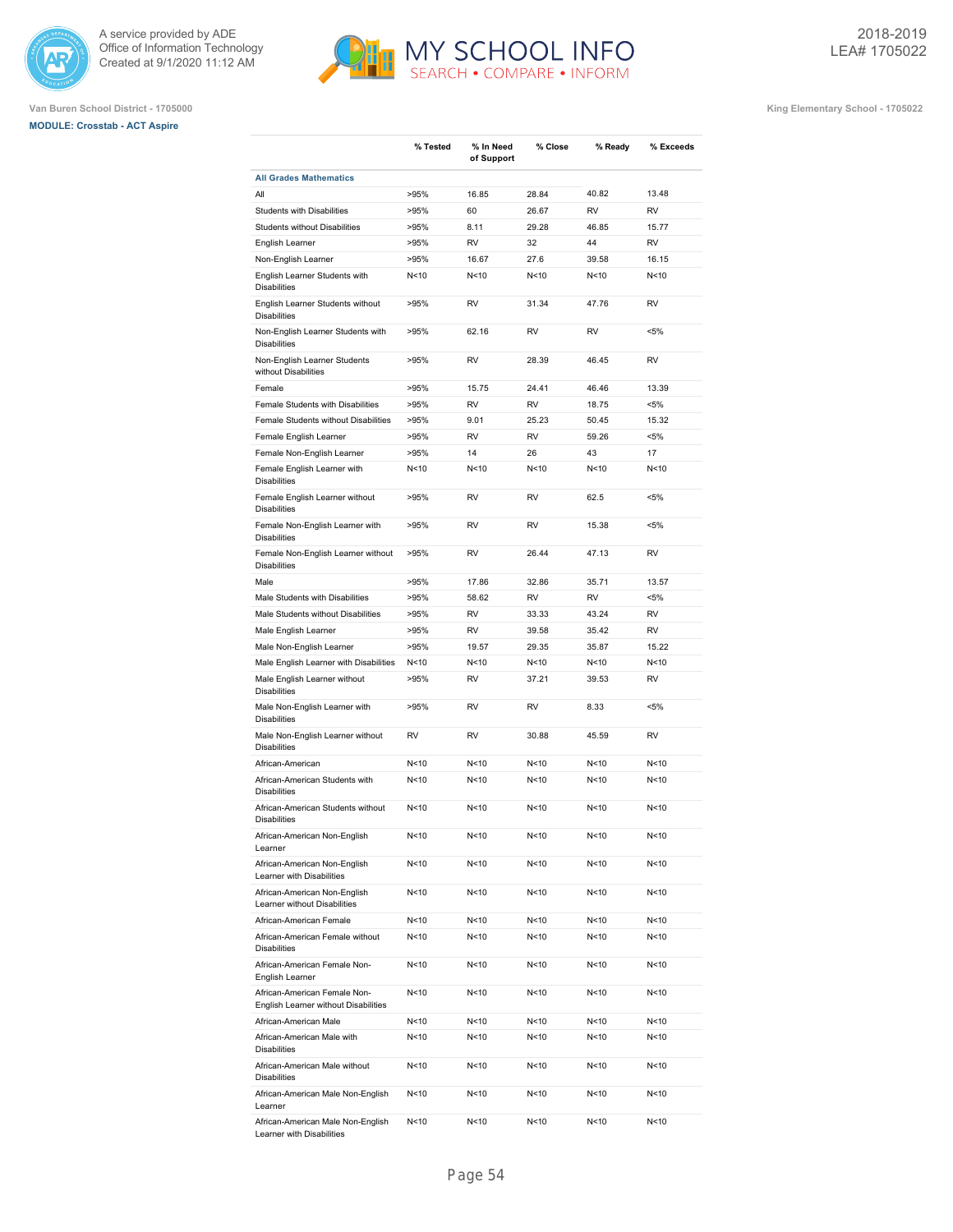



| African-American Male Non-English<br>Learner without Disabilities | N<10            | N<10      | N<10            | N <sub>10</sub> | N<10      |
|-------------------------------------------------------------------|-----------------|-----------|-----------------|-----------------|-----------|
| Hispanic                                                          | >95%            | <b>RV</b> | 33.68           | 43.16           | <b>RV</b> |
| Hispanic Students with Disabilities                               | >95%            | RV        | RV              | 10              | <5%       |
| Hispanic Students without Disabilities                            | >95%            | RV        | 32.94           | 47.06           | <b>RV</b> |
| Hispanic English Learner                                          | <b>RV</b>       | <b>RV</b> | 32.35           | 47.06           | <b>RV</b> |
| Hispanic Non-English Learner                                      | >95%            | <b>RV</b> | 37.04           | <b>RV</b>       | 11.11     |
|                                                                   |                 |           | N < 10          | N <sub>10</sub> | N<10      |
| Hispanic English Learner with<br><b>Disabilities</b>              | N < 10          | N<10      |                 |                 |           |
| Hispanic English Learner without<br><b>Disabilities</b>           | >95%            | <b>RV</b> | 30.65           | 50              | <b>RV</b> |
| Hispanic Non-English Learner with<br><b>Disabilities</b>          | N < 10          | N<10      | N<10            | N<10            | N<10      |
| Hispanic Non-English Learner without<br><b>Disabilities</b>       | >95%            | RV        | RV              | 39.13           | 13.04     |
| Hispanic Female                                                   | >95%            | <b>RV</b> | 28.57           | 45.71           | <b>RV</b> |
| Hispanic Female with Disabilities                                 | N<10            | N<10      | N<10            | N<10            | N<10      |
| Hispanic Female without Disabilities                              | >95%            | <b>RV</b> | 31.25           | 46.88           | <b>RV</b> |
|                                                                   |                 | RV        | RV              |                 |           |
| Hispanic Female English Learner                                   | >95%            |           |                 | 62.5            | <5%       |
| Hispanic Female Non-English<br>Learner                            | >95%            | RV        | RV              | 9.09            | 18.18     |
| Hispanic Female English Learner with<br><b>Disabilities</b>       | N<10            | N<10      | N <sub>10</sub> | N <sub>10</sub> | N<10      |
| Hispanic Female English Learner<br>without Disabilities           | >95%            | RV        | RV              | 63.64           | <5%       |
| Hispanic Female Non-English<br>Learner with Disabilities          | N < 10          | N<10      | N<10            | N<10            | N<10      |
| Hispanic Female Non-English<br>Learner without Disabilities       | >95%            | RV        | RV              | 10              | 20        |
| Hispanic Male                                                     | >95%            | RV        | 36.67           | 41.67           | <b>RV</b> |
| Hispanic Male with Disabilities                                   | N < 10          | N<10      | N<10            | N<10            | N<10      |
| Hispanic Male without Disabilities                                | >95%            | <b>RV</b> | 33.96           | 47.17           | <b>RV</b> |
| Hispanic Male English Learner                                     | >95%            | RV        | 40.91           | 38.64           | <b>RV</b> |
| Hispanic Male Non-English Learner                                 | >95%            | RV        | RV              | 50              | 6.25      |
| Hispanic Male English Learner with                                | N < 10          | N<10      | N <sub>10</sub> | N<10            | N<10      |
| <b>Disabilities</b>                                               |                 |           |                 |                 |           |
| Hispanic Male English Learner<br>without Disabilities             | >95%            | RV        | 37.5            | 42.5            | <b>RV</b> |
| Hispanic Male Non-English Learner<br>with Disabilities            | N < 10          | N<10      | N<10            | N<10            | N<10      |
| Hispanic Male Non-English Learner<br>without Disabilities         | >95%            | <b>RV</b> | RV              | 61.54           | 7.69      |
| Caucasian                                                         | >95%            | 16.79     | 25.19           | 40.46           | 17.56     |
| Caucasian Students with Disabilities                              | >95%            | 55.56     | RV              | RV              | <5%       |
| Caucasian Students without<br><b>Disabilities</b>                 | >95%            | RV        | 25              | 47.12           | <b>RV</b> |
| Caucasian English Learner                                         | N <sub>10</sub> | N<10      | N < 10          | N <sub>10</sub> | N<10      |
| Caucasian Non-English Learner                                     | >95%            | 17.19     | 25              | 40.63           | 17.19     |
| Caucasian English Learner without<br><b>Disabilities</b>          | N<10            | N<10      | N<10            | N<10            | N<10      |
| Caucasian Non-English Learner with<br><b>Disabilities</b>         | >95%            | 55.56     | RV              | RV              | <5%       |
| Caucasian Non-English Learner<br>without Disabilities             | >95%            | RV        | 24.75           | 47.52           | RV        |
| Caucasian Female                                                  | >95%            | 15.07     | 21.92           | 46.58           | 16.44     |
| Caucasian Female with Disabilities                                | >95%            | RV        | RV              | 18.18           | <5%       |
|                                                                   |                 |           |                 |                 | RV        |
| Caucasian Female without Disabilities                             | >95%            | RV        | 20.97           | 51.61           |           |
| Caucasian Female English Learner                                  | N<10            | N<10      | N<10            | N<10            | N<10      |
| Caucasian Female Non-English<br>Learner                           | >95%            | 15.49     | 21.13           | 46.48           | 16.9      |
| Caucasian Female English Learner<br>without Disabilities          | N <sub>10</sub> | N<10      | N<10            | N<10            | N<10      |
| Caucasian Female Non-English<br>Learner with Disabilities         | >95%            | RV        | RV              | 18.18           | <5%       |
| Caucasian Female Non-English<br>Learner without Disabilities      | >95%            | RV        | RV              | 51.67           | 20        |
| Caucasian Male                                                    | >95%            | 18.97     | 29.31           | 32.76           | 18.97     |
| Caucasian Male with Disabilities                                  | >95%            | RV        | RV              | 12.5            | 6.25      |
| Caucasian Male without Disabilities                               | RV              | RV        | 30.95           | 40.48           | RV        |
| Caucasian Male English Learner                                    | N<10            | N<10      | N<10            | N<10            | N<10      |
| Caucasian Male Non-English Learner                                | >95%            | 19.3      | 29.82           | 33.33           | 17.54     |
|                                                                   |                 |           |                 |                 |           |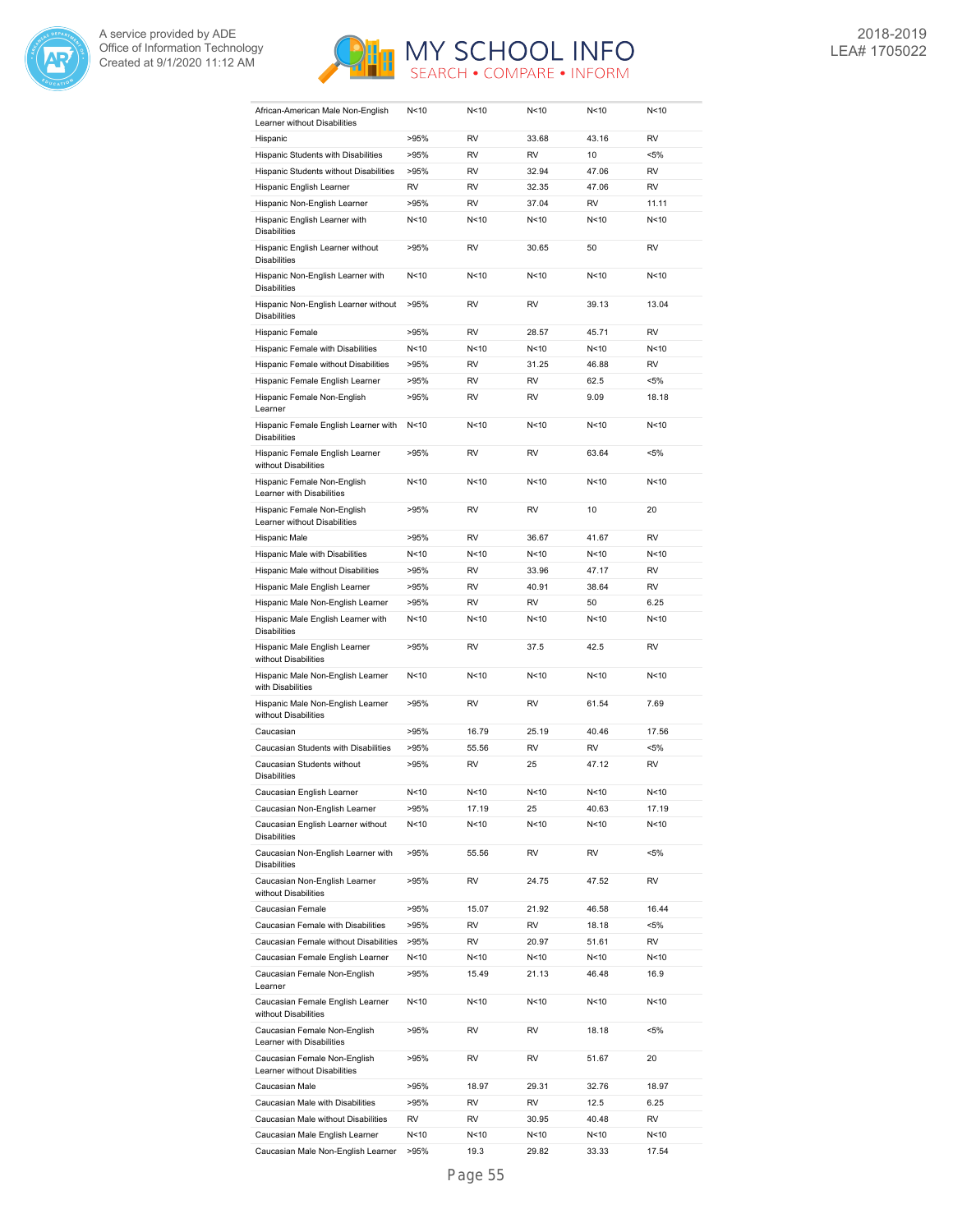



| Caucasian Male English Learner<br>without Disabilities     | N<10 | N < 10 | N < 10 | N<10  | N < 10 |
|------------------------------------------------------------|------|--------|--------|-------|--------|
| Caucasian Male Non-English Learner<br>with Disabilities    | >95% | RV     | RV     | 12.5  | 6.25   |
| Caucasian Male Non-English Learner<br>without Disabilities | >95% | RV     | 31.71  | 41.46 | RV     |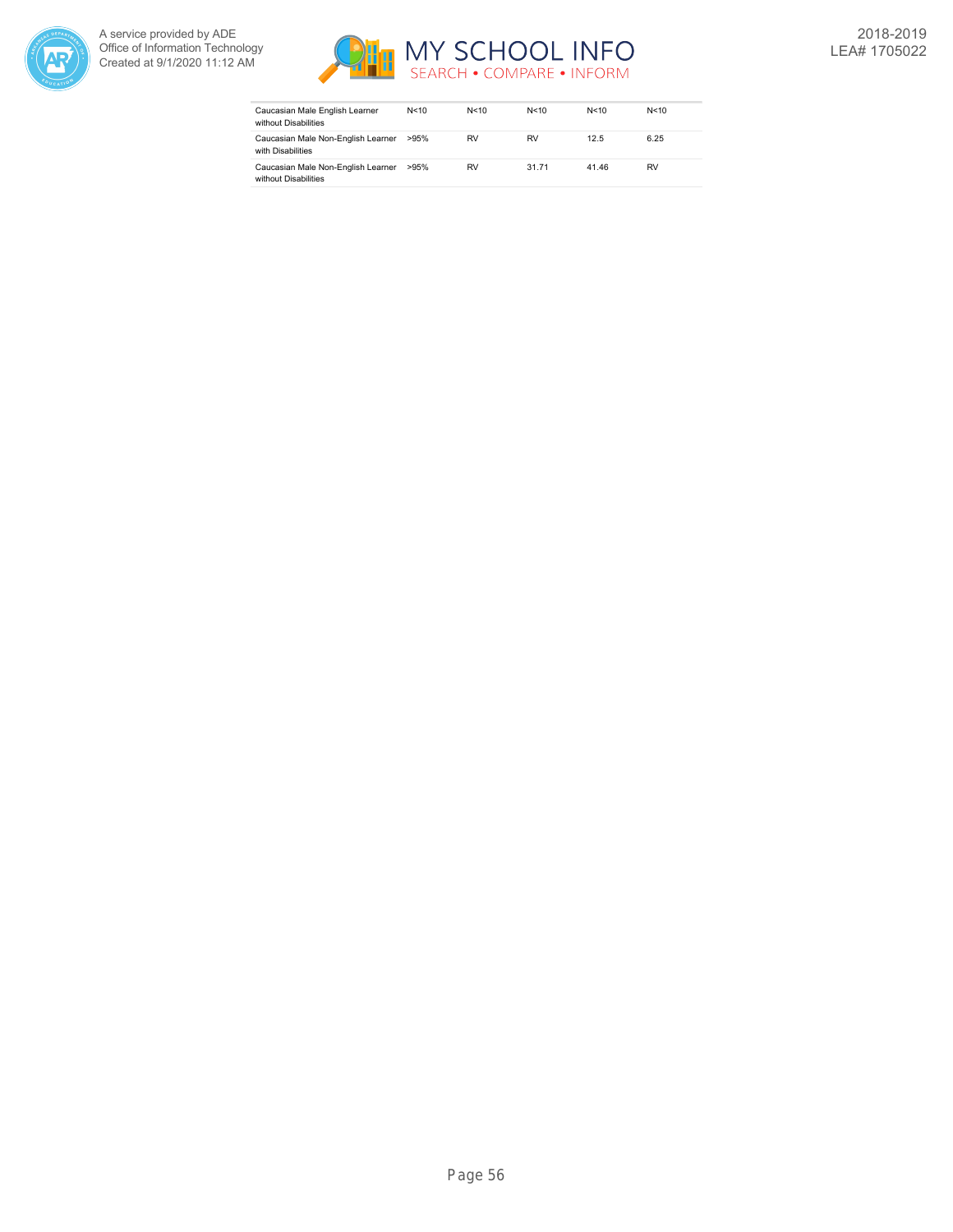





|                                                                      | % Tested        | % In Need<br>of Support | % Close                | % Ready           | % Exceeds          |
|----------------------------------------------------------------------|-----------------|-------------------------|------------------------|-------------------|--------------------|
| <b>All Grades Science</b>                                            |                 |                         |                        |                   |                    |
| All                                                                  | >95%            | 42.32                   | 25.09                  | 19.1              | 13.48              |
| Students with Disabilities                                           | >95%            | <b>RV</b>               | <b>RV</b>              | 6.67              | $< 5\%$            |
| Students without Disabilities                                        | >95%            | 33.78                   | 28.38                  | 21.62             | 16.22              |
| English Learner                                                      | >95%            | 46.67                   | 30.67                  | <b>RV</b>         | <b>RV</b>          |
| Non-English Learner                                                  | >95%            | 40.63                   | 22.92                  | 22.4              | 14.06              |
| English Learner Students with<br><b>Disabilities</b>                 | N<10            | N<10                    | N <sub>10</sub>        | N <sub>10</sub>   | N<10               |
| English Learner Students without<br><b>Disabilities</b>              | >95%            | 40.3                    | 34.33                  | <b>RV</b>         | <b>RV</b>          |
| Non-English Learner Students with<br><b>Disabilities</b>             | >95%            | <b>RV</b>               | <b>RV</b>              | 8.11              | $< 5\%$            |
| Non-English Learner Students<br>without Disabilities                 | >95%            | 30.97                   | 25.81                  | 25.81             | 17.42              |
| Female                                                               | >95%            | 43.31                   | 24.41                  | 20.47             | 11.81              |
| Female Students with Disabilities                                    | >95%            | <b>RV</b>               | <b>RV</b>              | 6.25              | $< 5\%$            |
| Female Students without Disabilities                                 | >95%            | 36.94                   | 27.03                  | 22.52             | 13.51              |
| Female English Learner                                               | >95%            | 48.15                   | <b>RV</b>              | <b>RV</b>         | $< 5\%$            |
| Female Non-English Learner                                           | >95%            | 42                      | 23                     | 21                | 14                 |
| Female English Learner with                                          | N<10            | N<10                    | N <sub>10</sub>        | N <sub>10</sub>   | N<10               |
| <b>Disabilities</b>                                                  |                 |                         |                        |                   |                    |
| Female English Learner without<br><b>Disabilities</b>                | >95%<br>>95%    | 41.67<br><b>RV</b>      | <b>RV</b><br><b>RV</b> | <b>RV</b><br>7.69 | $< 5\%$<br>$< 5\%$ |
| Female Non-English Learner with<br><b>Disabilities</b>               | >95%            | 35.63                   | 25.29                  | 22.99             |                    |
| Female Non-English Learner without<br><b>Disabilities</b>            |                 |                         |                        |                   | 16.09              |
| Male                                                                 | >95%            | 41.43                   | 25.71                  | 17.86             | 15                 |
| Male Students with Disabilities                                      | >95%            | <b>RV</b>               | <b>RV</b>              | 6.9               | $< 5\%$            |
| Male Students without Disabilities                                   | >95%            | 30.63                   | 29.73                  | 20.72             | 18.92              |
| Male English Learner                                                 | >95%            | 45.83                   | 31.25                  | <b>RV</b>         | <b>RV</b>          |
| Male Non-English Learner                                             | >95%            | 39.13                   | 22.83                  | 23.91             | 14.13              |
| Male English Learner with Disabilities                               | N<10            | N<10                    | N < 10                 | N < 10            | N<10               |
| Male English Learner without<br><b>Disabilities</b>                  | >95%            | 39.53                   | 34.88                  | RV                | RV                 |
| Male Non-English Learner with<br><b>Disabilities</b>                 | >95%            | <b>RV</b>               | <b>RV</b>              | 8.33              | $< 5\%$            |
| Male Non-English Learner without<br><b>Disabilities</b>              | >95%            | 25                      | 26.47                  | 29.41             | 19.12              |
| African-American                                                     | N <sub>10</sub> | N <sub>10</sub>         | N <sub>10</sub>        | N <sub>10</sub>   | N<10               |
| African-American Students with<br><b>Disabilities</b>                | N<10            | N<10                    | N <sub>10</sub>        | N <sub>10</sub>   | N<10               |
| African-American Students without<br><b>Disabilities</b>             | N<10            | N <sub>10</sub>         | N <sub>10</sub>        | N <sub>10</sub>   | N<10               |
| African-American Non-English<br>Learner                              | N<10            | N<10                    | N<10                   | N<10              | N<10               |
| African-American Non-English<br>Learner with Disabilities            | N<10            | N<10                    | N<10                   | N<10              | N<10               |
| African-American Non-English<br>Learner without Disabilities         | N<10            | N<10                    | N<10                   | N<10              | N<10               |
| African-American Female                                              | N<10            | N<10                    | N<10                   | N<10              | N<10               |
| African-American Female without<br><b>Disabilities</b>               | N <sub>10</sub> | N<10                    | N <sub>10</sub>        | N<10              | N<10               |
| African-American Female Non-<br>English Learner                      | N<10            | N<10                    | N<10                   | N<10              | N<10               |
| African-American Female Non-<br>English Learner without Disabilities | N<10            | N<10                    | N <sub>10</sub>        | N<10              | N<10               |
| African-American Male                                                | N<10            | N<10                    | N<10                   | N <sub>10</sub>   | N<10               |
| African-American Male with<br><b>Disabilities</b>                    | N<10            | N<10                    | N<10                   | N<10              | N<10               |
| African-American Male without<br><b>Disabilities</b>                 | N<10            | N<10                    | N<10                   | N<10              | N<10               |
| African-American Male Non-English<br>Learner                         | N<10            | N<10                    | N<10                   | N<10              | N<10               |
| African-American Male Non-English<br>Learner with Disabilities       | N<10            | N<10                    | N<10                   | N<10              | N<10               |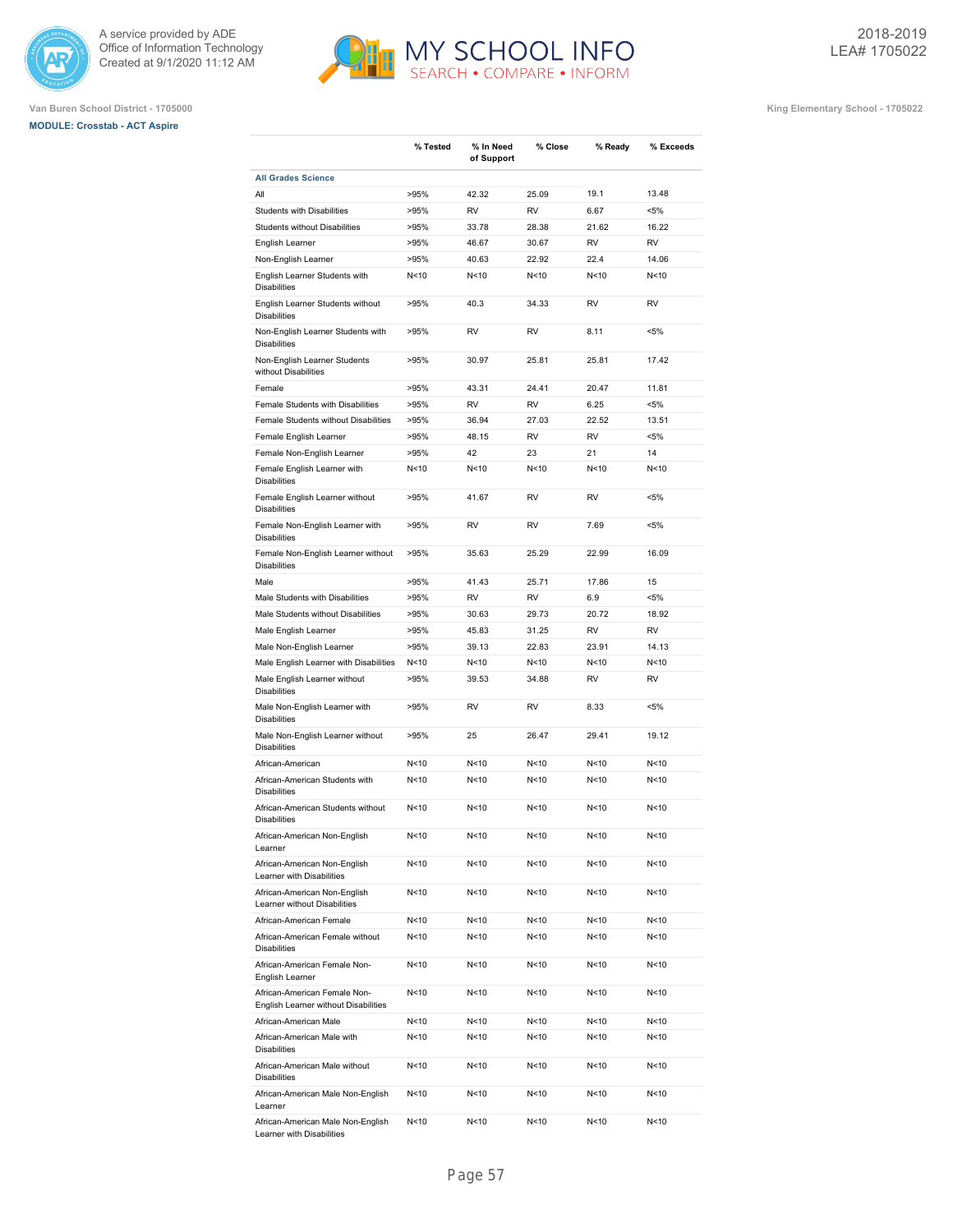



| African-American Male Non-English<br>Learner without Disabilities | N<10            | N<10      | N<10            | N<10            | N<10      |
|-------------------------------------------------------------------|-----------------|-----------|-----------------|-----------------|-----------|
| Hispanic                                                          | >95%            | 42.11     | 32.63           | 13.68           | 11.58     |
| Hispanic Students with Disabilities                               | >95%            | <b>RV</b> | <b>RV</b>       | $< 5\%$         | $< 5\%$   |
| Hispanic Students without Disabilities                            | >95%            | 35.29     | 36.47           | 15.29           | 12.94     |
| Hispanic English Learner                                          | >95%            | 45.59     | 33.82           | RV              | RV        |
| Hispanic Non-English Learner                                      | >95%            | RV        | RV              | 22.22           | 14.81     |
| Hispanic English Learner with                                     | N<10            | N<10      | N<10            | N<10            | N<10      |
| <b>Disabilities</b>                                               |                 |           |                 |                 |           |
| Hispanic English Learner without<br><b>Disabilities</b>           | >95%            | 40.32     | 37.1            | RV              | RV        |
| Hispanic Non-English Learner with<br><b>Disabilities</b>          | N<10            | N<10      | N <sub>10</sub> | N <sub>10</sub> | N<10      |
| Hispanic Non-English Learner without<br><b>Disabilities</b>       | >95%            | <b>RV</b> | <b>RV</b>       | 26.09           | 17.39     |
| Hispanic Female                                                   | >95%            | 45.71     | 31.43           | <b>RV</b>       | <b>RV</b> |
| Hispanic Female with Disabilities                                 | N<10            | N<10      | N <sub>10</sub> | N <sub>10</sub> | N<10      |
| Hispanic Female without Disabilities                              | >95%            | 40.63     | 34.38           | <b>RV</b>       | <b>RV</b> |
| Hispanic Female English Learner                                   | >95%            | 45.83     | RV              | RV              | <5%       |
| Hispanic Female Non-English                                       | >95%            | <b>RV</b> | RV              | 18.18           | 9.09      |
| Learner                                                           |                 |           |                 |                 |           |
| Hispanic Female English Learner with<br><b>Disabilities</b>       | N<10            | N<10      | N<10            | N<10            | N<10      |
| Hispanic Female English Learner<br>without Disabilities           | >95%            | <b>RV</b> | <b>RV</b>       | 18.18           | <5%       |
| Hispanic Female Non-English<br>Learner with Disabilities          | N<10            | N<10      | N <sub>10</sub> | N <sub>10</sub> | N<10      |
| Hispanic Female Non-English<br>Learner without Disabilities       | >95%            | <b>RV</b> | <b>RV</b>       | 20              | 10        |
| Hispanic Male                                                     | >95%            | 40        | 33.33           | <b>RV</b>       | <b>RV</b> |
| Hispanic Male with Disabilities                                   | N<10            | N<10      | N<10            | N <sub>10</sub> | N<10      |
| Hispanic Male without Disabilities                                | >95%            | 32.08     | 37.74           | <b>RV</b>       | <b>RV</b> |
| Hispanic Male English Learner                                     | >95%            | 45.45     | 34.09           | <b>RV</b>       | <b>RV</b> |
| Hispanic Male Non-English Learner                                 | >95%            | <b>RV</b> | <b>RV</b>       | 25              | 18.75     |
| Hispanic Male English Learner with<br><b>Disabilities</b>         | N<10            | N<10      | N<10            | N<10            | N<10      |
| Hispanic Male English Learner<br>without Disabilities             | >95%            | 40        | 37.5            | <b>RV</b>       | <b>RV</b> |
| Hispanic Male Non-English Learner                                 | N<10            | N<10      | N <sub>10</sub> | N <sub>10</sub> | N<10      |
| with Disabilities<br>Hispanic Male Non-English Learner            | >95%            | RV        | RV              | 30.77           | 23.08     |
| without Disabilities                                              |                 |           |                 |                 |           |
| Caucasian                                                         | >95%            | 42.75     | 22.9            | 19.85           | 14.5      |
| Caucasian Students with Disabilities                              | >95%            | <b>RV</b> | <b>RV</b>       | 11.11           | <5%       |
| Caucasian Students without<br><b>Disabilities</b>                 | >95%            | 33.65     | 25.96           | 22.12           | 18.27     |
| Caucasian English Learner                                         | N <sub>10</sub> | N<10      | N<10            | N <sub>10</sub> | N<10      |
| Caucasian Non-English Learner                                     | >95%            | 42.97     | 23.44           | 19.53           | 14.06     |
| Caucasian English Learner without<br><b>Disabilities</b>          | N<10            | N<10      | N<10            | N<10            | N<10      |
| Caucasian Non-English Learner with<br><b>Disabilities</b>         | >95%            | RV        | RV              | 11.11           | $< 5\%$   |
| Caucasian Non-English Learner<br>without Disabilities             |                 |           |                 |                 |           |
|                                                                   | >95%            | 33.66     | 26.73           | 21.78           | 17.82     |
| Caucasian Female                                                  | >95%            | 42.47     | 24.66           | RV              | RV        |
| Caucasian Female with Disabilities                                | >95%            | RV        | RV              | 9.09            | <5%       |
| Caucasian Female without Disabilities                             | >95%            | 35.48     | 27.42           | RV              | RV        |
|                                                                   | N <sub>10</sub> | N<10      | N<10            | N<10            | N<10      |
| Caucasian Female English Learner                                  |                 |           |                 |                 |           |
| Caucasian Female Non-English<br>Learner                           | >95%            | 42.25     | 25.35           | RV              | RV        |
| Caucasian Female English Learner<br>without Disabilities          | N<10            | N<10      | N<10            | N<10            | N<10      |
| Caucasian Female Non-English<br>Learner with Disabilities         | >95%            | RV        | RV              | 9.09            | $< 5\%$   |
| Caucasian Female Non-English<br>Learner without Disabilities      | >95%            | 35        | 28.33           | RV              | RV        |
| Caucasian Male                                                    | >95%            | 43.1      | 20.69           | 18.97           | 17.24     |
| Caucasian Male with Disabilities                                  | >95%            | RV        | RV              | 12.5            | <5%       |
| Caucasian Male without Disabilities                               | >95%            | 30.95     | RV              | RV              | 23.81     |
| Caucasian Male English Learner                                    | N<10            | N<10      | N<10            | N<10            | N<10      |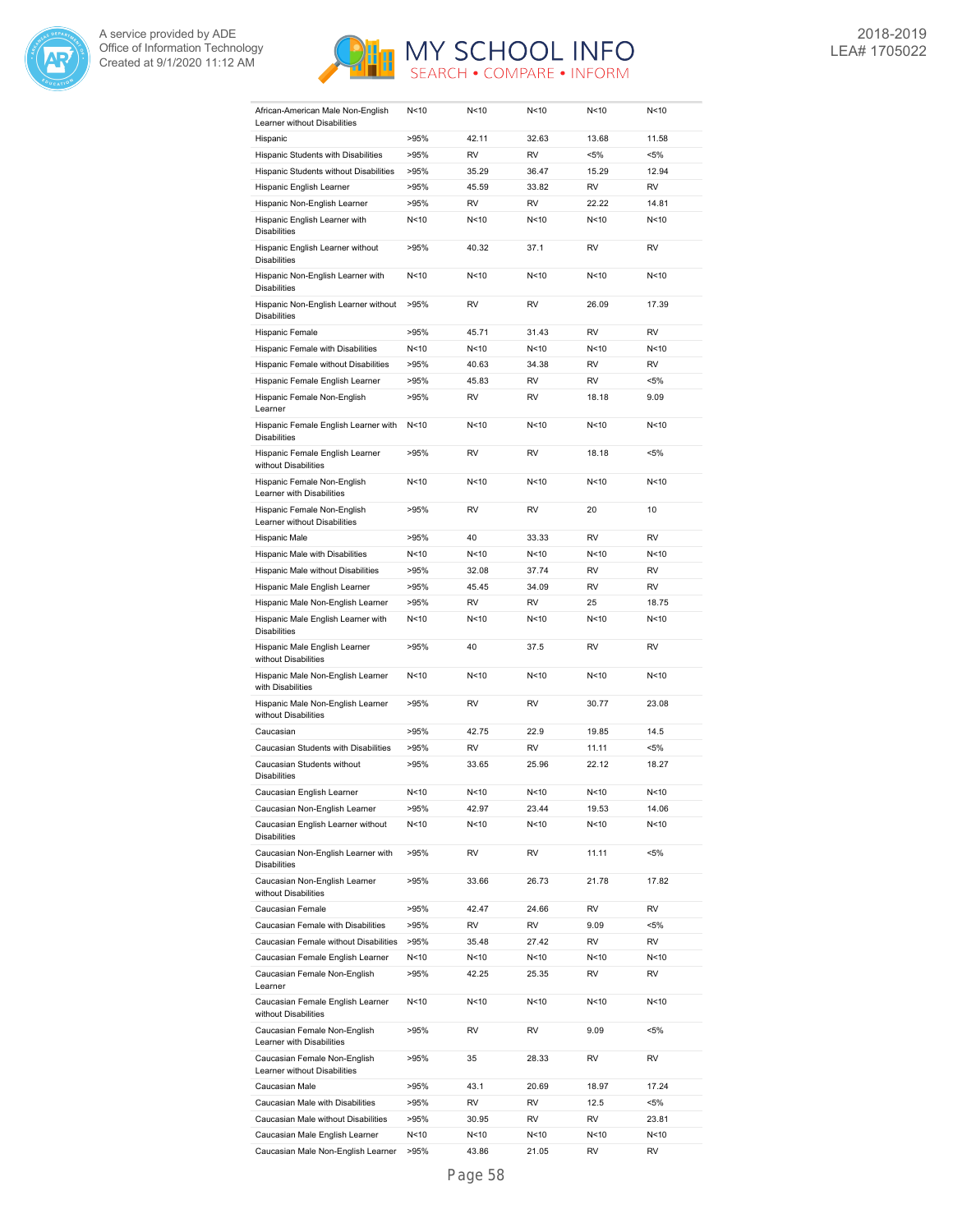



| Caucasian Male English Learner<br>without Disabilities     | N<10 | N < 10 | N<10      | N<10      | N < 10  |
|------------------------------------------------------------|------|--------|-----------|-----------|---------|
| Caucasian Male Non-English Learner<br>with Disabilities    | >95% | RV     | <b>RV</b> | 12.5      | $< 5\%$ |
| Caucasian Male Non-English Learner<br>without Disabilities | >95% | 31.71  | 24.39     | <b>RV</b> | RV      |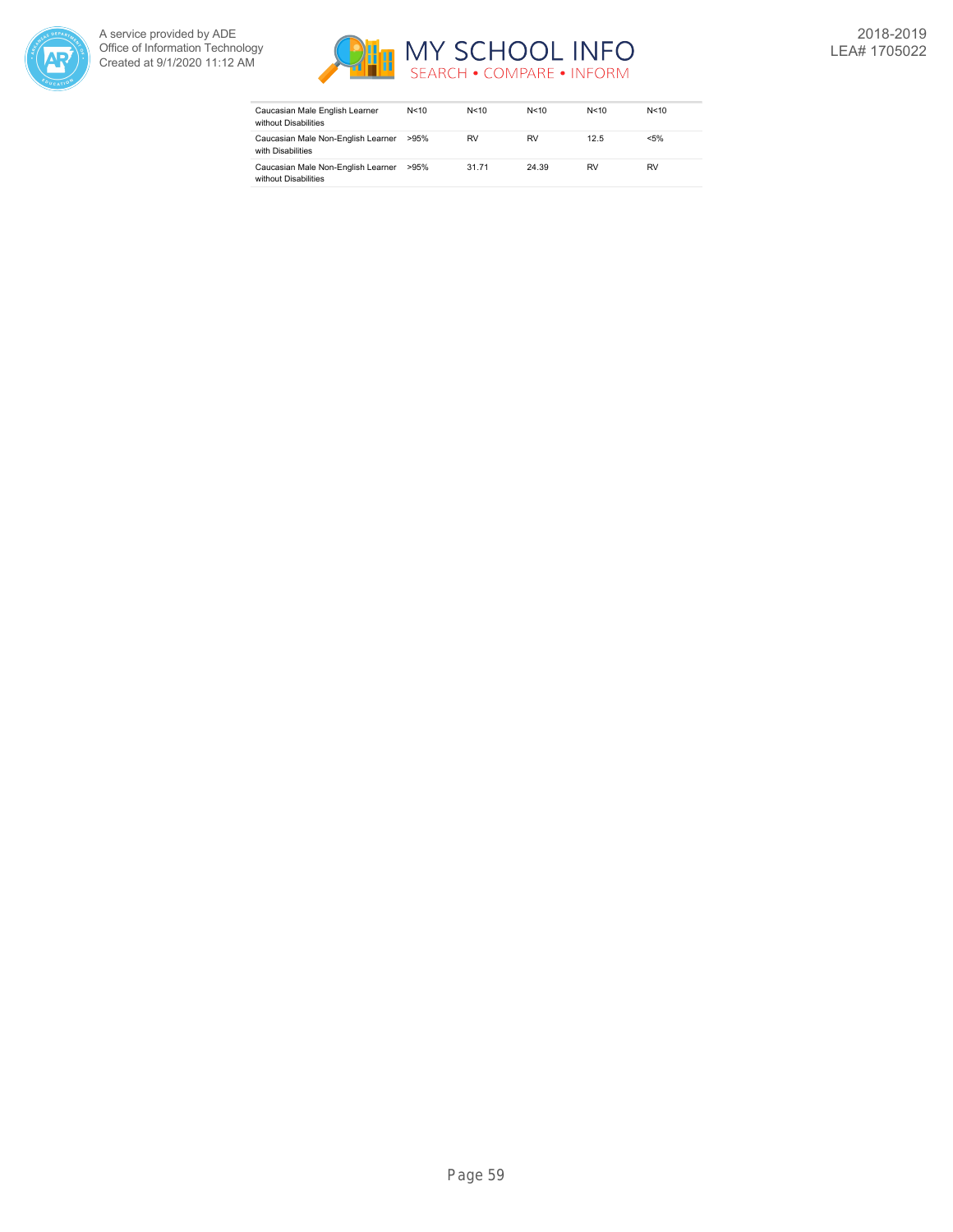



**MODULE: Crosstab - Graduation Rates**



**Four Year Graduation Rates** Four Year Graduation Rates are not available.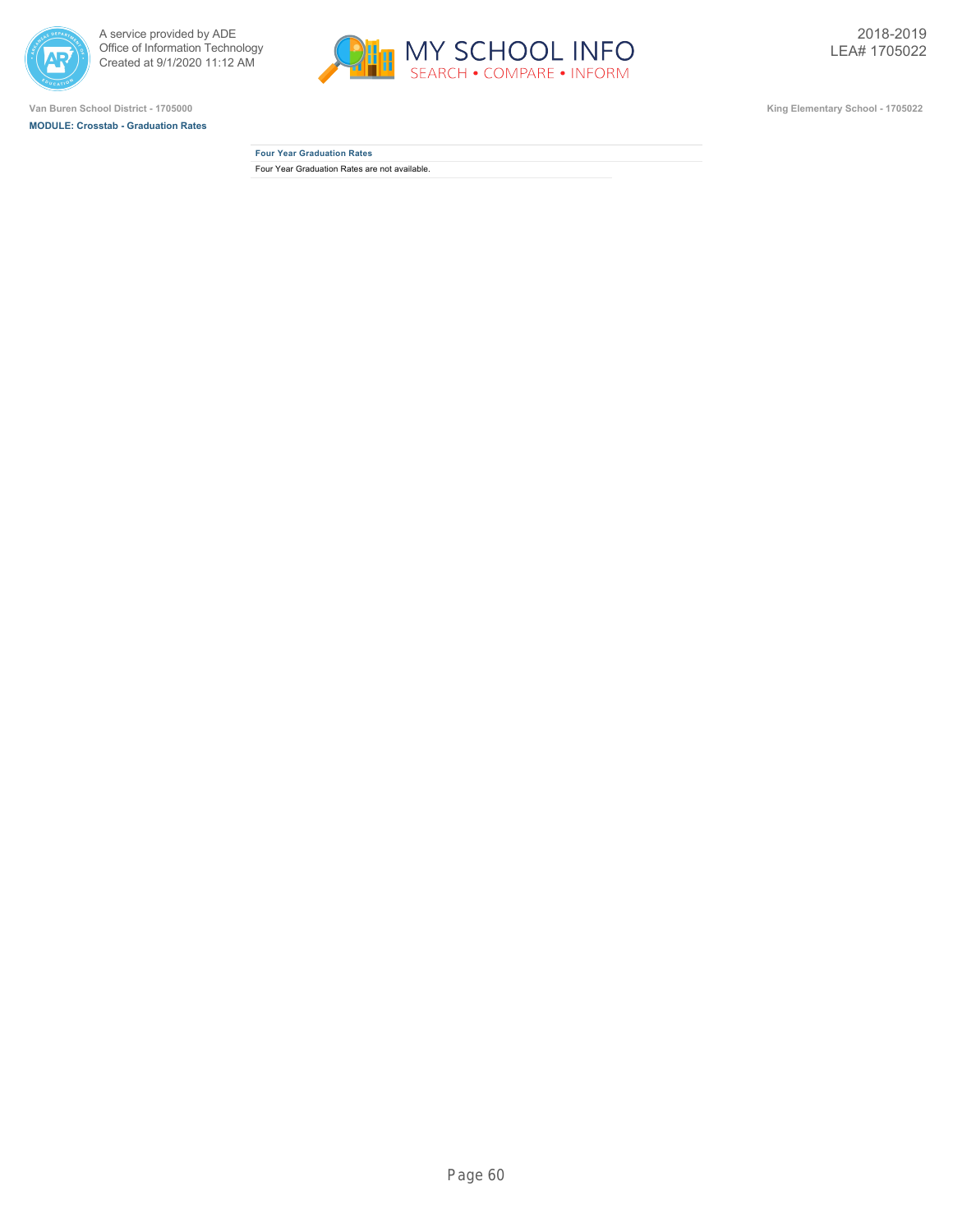



**MODULE: Crosstab - Graduation Rates**



**Five Year Graduation Rates** Five Year Graduation Rates are not available.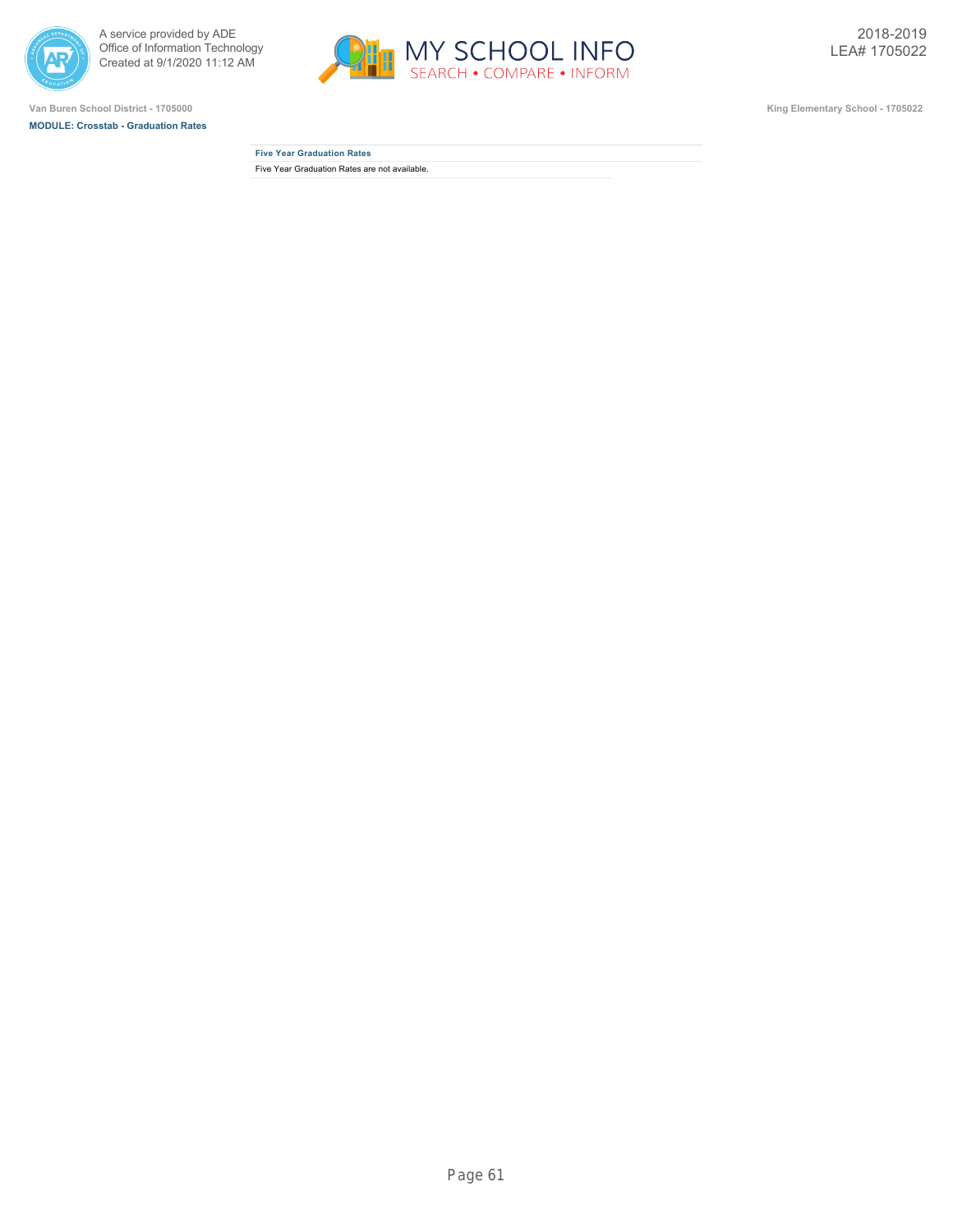



| <b>MODULE: Crosstab - Growth</b> |  |
|----------------------------------|--|
|                                  |  |

|                                                             | <b>Mean Math</b><br><b>VAS</b> | Mean ELA<br><b>VAS</b>   | Mean<br>Content<br>VAS   | Mean<br><b>Science</b><br>VAS | <b>Mean ELP</b><br>VAS   | Mean<br>Content<br>w/ELP VAS |
|-------------------------------------------------------------|--------------------------------|--------------------------|--------------------------|-------------------------------|--------------------------|------------------------------|
| Grade 1                                                     |                                |                          |                          |                               |                          |                              |
| All                                                         | N<10                           | N <sub>10</sub>          | N<10                     | N<10                          | 85.73                    | $\overline{a}$               |
| Students with Disabilities                                  | ---                            | $\overline{a}$           | $\overline{a}$           | ---                           | $\overline{a}$           | $\overline{a}$               |
| Students without Disabilities                               | N < 10                         | N <sub>10</sub>          | N<10                     | N<10                          | 85.73                    | $\overline{a}$               |
| English Learner                                             | N<10                           | N<10                     | N<10                     | N < 10                        | 85.73                    | $\overline{a}$               |
| Non-English Learner                                         | ---                            | ---                      | $\overline{a}$           | ---                           | $\overline{a}$           | ---                          |
| English Learner Students with Disabilities                  | ---                            | $\overline{a}$           | $\overline{a}$           | $\overline{a}$                | $\overline{a}$           | ---                          |
| English Learner Students without Disabilities               | N<10                           | N < 10                   | N<10                     | N<10                          | 85.73                    | ---                          |
| Non-English Learner Students with Disabilities              | ---                            | $\overline{a}$           | $\overline{a}$           | ---                           | $\overline{a}$           | ---                          |
| Non-English Learner Students without Disabilities           | $\overline{a}$                 | $\overline{a}$           | $\overline{a}$           | $\overline{a}$                | $\overline{a}$           | $\overline{a}$               |
| Female                                                      | N<10                           | N<10                     | N < 10                   | N<10                          | N < 10                   | ---                          |
| Female Students with Disabilities                           | $\overline{a}$                 | $\overline{a}$           | $\overline{a}$           | $\overline{a}$                | $\overline{a}$           | $\overline{a}$               |
| Female Students without Disabilities                        | N<10                           | N <sub>10</sub>          | N<10                     | N<10                          | N<10                     | $\overline{a}$               |
| Female English Learner                                      | N<10                           | N < 10                   | N<10                     | N<10                          | N < 10                   | $---$                        |
| Female Non-English Learner                                  | ---                            | $---$                    | $\overline{a}$           | $\overline{a}$                | $\overline{a}$           | $---$                        |
| Female English Learner with Disabilities                    | $\overline{a}$                 | $\overline{a}$           | $\overline{a}$           | $\overline{a}$                | $\overline{a}$           | $---$                        |
| Female English Learner without Disabilities                 | N<10                           | N <sub>10</sub>          | N<10                     | N<10                          | N<10                     | $---$                        |
| Female Non-English Learner with Disabilities                | $\overline{a}$                 | $\overline{a}$           | $\overline{a}$           | $\overline{a}$                | $\overline{a}$           | $\overline{a}$               |
| Female Non-English Learner without Disabilities             | $\overline{a}$                 | $\overline{a}$           | $\overline{a}$           | $\overline{a}$                | $\overline{a}$           | $\overline{a}$               |
| Male                                                        | N<10                           | N <sub>10</sub>          | N<10                     | N<10                          | N < 10                   | $\overline{a}$               |
| Male Students with Disabilities                             | $\overline{a}$                 | $\overline{a}$           | $\overline{a}$           | $\overline{a}$                | $\overline{a}$           | $\overline{a}$               |
| Male Students without Disabilities                          | N<10                           | N <sub>10</sub>          | N < 10                   | N<10                          | N<10                     | ---                          |
|                                                             |                                |                          |                          |                               |                          |                              |
| Male English Learner                                        | N<10                           | N <sub>10</sub>          | N < 10                   | N<10                          | N<10                     | ---                          |
| Male Non-English Learner                                    | ---                            | $\overline{a}$           | $\overline{a}$           | ---                           | $\overline{a}$           | ---                          |
| Male English Learner with Disabilities                      | ---                            | ---                      | $\overline{a}$           | ---                           | $\overline{a}$           |                              |
| Male English Learner without Disabilities                   | N<10                           | N<10                     | N < 10                   | N < 10                        | N<10                     | ---                          |
| Male Non-English Learner with Disabilities                  | $\overline{a}$                 | $\overline{a}$           | $\overline{a}$           | $\overline{a}$                | $\overline{a}$           | $\overline{a}$               |
| Male Non-English Learner without Disabilities               | ---                            | $---$                    | $\overline{a}$           | $\overline{a}$                | $\overline{a}$           | $\overline{a}$               |
| African-American                                            | $\overline{a}$                 | $\overline{a}$           | $\overline{a}$           | $\overline{a}$                | $---$                    | $\overline{a}$               |
| African-American Students with Disabilities                 | $\overline{a}$                 | $---$                    | $---$                    | $---$                         | $---$                    | $---$                        |
| African-American Students without Disabilities              | ---                            | $---$                    | $---$                    | $\overline{a}$                | $---$                    | $---$                        |
| African-American Non-English Learner                        | ---                            | $---$                    | $\overline{a}$           | $---$                         | $\overline{a}$           | $---$                        |
| African-American Non-English Learner with Disabilities      | $\overline{a}$                 | $---$                    | $---$                    | $\overline{a}$                | $---$                    | $---$                        |
| African-American Non-English Learner without Disabilities   | $\overline{a}$                 | $\overline{a}$           | $\overline{a}$           | $\overline{a}$                | $\overline{a}$           | $\overline{a}$               |
| African-American Female                                     | $\overline{a}$                 | $\overline{a}$           | $\overline{a}$           | ---                           | ---                      | $\overline{a}$               |
| African-American Female without Disabilities                | $\overline{a}$                 | $\overline{a}$           | $\overline{a}$           | $\overline{a}$                | $\overline{a}$           | $\overline{a}$               |
| African-American Female Non-English Learner                 | $\overline{a}$                 | $\overline{a}$           | $\overline{a}$           | $\overline{a}$                | $\overline{a}$           | $\overline{a}$               |
| African-American Female Non-English Learner without         | ---                            | ---                      |                          | ---                           | ---                      |                              |
| <b>Disabilities</b>                                         |                                |                          |                          |                               |                          |                              |
| African-American Male                                       | ---                            | $\overline{a}$           | $\overline{a}$           | $\overline{a}$                | $\overline{a}$           | $\overline{a}$               |
| African-American Male with Disabilities                     | ---                            | $\overline{a}$           | $\overline{a}$           | $\overline{\phantom{a}}$      | ---                      | ---                          |
| African-American Male without Disabilities                  | ---                            | $\overline{a}$           | $\overline{a}$           | ---                           | $\overline{a}$           | ---                          |
| African-American Male Non-English Learner                   | ---                            | $\overline{\phantom{a}}$ | $\overline{a}$           | $\overline{\phantom{a}}$      | ---                      | ---                          |
| African-American Male Non-English Learner with Disabilities | ---                            | ---                      | $\overline{a}$           | $\overline{a}$                | $\overline{a}$           | ---                          |
| African-American Male Non-English Learner without           | $\overline{a}$                 | $\overline{a}$           | $\overline{a}$           | $\overline{a}$                | $\overline{a}$           | $\overline{a}$               |
| <b>Disabilities</b>                                         |                                |                          |                          |                               |                          |                              |
| Hispanic                                                    | N<10                           | N < 10                   | N < 10                   | N<10                          | 85.65                    | ---                          |
| Hispanic Students with Disabilities                         | ---                            | ---                      | ---                      | ---                           | ---                      | $\overline{a}$               |
| Hispanic Students without Disabilities                      | N<10                           | N < 10                   | N <sub>10</sub>          | N <sub>10</sub>               | 85.65                    | ---                          |
| Hispanic English Learner                                    | N<10                           | N<10                     | N <sub>10</sub>          | N <sub>10</sub>               | 85.65                    | ---                          |
| Hispanic Non-English Learner                                | $\overline{\phantom{a}}$       | $\overline{\phantom{a}}$ | $\overline{a}$           | $\overline{\phantom{a}}$      | $\overline{\phantom{a}}$ | ---                          |
| Hispanic English Learner with Disabilities                  | $\overline{a}$                 | $\overline{a}$           | $\overline{a}$           | ---                           | ---                      | $---$                        |
| Hispanic English Learner without Disabilities               | N<10                           | N<10                     | N <sub>10</sub>          | N <sub>10</sub>               | 85.65                    | ---                          |
| Hispanic Non-English Learner with Disabilities              | $\overline{a}$                 | $\overline{a}$           | $\overline{a}$           | $\overline{a}$                | $\overline{a}$           | $---$                        |
| Hispanic Non-English Learner without Disabilities           | ---                            | $\overline{a}$           | $\overline{a}$           | $\overline{a}$                | $\overline{a}$           | $---$                        |
| Hispanic Female                                             | N<10                           | N<10                     | N<10                     | N<10                          | N < 10                   | $\overline{a}$               |
| Hispanic Female with Disabilities                           | ---                            | ---                      | ---                      | ---                           | ---                      | ---                          |
| Hispanic Female without Disabilities                        | N<10                           | N < 10                   | N<10                     | N<10                          | N < 10                   | ---                          |
| Hispanic Female English Learner                             | N<10                           | N<10                     | N<10                     | N<10                          | N < 10                   | $\overline{a}$               |
| Hispanic Female Non-English Learner                         | ---                            | $\overline{\phantom{a}}$ | $\overline{\phantom{a}}$ | $\overline{\phantom{a}}$      | ---                      | ---                          |
|                                                             |                                |                          |                          |                               |                          |                              |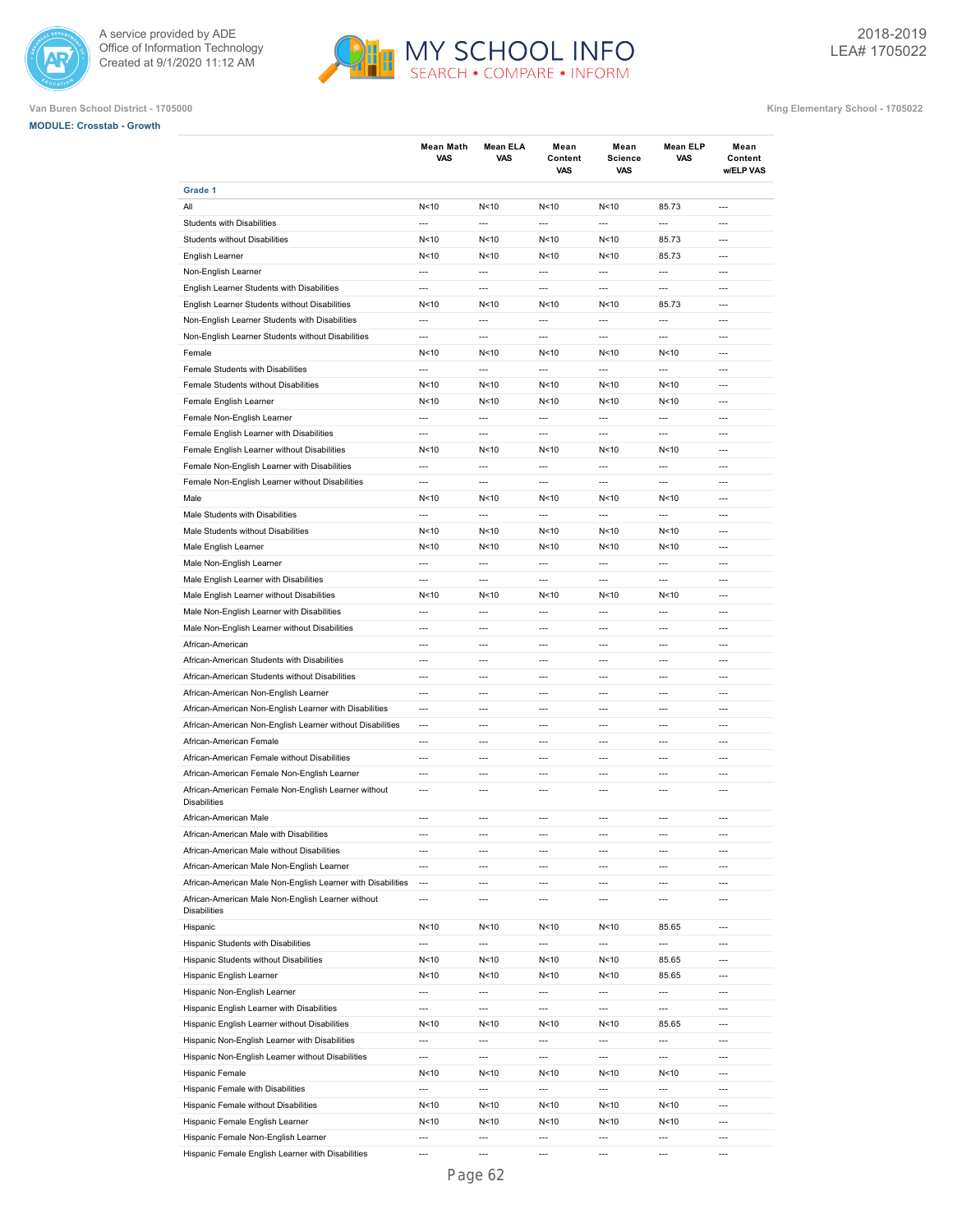



| Hispanic Female English Learner without Disabilities      | N<10                     | N<10                     | N < 10                   | N<10           | N < 10          | $---$          |
|-----------------------------------------------------------|--------------------------|--------------------------|--------------------------|----------------|-----------------|----------------|
| Hispanic Female Non-English Learner with Disabilities     | ---                      | $\overline{\phantom{a}}$ | ---                      | ---            | $---$           | ---            |
| Hispanic Female Non-English Learner without Disabilities  | ---                      | $\overline{a}$           | $\overline{a}$           | ---            | $---$           | $---$          |
| Hispanic Male                                             | N <sub>10</sub>          | N<10                     | N<10                     | N<10           | N <sub>10</sub> | $---$          |
| Hispanic Male with Disabilities                           | ---                      | ---                      | $\overline{a}$           | ---            | ---             | ---            |
| Hispanic Male without Disabilities                        | N<10                     | N<10                     | N<10                     | N<10           | N < 10          | $\overline{a}$ |
| Hispanic Male English Learner                             | N<10                     | N<10                     | N<10                     | N<10           | N < 10          | $---$          |
| Hispanic Male Non-English Learner                         | ---                      | $\overline{\phantom{a}}$ | $\overline{\phantom{a}}$ | ---            | $---$           | ---            |
| Hispanic Male English Learner with Disabilities           | $\overline{a}$           | $---$                    | $\overline{a}$           | ---            | $\overline{a}$  | $---$          |
| Hispanic Male English Learner without Disabilities        | N<10                     | N<10                     | N < 10                   | N<10           | N < 10          | ---            |
| Hispanic Male Non-English Learner with Disabilities       | ---                      | ---                      | ---                      | ---            | ---             | ---            |
| Hispanic Male Non-English Learner without Disabilities    | $\overline{a}$           | $\overline{a}$           | $\overline{a}$           | ---            | ---             | $\overline{a}$ |
| Caucasian                                                 | ---                      | $\overline{a}$           | $\overline{a}$           | $\overline{a}$ | ---             | ---            |
| Caucasian Students with Disabilities                      | $---$                    | $---$                    | $---$                    | $\overline{a}$ | $\overline{a}$  | $---$          |
| Caucasian Students without Disabilities                   | $---$                    | $\overline{a}$           | $\overline{a}$           | $\overline{a}$ | $\overline{a}$  | ---            |
| Caucasian English Learner                                 | $\overline{a}$           | $\overline{a}$           | $\overline{a}$           | ---            | $\overline{a}$  | $\overline{a}$ |
| Caucasian Non-English Learner                             | $---$                    | $---$                    | $---$                    | ---            | $\overline{a}$  | $---$          |
| Caucasian English Learner without Disabilities            | ---                      | $\overline{\phantom{a}}$ | ---                      | ---            | ---             | ---            |
| Caucasian Non-English Learner with Disabilities           | ---                      | $\overline{a}$           | $\overline{a}$           | ---            | ---             | ---            |
| Caucasian Non-English Learner without Disabilities        | $---$                    | $---$                    | $---$                    | ---            | ---             | $---$          |
| Caucasian Female                                          | ---                      | $\overline{\phantom{a}}$ | ---                      | ---            | ---             | ---            |
| Caucasian Female with Disabilities                        | ---                      | $\overline{a}$           | $\overline{a}$           | ---            | ---             | ---            |
| Caucasian Female without Disabilities                     | $\overline{a}$           | $---$                    | $---$                    | ---            | ---             | $---$          |
| Caucasian Female English Learner                          | ---                      | $\overline{a}$           | ---                      | ---            | ---             | ---            |
| Caucasian Female Non-English Learner                      | $\overline{\phantom{a}}$ | ---                      | $\overline{\phantom{a}}$ | ---            | $---$           | ---            |
| Caucasian Female English Learner without Disabilities     | $---$                    | $- - -$                  | $- - -$                  | $---$          | $---$           | ---            |
| Caucasian Female Non-English Learner with Disabilities    | $\overline{\phantom{a}}$ | ---                      | ---                      | ---            | ---             | ---            |
| Caucasian Female Non-English Learner without Disabilities | $---$                    | $\overline{a}$           | $\overline{a}$           | ---            | ---             | ---            |
| Caucasian Male                                            | $\overline{a}$           | $- - -$                  | $- - -$                  | $\overline{a}$ | $-$             | $- - -$        |
| Caucasian Male with Disabilities                          | ---                      | $\overline{\phantom{a}}$ | ---                      | ---            | $---$           | ---            |
| Caucasian Male without Disabilities                       | ---                      | $---$                    | ---                      | ---            | ---             | ---            |
| Caucasian Male English Learner                            | $---$                    | $---$                    | $- - -$                  | $---$          | $\overline{a}$  | ---            |
| Caucasian Male Non-English Learner                        | ---                      | ---                      | ---                      | ---            | ---             | ---            |
| Caucasian Male English Learner without Disabilities       | $\overline{a}$           | $---$                    | $---$                    | ---            | ---             | $---$          |
| Caucasian Male Non-English Learner with Disabilities      | $\overline{a}$           | $- - -$                  | $---$                    | ---            | ---             | $- - -$        |
| Caucasian Male Non-English Learner without Disabilities   | ---                      | ---                      | ---                      | ---            | ---             | ---            |

|                                                   | <b>Mean Math</b><br><b>VAS</b> | <b>Mean ELA</b><br><b>VAS</b> | Mean<br>Content<br><b>VAS</b> | Mean<br><b>Science</b><br><b>VAS</b> | <b>Mean ELP</b><br><b>VAS</b> | Mean<br>Content<br><b>w/ELP VAS</b> |
|---------------------------------------------------|--------------------------------|-------------------------------|-------------------------------|--------------------------------------|-------------------------------|-------------------------------------|
| Grade 2                                           |                                |                               |                               |                                      |                               |                                     |
| All                                               | N<10                           | N <sub>10</sub>               | N<10                          | N<10                                 | 85.14                         | $\overline{a}$                      |
| <b>Students with Disabilities</b>                 | N<10                           | N<10                          | N<10                          | N<10                                 | N <sub>10</sub>               | $---$                               |
| <b>Students without Disabilities</b>              | N<10                           | N < 10                        | N<10                          | N<10                                 | 85.21                         | $---$                               |
| English Learner                                   | N < 10                         | N < 10                        | N < 10                        | N<10                                 | 85.14                         | $\overline{a}$                      |
| Non-English Learner                               | ---                            | $---$                         | $---$                         | ---                                  | ---                           | $---$                               |
| English Learner Students with Disabilities        | N < 10                         | N < 10                        | N < 10                        | N<10                                 | N < 10                        | ---                                 |
| English Learner Students without Disabilities     | N < 10                         | N < 10                        | N < 10                        | N<10                                 | 85.21                         | $\overline{a}$                      |
| Non-English Learner Students with Disabilities    | ---                            | $---$                         | ---                           | ---                                  | ---                           | $---$                               |
| Non-English Learner Students without Disabilities | ---                            | ---                           | ---                           | ---                                  | ---                           | $\overline{a}$                      |
| Female                                            | N<10                           | N < 10                        | N < 10                        | N<10                                 | 85.92                         | $---$                               |
| Female Students with Disabilities                 | N < 10                         | N < 10                        | N < 10                        | N<10                                 | N < 10                        | ---                                 |
| Female Students without Disabilities              | N<10                           | N < 10                        | N < 10                        | N<10                                 | 86.01                         | $---$                               |
| Female English Learner                            | N < 10                         | N < 10                        | N < 10                        | N<10                                 | 85.92                         | $\overline{a}$                      |
| Female Non-English Learner                        | ---                            | ---                           | ---                           | ---                                  | ---                           | $\overline{a}$                      |
| Female English Learner with Disabilities          | N<10                           | N<10                          | N<10                          | N<10                                 | N <sub>10</sub>               | $---$                               |
| Female English Learner without Disabilities       | N < 10                         | N < 10                        | N<10                          | N<10                                 | 86.01                         | $\overline{a}$                      |
| Female Non-English Learner with Disabilities      | ---                            | $\overline{a}$                | $---$                         | ---                                  | ---                           | $---$                               |
| Female Non-English Learner without Disabilities   | ---                            | ---                           | ---                           | ---                                  | ---                           | $\overline{a}$                      |
| Male                                              | N <sub>10</sub>                | N < 10                        | N<10                          | N<10                                 | 84.52                         | $---$                               |
| Male Students with Disabilities                   | N<10                           | N < 10                        | N<10                          | N<10                                 | N <sub>10</sub>               | ---                                 |
| Male Students without Disabilities                | N<10                           | N < 10                        | N<10                          | N<10                                 | 84.59                         | $---$                               |
| Male English Learner                              | N < 10                         | N < 10                        | N<10                          | N<10                                 | 84.52                         | $\overline{a}$                      |
| Male Non-English Learner                          | $---$                          | ---                           | ---                           | ---                                  | ---                           | $---$                               |
| Male English Learner with Disabilities            | N<10                           | N<10                          | N < 10                        | N<10                                 | N <sub>10</sub>               | $---$                               |
| Male English Learner without Disabilities         | N<10                           | N < 10                        | N<10                          | N<10                                 | 84.59                         | $---$                               |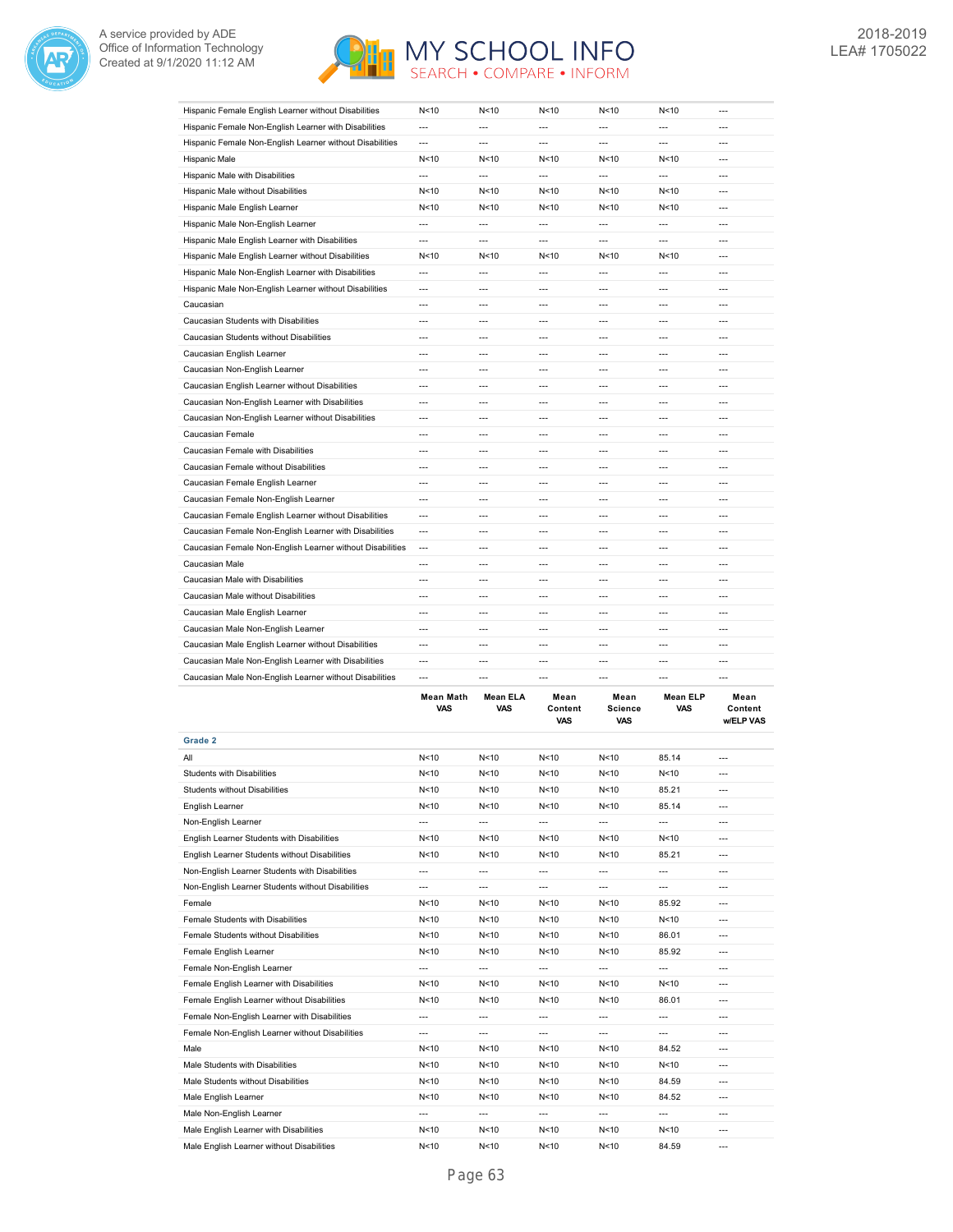



| Male Non-English Learner with Disabilities                  | ---                      | ---                      | ---                      | ---            | ---            | ---            |
|-------------------------------------------------------------|--------------------------|--------------------------|--------------------------|----------------|----------------|----------------|
| Male Non-English Learner without Disabilities               | ---                      | ---                      | ---                      | ---            | ---            | ---            |
| African-American                                            | ---                      | ---                      | $\overline{a}$           | ---            | ---            | ---            |
| African-American Students with Disabilities                 | $\overline{a}$           | $\overline{a}$           | $\overline{a}$           | $\overline{a}$ | $\overline{a}$ | $\overline{a}$ |
| African-American Students without Disabilities              | $\overline{\phantom{a}}$ | ---                      | $\overline{a}$           | $\overline{a}$ | ---            | ---            |
| African-American Non-English Learner                        | $\overline{a}$           | $\overline{a}$           | $\overline{a}$           | $\overline{a}$ | $\overline{a}$ | $\overline{a}$ |
| African-American Non-English Learner with Disabilities      | $\overline{\phantom{a}}$ | ---                      | ---                      | ---            | $\overline{a}$ | ---            |
|                                                             | $---$                    | $---$                    | $---$                    | ---            | $---$          | ---            |
| African-American Non-English Learner without Disabilities   |                          |                          |                          |                |                |                |
| African-American Female                                     | $\overline{a}$           | $---$                    | $\overline{a}$           | ---            | $---$          | $---$          |
| African-American Female without Disabilities                | $\overline{a}$           | $---$                    | ---                      | $---$          | $---$          | $---$          |
| African-American Female Non-English Learner                 | $\overline{a}$           | $\overline{a}$           | $\overline{a}$           | $\overline{a}$ | $\overline{a}$ | $\overline{a}$ |
| African-American Female Non-English Learner without         | $\overline{a}$           | $\overline{a}$           | ---                      | ---            | $\overline{a}$ | $\overline{a}$ |
| <b>Disabilities</b>                                         |                          |                          |                          |                |                |                |
| African-American Male                                       | $---$                    | $---$                    | $\overline{a}$           | ---            | $\overline{a}$ | $\overline{a}$ |
| African-American Male with Disabilities                     | $\overline{a}$           | $\overline{a}$           | $\overline{a}$           | $\overline{a}$ | $\overline{a}$ | $\overline{a}$ |
| African-American Male without Disabilities                  | ---                      | $\overline{a}$           | $\overline{a}$           | ---            | $\overline{a}$ | $\overline{a}$ |
| African-American Male Non-English Learner                   | $\overline{a}$           | $\overline{a}$           | $\overline{a}$           | $\overline{a}$ | $\overline{a}$ | $\overline{a}$ |
| African-American Male Non-English Learner with Disabilities | $\overline{\phantom{a}}$ | ---                      | $\overline{a}$           | ---            | $\overline{a}$ | ---            |
| African-American Male Non-English Learner without           | ---                      | ---                      | ---                      | ---            | $\overline{a}$ | ---            |
| <b>Disabilities</b>                                         |                          |                          |                          |                |                |                |
| Hispanic                                                    | N<10                     | N<10                     | N<10                     | N<10           | 85.7           | $\overline{a}$ |
| Hispanic Students with Disabilities                         | N<10                     | N<10                     | N < 10                   | N<10           | N<10           | ---            |
| Hispanic Students without Disabilities                      | N<10                     | N<10                     | N < 10                   | N<10           | 85.88          | ---            |
| Hispanic English Learner                                    | N<10                     | N<10                     | N < 10                   | N<10           | 85.7           | $\overline{a}$ |
| Hispanic Non-English Learner                                | ---                      | ---                      | ---                      | ---            | ---            | ---            |
| Hispanic English Learner with Disabilities                  | N<10                     | N<10                     | N < 10                   | N<10           | N<10           | ---            |
| Hispanic English Learner without Disabilities               | N<10                     | N<10                     | N < 10                   | N<10           | 85.88          | $\overline{a}$ |
| Hispanic Non-English Learner with Disabilities              | $\overline{a}$           | ---                      | $\overline{a}$           | ---            | $\overline{a}$ | ---            |
| Hispanic Non-English Learner without Disabilities           | $\overline{a}$           | $\overline{a}$           | $\overline{a}$           | $\overline{a}$ | $\overline{a}$ | $\overline{a}$ |
| Hispanic Female                                             | N<10                     | N<10                     | N<10                     | N<10           | 87.47          | ---            |
|                                                             |                          |                          |                          |                |                |                |
| Hispanic Female with Disabilities                           | N<10                     | N<10                     | N<10                     | N<10           | N < 10         | $---$          |
| Hispanic Female without Disabilities                        | N<10                     | N<10                     | N<10                     | N<10           | N<10           | $---$          |
| Hispanic Female English Learner                             | N<10                     | N<10                     | N<10                     | N<10           | 87.47          | $---$          |
| Hispanic Female Non-English Learner                         | $\overline{a}$           | $\overline{a}$           | $\overline{a}$           | $\overline{a}$ | $\overline{a}$ | $\overline{a}$ |
| Hispanic Female English Learner with Disabilities           | N<10                     | N<10                     | N<10                     | N<10           | N<10           | $\overline{a}$ |
| Hispanic Female English Learner without Disabilities        | N<10                     | N<10                     | N<10                     | N<10           | N<10           | $---$          |
| Hispanic Female Non-English Learner with Disabilities       | ---                      | $\overline{a}$           | ---                      | ---            | ---            | $\overline{a}$ |
| Hispanic Female Non-English Learner without Disabilities    | $\overline{a}$           | ---                      | ---                      | ---            | $\overline{a}$ | ---            |
| Hispanic Male                                               | N<10                     | N<10                     | N<10                     | N<10           | 84.52          | $\overline{a}$ |
| Hispanic Male with Disabilities                             | N<10                     | N<10                     | N < 10                   | N<10           | N<10           | ---            |
| Hispanic Male without Disabilities                          | N<10                     | N<10                     | N < 10                   | N<10           | 84.59          | ---            |
| Hispanic Male English Learner                               | N < 10                   | N<10                     | N<10                     | N<10           | 84.52          | $\overline{a}$ |
| Hispanic Male Non-English Learner                           | $\overline{a}$           | $\overline{a}$           | $\overline{a}$           | ---            | $\overline{a}$ | $\overline{a}$ |
| Hispanic Male English Learner with Disabilities             | N <sub>10</sub>          | N < 10                   | N <sub>10</sub>          | N < 10         | N < 10         | $\overline{a}$ |
| Hispanic Male English Learner without Disabilities          | N<10                     | N<10                     | N<10                     | N<10           | 84.59          | ---            |
| Hispanic Male Non-English Learner with Disabilities         | $---$                    | $---$                    | $---$                    | $---$          | $\overline{a}$ | $---$          |
|                                                             | ---                      | ---                      | ---                      | ---            | ---            | ---            |
| Hispanic Male Non-English Learner without Disabilities      | $\overline{a}$           | $---$                    | $---$                    | $---$          | $---$          | $---$          |
| Caucasian                                                   |                          | $---$                    | ---                      | $---$          | $---$          | $---$          |
| Caucasian Students with Disabilities                        | $---$                    |                          |                          |                |                |                |
| Caucasian Students without Disabilities                     | ---                      | ---                      | ---                      | ---            | ---            | ---            |
| Caucasian English Learner                                   | ---                      | $---$                    | ---                      | ---            | $\overline{a}$ | ---            |
| Caucasian Non-English Learner                               | ---                      | ---                      | ---                      | ---            | $\overline{a}$ | ---            |
| Caucasian English Learner without Disabilities              | $\overline{a}$           | $\overline{a}$           | $\overline{a}$           | $\overline{a}$ | $\overline{a}$ | $\overline{a}$ |
| Caucasian Non-English Learner with Disabilities             | ---                      | $\overline{\phantom{a}}$ | $\overline{\phantom{a}}$ | ---            | $---$          | ---            |
| Caucasian Non-English Learner without Disabilities          | ---                      | ---                      | ---                      | ---            | ---            | ---            |
| Caucasian Female                                            | ---                      | ---                      | ---                      | ---            | $---$          | ---            |
| Caucasian Female with Disabilities                          | ---                      | ---                      | ---                      | ---            | ---            | ---            |
| Caucasian Female without Disabilities                       | $\overline{\phantom{a}}$ | ---                      | $\overline{a}$           | ---            | $---$          | ---            |
| Caucasian Female English Learner                            | ---                      | $\overline{a}$           | ---                      | ---            | $\overline{a}$ | ---            |
| Caucasian Female Non-English Learner                        | ---                      | ---                      | ---                      | ---            | $---$          | ---            |
| Caucasian Female English Learner without Disabilities       | $\overline{a}$           | $\overline{a}$           | $\overline{a}$           | $\overline{a}$ | $\overline{a}$ | $\overline{a}$ |
| Caucasian Female Non-English Learner with Disabilities      | $\overline{\phantom{a}}$ | ---                      | ---                      | ---            | ---            | ---            |
|                                                             | $---$                    | $---$                    | $---$                    | $---$          | $---$          | $---$          |
| Caucasian Female Non-English Learner without Disabilities   |                          |                          |                          |                |                |                |
| Caucasian Male                                              | $\overline{a}$           | ---                      | ---                      | $---$          | $---$          | $---$          |
| Caucasian Male with Disabilities                            | $\overline{a}$           | $---$                    | $---$                    | $---$          | $---$          | $---$          |
| Caucasian Male without Disabilities                         | $\overline{a}$           | $\overline{a}$           | $\overline{a}$           | ---            | $\overline{a}$ | $\overline{a}$ |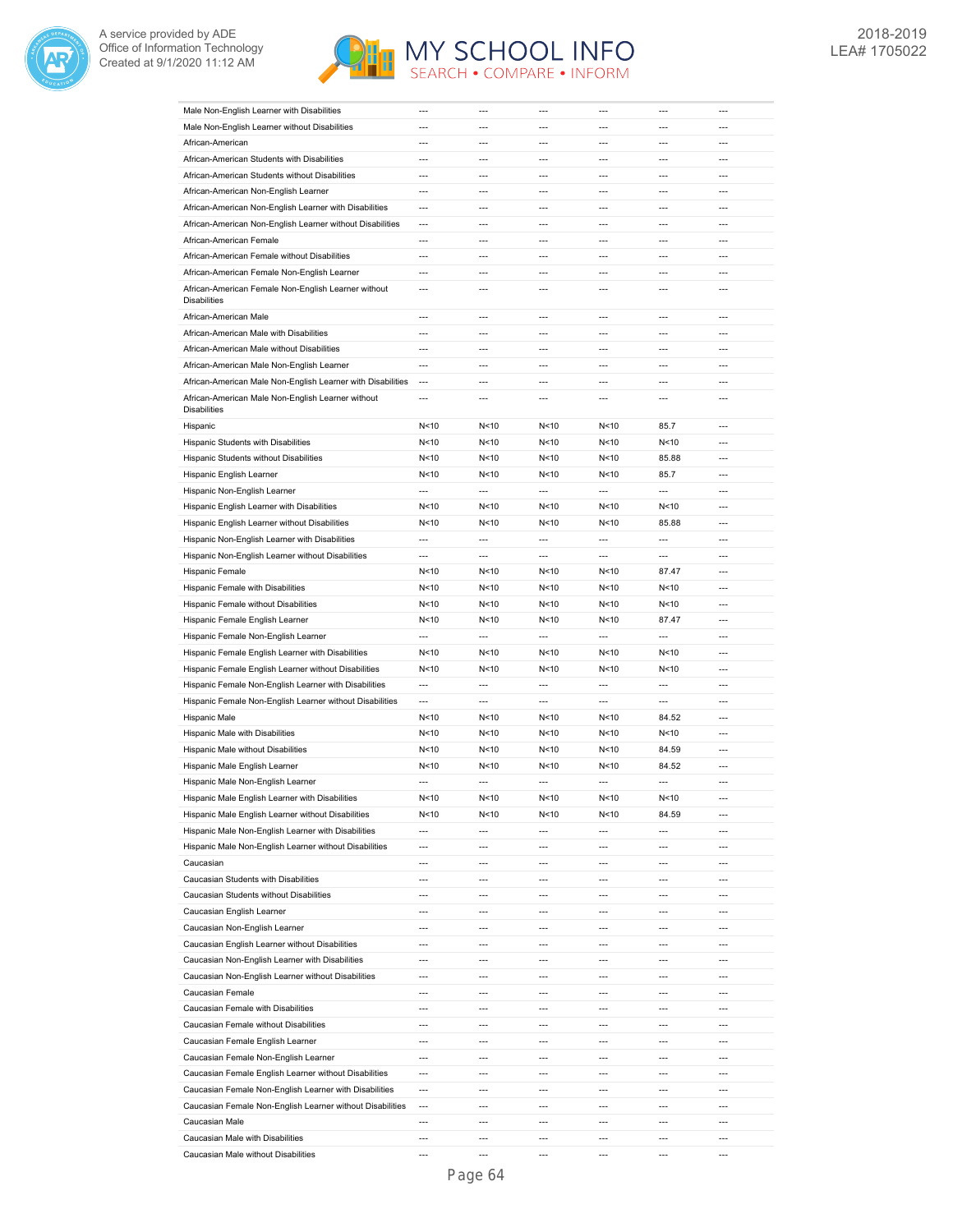



| Caucasian Male English Learner                                             | $\overline{a}$           | ---                      | ---                      | ---                           | $---$                    | ---                          |
|----------------------------------------------------------------------------|--------------------------|--------------------------|--------------------------|-------------------------------|--------------------------|------------------------------|
| Caucasian Male Non-English Learner                                         | $\overline{a}$           | ---                      | ---                      | ---                           | $---$                    | ---                          |
| Caucasian Male English Learner without Disabilities                        | ---                      | $\overline{a}$           | ---                      | ---                           | $\overline{a}$           | $\overline{a}$               |
| Caucasian Male Non-English Learner with Disabilities                       | $\overline{a}$           | $\overline{a}$           | $\overline{a}$           | $\overline{a}$                | $\overline{a}$           | $\overline{a}$               |
| Caucasian Male Non-English Learner without Disabilities                    | $\overline{a}$           | $\overline{a}$           | ---                      | ---                           | $\overline{a}$           | $\overline{a}$               |
|                                                                            | <b>Mean Math</b><br>VAS  | <b>Mean ELA</b><br>VAS   | Mean<br>Content<br>VAS   | Mean<br><b>Science</b><br>VAS | <b>Mean ELP</b><br>VAS   | Mean<br>Content<br>w/ELP VAS |
| Grade 3                                                                    |                          |                          |                          |                               |                          |                              |
| ail                                                                        | 79.94                    | 78.62                    | 79.28                    | N<10                          | 82.08                    | 79.79                        |
| <b>Students with Disabilities</b>                                          | 75.46                    | 76.52                    | 75.99                    | N<10                          | N<10                     | 76.49                        |
| Students without Disabilities                                              | 80.8                     | 79.03                    | 79.91                    | N<10                          | 83.22                    | 80.48                        |
| English Learner                                                            | 79.09                    | 78.69                    | 78.89                    | N<10                          | 82.08                    | 80.44                        |
| Non-English Learner                                                        | 80.21                    | 78.6                     | 79.4                     | N<10                          | N < 10                   | $\overline{a}$               |
| English Learner Students with Disabilities                                 | N<10                     | N<10                     | N<10                     | N<10                          | N < 10                   | N<10                         |
| English Learner Students without Disabilities                              | 79.63                    | 78.11                    | 78.87                    | N<10                          | 83.22                    | 80.97                        |
| Non-English Learner Students with Disabilities                             | N<10                     | N<10                     | N<10                     | N<10                          | N<10                     | ---                          |
| Non-English Learner Students without Disabilities                          | 81.13                    | 79.28                    | 80.21                    | N<10                          | N<10                     | ---                          |
| Female                                                                     | 79.22                    | 79.52                    | 79.37                    | N<10                          | N<10                     | 79.87                        |
| Female Students with Disabilities                                          | N<10                     | N<10                     | N < 10                   | N<10                          | N<10                     | N<10                         |
| Female Students without Disabilities                                       | 79.43                    | 79.57                    | 79.5                     | N<10                          | N<10                     | 79.62                        |
| Female English Learner                                                     | N<10                     | N<10                     | N < 10                   | N<10                          | N<10                     | 79.28                        |
| Female Non-English Learner                                                 | 79.98                    | 80.17                    | 80.07                    | N<10                          | N < 10                   | $\overline{a}$               |
| Female English Learner with Disabilities                                   | N<10                     | N<10                     | N < 10                   | N<10                          | N<10                     | N<10                         |
| Female English Learner without Disabilities                                | N<10                     | N<10                     | N < 10                   | N<10                          | N<10                     | N<10                         |
| Female Non-English Learner with Disabilities                               | N<10                     | N<10                     | N<10                     | N<10                          | N<10                     | $\overline{a}$               |
| Female Non-English Learner without Disabilities                            | 79.99                    | 80.41                    | 80.2                     | N<10                          | N < 10                   | $---$                        |
| Male                                                                       | 80.72                    | 77.66                    | 79.19                    | N < 10                        | 81.43                    | 79.72                        |
| Male Students with Disabilities                                            | N<10                     | N<10                     | N < 10                   | N<10                          | N < 10                   | 73.07                        |
| Male Students without Disabilities                                         | 82.44                    | 78.38                    | 80.41                    | N<10                          | 84.23                    | 81.34                        |
| Male English Learner                                                       | 81.11                    | 80.1                     | 80.61                    | N<10                          | 81.43                    | 81                           |
| Male Non-English Learner                                                   | 80.52                    | 76.44                    | 78.48                    | N<10                          | N<10                     | $\overline{a}$               |
| Male English Learner with Disabilities                                     | N<10                     | N<10                     | N<10                     | N<10                          | N<10                     | N<10                         |
| Male English Learner without Disabilities                                  | 81.37                    | 80.1                     | 80.74                    | N<10                          | 84.23                    | 82.4                         |
| Male Non-English Learner with Disabilities                                 | N<10                     | N<10                     | N < 10                   | N<10                          | N<10                     | ---                          |
| Male Non-English Learner without Disabilities                              | 83.02                    | 77.43                    | 80.22                    | N<10                          | N<10                     | ---                          |
| African-American                                                           | N<10                     | N <sub>10</sub>          | N < 10                   | N<10                          | N<10                     | ---                          |
| African-American Students with Disabilities                                | ---                      | ---                      | ---                      | ---                           | ---                      | ---                          |
| African-American Students without Disabilities                             | N<10                     | N<10                     | N<10                     | N<10                          | N<10                     | $\overline{a}$               |
| African-American Non-English Learner                                       | N<10                     | N<10                     | N < 10                   | N<10                          | N<10                     | ---                          |
| African-American Non-English Learner with Disabilities                     | $\overline{\phantom{a}}$ | ---                      | $\overline{a}$           | ---                           | $\overline{a}$           | ---                          |
| African-American Non-English Learner without Disabilities                  | N<10                     | N < 10                   | N<10                     | N<10                          | N < 10                   | $\overline{a}$               |
| African-American Female                                                    | N<10                     | N<10                     | N<10                     | N<10                          | N<10                     | ---                          |
| African-American Female without Disabilities                               | N < 10                   | N < 10                   | N < 10                   | N<10                          | N<10                     | ---                          |
| African-American Female Non-English Learner                                | N<10                     | N < 10                   | N < 10                   | N<10                          | N<10                     | ---                          |
| African-American Female Non-English Learner without<br><b>Disabilities</b> | N<10                     | N < 10                   | N < 10                   | N<10                          | N <sub>10</sub>          | $---$                        |
| African-American Male                                                      | N < 10                   | N < 10                   | N<10                     | N<10                          | N<10                     | $---$                        |
| African-American Male with Disabilities                                    | $\overline{\phantom{a}}$ | $\overline{\phantom{a}}$ | $\overline{\phantom{a}}$ | $\overline{\phantom{a}}$      | $\overline{\phantom{a}}$ | ---                          |
| African-American Male without Disabilities                                 | N<10                     | N < 10                   | N<10                     | N<10                          | N<10                     | $\overline{a}$               |
| African-American Male Non-English Learner                                  | N<10                     | N<10                     | N<10                     | N<10                          | N<10                     | $\overline{a}$               |
| African-American Male Non-English Learner with Disabilities                | $\overline{\phantom{a}}$ | ---                      | ---                      | $\overline{\phantom{a}}$      | ---                      | ---                          |
| African-American Male Non-English Learner without<br><b>Disabilities</b>   | N<10                     | N<10                     | N < 10                   | N<10                          | N<10                     | $\overline{a}$               |
| Hispanic                                                                   | 78.59                    | 79.33                    | 78.96                    | N<10                          | 81.66                    | 80.09                        |
| Hispanic Students with Disabilities                                        | N<10                     | N<10                     | N<10                     | N<10                          | N <sub>10</sub>          | N<10                         |
| Hispanic Students without Disabilities                                     | 78.92                    | 78.99                    | 78.96                    | N<10                          | 82.84                    | 80.51                        |
| Hispanic English Learner                                                   | 78.51                    | 79.93                    | 79.22                    | N<10                          | 81.66                    | 80.4                         |
| Hispanic Non-English Learner                                               | N < 10                   | N<10                     | N < 10                   | N<10                          | N<10                     | ---                          |
| Hispanic English Learner with Disabilities                                 | N < 10                   | N<10                     | N<10                     | N<10                          | N<10                     | N<10                         |
| Hispanic English Learner without Disabilities                              | 78.96                    | 79.65                    | 79.3                     | N<10                          | 82.84                    | 81                           |
| Hispanic Non-English Learner with Disabilities                             | $\overline{\phantom{a}}$ | $\overline{\phantom{a}}$ | $\overline{\phantom{a}}$ | ---                           | $\overline{\phantom{a}}$ | $\overline{\phantom{a}}$     |
| Hispanic Non-English Learner without Disabilities                          | N <sub>10</sub>          | N<10                     | N < 10                   | N<10                          | N<10                     | ---                          |
| Hispanic Female                                                            | N < 10                   | N<10                     | N < 10                   | N<10                          | N<10                     | 78.42                        |
| Hispanic Female with Disabilities                                          | N < 10                   | N<10                     | N<10                     | N<10                          | N<10                     | N<10                         |
| Hispanic Female without Disabilities                                       | N<10                     | N<10                     | N<10                     | N<10                          | N <sub>10</sub>          | N<10                         |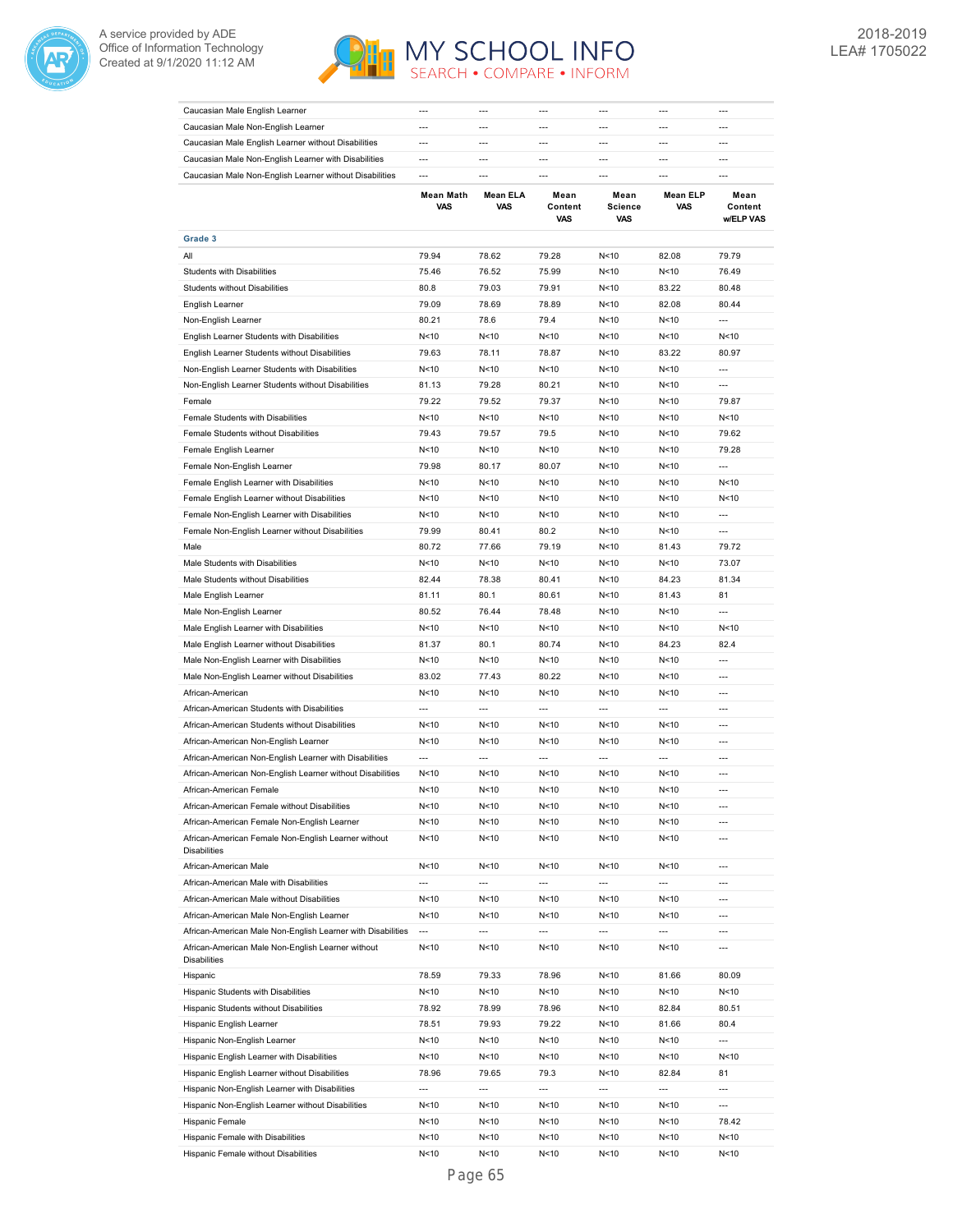



| Hispanic Female English Learner                           | N < 10                  | N < 10                 | N < 10                 | N<10                          | N < 10                 | 79.04                               |
|-----------------------------------------------------------|-------------------------|------------------------|------------------------|-------------------------------|------------------------|-------------------------------------|
| Hispanic Female Non-English Learner                       | N<10                    | N < 10                 | N < 10                 | N<10                          | N<10                   | ---                                 |
| Hispanic Female English Learner with Disabilities         | N<10                    | N<10                   | N<10                   | N<10                          | N<10                   | N < 10                              |
| Hispanic Female English Learner without Disabilities      | N<10                    | N<10                   | N < 10                 | N<10                          | N<10                   | N < 10                              |
| Hispanic Female Non-English Learner with Disabilities     | $\overline{a}$          | $\overline{a}$         | $\overline{a}$         | $\overline{a}$                | $\overline{a}$         | $\overline{a}$                      |
| Hispanic Female Non-English Learner without Disabilities  | N<10                    | N < 10                 | N<10                   | N<10                          | N<10                   | $\overline{a}$                      |
| Hispanic Male                                             | 81.57                   | 79.48                  | 80.52                  | N<10                          | 81.14                  | 80.77                               |
| Hispanic Male with Disabilities                           | N < 10                  | N < 10                 | N<10                   | N<10                          | N < 10                 | N < 10                              |
| Hispanic Male without Disabilities                        | 81.84                   | 79.39                  | 80.61                  | N <sub>10</sub>               | N<10                   | 82.01                               |
| Hispanic Male English Learner                             | 81.14                   | 80.58                  | 80.86                  | N<10                          | 81.14                  | 80.99                               |
|                                                           | N <sub>10</sub>         | N < 10                 | N<10                   | N<10                          | N < 10                 | ---                                 |
| Hispanic Male Non-English Learner                         |                         |                        |                        |                               |                        |                                     |
| Hispanic Male English Learner with Disabilities           | N<10                    | N<10                   | N<10                   | N < 10                        | N < 10                 | N < 10                              |
| Hispanic Male English Learner without Disabilities        | 81.44                   | 80.68                  | 81.06                  | N<10                          | N < 10                 | 82.54                               |
| Hispanic Male Non-English Learner with Disabilities       | $\overline{a}$          | $\overline{a}$         | $\overline{a}$         | ---                           | $\overline{a}$         | ---                                 |
| Hispanic Male Non-English Learner without Disabilities    | N < 10                  | N<10                   | N < 10                 | N<10                          | N < 10                 | ---                                 |
| Caucasian                                                 | 79.91                   | 78.15                  | 79.03                  | N<10                          | N<10                   | 79.29                               |
| Caucasian Students with Disabilities                      | N < 10                  | N < 10                 | N < 10                 | N<10                          | N<10                   | ---                                 |
| Caucasian Students without Disabilities                   | 80.64                   | 78.76                  | 79.7                   | N<10                          | N<10                   | 79.98                               |
| Caucasian English Learner                                 | N<10                    | N < 10                 | N<10                   | N<10                          | N<10                   | N<10                                |
| Caucasian Non-English Learner                             | 79.73                   | 78.59                  | 79.16                  | N < 10                        | N<10                   | $\overline{a}$                      |
| Caucasian English Learner without Disabilities            | N<10                    | N < 10                 | N<10                   | N<10                          | N<10                   | N<10                                |
| Caucasian Non-English Learner with Disabilities           | N<10                    | N < 10                 | N<10                   | N<10                          | N<10                   | ---                                 |
| Caucasian Non-English Learner without Disabilities        | 80.46                   | 79.32                  | 79.89                  | N<10                          | N < 10                 | $---$                               |
| Caucasian Female                                          | 79.57                   | 79.14                  | 79.36                  | N<10                          | N <sub>10</sub>        | 79.61                               |
| Caucasian Female with Disabilities                        | N < 10                  | N < 10                 | N <sub>10</sub>        | N<10                          | N <sub>10</sub>        | $\overline{a}$                      |
| Caucasian Female without Disabilities                     | 79.54                   | 79.35                  | 79.44                  | N<10                          | N<10                   | 79.72                               |
| Caucasian Female English Learner                          | N < 10                  | N < 10                 | N<10                   | N<10                          | N < 10                 | N<10                                |
| Caucasian Female Non-English Learner                      | 79.28                   | 79.81                  | 79.54                  | N<10                          | N <sub>10</sub>        | ---                                 |
| Caucasian Female English Learner without Disabilities     | N<10                    | N < 10                 | N<10                   | N<10                          | N <sub>10</sub>        | N < 10                              |
| Caucasian Female Non-English Learner with Disabilities    | N <sub>10</sub>         | N < 10                 | N<10                   | N<10                          | N <sub>10</sub>        | ---                                 |
| Caucasian Female Non-English Learner without Disabilities | 79.2                    | 80.11                  | 79.65                  | N<10                          | N<10                   | ---                                 |
|                                                           |                         |                        |                        |                               |                        |                                     |
| Caucasian Male                                            | 80.34                   | 76.88                  | 78.61                  | N<10                          | N<10                   | 78.89                               |
|                                                           |                         |                        |                        |                               |                        |                                     |
| Caucasian Male with Disabilities                          | N < 10                  | N < 10                 | N<10                   | N<10                          | N<10                   | ---                                 |
| Caucasian Male without Disabilities                       | 82.3                    | 77.88                  | 80.09                  | N<10                          | N<10                   | 80.36                               |
| Caucasian Male English Learner                            | N<10                    | N<10                   | N<10                   | N < 10                        | N<10                   | N<10                                |
| Caucasian Male Non-English Learner                        | 80.32                   | 77.01                  | 78.67                  | N<10                          | N<10                   | ---                                 |
| Caucasian Male English Learner without Disabilities       | N<10                    | N<10                   | N <sub>10</sub>        | N<10                          | N<10                   | N<10                                |
| Caucasian Male Non-English Learner with Disabilities      | N<10                    | N<10                   | N <sub>10</sub>        | N<10                          | N < 10                 | $\overline{a}$                      |
| Caucasian Male Non-English Learner without Disabilities   | 82.4                    | 78.12                  | 80.26                  | N <sub>10</sub>               | N<10                   | $\overline{a}$                      |
|                                                           | <b>Mean Math</b><br>VAS | <b>Mean ELA</b><br>VAS | Mean<br>Content<br>VAS | Mean<br><b>Science</b><br>VAS | <b>Mean ELP</b><br>VAS | Mean<br>Content<br><b>w/ELP VAS</b> |
| Grade 4                                                   |                         |                        |                        |                               |                        |                                     |
| All                                                       | 84.18                   | 82.39                  | 83.29                  | 81.42                         | 80.49                  | 82.66                               |
| Students with Disabilities                                | N<10                    | N<10                   | N < 10                 | N<10                          | N <sub>10</sub>        | 77.53                               |
| <b>Students without Disabilities</b>                      | 85.32                   | 83.08                  | 84.2                   | 81.73                         | 80.03                  | 83.21                               |
| English Learner                                           | 85.41                   | 82.14                  | 83.78                  | 81.87                         | 80.49                  | 82.13                               |
| Non-English Learner                                       | 83.69                   | 82.49                  | 83.09                  | 81.24                         | N <sub>10</sub>        | ---                                 |
| English Learner Students with Disabilities                | N<10                    | N<10                   | N<10                   | N <sub>10</sub>               | N <sub>10</sub>        | N<10                                |
| English Learner Students without Disabilities             | 85.72                   | 82.76                  | 84.24                  | 81.87                         | 80.03                  | 82.13                               |
| Non-English Learner Students with Disabilities            | N <sub>10</sub>         | N<10                   | N<10                   | N <sub>10</sub>               | N<10                   | ---                                 |
| Non-English Learner Students without Disabilities         | 85.14                   | 83.23                  | 84.18                  | 81.66                         | N <sub>10</sub>        | ---                                 |
|                                                           |                         |                        |                        |                               |                        |                                     |
| Female                                                    | 83.67                   | 82.64                  | 83.16                  | 81.31                         | N <sub>10</sub>        | 83.17                               |
| Female Students with Disabilities                         | N <sub>10</sub>         | N<10                   | N<10                   | N<10                          | N<10                   | N<10                                |
| Female Students without Disabilities                      | 84.27                   | 83.31                  | 83.79                  | 81.53                         | N<10                   | 83.5                                |
| Female English Learner                                    | N <sub>10</sub>         | N<10                   | N<10                   | N<10                          | N<10                   | 82.44                               |
| Female Non-English Learner                                | 83.8                    | 83.5                   | 83.65                  | 83.59                         | N<10                   | ---                                 |
| Female English Learner with Disabilities                  | N < 10                  | N < 10                 | N<10                   | N<10                          | N<10                   | N<10                                |
| Female English Learner without Disabilities               | N<10                    | N<10                   | N < 10                 | N<10                          | N <sub>10</sub>        | 82.48                               |
| Female Non-English Learner with Disabilities              | N<10                    | N<10                   | N < 10                 | N<10                          | N <sub>10</sub>        | ---                                 |
| Female Non-English Learner without Disabilities           | 84.39                   | 83.91                  | 84.15                  | 84.16                         | N <sub>10</sub>        | ---                                 |
| Male                                                      | 84.63                   | 82.18                  | 83.4                   | 81.52                         | 78.72                  | 82.25                               |
| Male Students with Disabilities                           | N<10                    | N<10                   | N < 10                 | N<10                          | N <sub>10</sub>        | ---                                 |

Male English Learner 2008 2009 10 36.79 83.53 85.16 86.75 78.72 81.94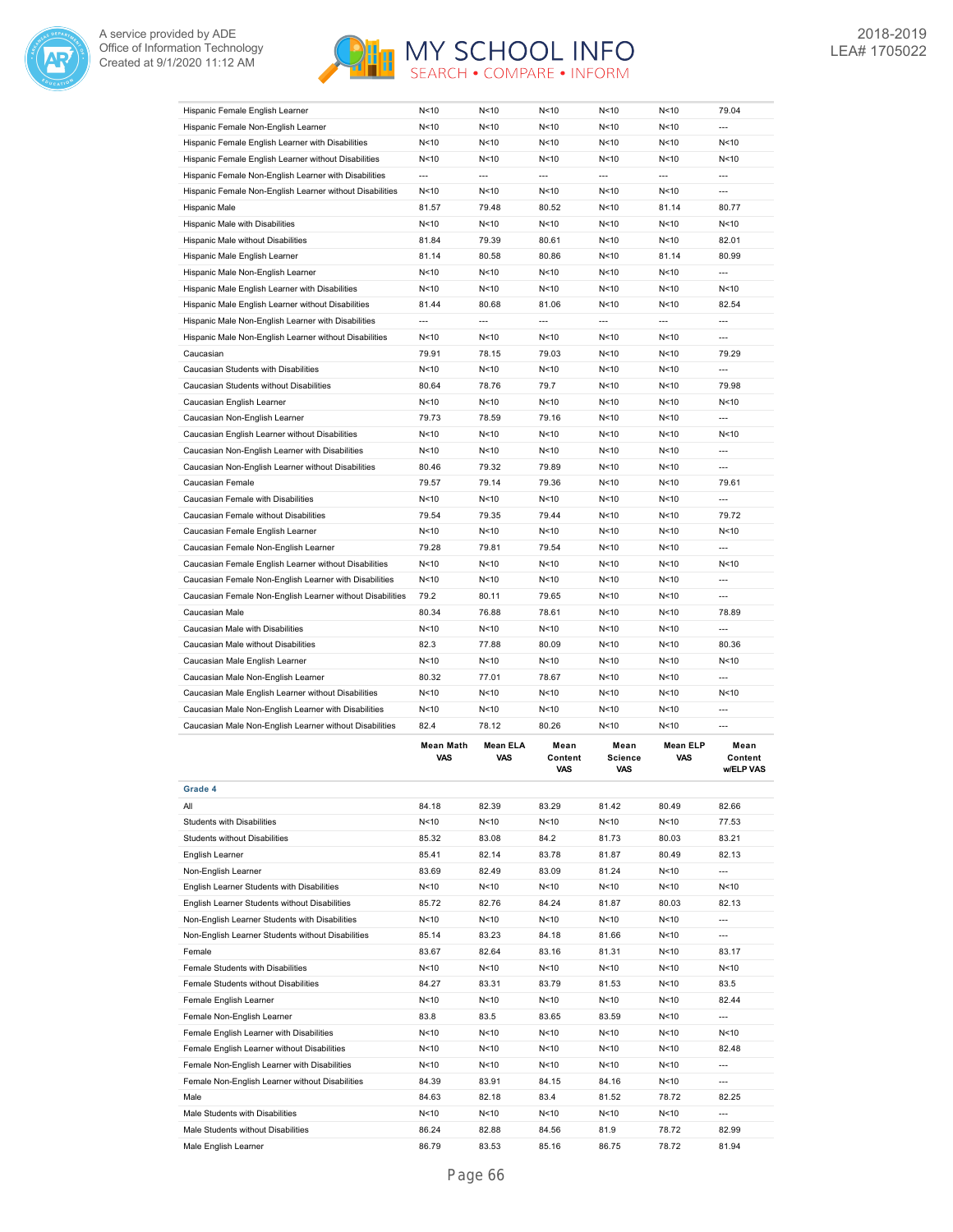



| Male Non-English Learner                                                                                            |                          |                 |                          |                          |                                    |                          |
|---------------------------------------------------------------------------------------------------------------------|--------------------------|-----------------|--------------------------|--------------------------|------------------------------------|--------------------------|
|                                                                                                                     | 83.58                    | 81.52           | 82.55                    | 78.8                     | N<10                               | ---                      |
| Male English Learner with Disabilities                                                                              | ---                      | ---             | ---                      | ---                      | ---                                |                          |
| Male English Learner without Disabilities                                                                           | 86.79                    | 83.53           | 85.16                    | 86.75                    | 78.72                              | 81.94                    |
| Male Non-English Learner with Disabilities                                                                          | N < 10                   | N<10            | N < 10                   | N<10                     | N < 10                             | $\overline{a}$           |
| Male Non-English Learner without Disabilities                                                                       | 85.92                    | 82.51           | 84.22                    | 78.95                    | N < 10                             | $\overline{a}$           |
| African-American                                                                                                    |                          |                 |                          |                          |                                    | $\overline{a}$           |
|                                                                                                                     | N < 10                   | N<10            | N<10                     | N<10                     | N < 10                             |                          |
| African-American Students with Disabilities                                                                         | ---                      | $\overline{a}$  | $\overline{a}$           | $\overline{\phantom{a}}$ | ---                                | $---$                    |
| African-American Students without Disabilities                                                                      | N<10                     | N<10            | N<10                     | N<10                     | N<10                               | $---$                    |
| African-American Non-English Learner                                                                                | N<10                     | N<10            | N <sub>10</sub>          | N<10                     | N<10                               | ---                      |
| African-American Non-English Learner with Disabilities                                                              | $\overline{a}$           | $\overline{a}$  | $\overline{a}$           | ---                      | $\overline{a}$                     | $---$                    |
| African-American Non-English Learner without Disabilities                                                           | N<10                     | N<10            | N<10                     | N<10                     | N<10                               | $\overline{a}$           |
| African-American Female                                                                                             | N<10                     | N<10            | N<10                     | N<10                     | N<10                               | ---                      |
| African-American Female without Disabilities                                                                        | N<10                     | N<10            | N<10                     | N<10                     | N<10                               | $\overline{a}$           |
| African-American Female Non-English Learner                                                                         | N<10                     | N < 10          | N<10                     | N<10                     | N < 10                             | $\overline{a}$           |
|                                                                                                                     |                          |                 |                          |                          |                                    |                          |
| African-American Female Non-English Learner without<br><b>Disabilities</b>                                          | N<10                     | N<10            | N < 10                   | N<10                     | N<10                               | ---                      |
|                                                                                                                     |                          |                 |                          |                          |                                    |                          |
| African-American Male                                                                                               | N<10                     | N < 10          | N<10                     | N<10                     | N < 10                             | $\overline{a}$           |
| African-American Male with Disabilities                                                                             | $\overline{\phantom{a}}$ | ---             | $\overline{a}$           | ---                      | $\overline{\phantom{a}}$           | ---                      |
| African-American Male without Disabilities                                                                          | N<10                     | N<10            | N<10                     | N<10                     | N < 10                             | ---                      |
| African-American Male Non-English Learner                                                                           | N<10                     | N<10            | N < 10                   | N<10                     | N<10                               | $\overline{a}$           |
| African-American Male Non-English Learner with Disabilities                                                         | $\overline{a}$           | ---             | ---                      | ---                      | ---                                | ---                      |
| African-American Male Non-English Learner without                                                                   | N<10                     | N < 10          | N<10                     | N<10                     | N<10                               | $\overline{a}$           |
| <b>Disabilities</b>                                                                                                 |                          |                 |                          |                          |                                    |                          |
| Hispanic                                                                                                            | 85.96                    | 83              | 84.48                    | 81.56                    | 79.85                              | 82.61                    |
| Hispanic Students with Disabilities                                                                                 | N<10                     | N < 10          | N < 10                   | N<10                     | N < 10                             | ---                      |
| Hispanic Students without Disabilities                                                                              | 86.15                    | 82.74           | 84.44                    | 81.65                    | 79.85                              | 82.55                    |
|                                                                                                                     |                          |                 |                          |                          |                                    |                          |
| Hispanic English Learner                                                                                            | 86.01                    | 81.98           | 84                       | 81.88                    | 79.85                              | 81.92                    |
| Hispanic Non-English Learner                                                                                        | 85.86                    | 85.13           | 85.5                     | 80.89                    | N<10                               | $\overline{a}$           |
| Hispanic English Learner with Disabilities                                                                          | $\overline{a}$           | $\overline{a}$  | $\overline{a}$           | ---                      | ---                                | $\overline{a}$           |
| Hispanic English Learner without Disabilities                                                                       | 86.01                    | 81.98           | 84                       | 81.88                    | 79.85                              | 81.92                    |
| Hispanic Non-English Learner with Disabilities                                                                      | N<10                     | N < 10          | N<10                     | N<10                     | N<10                               | $\overline{a}$           |
| Hispanic Non-English Learner without Disabilities                                                                   | N < 10                   | N<10            | N <sub>10</sub>          | N<10                     | N < 10                             | $\overline{a}$           |
| Hispanic Female                                                                                                     | 82.29                    | 79.33           | 80.81                    | 74.56                    | N<10                               | 81.39                    |
| Hispanic Female with Disabilities                                                                                   | ---                      | ---             | $\overline{a}$           | ---                      | ---                                | $\overline{a}$           |
| Hispanic Female without Disabilities                                                                                | 82.29                    | 79.33           | 80.81                    | 74.56                    | N<10                               | 81.39                    |
| Hispanic Female English Learner                                                                                     | N<10                     | N<10            | N<10                     | N<10                     | N<10                               | 82.48                    |
|                                                                                                                     |                          |                 |                          |                          |                                    | $\overline{a}$           |
| Hispanic Female Non-English Learner                                                                                 | N<10                     | N<10            | N <sub>10</sub>          | N<10                     | N<10                               |                          |
|                                                                                                                     |                          |                 | ---                      | ---                      | ---                                | ---                      |
| Hispanic Female English Learner with Disabilities                                                                   | ---                      | ---             |                          |                          |                                    |                          |
| Hispanic Female English Learner without Disabilities                                                                | N<10                     | N<10            | N < 10                   | N<10                     | N<10                               | 82.48                    |
| Hispanic Female Non-English Learner with Disabilities                                                               | ---                      | ---             | ---                      | ---                      | ---                                | ---                      |
| Hispanic Female Non-English Learner without Disabilities                                                            | N<10                     | N<10            | N<10                     | N<10                     | N < 10                             | $\overline{a}$           |
| Hispanic Male                                                                                                       | 88.61                    | 85.65           | 87.13                    | 86.62                    | 78.33                              | 83.44                    |
| Hispanic Male with Disabilities                                                                                     | N<10                     | N<10            | N < 10                   | N<10                     | N < 10                             | $\overline{a}$           |
|                                                                                                                     |                          |                 |                          |                          |                                    |                          |
| Hispanic Male without Disabilities                                                                                  | 89.1                     | 85.34           | 87.22                    | 87.08                    | 78.33                              | 83.37                    |
| Hispanic Male English Learner                                                                                       | 87.33                    | 82.34           | 84.84                    | 87.14                    | 78.33                              | 81.58                    |
| Hispanic Male Non-English Learner                                                                                   | N<10                     | N<10            | N < 10                   | N<10                     | N<10                               | ---                      |
| Hispanic Male English Learner with Disabilities                                                                     | ---                      | ---             | ---                      | ---                      | ---                                | ---                      |
| Hispanic Male English Learner without Disabilities                                                                  | 87.33                    | 82.34           | 84.84                    | 87.14                    | 78.33                              | 81.58                    |
| Hispanic Male Non-English Learner with Disabilities                                                                 | N<10                     | N<10            | N<10                     | N<10                     | N<10                               | $\overline{\phantom{a}}$ |
| Hispanic Male Non-English Learner without Disabilities                                                              | N<10                     | N<10            | N < 10                   | N<10                     | N<10                               | ---                      |
| Caucasian                                                                                                           | 84.51                    | 83.4            | 83.95                    | 82.59                    | N<10                               | ---                      |
| Caucasian Students with Disabilities                                                                                | N<10                     | N<10            | N<10                     | N<10                     | N<10                               | $\overline{a}$           |
|                                                                                                                     |                          |                 |                          |                          |                                    | $\overline{a}$           |
| Caucasian Students without Disabilities                                                                             | 84.66                    | 84.12           | 84.39                    | 82.36                    | N<10                               |                          |
| Caucasian English Learner                                                                                           | $\overline{\phantom{a}}$ | ---             | ---                      | ---                      | ---                                | ---                      |
| Caucasian Non-English Learner                                                                                       | 84.51                    | 83.4            | 83.95                    | 82.59                    | N<10                               | ---                      |
| Caucasian English Learner without Disabilities                                                                      | $\hspace{0.05cm} \cdots$ | ---             | ---                      | ---                      | ---                                | $\overline{\phantom{a}}$ |
| Caucasian Non-English Learner with Disabilities                                                                     | N<10                     | N<10            | N < 10                   | N<10                     | N<10                               | ---                      |
| Caucasian Non-English Learner without Disabilities                                                                  | 84.66                    | 84.12           | 84.39                    | 82.36                    | N<10                               | ---                      |
| Caucasian Female                                                                                                    | 85.35                    | 86.21           | 85.78                    | 85.92                    | N<10                               | ---                      |
| Caucasian Female with Disabilities                                                                                  | N < 10                   | N<10            | N<10                     | N<10                     | N<10                               | $\overline{\phantom{a}}$ |
| Caucasian Female without Disabilities                                                                               | 85.36                    | 87.29           | 86.32                    | 85.56                    | N<10                               | ---                      |
|                                                                                                                     |                          |                 |                          |                          |                                    | ---                      |
| Caucasian Female English Learner                                                                                    | $\overline{\phantom{a}}$ | ---             | ---                      | ---                      | $\overline{\phantom{a}}$           |                          |
| Caucasian Female Non-English Learner                                                                                | 85.35                    | 86.21           | 85.78                    | 85.92                    | N<10                               | $---$                    |
| Caucasian Female English Learner without Disabilities                                                               | $\overline{\phantom{a}}$ | ---             | $\overline{\phantom{a}}$ | $\overline{\phantom{a}}$ | ---                                | ---                      |
| Caucasian Female Non-English Learner with Disabilities<br>Caucasian Female Non-English Learner without Disabilities | N<10<br>85.36            | N < 10<br>87.29 | N<10<br>86.32            | N<10<br>85.56            | N <sub>10</sub><br>N <sub>10</sub> | ---                      |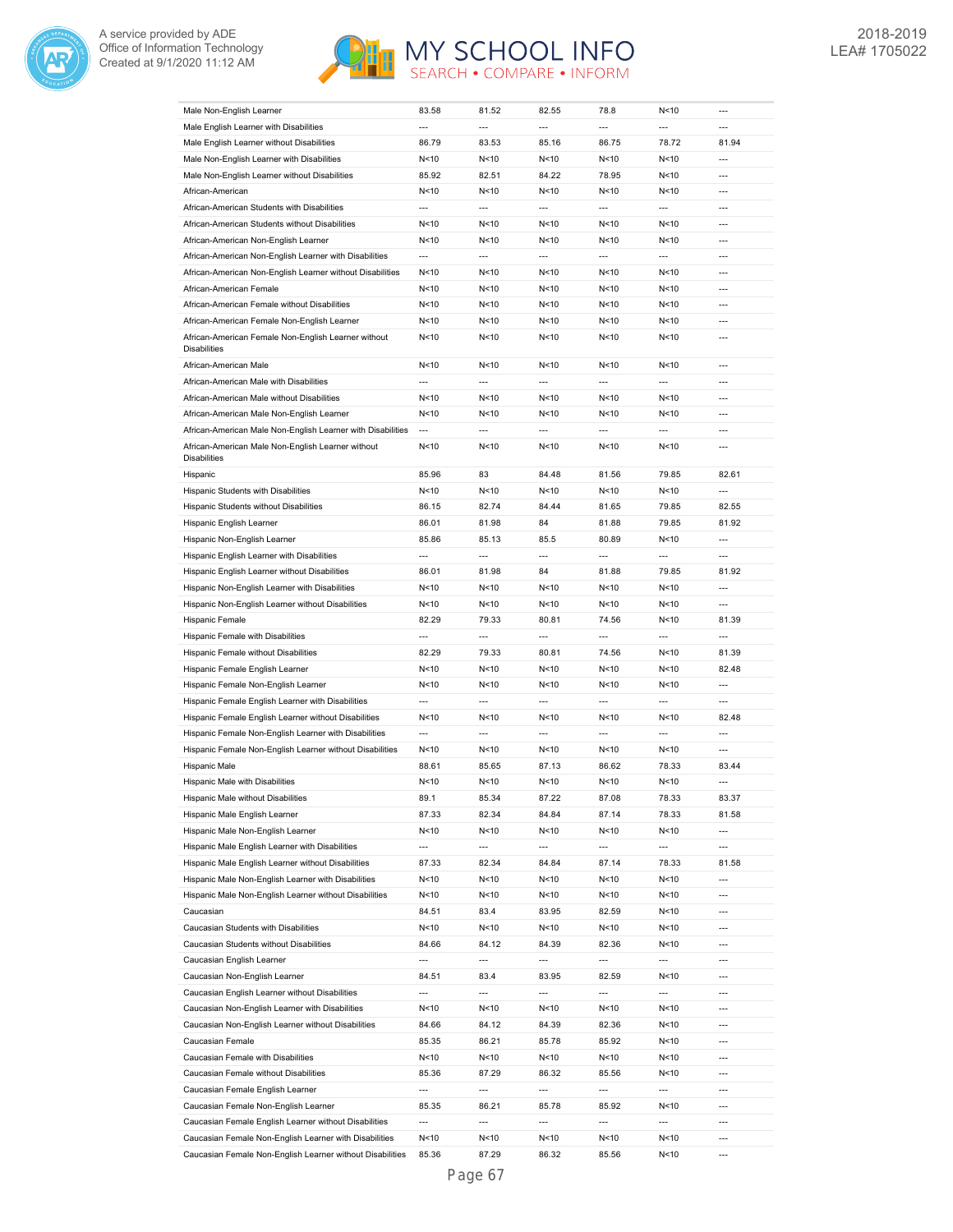



| Caucasian Male                                                             | 83.66                    | 80.58                    | 82.12                    | 79.06                         | N <sub>10</sub>          | $\overline{a}$               |
|----------------------------------------------------------------------------|--------------------------|--------------------------|--------------------------|-------------------------------|--------------------------|------------------------------|
| Caucasian Male with Disabilities                                           | N < 10                   | N<10                     | N<10                     | N<10                          | N<10                     | ---                          |
| Caucasian Male without Disabilities                                        | 83.96                    | 80.94                    | 82.45                    | 78.96                         | N<10                     | $---$                        |
| Caucasian Male English Learner                                             | $\overline{\phantom{a}}$ | ---                      | $\overline{a}$           | $\overline{\phantom{a}}$      | $\overline{a}$           | ---                          |
| Caucasian Male Non-English Learner                                         | 83.66                    | 80.58                    | 82.12                    | 79.06                         | N<10                     | $---$                        |
|                                                                            | $\overline{a}$           | $\overline{a}$           | $\overline{a}$           | $\overline{a}$                | $\overline{a}$           | ---                          |
| Caucasian Male English Learner without Disabilities                        | N < 10                   | N<10                     | N<10                     | N<10                          | N<10                     | $\overline{a}$               |
| Caucasian Male Non-English Learner with Disabilities                       |                          |                          |                          |                               |                          |                              |
| Caucasian Male Non-English Learner without Disabilities                    | 83.96                    | 80.94                    | 82.45                    | 78.96                         | N<10                     | $\overline{a}$               |
|                                                                            | <b>Mean Math</b><br>VAS  | <b>Mean ELA</b><br>VAS   | Mean<br>Content<br>VAS   | Mean<br><b>Science</b><br>VAS | <b>Mean ELP</b><br>VAS   | Mean<br>Content<br>w/ELP VAS |
| Grade 5                                                                    |                          |                          |                          |                               |                          |                              |
| All                                                                        | 90.67                    | 81.98                    | 86.33                    | 87.1                          | 86.81                    | 86.42                        |
| Students with Disabilities                                                 | 83.75                    | 77.13                    | 80.44                    | 87.58                         | N<10                     | 81.19                        |
| Students without Disabilities                                              | 92.06                    | 82.95                    | 87.5                     | 87.03                         | 86.81                    | 87.36                        |
| English Learner                                                            | 93.26                    | 81.34                    | 87.3                     | 86.71                         | 86.81                    | 87.06                        |
| Non-English Learner                                                        | 89.84                    | 82.18                    | 86.01                    | 87.23                         | N < 10                   | ---                          |
| English Learner Students with Disabilities                                 | N < 10                   | N<10                     | N < 10                   | N<10                          | N < 10                   | N < 10                       |
| English Learner Students without Disabilities                              | 94.69                    | 82.81                    | 88.75                    | 87.91                         | 86.81                    | 87.78                        |
|                                                                            |                          |                          |                          |                               |                          |                              |
| Non-English Learner Students with Disabilities                             | 83.65                    | 78.39                    | 81.02                    | N<10                          | N<10                     | ---                          |
| Non-English Learner Students without Disabilities                          | 91.17                    | 83                       | 87.08                    | 86.74                         | N<10                     | $\overline{a}$               |
| Female                                                                     | 91.92                    | 83.66                    | 87.79                    | 86.09                         | N<10                     | 87.9                         |
| Female Students with Disabilities                                          | N <sub>10</sub>          | N<10                     | N <sub>10</sub>          | N <sub>10</sub>               | N <sub>10</sub>          | $\overline{a}$               |
| Female Students without Disabilities                                       | 92.49                    | 84.83                    | 88.66                    | 86.64                         | N<10                     | 88.64                        |
| Female English Learner                                                     | N < 10                   | N<10                     | N <sub>10</sub>          | N <sub>10</sub>               | N<10                     | 88.54                        |
| Female Non-English Learner                                                 | 91.15                    | 84.13                    | 87.64                    | 85.83                         | N<10                     | $\overline{\phantom{a}}$     |
| Female English Learner with Disabilities                                   | ---                      | $\overline{a}$           | $\overline{\phantom{a}}$ | $\overline{a}$                | ---                      | $\overline{a}$               |
| Female English Learner without Disabilities                                | N < 10                   | N<10                     | N < 10                   | N < 10                        | N < 10                   | 88.54                        |
|                                                                            |                          |                          |                          |                               |                          |                              |
| Female Non-English Learner with Disabilities                               | N < 10                   | N<10                     | N < 10                   | N<10                          | N<10                     | $\overline{a}$               |
| Female Non-English Learner without Disabilities                            | 91.72                    | 85.67                    | 88.69                    | 86.47                         | N < 10                   | ---                          |
| Male                                                                       | 89.63                    | 80.57                    | 85.1                     | 87.99                         | 85.94                    | 85.29                        |
| Male Students with Disabilities                                            | 81.72                    | 78.07                    | 79.9                     | N <sub>10</sub>               | N < 10                   | 81.05                        |
| Male Students without Disabilities                                         | 91.66                    | 81.22                    | 86.44                    | 87.4                          | 85.79                    | 86.28                        |
| Male English Learner                                                       | 92.11                    | 81.35                    | 86.73                    | 86.4                          | 85.94                    | 86.35                        |
| Male Non-English Learner                                                   | 88.53                    | 80.23                    | 84.38                    | 88.72                         | N<10                     | ---                          |
| Male English Learner with Disabilities                                     | N < 10                   | N<10                     | N <sub>10</sub>          | N<10                          | N < 10                   | N < 10                       |
| Male English Learner without Disabilities                                  | 94.09                    | 83.67                    | 88.88                    | 88.25                         | 85.79                    | 87.34                        |
| Male Non-English Learner with Disabilities                                 |                          | N<10                     |                          |                               |                          | $\overline{a}$               |
|                                                                            | N <sub>10</sub>          |                          | N <sub>10</sub>          | N <sub>10</sub>               | N <sub>10</sub>          |                              |
| Male Non-English Learner without Disabilities                              | 90.57                    | 80.12                    | 85.35                    | 87.02                         | N<10                     | $\overline{\phantom{a}}$     |
| African-American                                                           | N < 10                   | N<10                     | N <sub>10</sub>          | N <sub>10</sub>               | N<10                     | $\overline{a}$               |
| African-American Students with Disabilities                                | N<10                     | N<10                     | N<10                     | N<10                          | N<10                     | $\overline{a}$               |
| African-American Students without Disabilities                             | N<10                     | N<10                     | N<10                     | N<10                          | N<10                     | $\overline{a}$               |
| African-American Non-English Learner                                       | N<10                     | N<10                     | N<10                     | N<10                          | N<10                     | $---$                        |
| African-American Non-English Learner with Disabilities                     | N < 10                   | N < 10                   | N < 10                   | N < 10                        | N <sub>10</sub>          | ---                          |
| African-American Non-English Learner without Disabilities                  | N < 10                   | N <sub>10</sub>          | N <sub>10</sub>          | N < 10                        | N < 10                   | $\overline{\phantom{a}}$     |
| African-American Female                                                    | N<10                     | N < 10                   | N<10                     | N <sub>10</sub>               | N <sub>10</sub>          | $\overline{a}$               |
| African-American Female without Disabilities                               | N<10                     | N < 10                   | N < 10                   | N <sub>10</sub>               | N <sub>10</sub>          | ---                          |
|                                                                            |                          |                          |                          |                               |                          |                              |
| African-American Female Non-English Learner                                | N<10                     | N<10                     | N<10                     | N <sub>10</sub>               | N <sub>10</sub>          | $\overline{\phantom{a}}$     |
| African-American Female Non-English Learner without<br><b>Disabilities</b> | N < 10                   | N < 10                   | N < 10                   | N < 10                        | N <sub>10</sub>          | ---                          |
| African-American Male                                                      | N < 10                   | N < 10                   | N<10                     | N <sub>10</sub>               | N <sub>10</sub>          | $\overline{\phantom{a}}$     |
| African-American Male with Disabilities                                    | N<10                     | N<10                     | N < 10                   | N <sub>10</sub>               | N <sub>10</sub>          | $\overline{\phantom{a}}$     |
| African-American Male without Disabilities                                 |                          |                          |                          |                               |                          | ---                          |
|                                                                            | ---                      | $\overline{\phantom{a}}$ | $\overline{\phantom{a}}$ | $\overline{\phantom{a}}$      | $\overline{\phantom{a}}$ |                              |
| African-American Male Non-English Learner                                  | N<10                     | N<10                     | N<10                     | N<10                          | N <sub>10</sub>          | $\overline{a}$               |
| African-American Male Non-English Learner with Disabilities                | N < 10                   | N < 10                   | N < 10                   | N <sub>10</sub>               | N <sub>10</sub>          | $\overline{a}$               |
| African-American Male Non-English Learner without<br><b>Disabilities</b>   | ---                      | $\overline{a}$           | $\overline{\phantom{a}}$ | $\overline{a}$                | $\overline{\phantom{a}}$ | $\overline{a}$               |
| Hispanic                                                                   | 92.85                    | 82.76                    | 87.8                     | 88.76                         | 87.61                    | 87.74                        |
| Hispanic Students with Disabilities                                        | N<10                     | N<10                     | N < 10                   | N <sub>10</sub>               | N <sub>10</sub>          | N<10                         |
|                                                                            |                          |                          |                          |                               |                          |                              |
| Hispanic Students without Disabilities                                     | 93.44                    | 83.49                    | 88.46                    | 89.88                         | 87.71                    | 88.21                        |
| Hispanic English Learner                                                   | 92.08                    | 82.19                    | 87.13                    | 86.08                         | 87.61                    | 87.37                        |
| Hispanic Non-English Learner                                               | 93.71                    | 83.39                    | 88.55                    | 91.73                         | N <sub>10</sub>          | ---                          |
| Hispanic English Learner with Disabilities                                 | N<10                     | N<10                     | N < 10                   | N <sub>10</sub>               | N <sub>10</sub>          | N<10                         |
| Hispanic English Learner without Disabilities                              | 92.73                    | 82.74                    | 87.74                    | 87.28                         | 87.71                    | 87.72                        |
| Hispanic Non-English Learner with Disabilities                             | N < 10                   | N<10                     | N < 10                   | N <sub>10</sub>               | N <sub>10</sub>          | $\overline{a}$               |
| Hispanic Non-English Learner without Disabilities                          | 94.19                    | 84.27                    | 89.23                    | 92.62                         | N <sub>10</sub>          | $\overline{a}$               |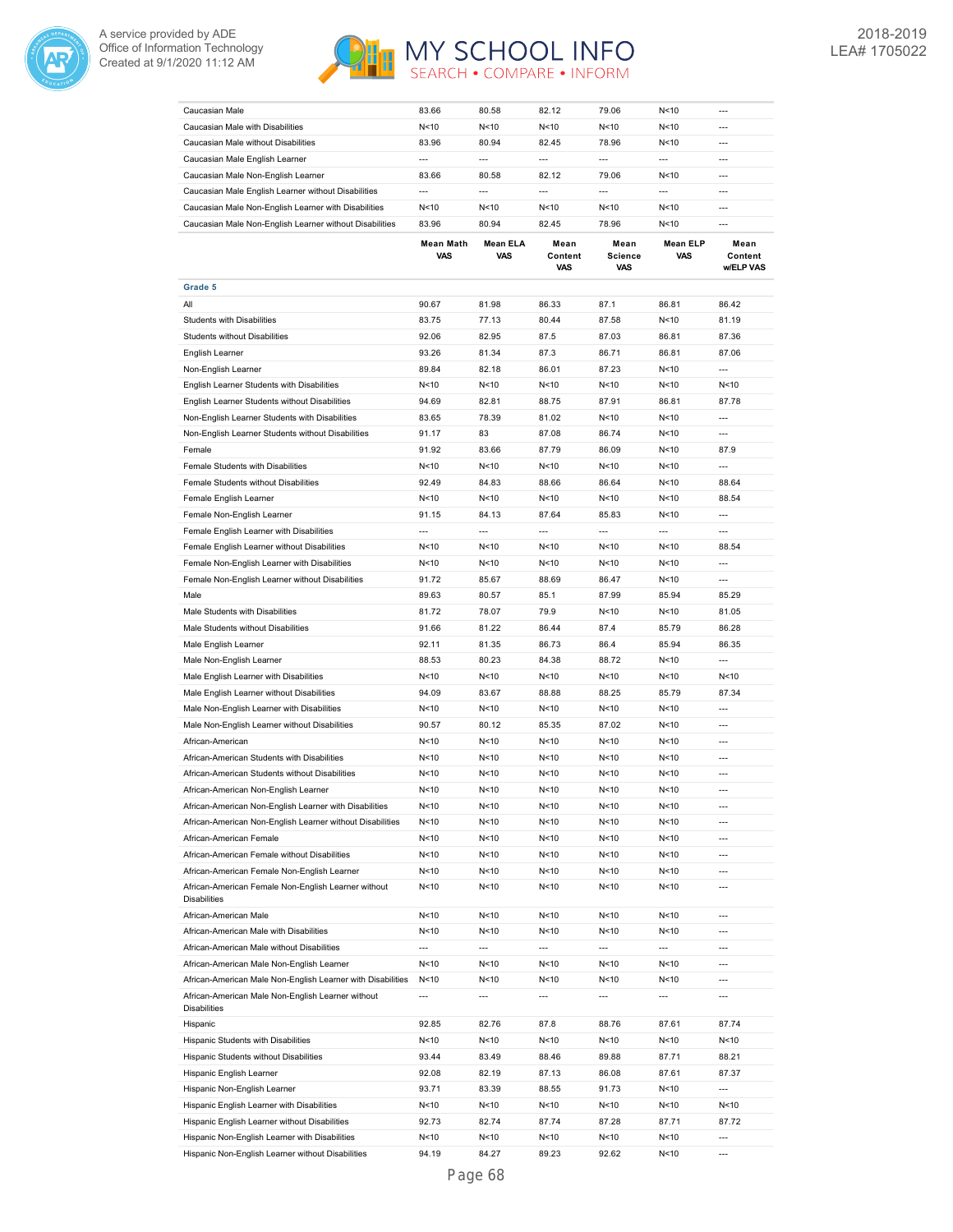

| Hispanic Female                                                                                 | 94.07           | 82.7                     | 88.39           | 88.1                  | N<10            | 88.44                |
|-------------------------------------------------------------------------------------------------|-----------------|--------------------------|-----------------|-----------------------|-----------------|----------------------|
| Hispanic Female with Disabilities                                                               | N < 10          | N <sub>10</sub>          | N<10            | N<10                  | N < 10          | $\overline{a}$       |
| Hispanic Female without Disabilities                                                            | 94.68           | 83.73                    | 89.21           | 88.93                 | N < 10          | 88.99                |
| Hispanic Female English Learner                                                                 | N<10            | N < 10                   | N<10            | N<10                  | N<10            | 88.54                |
| Hispanic Female Non-English Learner                                                             | N<10            | N <sub>10</sub>          | N<10            | N<10                  | N<10            | $\overline{a}$       |
| Hispanic Female English Learner with Disabilities                                               | $\overline{a}$  | $\overline{a}$           | $\overline{a}$  | ---                   | $\overline{a}$  | $---$                |
| Hispanic Female English Learner without Disabilities                                            | N <sub>10</sub> | N<10                     | N<10            | N<10                  | N <sub>10</sub> | 88.54                |
| Hispanic Female Non-English Learner with Disabilities                                           | N<10            | N <sub>10</sub>          | N <sub>10</sub> | N<10                  | N <sub>10</sub> | $\overline{a}$       |
| Hispanic Female Non-English Learner without Disabilities                                        | N <sub>10</sub> | N <sub>10</sub>          | N <sub>10</sub> | N<10                  | N <sub>10</sub> | $\overline{a}$       |
| Hispanic Male                                                                                   | 92.06           | 82.79                    | 87.42           | 89.19                 | 87.1            | 87.31                |
| Hispanic Male with Disabilities                                                                 | N < 10          | N <sub>10</sub>          | N<10            | N<10                  | N<10            | N < 10               |
| Hispanic Male without Disabilities                                                              | 92.61           | 83.33                    | 87.97           | 90.51                 | 87.16           | 87.69                |
| Hispanic Male English Learner                                                                   | 90.13           | 82.65                    | 86.39           | 85.41                 | 87.1            | 86.75                |
| Hispanic Male Non-English Learner                                                               | 94.56           | 82.98                    | 88.77           | 94.09                 | N < 10          | $\overline{a}$       |
| Hispanic Male English Learner with Disabilities                                                 | N < 10          | N < 10                   | N<10            | N<10                  | N < 10          | N < 10               |
| Hispanic Male English Learner without Disabilities                                              | 90.84           | 83.64                    | 87.24           | 87.26                 | 87.16           | 87.2                 |
| Hispanic Male Non-English Learner with Disabilities                                             | $\overline{a}$  | $\overline{a}$           | $\overline{a}$  | $\overline{a}$        | $\overline{a}$  | $\overline{a}$       |
| Hispanic Male Non-English Learner without Disabilities                                          | 94.56           | 82.98                    | 88.77           | 94.09                 | N < 10          | $\overline{a}$       |
| Caucasian                                                                                       | 88.97           | 82.42                    | 85.69           | 84.43                 | N<10            | $---$                |
| Caucasian Students with Disabilities                                                            | N<10            | N<10                     | N<10            | N<10                  | N<10            | $---$                |
| Caucasian Students without Disabilities                                                         | 90.8            | 82.88                    | 86.84           | 82.84                 | N<10            | $---$                |
| Caucasian English Learner                                                                       | $\overline{a}$  | $\overline{\phantom{a}}$ | $\overline{a}$  | $\overline{a}$        | $\overline{a}$  | $---$                |
| Caucasian Non-English Learner                                                                   | 88.97           | 82.42                    | 85.69           | 84.43                 | N<10            | $\overline{a}$       |
| Caucasian English Learner without Disabilities                                                  | ---             | ---                      | $\overline{a}$  | ---                   | ---             | $\overline{a}$       |
| Caucasian Non-English Learner with Disabilities                                                 | N<10            | N <sub>10</sub>          | N<10            | N<10                  | N<10            | $\overline{a}$       |
| Caucasian Non-English Learner without Disabilities                                              | 90.8            | 82.88                    | 86.84           | 82.84                 | N <sub>10</sub> | $\overline{a}$       |
| Caucasian Female                                                                                | 92.24           | 84.21                    | 88.23           | 84.29                 | N < 10          | ---                  |
| Caucasian Female with Disabilities                                                              | N < 10          | N<10                     | N<10            | N<10                  | N<10            | ---                  |
| Caucasian Female without Disabilities                                                           | 93.04           | 85.74                    | 89.39           | 84.53                 | N < 10          | ---                  |
| Caucasian Female English Learner                                                                | ---             | ---                      | ---             | ---                   | ---             | ---                  |
| Caucasian Female Non-English Learner                                                            | 92.24           | 84.21                    | 88.23           | 84.29                 | N<10            | $\overline{a}$       |
| Caucasian Female English Learner without Disabilities                                           | $\overline{a}$  | $\overline{a}$           | $\overline{a}$  | $\overline{a}$        | $\overline{a}$  | ---                  |
| Caucasian Female Non-English Learner with Disabilities                                          | N < 10          | N<10                     | N<10            | N<10                  | N < 10          | $\overline{a}$       |
| Caucasian Female Non-English Learner without Disabilities                                       | 93.04           | 85.74                    | 89.39           | 84.53                 | N<10            | $---$                |
| Caucasian Male                                                                                  | 83.19           | 79.24                    | 81.22           | 84.72                 | N<10            | $---$                |
| Caucasian Male with Disabilities                                                                | N<10            | N<10                     | N<10            | N<10                  | N<10            | $---$                |
| Caucasian Male without Disabilities                                                             | N < 10          | N <sub>10</sub>          | N<10            | N<10                  | N < 10          | $---$                |
| Caucasian Male English Learner                                                                  | $\overline{a}$  | $\overline{a}$           | $\overline{a}$  | $\overline{a}$        | $\overline{a}$  | $---$                |
| Caucasian Male Non-English Learner                                                              | 83.19           | 79.24                    | 81.22           | 84.72                 | N <sub>10</sub> | $\overline{a}$       |
| Caucasian Male English Learner without Disabilities                                             | $\overline{a}$  | $\overline{a}$           | $\overline{a}$  | $\overline{a}$        | $\overline{a}$  | ---                  |
| Caucasian Male Non-English Learner with Disabilities                                            | N < 10          | N <sub>10</sub>          | N<10            | N<10                  | N < 10          | $\overline{a}$       |
| Caucasian Male Non-English Learner without Disabilities                                         | N<10            | N <sub>10</sub>          | N <sub>10</sub> | N<10                  | N <sub>10</sub> | $\overline{a}$       |
|                                                                                                 | Mean Math       | <b>Mean ELA</b>          | Mean            | Mean                  | <b>Mean ELP</b> | Mean                 |
|                                                                                                 | VAS             | VAS                      | Content<br>VAS  | <b>Science</b><br>VAS | VAS             | Content<br>w/ELP VAS |
| <b>All Grades</b>                                                                               |                 |                          |                 |                       |                 |                      |
| All                                                                                             | 85.14           | 81.03                    | 83.08           | 84.4                  | 83.99           | 83.35                |
| Students with Disabilities                                                                      | 78.76           | 76.87                    | 77.81           | 83.77                 | 83.25           | 79.06                |
| Students without Disabilities                                                                   | 86.25           | 81.75                    | 84              | 84.47                 | 84.08           | 84.02                |
| English Learner                                                                                 | 86.23           | 80.84                    | 83.54           | 84.23                 | 83.99           | 83.82                |
| Non-English Learner                                                                             | 84.77           | 81.09                    | 82.93           | 84.46                 | N<10            | ---                  |
| English Learner Students with Disabilities                                                      | N<10            | N<10                     | N<10            | N<10                  | 83.25           | 81.03                |
| English Learner Students without Disabilities                                                   | 87.13           | 81.53                    | 84.33           | 84.67                 | 84.08           | 84.17                |
| Non-English Learner Students with Disabilities                                                  | 78.44           | 77.1                     | 77.77           | 84.9                  | N<10            | ---                  |
| Non-English Learner Students without Disabilities                                               | 85.93           | 81.82                    | 83.88           | 84.39                 | N<10            | ---                  |
| Female                                                                                          | 84.93           | 81.89                    | 83.41           | 83.82                 | 84.8            | 83.77                |
|                                                                                                 |                 |                          |                 |                       |                 |                      |
| Female Students with Disabilities                                                               | 81.62           | 77.18                    | 79.4            | N<10                  | N<10            | 81.62                |
| Female Students without Disabilities                                                            | 85.37           | 82.52                    | 83.94           | 84.2                  | 84.39           | 84.06                |
| Female English Learner                                                                          | 84.89<br>84.94  | 79.22                    | 82.06           | 79.86                 | 84.8            | 83.86                |
| Female Non-English Learner                                                                      |                 | 82.49                    | 83.72           | 84.8                  | N <sub>10</sub> | ---                  |
|                                                                                                 |                 |                          |                 |                       |                 |                      |
| Female English Learner with Disabilities                                                        | N<10            | N<10                     | N<10            | N < 10                | N<10            | N<10                 |
| Female English Learner without Disabilities                                                     | 86.32           | 79.53                    | 82.93           | 79.86                 | 84.39           | 83.89                |
| Female Non-English Learner with Disabilities<br>Female Non-English Learner without Disabilities | 83.2<br>85.16   | 77.15<br>83.17           | 80.18<br>84.17  | N < 10<br>85.4        | N<10<br>N<10    | $---$<br>$---$       |

Male 85.33 80.23 82.78 84.91 83.43 82.99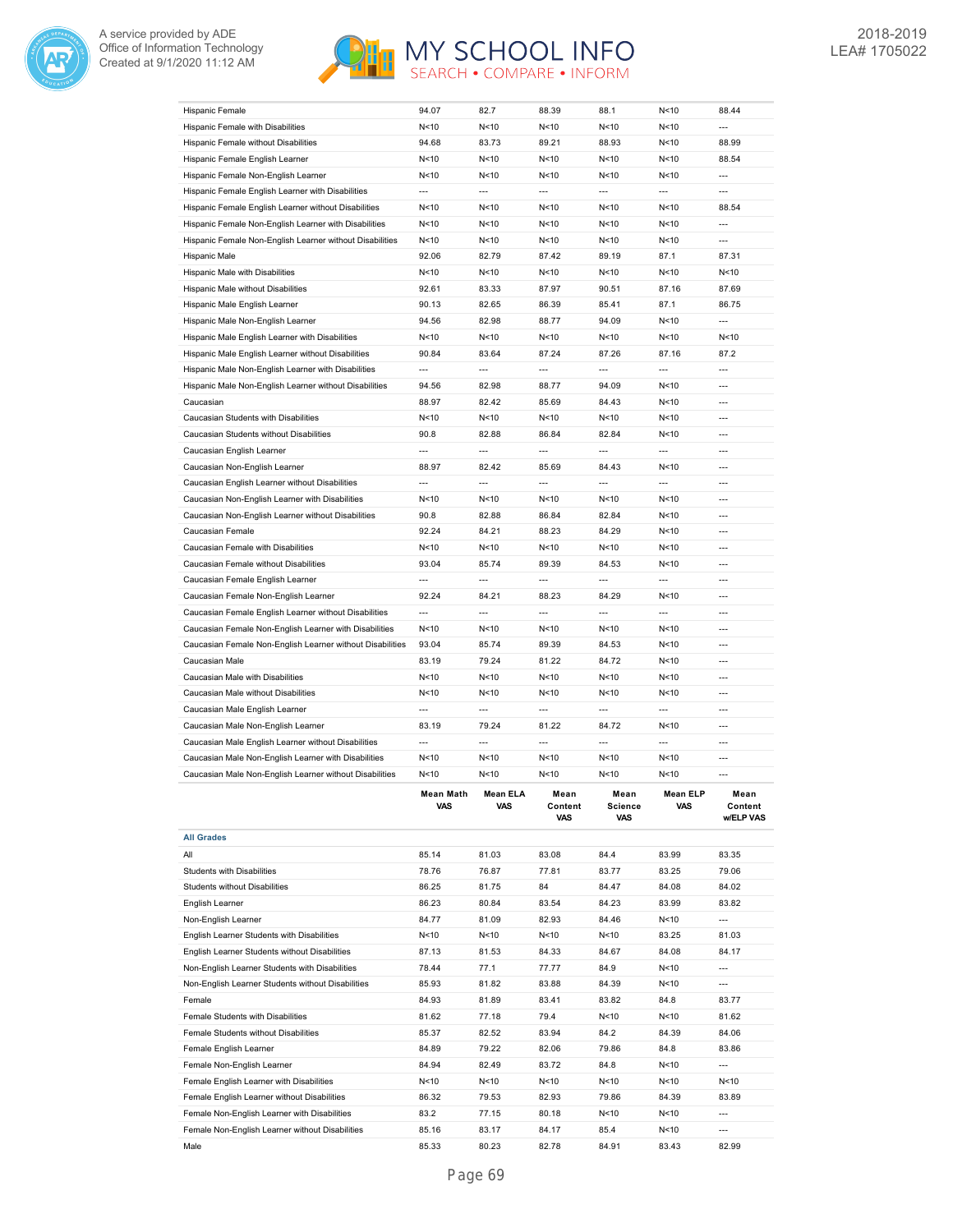



| Male Students with Disabilities                                          | 77.02           | 76.69           | 76.85           | 86.29           | N<10            | 77.39                    |
|--------------------------------------------------------------------------|-----------------|-----------------|-----------------|-----------------|-----------------|--------------------------|
| Male Students without Disabilities                                       | 87.11           | 80.99           | 84.05           | 84.72           | 83.87           | 83.99                    |
| Male English Learner                                                     | 86.93           | 81.69           | 84.31           | 86.57           | 83.43           | 83.79                    |
| Male Non-English Learner                                                 | 84.58           | 79.54           | 82.06           | 84.1            | N<10            | $\overline{a}$           |
| Male English Learner with Disabilities                                   | N < 10          | N<10            | N < 10          | N<10            | N<10            | 79.16                    |
| Male English Learner without Disabilities                                | 87.55           | 82.56           | 85.05           | 87.44           | 83.87           | 84.34                    |
|                                                                          |                 |                 |                 |                 |                 | $\overline{a}$           |
| Male Non-English Learner with Disabilities                               | 75.53           | 77.08           | 76.3            | N<10            | N<10            |                          |
| Male Non-English Learner without Disabilities                            | 86.88           | 80.17           | 83.52           | 83.31           | N<10            | ---                      |
| African-American                                                         | N<10            | N <sub>10</sub> | N < 10          | N<10            | N<10            | $\overline{\phantom{a}}$ |
| African-American Students with Disabilities                              | N<10            | N <sub>10</sub> | N < 10          | N<10            | N<10            | ---                      |
| African-American Students without Disabilities                           | N<10            | N<10            | N < 10          | N<10            | N<10            | ---                      |
| African-American Non-English Learner                                     | N < 10          | N <sub>10</sub> | N < 10          | N<10            | N<10            | $\overline{a}$           |
| African-American Non-English Learner with Disabilities                   | N<10            | N <sub>10</sub> | N < 10          | N<10            | N<10            | ---                      |
| African-American Non-English Learner without Disabilities                | N<10            | N <sub>10</sub> | N < 10          | N<10            | N<10            | $\overline{a}$           |
| African-American Female                                                  | N<10            | N <sub>10</sub> | N <sub>10</sub> | N<10            | N<10            | $---$                    |
| African-American Female without Disabilities                             | N<10            | N <sub>10</sub> | N < 10          | N<10            | N<10            | $---$                    |
| African-American Female Non-English Learner                              | N<10            | N <sub>10</sub> | N < 10          | N<10            | N<10            | $---$                    |
| African-American Female Non-English Learner without                      | N<10            | N <sub>10</sub> | N < 10          | N<10            | N<10            | $---$                    |
| <b>Disabilities</b>                                                      |                 |                 |                 |                 |                 |                          |
| African-American Male                                                    | N<10            | N <sub>10</sub> | N < 10          | N<10            | N<10            | $---$                    |
| African-American Male with Disabilities                                  | N<10            | N <sub>10</sub> | N < 10          | N<10            | N<10            | $---$                    |
| African-American Male without Disabilities                               | N<10            | N <sub>10</sub> | N < 10          | N<10            | N<10            | $\overline{a}$           |
| African-American Male Non-English Learner                                | N<10            | N <sub>10</sub> | N < 10          | N<10            | N<10            | $\overline{a}$           |
| African-American Male Non-English Learner with Disabilities              | N<10            | N < 10          | N<10            | N<10            | N<10            | $\overline{a}$           |
|                                                                          |                 |                 |                 |                 |                 | $\overline{a}$           |
| African-American Male Non-English Learner without<br><b>Disabilities</b> | N<10            | N<10            | N < 10          | N<10            | N<10            |                          |
| Hispanic                                                                 | 87.06           | 82.01           | 84.53           | 85.52           | 84.12           | 84.32                    |
|                                                                          |                 |                 |                 |                 |                 | 81.5                     |
| Hispanic Students with Disabilities                                      | N < 10          | N<10            | N < 10          | N<10            | 82.51           |                          |
| Hispanic Students without Disabilities                                   | 87.66           | 82.24           | 84.95           | 86.08           | 84.31           | 84.63                    |
| Hispanic English Learner                                                 | 85.91           | 81.45           | 83.68           | 83.93           | 84.12           | 83.95                    |
| Hispanic Non-English Learner                                             | 89.08           | 82.99           | 86.03           | 87.86           | N<10            | ---                      |
| Hispanic English Learner with Disabilities                               | N<10            | N <sub>10</sub> | N < 10          | N<10            | 82.51           | 81.52                    |
| Hispanic English Learner without Disabilities                            | 86.57           | 81.66           | 84.12           | 84.37           | 84.31           | 84.24                    |
| Hispanic Non-English Learner with Disabilities                           | N<10            | N<10            | N < 10          | N<10            | N<10            | $\overline{a}$           |
| Hispanic Non-English Learner without Disabilities                        | 89.47           | 83.21           | 86.34           | 88.64           | N<10            | $\overline{a}$           |
| Hispanic Female                                                          | 85.43           | 80.75           | 83.09           | 81.81           | 84.95           | 84.07                    |
| Hispanic Female with Disabilities                                        | N<10            | N<10            | N < 10          | N<10            | N<10            | N<10                     |
| Hispanic Female without Disabilities                                     | 86.14           | 81.1            | 83.62           | 82.01           | 84.69           | 84.18                    |
| Hispanic Female English Learner                                          | 85.09           | 80.62           | 82.86           | 79.86           | 84.95           | 84.23                    |
| Hispanic Female Non-English Learner                                      | 85.92           | 80.93           | 83.42           | 84.07           | N<10            | $\overline{a}$           |
| Hispanic Female English Learner with Disabilities                        | N<10            | N <sub>10</sub> | N < 10          | N<10            | N<10            | N<10                     |
| Hispanic Female English Learner without Disabilities                     | 86.27           | 80.52           | 83.39           | 79.86           | 84.69           | 84.24                    |
| Hispanic Female Non-English Learner with Disabilities                    | N <sub>10</sub> | N <sub>10</sub> | N <sub>10</sub> | N<10            | N<10            | $\overline{a}$           |
| Hispanic Female Non-English Learner without Disabilities                 |                 |                 |                 |                 |                 | ---                      |
|                                                                          | 85.95           | 81.9            | 83.92           | 84.69           | N<10            |                          |
| Hispanic Male                                                            | 88.03           | 82.76           | 85.39           | 88.06           | 83.57           | 84.48                    |
| Hispanic Male with Disabilities                                          | N<10            | N<10            | N < 10          | N <sub>10</sub> | N<10            | 80.49                    |
| Hispanic Male without Disabilities                                       | 88.56           | 82.92           | 85.74           | 88.97           | 84.06           | 84.91                    |
| Hispanic Male English Learner                                            | 86.34           | 81.89           | 84.11           | 86.28           | 83.57           | 83.79                    |
| Hispanic Male Non-English Learner                                        | 91.41           | 84.51           | 87.96           | 91.15           | N<10            | $\overline{\phantom{a}}$ |
| Hispanic Male English Learner with Disabilities                          | N<10            | N<10            | N < 10          | N <sub>10</sub> | N<10            | 79.98                    |
| Hispanic Male English Learner without Disabilities                       | 86.73           | 82.27           | 84.5            | 87.2            | 84.06           | 84.24                    |
| Hispanic Male Non-English Learner with Disabilities                      | N<10            | N<10            | N<10            | N<10            | N<10            | $\overline{\phantom{a}}$ |
| Hispanic Male Non-English Learner without Disabilities                   | 92.02           | 84.15           | 88.09           | 92.02           | N<10            | $\overline{\phantom{a}}$ |
| Caucasian                                                                | 84.02           | 81.04           | 82.53           | 83.46           | N <sub>10</sub> | 82.58                    |
| Caucasian Students with Disabilities                                     | 80.68           | 78.07           | 79.37           | 88.74           | N <sub>10</sub> | ---                      |
| Caucasian Students without Disabilities                                  | 84.71           | 81.66           | 83.19           | 82.58           | N <sub>10</sub> | 83.23                    |
| Caucasian English Learner                                                | N<10            | N<10            | N<10            | N<10            | N <sub>10</sub> | N<10                     |
| Caucasian Non-English Learner                                            | 84.02           | 81.26           | 82.64           | 83.46           | N <sub>10</sub> | ---                      |
| Caucasian English Learner without Disabilities                           | N<10            | N<10            | N<10            | N<10            | N <sub>10</sub> | N<10                     |
|                                                                          |                 |                 |                 |                 |                 | ---                      |
| Caucasian Non-English Learner with Disabilities                          | 80.68           | 78.07           | 79.37           | 88.74           | N <sub>10</sub> |                          |
| Caucasian Non-English Learner without Disabilities                       | 84.72           | 81.94           | 83.33           | 82.58           | N <sub>10</sub> | ---                      |
| Caucasian Female                                                         | 85.39           | 82.78           | 84.08           | 85.05           | N < 10          | 84.12                    |
| Caucasian Female with Disabilities                                       | N < 10          | N<10            | N < 10          | N <sub>10</sub> | N < 10          | $\overline{\phantom{a}}$ |
| Caucasian Female without Disabilities                                    | 85.46           | 83.62           | 84.54           | 85.02           | N < 10          | 84.57                    |
| Caucasian Female English Learner                                         | N < 10          | N<10            | N<10            | N <sub>10</sub> | N < 10          | N<10                     |
| Caucasian Female Non-English Learner                                     | 85.36           | 83.09           | 84.22           | 85.05           | N < 10          |                          |